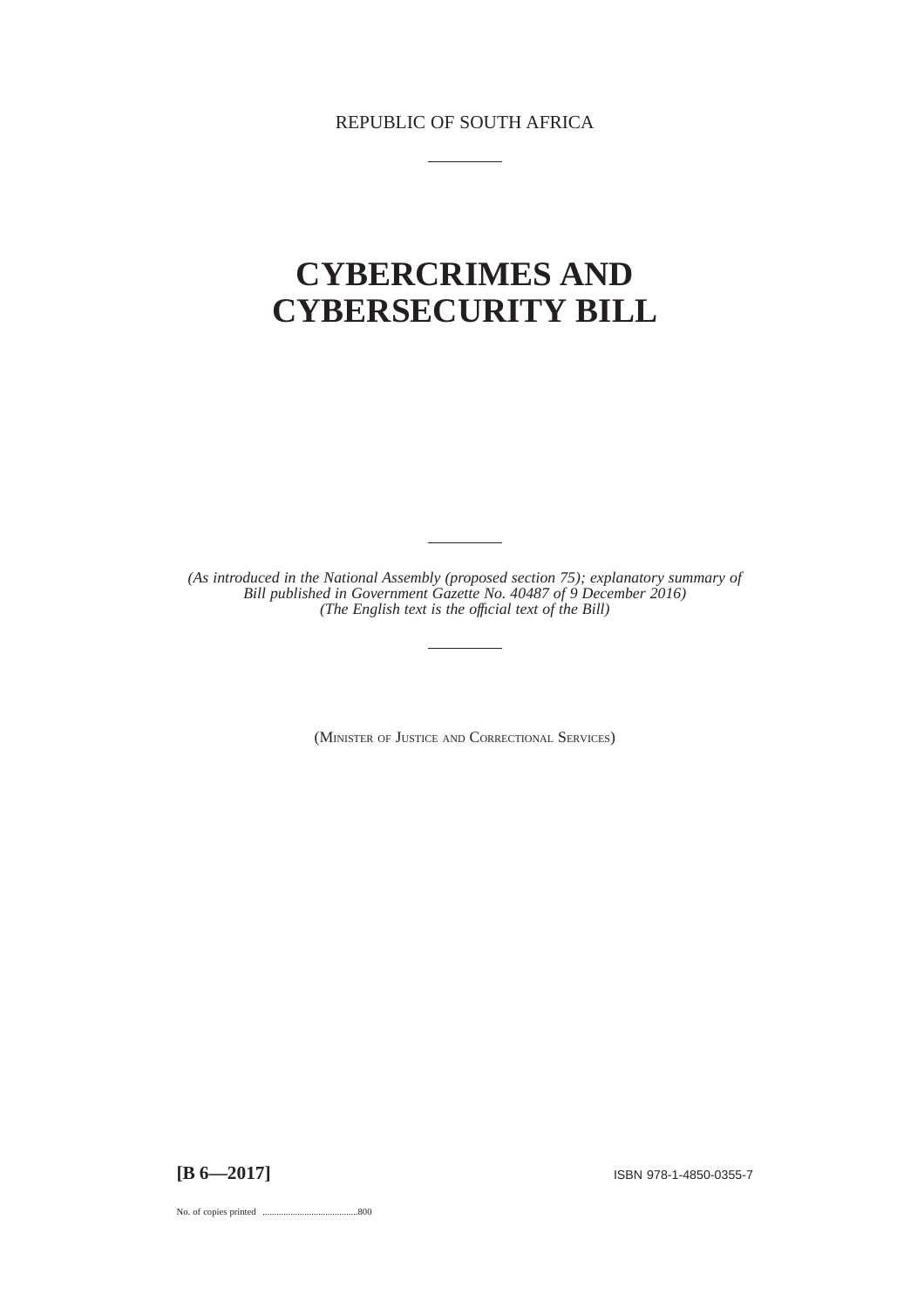# **BILL**

**To create offences and impose penalties which have a bearing on cybercrime; to criminalise the distribution of data messages which is harmful and to provide for interim protection orders; to further regulate jurisdiction in respect of cybercrimes; to further regulate the powers to investigate cybercrimes; to further regulate aspects relating to mutual assistance in respect of the investigation of cybercrime; to provide for the establishment of a 24/7 Point of Contact; to further provide for the proof of certain facts by affidavit; to impose obligations on electronic communications service providers and financial institutions to assist in the investigation of cybercrimes and to report cybercrimes; to provide for the establishment of structures to promote cybersecurity and capacity building; to regulate the identification and declaration of critical information infrastructures and measures to protect critical information infrastructures; to provide that the Executive may enter into agreements with foreign States to promote cybersecurity; to delete and amend provisions of certain laws; and to provide for matters connected therewith.**

**PARLIAMENT** of the Republic of South Africa enacts as follows:—

# **ARRANGEMENT OF SECTIONS**

*Sections*

# **CHAPTER 1**

# **DEFINITIONS**

1. Definitions

## **CHAPTER 2**

## **CYBERCRIMES**

- 2. Unlawful securing of access
- 3. Unlawful acquiring of data<br>4. Unlawful acts in respect of
- Unlawful acts in respect of software or hardware tool
- 5. Unlawful interference with data or computer program
- 6. Unlawful interference with computer data storage medium or computer system
- 7. Unlawful acquisition, possession, provision, receipt or use of password, access 15 codes or similar data or devices
- 8. Cyber fraud
- 9. Cyber forgery and uttering
- 10. Cyber extortion
- 11. Aggravated offences

20

10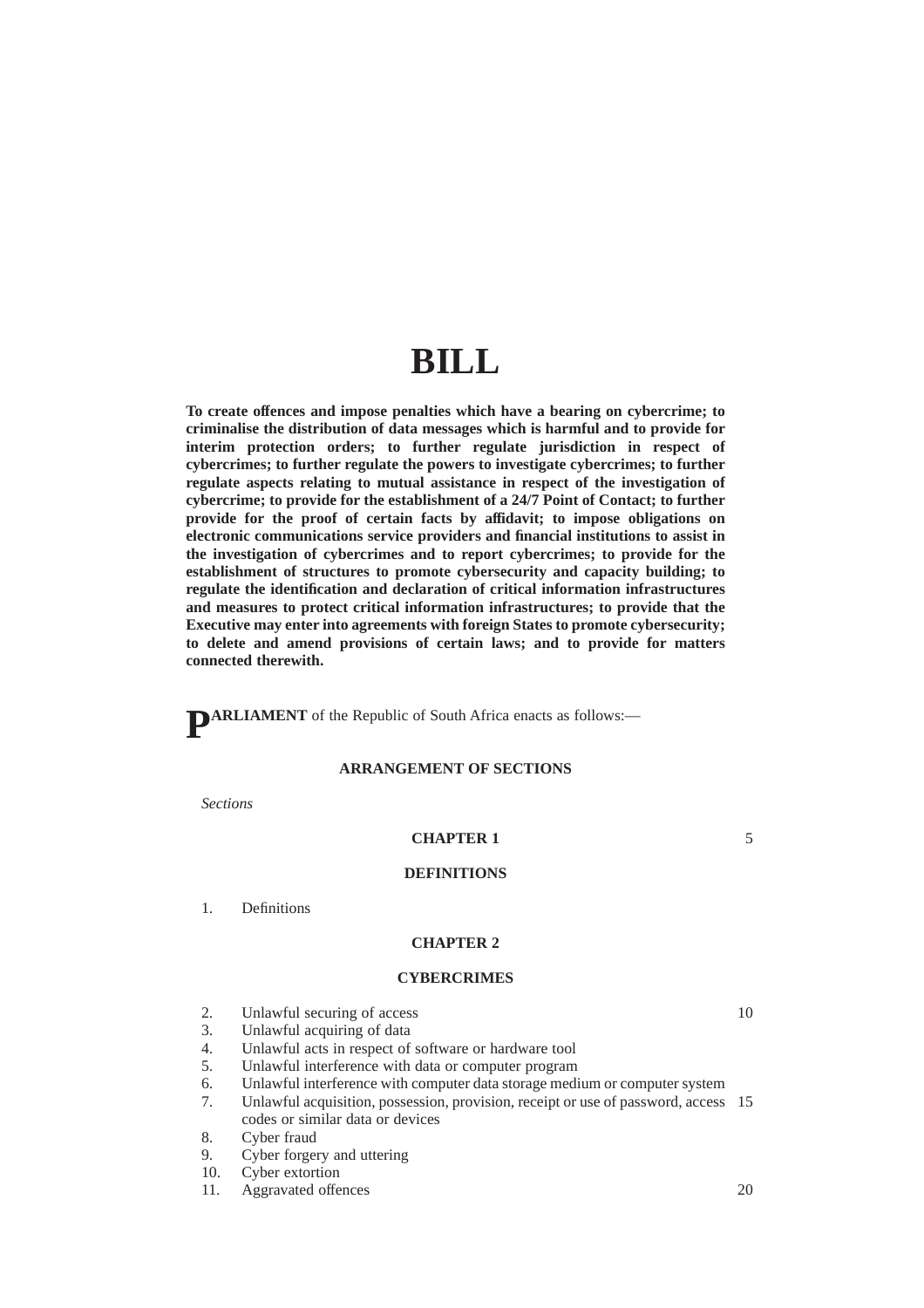- 12. Attempting, conspiring, aiding, abetting, inducing, inciting, instigating, instructing, commanding or procuring to commit offence
- 13. Theft of incorporeal
- 14. Penalties
- 15. Competent verdicts

# **MALICIOUS COMMUNICATIONS**

- 16. Data message which incites damage to property or violence 17. Data message which is harmful
- 17. Data message which is harmful<br>18. Distribution of data message of
- Distribution of data message of intimate image without consent 10
- 19. Order to protect complainant pending finalisation of criminal proceedings 20. Electronic communications service provider or person in control of compu
- Electronic communications service provider or person in control of computer system to furnish particulars to court
- 21. Orders on finalisation of criminal proceedings
- Penalties

## **CHAPTER 4**

## **JURISDICTION**

23. Jurisdiction

#### **CHAPTER 5**

## **POWERS TO INVESTIGATE, SEARCH AND ACCESS OR SEIZE**

- 24. Standard Operating Procedures
- 25. Application of provisions in this Chapter
- 26. Search for and access to, or seizure of, certain articles<br>27. Article to be searched for, accessed or seized under sea
- Article to be searched for, accessed or seized under search warrant
- 28. Oral application for search warrant or amendment of warrant 29. Search for access to or seizure of article without search warrant
- Search for, access to, or seizure of article without search warrant with consent of person who has lawful authority to consent
- 30. Search for, access to or seizure of article involved in commission of offence without search warrant
- 31. Search for, access to and seizure of article on arrest of person<br>32. Assisting member of law enforcement agency or investigator 30
- Assisting member of law enforcement agency or investigator
- 33. Obstructing or hindering police official or investigator and authority to overcome resistance
- 34. Powers conferred upon police official or investigator to be conducted in decent and orderly manner with due regard to rights of other persons 35
- 35. Wrongful search, access or seizure and restriction on use of instrument, device, password or decryption key or information to gain access
- 36. False information under oath or by way of affirmation
- 37. Prohibition on disclosure of information
- 38. Interception of indirect communication, obtaining of real-time communica-40 tion-related information and archived communication-related information
- 39. Expedited preservation of data direction
- 40. Preservation of evidence direction
- 41. Oral application for preservation of evidence direction
- 42. Disclosure of data direction
- 43. Search for, access to and seizure of data where no authorisation is required

# **CHAPTER 6**

# **MUTUAL ASSISTANCE**

- 44. Application of provisions in this Chapter
- 45. Spontaneous information
- 46. Foreign requests for assistance and cooperation

45

20

25

15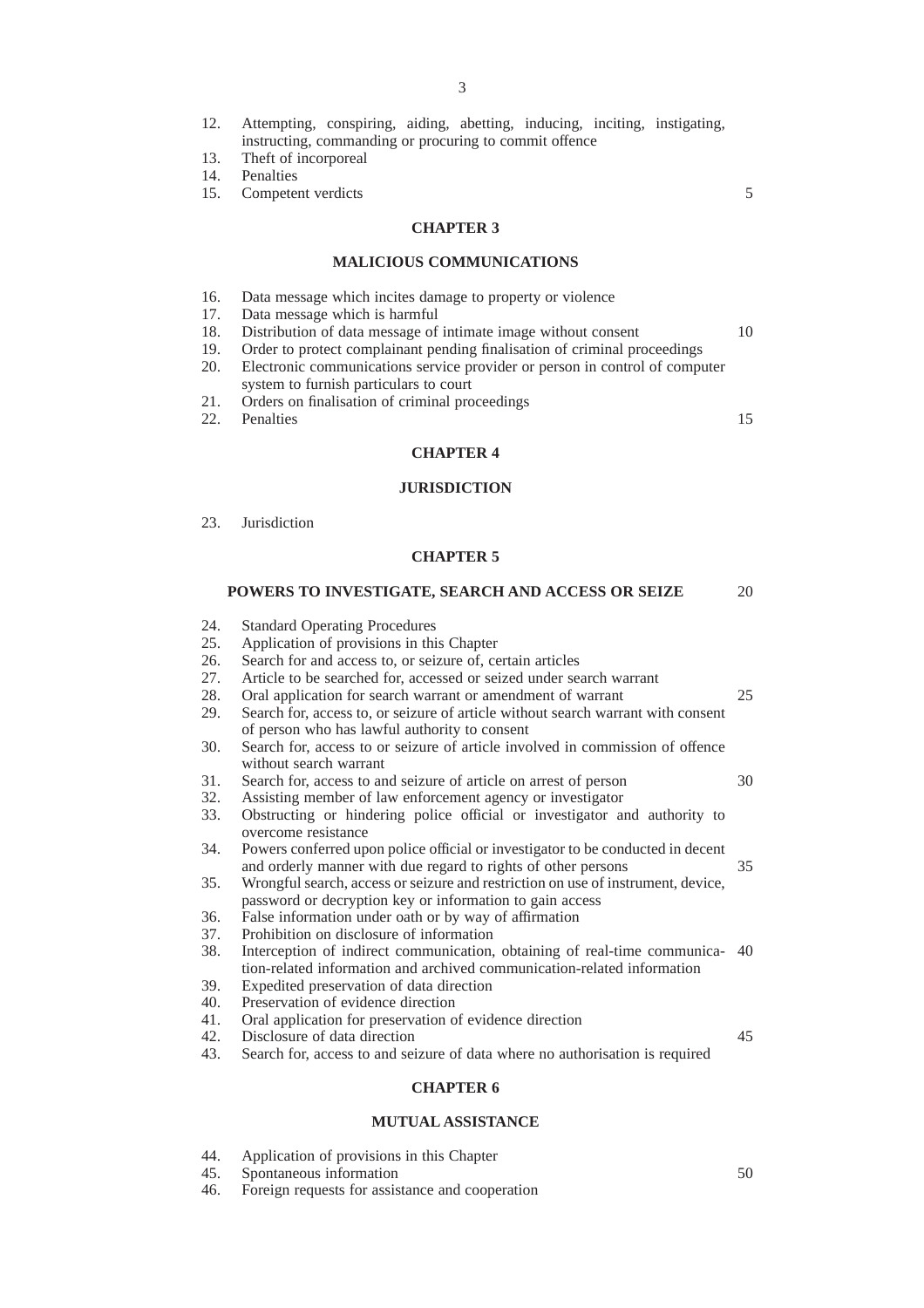- 47. Complying with order of designated judge
- 48. Informing foreign State of outcome of request for mutual assistance and expedited disclosure of traffic data
- 49. Issuing of direction requesting foreign mutual assistance

# **24/7 POINT OF CONTACT**

50. Establishment and functions of 24/7 Point of Contact

# **CHAPTER 8**

## **EVIDENCE**

51. Proof of certain facts by affidavit

#### **CHAPTER 9**

## **OBLIGATIONS OF ELECTRONIC COMMUNICATIONS SERVICE PROVIDERS AND FINANCIAL INSTITUTIONS**

52. Obligations of electronic communications service providers and financial institutions 15

## **CHAPTER 10**

# **STRUCTURES TO DEAL WITH CYBERSECURITY**

- 53. Cyber Response Committee
- 54. Government structures supporting cybersecurity
- 55. Nodal points and private sector computer security incident response teams<br>56. Information sharing 20
- Information sharing

## **CHAPTER 11**

## **CRITICAL INFORMATION INFRASTRUCTURE PROTECTION**

57. Protection of critical information infrastructure<br>58. Auditing of critical information infrastructures Auditing of critical information infrastructures to ensure compliance 25

## **CHAPTER 12**

# **AGREEMENTS WITH FOREIGN STATES**

59. National Executive may enter into agreements

# **CHAPTER 13**

# **GENERAL PROVISIONS**

30

- 60. National Director of Public Prosecutions must keep statistics of prosecutions
- 61. Repeal or amendment of laws
- 62. Regulations
- 63. Short title and commencement

# **Schedule**

# 35

5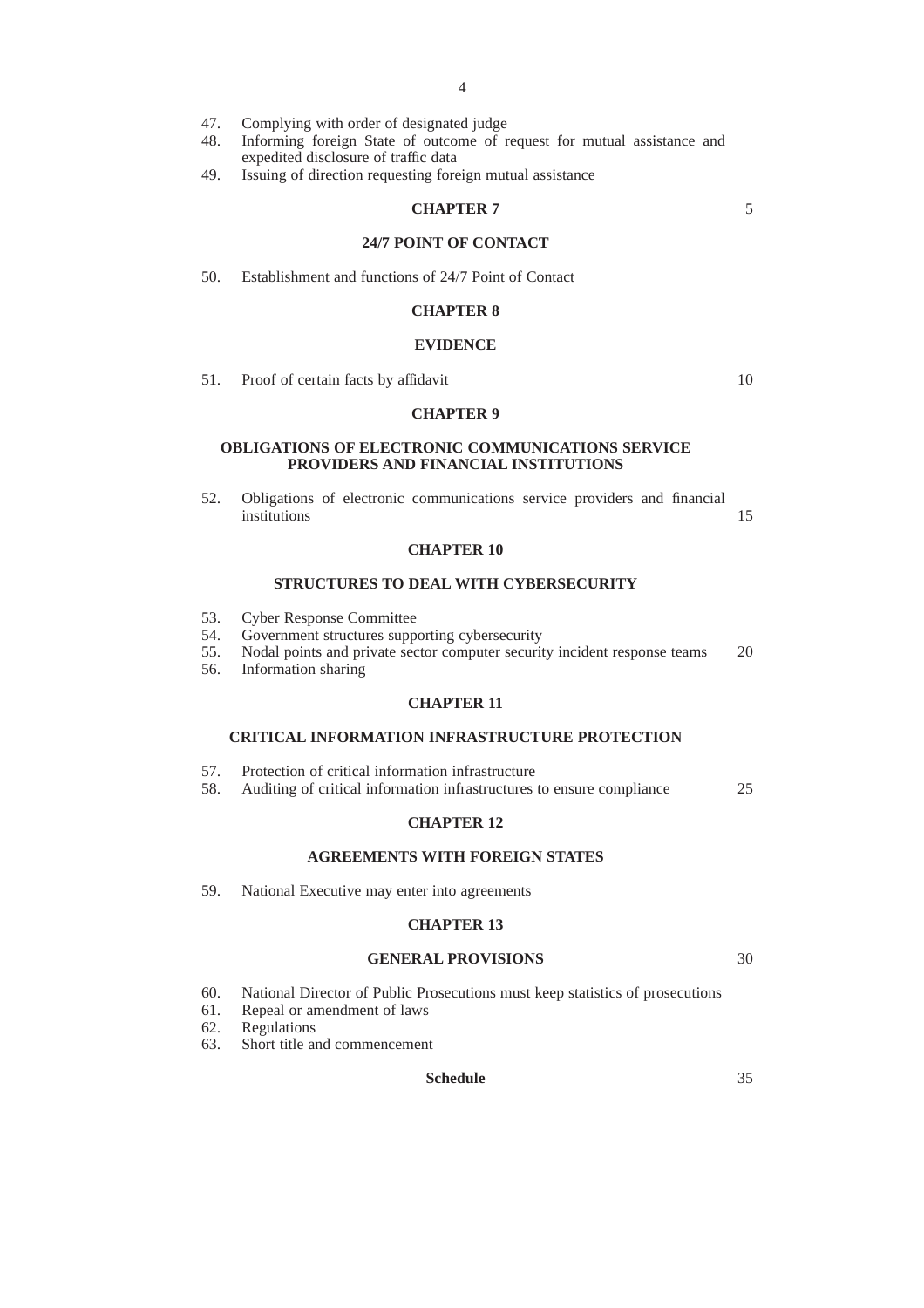# **DEFINITIONS**

## **Definitions**

**1.** In this Act, unless the context indicates otherwise—

**''access''**, for purposes of Chapter 5, includes, without limitation, to make use of data, a computer program, a computer data storage medium or a computer system or their accessories or components or any part thereof or any ancillary device or component to the extent necessary to search for and seize an article; 5

"article" means any data, computer program, computer data storage medium or computer system which—

- *(a)* is concerned with, connected with or is, on reasonable grounds, believed to be concerned with or connected with the commission or suspected commission;
- *(b)* may afford evidence of the commission or suspected commission; or
- *(c)* is intended to be used or is, on reasonable grounds, believed to be intended to be used in the commission,

of an offence in terms of Chapter 2 or sections 16, 17 or 18 or any other offence which may be committed by means of, or facilitated through, the use of such an article, whether within the Republic or elsewhere;

**''computer''** means any electronic programmable device used, whether by itself or as part of a computer system or any other device or equipment or any part thereof, 20 to perform predetermined arithmetic, logical, routing, processing or storage operations in accordance with set instructions and includes all—

- *(a)* input devices;
- *(b)* output devices;
- *(c)* processing devices;
- *(d)* computer data storage mediums; and
- *(e)* other equipment and devices that are related to, connected with or used with such a device;

**''computer data storage medium''** means any device or location from which data or a computer program is capable of being reproduced or on which data or a 30 computer program is capable of being stored by a computer system, irrespective of whether the device is physically attached to or connected with the computer system;

**''computer program''** means data representing instructions or statements that, when executed in a computer system, causes the computer system to perform a 35 function<sup>.</sup>

**''computer system''** means—

*(a)* one computer; or

- *(b)* two or more inter-connected or related computers, which allow these inter-connected or related computers to— 40
	- (i) exchange data or any other function with each other; or
	- (ii) exchange data or any other function with another computer or a computer system;

**''Criminal Procedure Act''** means the Criminal Procedure Act, 1977 (Act No. 51 of 1977); 45

**''Customs and Excise Act''** means the Customs and Excise Act, 1964 (Act No. 91 of 1964);

**''Customs Control Act''** means the Customs Control Act, 2014 (Act No. 31 of 2014);

**''data''** means electronic representations of information in any form; **''data message''** means data generated, sent, received or stored by electronic means, where any output of the data is in an intelligible form;

**''designated judge''** means a designated judge as defined in section 1 of the Regulation of Interception of Communications and Provision of Communicationrelated Information Act, 2002;

**''electronic communications service provider''** means any person who provides an electronic communications service under and in accordance with an electronic communications service licence issued to such person under Chapter 3 of the Electronic Communications Act, 2005 (Act No. 36 of 2005), or who is deemed to be licensed or exempted from being licensed as such in terms of the Electronic 60Communications Act, 2005;

25

10

15

50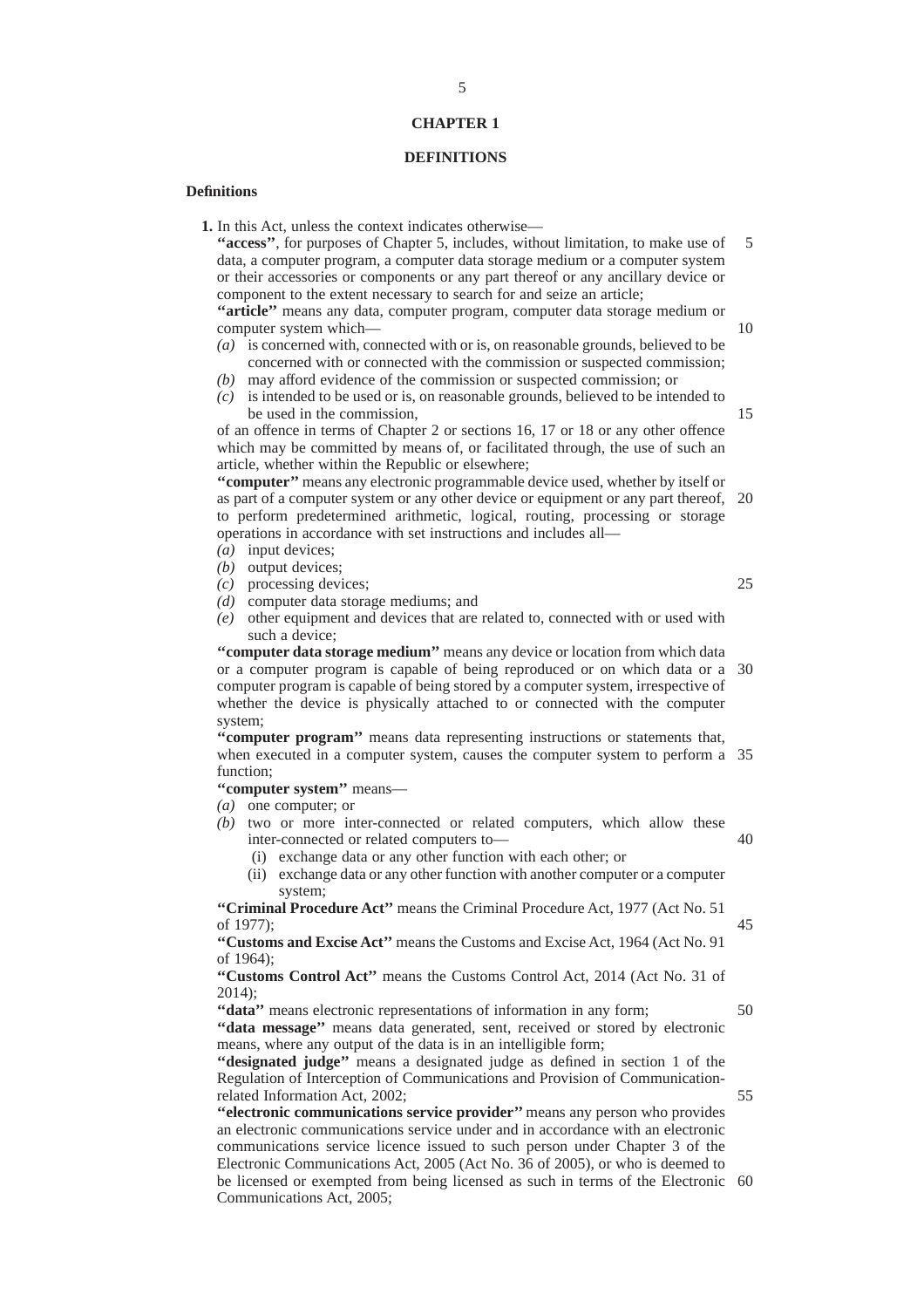**''financial institution''** means a financial institution as defined in section 1 of the Financial Services Board Act, 1990 (Act No. 97 of 1990);

**''foreign State''** means any State other than the Republic;

**''Intelligence Services Act''** means the Intelligence Services Act, 2002 (Act No. 65 of 2002);

**''Intelligence Services Control Act''** means the Intelligence Services Control Act, 1994 (Act No. 40 of 1994);

**''International Co-operation in Criminal Matters Act''** means the International Co-operation in Criminal Matters Act, 1996 (Act No. 75 of 1996);

"investigator" means any person who is not a member of the South African Police 10 Service and who is—

- *(a)* identified and authorised in terms of a search warrant contemplated in section 27(3); or
- *(b)* requested by a police official in terms of sections 29(2), 30(3) or 31(4),

to, subject to the direction and control of the police official, assist a police official 15 with the search for, access or seizure of an article;

**''magistrate''** includes a regional court magistrate;

**''Magistrates' Courts Act''** means the Magistrates' Courts Act, 1944 (Act No. 32 of 1944);

"National Commissioner" means the National Commissioner of the South 20 African Police Service, appointed by the President under section 207(1) of the Constitution of the Republic of South Africa, 1996;

**''National Prosecuting Authority Act''** means the National Prosecuting Authority Act, 1998 (Act No. 32 of 1998);

**''output of a computer program''** means any—

*(a)* data or output of the data;

*(b)* computer program; or

*(c)* instructions,

generated by a computer program;

30

25

5

**''output of data''** means having data displayed or in any other manner; **''payment system institution''** means a clearing system participant, a designated clearing system participant, a designated settlement system, a designated settlement system operator, a designated settlement system participant, a PCH system operator, a Reserve Bank settlement system, a Reserve Bank settlement system participant, a payment system, a settlement system, a settlement system participant 35 or a system operator, as defined in the National Payment System Act, 1998 (Act No. 78 of 1998), or any other entity or system subject to that Act;

**''person''** means a natural or a juristic person;

**''police official''** means a member of the South African Police Service as defined in section 1 of the South African Police Service Act, 1995 (Act No. 68 of 1995); **''Prevention of Organised Crime Act''** means the Prevention of Organised Crime 40

Act, 1998 (Act No. 121 of 1998); **''Protection from Harassment Act''** means the Protection from Harassment Act, 2011 (Act No. 17 of 2011);

"**public available data**" means data which is accessible in the public domain 45 without restriction;

**''Public Finance Management Act''** means the Public Finance Management Act, 1999 (Act No. 1 of 1999);

**''Public Service Act''** means the Public Service Act, 1994 (Proclamation No. 103 of 3 June 1994);

**''Regulation of Interception of Communications and Provision of Communication-related Information Act''** means the Regulation of Interception of Communications and Provision of Communication-related Information Act, 2002 (Act No. 70 of 2002);

**''seize''** includes to—

- *(a)* remove a computer data storage medium or any part of a computer system;
- *(b)* render inaccessible data, a computer program, a computer data storage medium or any part of a computer system in order to preserve evidence;

*(c)* make and retain a copy of data or a computer program; or

*(d)* make and retain a printout of output of data or a computer program;

**''specifically designated police official''** means a commissioned officer referred to in section 33 of the South African Police Service Act, 1995 (Act No. 68 of 1995), who has been designated in writing by the National Commissioner to—

55

60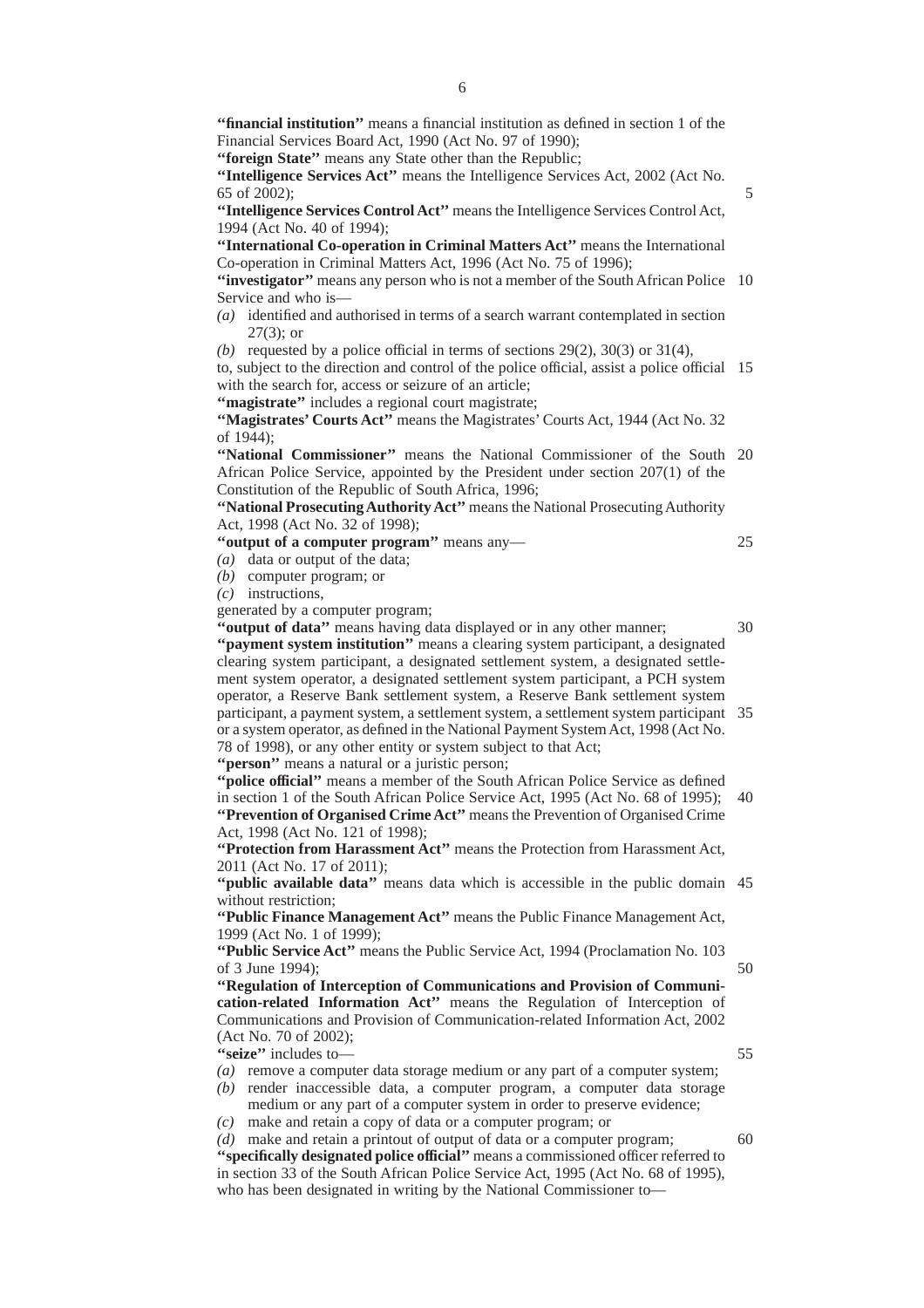- *(a)* make oral applications for a search warrant or an amendment of a warrant contemplated in section 28;
- *(b)* issue expedited preservation of data directions contemplated in section 39; or
- *(c)* serve an order from the designated judge on a person, electronic communications service provider or financial institution contemplated in section 46(10); 5

**''South African Reserve Bank''** means the South African Reserve Bank referred to in section 223 of the Constitution of the Republic of South Africa, 1996, read with section 2 of the South African Reserve Bank Act, 1989;

**''South African Reserve Bank Act''** means the South African Reserve Bank Act, 10 1989 (Act No. 90 of 1989);

**''Superior Courts Act''** means the Superior Courts Act, 2013 (Act No. 10 of  $201\overline{3}$ :

**''Tax Administration Act''** means the Tax Administration Act, 2011 (Act No. 28 of 2011); and

15

20

**''traffic data''** means data relating to a communication indicating the communication's origin, destination, route, format, time, date, size, duration or type of the underlying service.

# **CHAPTER 2**

# **CYBERCRIMES**

**Unlawful securing of access**

|               |             | <b>2.</b> (1) Any person who unlawfully and intentionally secures access to-                                                                                          |    |  |  |  |  |  |
|---------------|-------------|-----------------------------------------------------------------------------------------------------------------------------------------------------------------------|----|--|--|--|--|--|
|               | $(a)$ data; |                                                                                                                                                                       |    |  |  |  |  |  |
| (b)           |             | a computer program;                                                                                                                                                   |    |  |  |  |  |  |
| (c)           |             | a computer data storage medium; or                                                                                                                                    | 25 |  |  |  |  |  |
| (d)           |             | a computer system,                                                                                                                                                    |    |  |  |  |  |  |
|               |             | is guilty of an offence.                                                                                                                                              |    |  |  |  |  |  |
|               |             | $(2)$ For purposes of this section a person secures access to-                                                                                                        |    |  |  |  |  |  |
|               |             | (a) data when the person is in a position to-                                                                                                                         |    |  |  |  |  |  |
|               |             | (i) alter, modify or delete the data;                                                                                                                                 | 30 |  |  |  |  |  |
|               |             | (ii) copy or move the data to a different location in the computer data storage<br>medium in which it is held or to any other computer data storage<br>medium;        |    |  |  |  |  |  |
|               |             | (iii) obtain its output data; or                                                                                                                                      |    |  |  |  |  |  |
|               |             | (iv) otherwise use the data;                                                                                                                                          | 35 |  |  |  |  |  |
| (b)           |             | a computer program when the person is in a position to-                                                                                                               |    |  |  |  |  |  |
|               | (i)         | alter, modify or delete the computer program;                                                                                                                         |    |  |  |  |  |  |
|               | (ii)        | copy or move the computer program to a different location in the<br>computer data storage medium in which it is held or to any other<br>computer data storage medium; | 40 |  |  |  |  |  |
|               |             | (iii) cause the computer program to perform any function;                                                                                                             |    |  |  |  |  |  |
|               |             | (iv) obtain its output; or                                                                                                                                            |    |  |  |  |  |  |
|               |             | (v) otherwise use the computer program;                                                                                                                               |    |  |  |  |  |  |
| (c)           |             | a computer data storage medium when the person is in a position to-                                                                                                   |    |  |  |  |  |  |
|               | (i)         | access data as contemplated in paragraph $(a)$ or access a computer 45<br>program as contemplated in paragraph $(b)$ , stored on the computer data<br>storage medium; |    |  |  |  |  |  |
|               |             | (ii) store data or a computer program on a computer data storage medium; or                                                                                           |    |  |  |  |  |  |
|               |             | (iii) otherwise use the computer data storage medium; or                                                                                                              |    |  |  |  |  |  |
| (d)           |             | a computer system when the person is in a position to-                                                                                                                | 50 |  |  |  |  |  |
|               |             | (i) use any resources of;                                                                                                                                             |    |  |  |  |  |  |
|               |             | $(ii)$ instruct; or                                                                                                                                                   |    |  |  |  |  |  |
|               |             | (iii) communicate with,                                                                                                                                               |    |  |  |  |  |  |
|               |             | a computer system,                                                                                                                                                    |    |  |  |  |  |  |
|               |             | and the access contemplated in paragraph $(a)$ , $(b)$ , $(c)$ or $(d)$ which the person secures is 55                                                                |    |  |  |  |  |  |
| unauthorised. |             |                                                                                                                                                                       |    |  |  |  |  |  |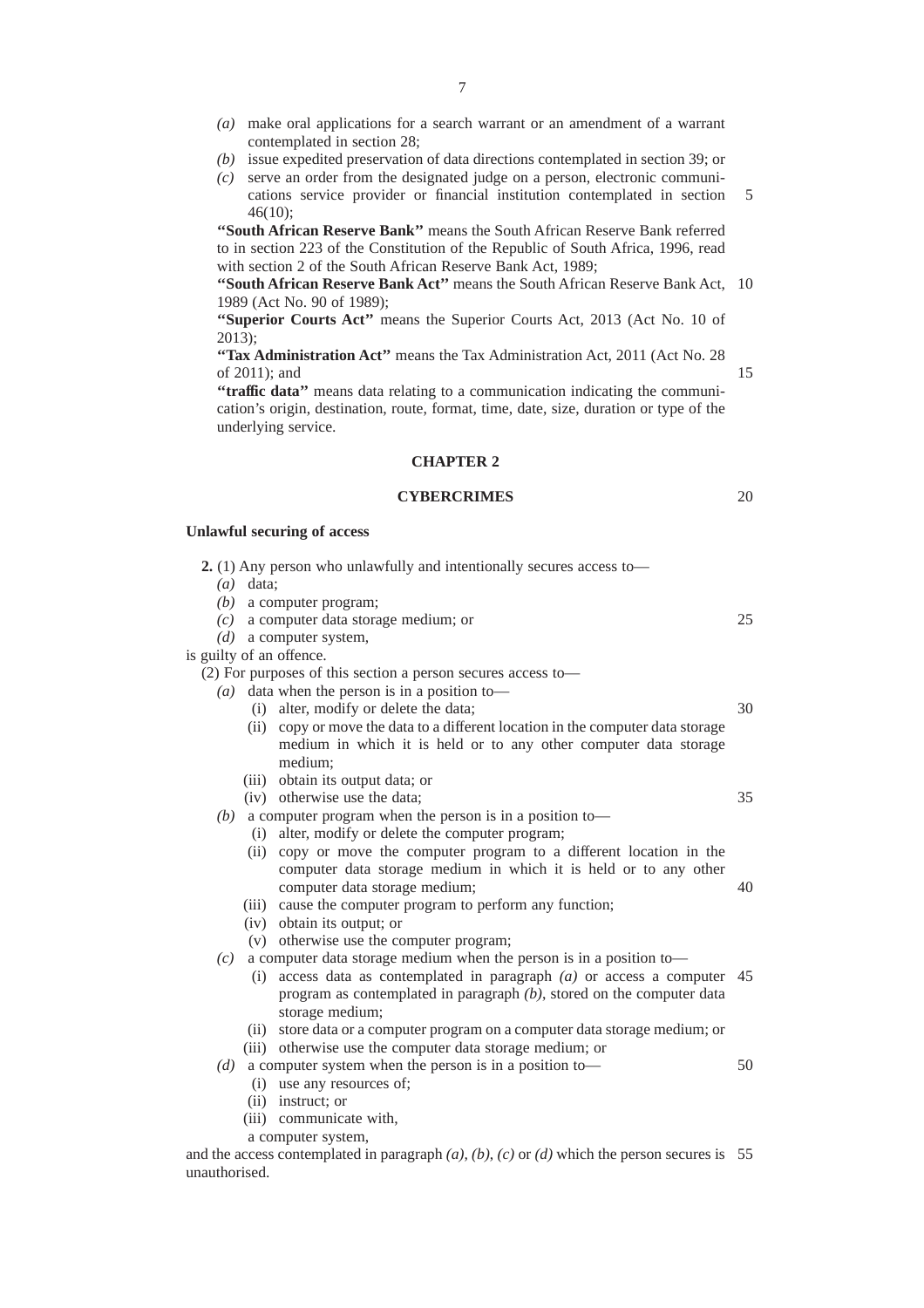(3) For purposes of subsection (2), **''unauthorised''** means that the person—

- *(a)* is not himself or herself lawfully entitled to secure access;
- *(b)* does not have the lawful consent of another person who is lawfully entitled to secure access; or

*(c)* exceeds his or her entitlement or consent, to secure access, to data, a computer program, a computer data storage medium or a computer system.

# **Unlawful acquiring of data**

**3.** (1) Any person who unlawfully and intentionally—

*(a)* overcomes any protection measure which is intended to prevent access to data; and

*(b)* acquires data, within or which is transmitted to or from a computer system, is guilty of an offence.

(2) Any person who unlawfully and intentionally possesses data, with the knowledge that such data was acquired unlawfully as contemplated in subsection (1), is guilty of an offence.

(3) Any person who is found in possession of data, in regard to which there is a reasonable suspicion that such data was acquired unlawfully as contemplated in subsection (1) and who is unable to give a satisfactory exculpatory account of such possession, is guilty of an offence.

(4) For purposes of this section, **''acquire''** means—

*(a)* use;

- *(b)* examine or capture data or any output thereof;
- *(c)* copy data;
- *(d)* move data to—
	- (i) a different location in a computer system in which it is held; or (ii) any other location; or 25
- *(e)* divert data from its intended destination to any other destination.

#### **Unlawful acts in respect of software or hardware tool**

**4.** (1) Any person who unlawfully and intentionally possesses, manufactures, assembles, obtains, sells, purchases, makes available or advertises any software or 30 hardware tool for purposes of contravening the provisions of section 2(1), 3(1), 5(1),  $6(1)$  or  $7(1)(a)$  or  $(d)$ , is guilty of an offence.

(2) Any person who unlawfully and intentionally uses any software or hardware tool for purposes of contravening the provisions of section 2(1), 3(1), 5(1), 6(1) or 7(1)*(a)* or *(d)*, is guilty of an offence.

(3) For purposes of this section, **''software or hardware tool''** means any electronic, mechanical or other instrument, device, equipment, apparatus or a substantial component of such a device or a computer program, which is designed or adapted primarily for the purposes of—

- *(a)* securing access as contemplated in section 2(1);
- *(b)* acquiring data as contemplated in section 3(1);
- *(c)* interfering with data or a computer program as contemplated in section 5(1);
- *(d)* interfering with a computer data storage medium or a computer system as contemplated in section 6(1); or
- *(e)* acquiring, modifying, providing, making available, copying, using or cloning 45 a password, access code or similar data or devices as defined in section 7(3).

## **Unlawful interference with data or computer program**

- **5.** (1) Any person who unlawfully and intentionally interferes with—
	- *(a)* data; or
	- *(b)* a computer program,
- is guilty of an offence.

(2) For purposes of this section, **''interference with data or a computer program''** means to permanently or temporarily—

- *(a)* delete data or a computer program;
- *(b)* alter data or a computer program;
- *(c)* render vulnerable, damage or deteriorate data or a computer program;
- *(d)* render data or a computer program meaningless, useless or ineffective;

5

10

15

20

35

50

- 
- 55
-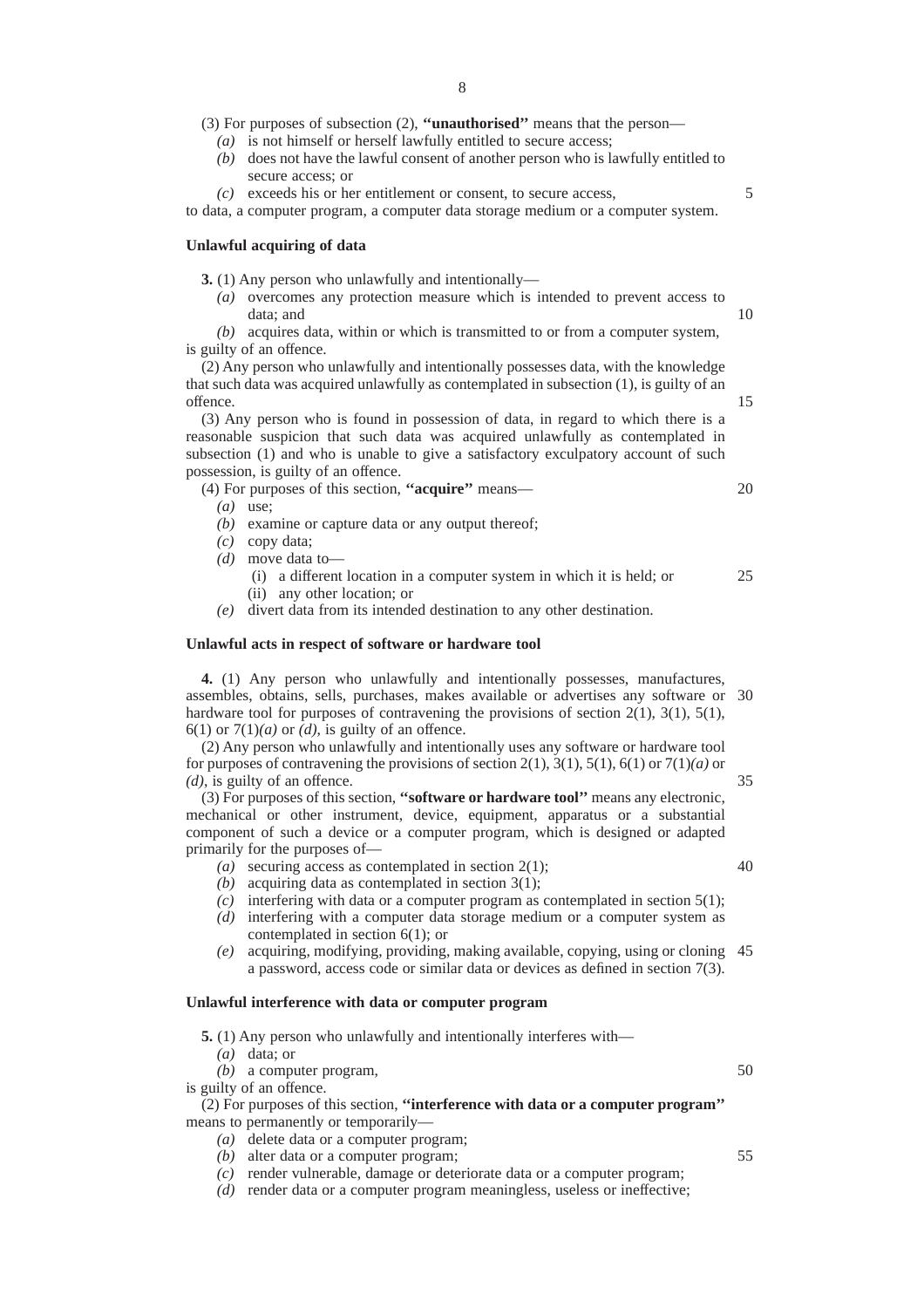- *(e)* obstruct, interrupt or interfere with the lawful use of data or a computer program; or
- *(f)* deny access to data or a computer program.

## **Unlawful interference with computer data storage medium or computer system**

**6.** (1) Any person who unlawfully and intentionally interferes with a computer data storage medium or a computer system, is guilty of an offence. 5

(2) For purposes of this section, **''interference with a computer data storage medium or a computer system''** means to permanently or temporarily—

- *(a)* alter any resource of; or
- *(b)* interrupt or impair—
	- (i) the functioning of;
	- (ii) the confidentiality of;
	- (iii) the integrity of; or
	- (iv) the availability of,

a computer data storage medium or a computer system.

# **Unlawful acquisition, possession, provision, receipt or use of password, access codes or similar data or devices**

**7.** (1) Any person who unlawfully and intentionally—

- *(a)* acquires;
- *(b)* possesses;
- *(c)* provides to another person; or
- *(d)* uses,

a password, an access code or similar data or device for purposes of contravening the provisions of section 2(1), 3(1), 5(1), 6(1), 8 or 9(1), is guilty of an offence.

(2) Any person who is found in possession of a password, an access code or similar 25 data or device in regard to which there is a reasonable suspicion that such password, access code or similar data or device—

- *(a)* was acquired;
- *(b)* is possessed;
- *(c)* is to be provided to another person; or
- *(d)* was used or may be used,

for purposes of contravening the provisions of section  $2(1)$ ,  $3(1)$ ,  $5(1)$ ,  $6(1)$ ,  $8$  or  $9(1)$ , and who is unable to give a satisfactory exculpatory account of such possession, is guilty of an offence.

(3) For purposes of this section, **''password, access codes or similar data or device''** 35 means without limitation—

- *(a)* a secret code or pin;
- *(b)* an image;
- *(c)* a security token;
- *(d)* an access card;
- *(e)* any device;
- *(f)* biometric data; or
- *(g)* a word or a string of characters or numbers, used for—
	- (i) financial transactions; or
	- (ii) user authentication in order to access or use data, a computer program, a 45 computer data storage medium or a computer system.

## **Cyber fraud**

**8.** Any person who unlawfully and with the intention to defraud, makes a misrepresentation—

- *(a)* by means of data or a computer program; or
- *(b)* through any interference with data or a computer program as contemplated in subsection 5(2) or interference with a computer data storage medium or a computer system as contemplated in section 6(2),

which—

(i) causes actual prejudice; or

(ii) is potentially prejudicial,

to another person, is guilty of the offence of cyber fraud.

55

50

30

10

15

20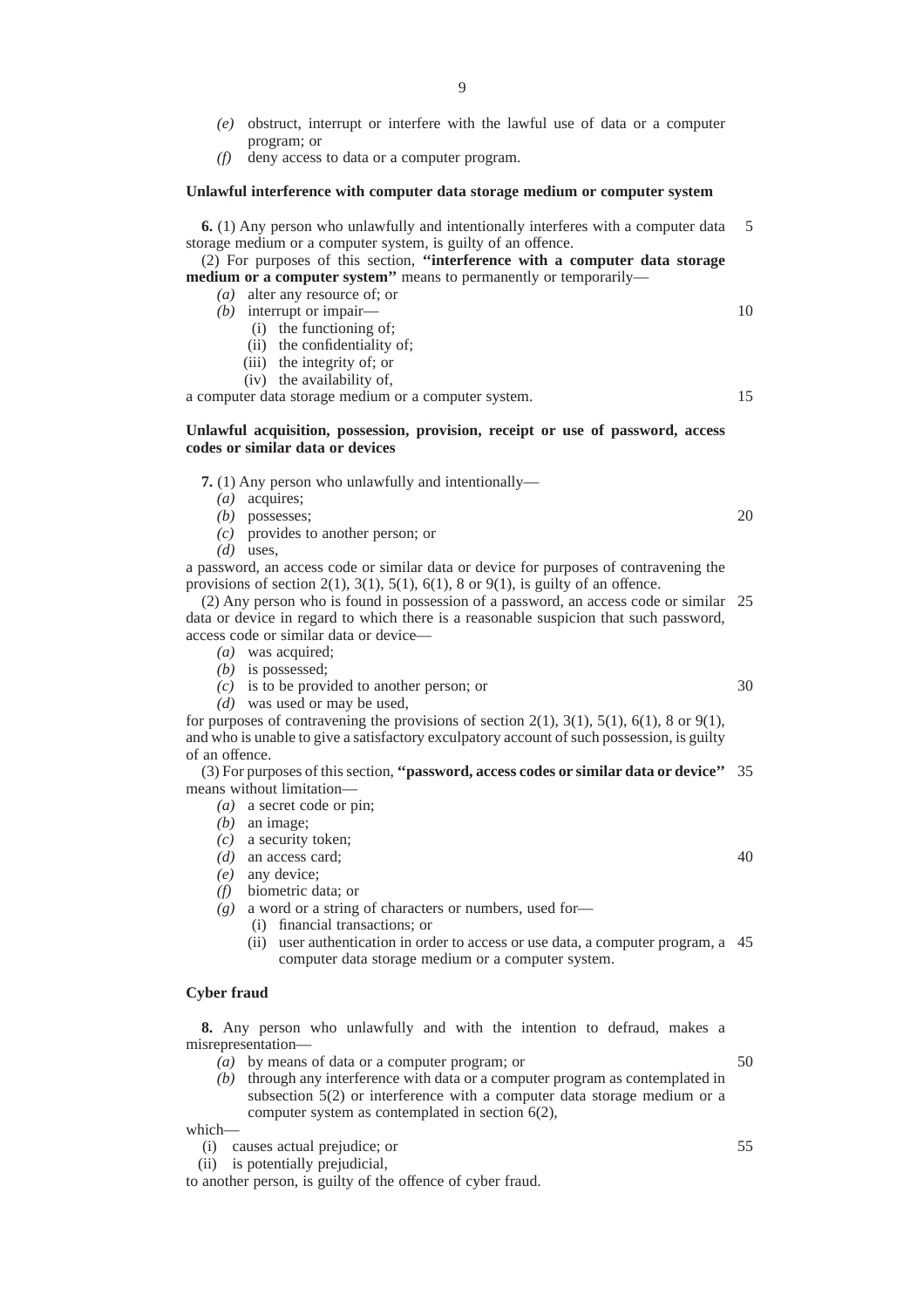## **Cyber forgery and uttering**

**9.** (1) Any person who unlawfully and with the intention to defraud, makes—

*(a)* false data; or

*(b)* a false computer program,

to the actual or potential prejudice of another person, is guilty of the offence of cyber forgery. 5

(2) Any person who unlawfully and with the intention to defraud, passes off—

*(a)* false data; or

*(b)* a false computer program,

to the actual or potential prejudice of another person, is guilty of the offence of cyber 10 uttering.

# **Cyber extortion**

**10.** Any person who unlawfully and intentionally—

*(a)* threatens to commit any offence; or

*(b)* commits any offence,

contemplated in sections 3(1), 5(1), 6(1) or 7(1)*(a)* or *(d)*, for the purpose of—

(i) obtaining any advantage from another person; or

(ii) compelling another person to perform or to abstain from performing any act, is guilty of the offence of cyber extortion.

# **Aggravated offences**

**11.** (1) *(a)* Any person who commits an offence referred to in—

- (i) section 3(1), 5(1) or  $6(1)$ , in respect of; or
- (ii) section  $7(1)$ , in so far as the passwords, access codes or similar data and devices relate to,

a restricted computer system, is guilty of an aggravated offence.

25

20

15

*(b)* For purposes of paragraph *(a)*, **''a restricted computer system''** means any data, computer program, computer data storage medium or computer system under the control of or exclusively used by—

- (i) any financial institution;
- (ii) an organ of state as set out in section 239 of the Constitution of the Republic of 30 South Africa, 1996, including a court; or
- (iii) a critical information infrastructure as contemplated in section 57(2).

(2) Any person who commits an offence referred to in section 5(1), 6(1) or 10, which—

- *(a)* endangers the life or violates the physical integrity or physical freedom of, or 35 causes bodily injury to, any person, or any number of persons;
- *(b)* causes serious risk to the health or safety of the public or any segment of the public;
- *(c)* causes the destruction of or substantial damage to any property;
- *(d)* causes a serious interference with, or serious disruption of, an essential 40 service, facility or system, or the delivery of any essential service;
- *(e)* causes any major economic loss;
- *(f)* creates a serious public emergency situation; or
- *(g)* prejudices the security, defence, law enforcement or international relations of the Republic, 45

is guilty of an aggravated offence.

(3) A prosecution in terms of subsection (1) or (2) must be authorised in writing by the Director of Public Prosecutions having jurisdiction.

#### **Attempting, conspiring, aiding, abetting, inducing, inciting, instigating, instructing, commanding or procuring to commit offence** 50

**12.** Any person who unlawfully and intentionally—

- *(a)* attempts;
- *(b)* conspires with any other person; or
- *(c)* aids, abets, induces, incites, instigates, instructs, commands or procures another person, 55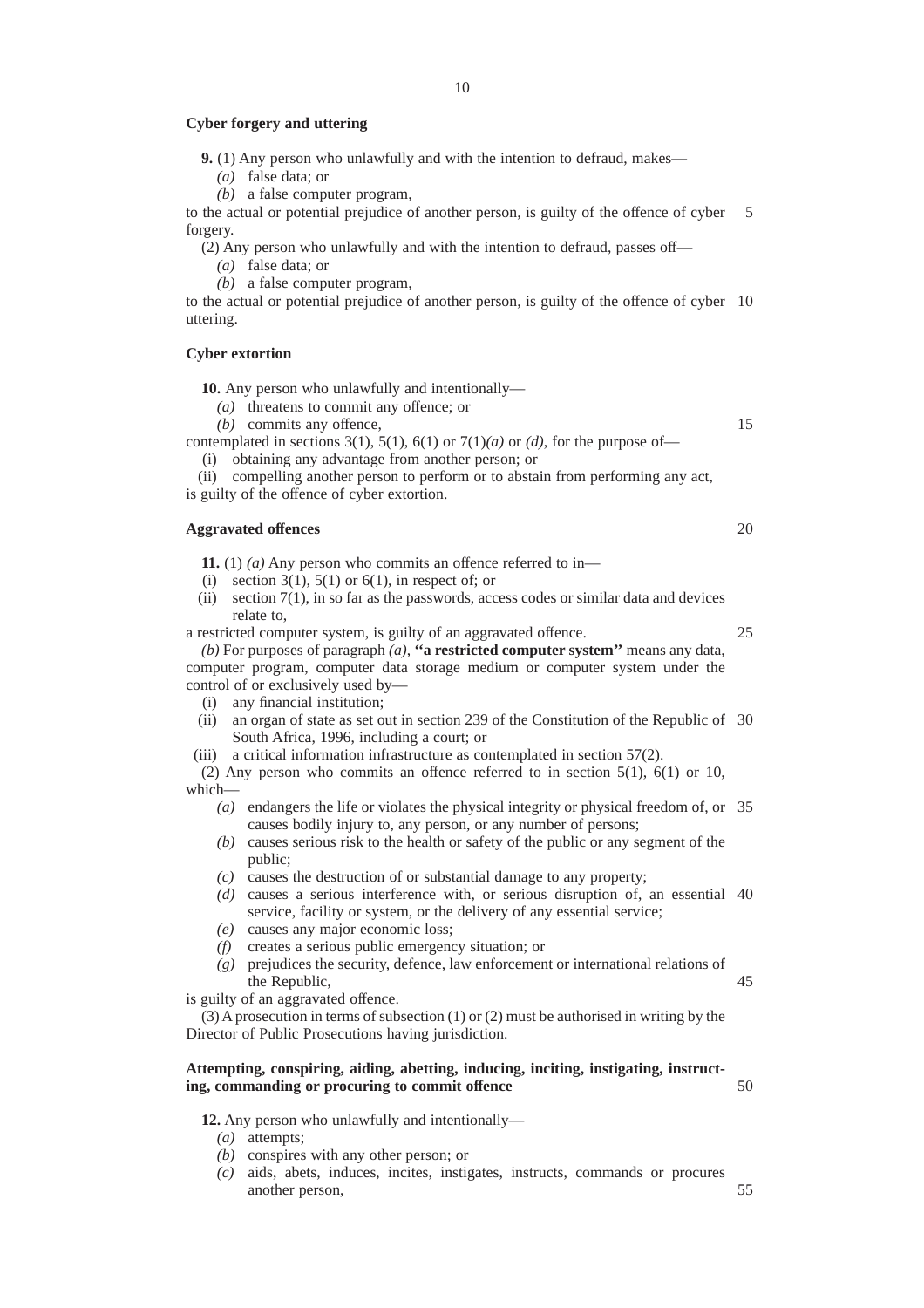to commit an offence in terms of this Chapter, is guilty of an offence and is liable on conviction to the punishment to which a person convicted of actually committing that offence would be liable.

## **Theft of incorporeal**

**13.** The common law offence of theft must be interpreted so as not to exclude the theft of an incorporeal. 5

# **Penalties**

**14.** (1) Any person who contravenes the provisions of section 2(1), 3(3) or 7(2) is liable on conviction to a fine or to imprisonment for a period not exceeding five years or to both a fine and such imprisonment.

(2) Any person who contravenes the provisions of section  $3(1)$  or  $(2)$ ,  $4(1)$  or  $(2)$ ,  $5(1)$ ,  $6(1)$  or  $7(1)$  is liable on conviction to a fine or to imprisonment for a period not exceeding 10 years or to both a fine and such imprisonment.

(3) Any person who contravenes the provisions of section 11(1) is liable on conviction to a fine or to imprisonment for a period not exceeding 15 years or to both a fine and such 15 imprisonment.

 $(4)$  A court which convicts a person of an offence in terms of section 8,  $9(1)$  or  $(2)$ , 10 or 11(2) may, where a penalty is not prescribed in respect of that offence by any other law, impose a sentence as provided for in section 276 of the Criminal Procedure Act, 1977, which that court considers appropriate and which is within that court's penal 20 jurisdiction.

(5) A court which imposes any sentence in terms of this section must, without excluding other relevant factors, consider as aggravating factors—

- *(a)* the fact that the offence was committed by electronic means;
- *(b)* the extent of the prejudice and loss suffered by the complainant or other 25 person as a result of the commission of such an offence;
- *(c)* the extent to which the person gained financially or received any favour, benefit, reward, compensation or any other advantage from the commission of the offence; or

*(d)* the fact that the offence was committed in concert with one or more persons. 30

(6) If a person is convicted of any offence provided for in section  $2(1)$ ,  $3(1)$ ,  $5(1)$ ,  $6(1)$ ,  $7(1)$ , 8,  $9(1)$  or  $(2)$ , 10 or  $11(1)$  or  $(2)$ , a court which imposes any sentence in terms of those sections where the offence was committed—

*(a)* by a person; or

*(b)* with the collusion or assistance of another person,

who as part of his or her duties, functions or lawful authority was in charge of, in control of, or had access to data, a computer program, a computer data storage medium or a computer system which was involved in the offence, must, unless substantial and compelling circumstances justifying the imposition of another sentence, impose, with or without a fine, a period of direct imprisonment which may not be suspended as 40 contemplated in section 297(4) of the Criminal Procedure Act, 1977. 35

# **Competent verdicts**

**15.** (1) If the evidence in criminal proceedings does not prove the commission of the offence charged but proves a contravention of section 12—

- *(a)* in respect of the offence charged; or
- *(b)* in respect of any other offence of which an accused may be convicted on the offence charged,

the accused may be found guilty of the offence so proved.

(2) If the evidence on a charge of a contravention of section  $3(1)$ , does not prove the offence, but proves—

- *(a)* a contravention of section 2(1);
- *(b)* a contravention of section 3(2) or (3); or
- *(c)* a contravention of section 4(2) in so far as it relates to the use of a software or hardware tool for purposes of contravening section 3(1),

the accused may be found guilty of the offence so proved.

(3) If the evidence on a charge of a contravention of section 5(1), does not prove the offence, but proves—

45

10

- 
- 50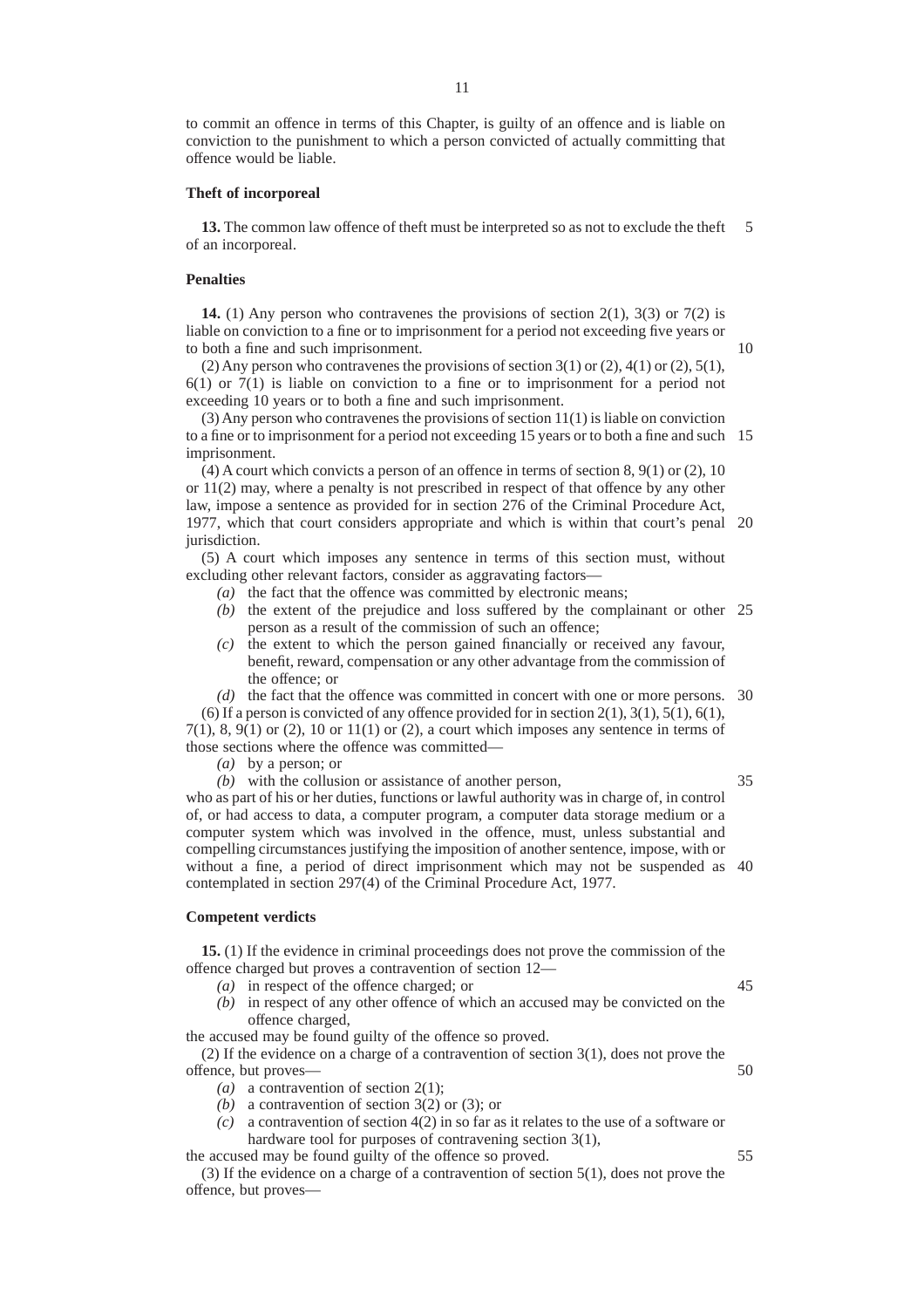|  |  | ( <i>a</i> ) a contravention of section $2(1)$ ; |  |  |  |  |
|--|--|--------------------------------------------------|--|--|--|--|
|--|--|--------------------------------------------------|--|--|--|--|

*(b)* a contravention of section 4(2) in so far as it relates to the use of a software or hardware tool for purposes of contravening section 5(1); or

*(c)* the offence of malicious injury to property,

the accused may be found guilty of the offence so proved. (4) If the evidence on a charge of a contravention of section 6(1), does not prove the

offence or attempt to commit the offence, but proves—

- *(a)* a contravention of section 2(1);
- *(b)* a contravention of section 4(2) in so far as it relates to the use of a software or hardware tool for purposes of contravening section 6(1); or
- *(c)* the offence of malicious injury to property,

the accused may be found guilty of the offence so proved.

(5) *(a)* If the evidence on a charge of a contravention of section  $7(1)(a)$  or *(d)* does not prove the offence, but proves—

- (i) a contravention of section  $2(1)$ ;
- (ii) a contravention of section 7(2); or
- (iii) a contravention of section  $4(2)$  in so far as it relates to the use of a software or hardware tool for purposes of contravening section 7(1)*(a)* or *(d)*,

the accused may be found guilty of the offence so proved.

*(b)* If the evidence on a charge of a contravention of section  $7(1)(b)$  or *(c)* does not 20 prove the offence, but proves a contravention of section 7(2), the accused may be found guilty of the offence so proved.

(6) If the evidence on a charge of a contravention of section 8, does not prove the offence, but proves—

- *(a)* a contravention of section 2(1);
- *(b)* a contravention of section 4(2), in so far as it relates to the use of a software or hardware tool for the purposes of—
	- (i) interfering with data or a computer program as contemplated in section 5(1);
	- (ii) interfering with a computer data storage medium or a computer system as 30 contemplated in section 6(1); or
	- (iii) acquiring, modifying, providing, making available, copying, using or cloning a password, access code or similar data or devices as contemplated in section 7(1)*(a)* and *(d)*;
- *(c)* a contravention of sections 9(1) or (2);
- *(d)* the common law offence of fraud or attempt to commit that offence;
- *(e)* the common law offence of forgery or uttering or attempt to commit that offence; or

*(f)* the common law offence of theft or attempt to commit that offence,

the accused may be found guilty of the offence so proved.

(7) *(a)* If the evidence on a charge of a contravention of section 9(1), does not prove the offence, but proves the common law offence of forgery, the accused may be found guilty of the offence so proved.

*(b)* If the evidence on a charge of a contravention of section 9(2), does not prove the offence, but proves the common law offence of uttering, the accused may be found guilty 45 of the offence so proved.

(8) If an accused is charged with a contravention of section 3(1), 5(1), 6(1) or 7(1) as contemplated in section 11(1), and the evidence on the charge does not prove a contravention of section 11(1), but proves a contravention of—

*(a)* section 2(1);

*(b)* section 3(1) or any competent verdict provided for in subsection (2);

*(c)* section 5(1) or any competent verdict provided for in subsection (3);

*(d)* section 6(1) or any competent verdict provided for in subsection (4); or

*(e)* section 7(1) or any competent verdict provided for in subsection (5), the accused may be found guilty of the offence so proved.

(9) If an accused is charged with a contravention of sections  $5(1)$ ,  $6(1)$  or 10, as contemplated in section  $11(2)$ , and the evidence on the charge does not prove a contravention of section 11(2), but proves a contravention of—

*(a)* section 2(1);

*(b)* section 5(1) or any competent verdict provided for in subsection (3); or 60

*(c)* section 6(1) or any competent verdict provided for in subsection (4),

the accused may be found guilty of the offence so proved.

35

40

50

55

25

5

10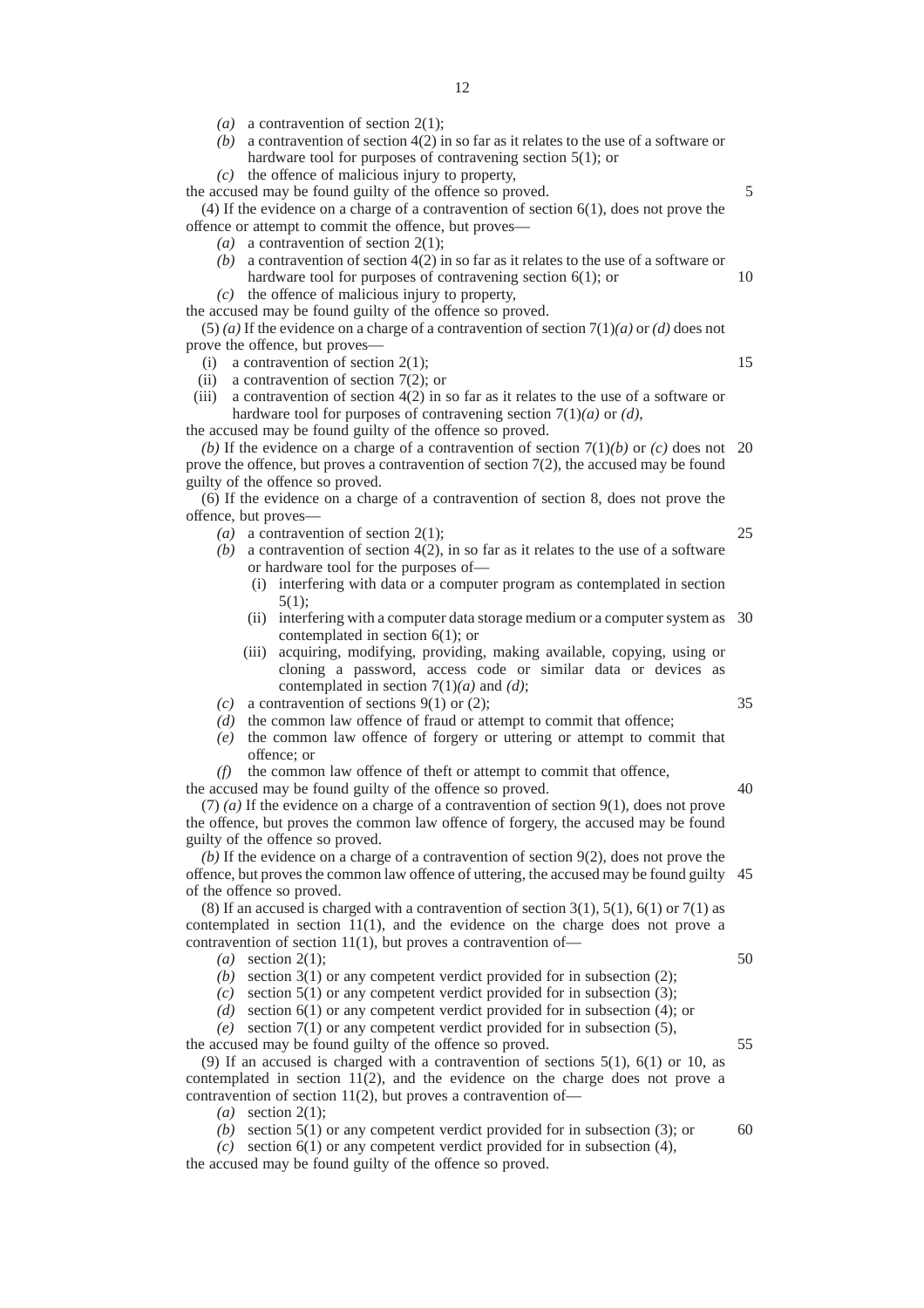# **MALICIOUS COMMUNICATIONS**

#### **Data message which incites damage to property or violence**

**16.** Any person who unlawfully makes available, broadcasts or distributes, by means of a computer system, a data message to a specific person, group of persons or the general public with the intention to incite— 5

*(a)* the causing of any damage to any property belonging to; or

*(b)* violence against,

a person or a group of persons, is guilty of an offence.

## **Data message which is harmful**

**17.** (1) Any person who unlawfully and intentionally makes available, broadcasts or distributes, by means of a computer system, a data message which is harmful, is guilty of an offence.

(2) For purposes of subsection (1), a data message is harmful when—

- *(a)* it threatens a person with—
	- (i) damage to any property belonging to, or violence against, that person; or
	- (ii) damage to any property belonging to, or violence against, any member of the family or household of the person or any other person in a close relationship with the person;
- *(b)* it threatens a group of persons with damage to any property belonging to, or 20 violence against, the group of persons or any identified person forming part of the group of persons or who is associated with the group of persons;
- *(c)* it intimidates, encourages or harasses a person to harm himself or herself or any other person; or
- *(d)* it is inherently false in nature and it is aimed at causing mental, psychological, 25 physical or economic harm to a specific person or a group of persons,

and a reasonable person in possession of the same information and with regard to all the circumstances would regard the data message as harmful.

# **Distribution of data message of intimate image without consent**

**18.** (1) Any person who unlawfully and intentionally makes available, broadcasts or 30 distributes, by means of a computer system, a data message of an intimate image of an identifiable person knowing that the person depicted in the image did not give his or her consent to the making available, broadcasting or distribution of the data message, is guilty of an offence.

(2) For purposes of subsection (1), **''intimate image''** means a visual depiction of a 35 person made by any means—

- *(a)* under circumstances that give rise to a reasonable expectation of privacy; and
- *(b)* in which the person is nude, is exposing his or her genital organs or anal region or, in the case of a female, her breasts.

# **Order to protect complainant pending finalisation of criminal proceedings**

40

**19.** (1) A complainant who lays a charge with the South African Police Service that an offence contemplated in section 16, 17 or 18 has allegedly been committed against him or her, may on an *ex parte* basis in the prescribed form and manner, apply to a magistrate's court for an order pending the finalisation of the criminal proceedings to—

- *(a)* prohibit any person from further making available, broadcasting or distribut-45 ing the data message contemplated in section 16, 17 or 18 which relates to the charge; or
- *(b)* order an electronic communications service provider or person in control of a computer system to remove or disable access to the data message in question.

(2) The court must as soon as is reasonably possible consider an application submitted 50to it in terms of subsection (1) and may, for that purpose, consider any additional evidence it deems fit, including oral evidence or evidence by affidavit, which must form part of the record of proceedings.

15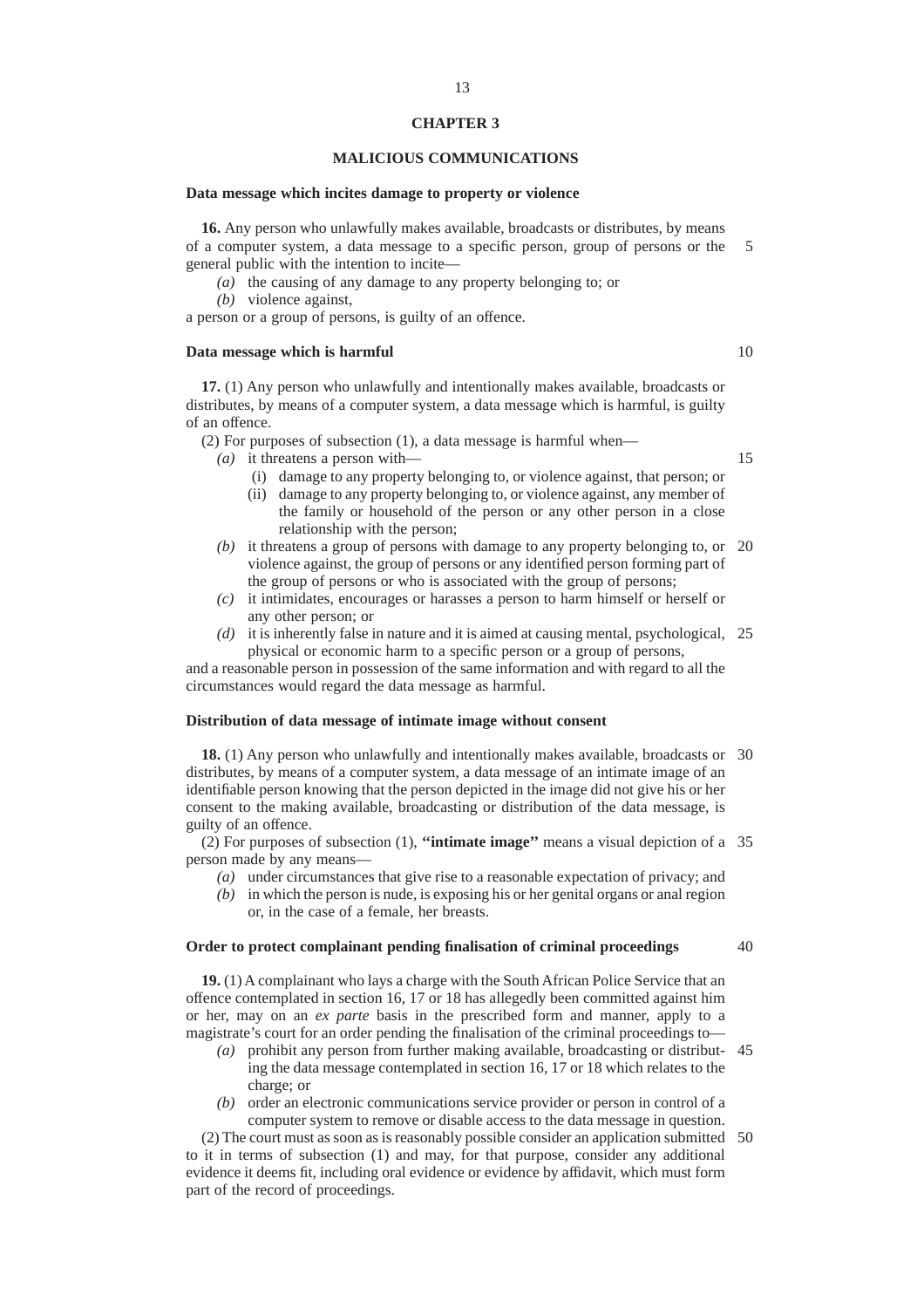(3) If the court is satisfied that there is *prima facie* evidence that the data message in question constitutes an offence as contemplated in sections 16, 17 or 18, the court may issue the order referred to in subsection (1), in the prescribed form.

(4) The order must be served on the person referred to in subsection (1)*(a)* or electronic communications service provider or person referred to in subsection (1)*(b)* in the prescribed form and manner: Provided that, if the court is satisfied that the order cannot be served in the prescribed form and manner, the court may make an order allowing service to be effected in the manner specified in that order. 5

(5) An order referred to in subsection (1) is of force and effect from the time it is issued by the court and the existence thereof has been brought to the attention of the 10 person referred to in subsection (1)*(a)* or electronic communications service provider or person referred to in subsection (1)*(b)*.

(6) A person referred to in subsection (1)*(a)* or electronic communications service provider or person referred to in subsection (1)*(b)* may, within 30 days after the order has been served on him or her in terms of subsection (4), upon notice to the magistrate's 15 court concerned, in the prescribed form and manner, apply to the court for the setting aside or amendment of the order referred to in subsection (1).

(7) The court must as soon as is reasonably possible consider an application submitted to it in terms of subsection (6) and may for that purpose, consider such additional evidence as it deems fit, including oral evidence or evidence by affidavit, which shall 20 form part of the record of the proceedings.

(8) The court may, for purposes of subsections (2) and (7), in the prescribed manner cause to be subpoenaed any person as a witness at those proceedings or to provide any book, document or object, if the evidence of that person or book, document or object appears to the court essential to the just decision of the case. 25

(9) Any person or electronic communications service provider who fails to comply with an order referred to in subsection  $(5)$  is guilty of an offence.

(10) Any person who is subpoenaed in terms of subsection (8) to attend proceedings and who fails to—

- *(a)* attend or to remain in attendance;
- *(b)* appear at the place and on the date and at the time to which the proceedings in question may be adjourned;
- *(c)* remain in attendance at those proceedings as so adjourned; or
- *(d)* produce any book, document or object specified in the subpoena, is guilty of an offence.

(11) The provisions in respect of appeal and review as provided for in the Magistrates' Courts Act, 1944, and the Superior Courts Act, 2013, apply to proceedings in terms of this section.

# **Electronic communications service provider or person in control of computer system to furnish particulars to court**

**20.** (1) If an application for a protection order is made in terms of section 19(1) and the court is satisfied in terms of section 19(3) that a protection order must be issued and the identity or address of the person who made available, broadcast or distributed the data message in question is not known, the court may—

- *(a)* adjourn the proceedings to any time and date on the terms and conditions 45 which the court deems appropriate; and
- *(b)* issue a direction in the prescribed form directing an electronic communications service provider or person in control of a computer system to furnish the court in the prescribed manner by means of an affidavit in the prescribed form with—
	- (i) the electronic communications identity number from where the data message originated;
	- (ii) the name, surname, identity number and address of the person to whom the electronic communications identity number has been assigned;
	- (iii) any information which indicates that the data message was or was not 55 sent from the electronic communications identity number of the person to the electronic communications identity number of the complainant; and
	- (iv) any other information that is available to an electronic communications service provider or a person in control of a computer system which may 60be of assistance to the court to identify the person who made available,

30

35

40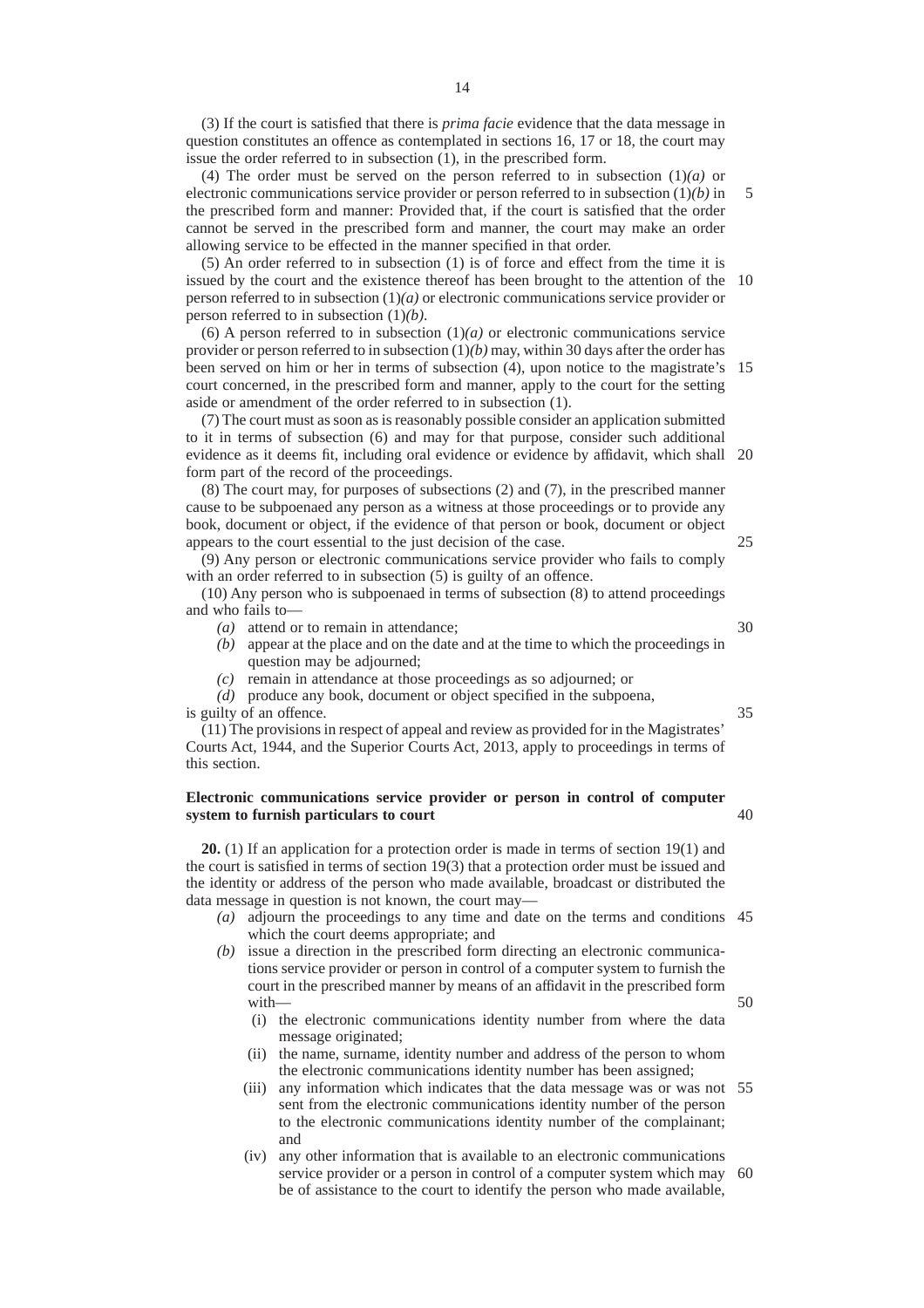broadcast or distributed the data message in question or the electronic communications service provider or person in control of a computer system which provides a service to the person who made available, broadcast or distributed the data message.

(2) If the court issues a direction in terms of subsection (1) the court must direct that the direction be served on the electronic communications service provider or person in control of a computer system in the prescribed manner. 5

(3)  $(a)$  The information referred to in subsection  $(1)(b)(i)$ ,  $(ii)$ ,  $(iii)$  and  $(iv)$  must be provided to the court within five ordinary court days from the time that the direction is served on an electronic communications service provider or person.

*(b)* An electronic communications service provider or person in control of a computer system on which a direction is served, may in the prescribed manner by means of an affidavit in the prescribed form apply to the court for—

- (i) an extension of the period of five ordinary court days referred to in paragraph *(a)* for a further period of five ordinary court days on the grounds that the 15 information cannot be provided timeously; or
- (ii) the cancellation of the direction on the grounds that—
	- *(aa)* it does not provide an electronic communications service to either the respondent or complainant or a related person; or
		- *(bb)* the requested information is not available in the records of the electronic 20 communications service provider or person in control of a computer system.

(4) After receipt of an application in terms of subsection  $(3)(b)$ , the court—

- *(a)* must consider the application;
- *(b)* may, in the prescribed manner, request such additional evidence by way of 25 affidavit from the electronic communications service provider or the person in control of a computer system as it deems fit;
- *(c)* must give a decision in respect thereof; and
- *(d)* must inform the electronic communications service provider or the person in control of a computer system in the prescribed form and in the prescribed 30 manner of the outcome of the application.

(5) *(a)* The court may, on receipt of an affidavit from an electronic communications service provider or person in control of a computer system which contains the information referred to in subsection  $(1)(b)(i)$  and  $(ii)$ , consider the issuing of a protection order in terms of section 19(3) against the person who made available, broadcast or distributed the data message contemplated in section 16, 17 or 18 on the date to which the proceedings have been adjourned. 35

*(b)* Any information furnished to the court in terms of subsection (1)*(b)* forms part of the evidence that a court may consider in terms of section 19(3).

(6) The Cabinet member responsible for the administration of justice may, by notice 40 in the *Gazette*, prescribe reasonable tariffs of compensation payable to electronic communications service providers or persons in control of a computer system for providing the information referred to in subsection (1)*(b)*.

(7) Any electronic communications service provider, employee of an electronic communications service provider or person in control of a computer system who—

- *(a)* fails to furnish the required information within five ordinary court days from the time that the direction is served on such electronic communications service provider or person to a court in terms of subsection  $(3)(a)$  or such extended period allowed by the court in terms of subsection (3)*(b)*; or
- *(b)* makes a false statement in an affidavit referred to in subsection  $(1)(b)$  or  $(3)(b)$  50 in a material respect,

is guilty of an offence.

# **Orders on finalisation of criminal proceedings**

**21.** (1) Whenever a person is—

55

45

10

*(a)* convicted of an offence in terms of section 16, 17 or 18; or *(b)* acquitted of an offence in terms of section 16, 17 or 18,

and evidence proves that the person engaged in, or attempted to engage in, harassment as contemplated in the Protection from Harassment Act, 2011, the trial court may, after holding an enquiry, issue a protection order contemplated in section 9(4) of the Protection from Harassment Act, 2011, against the person, whereafter the provisions of 60that Act shall apply with the changes required by the context.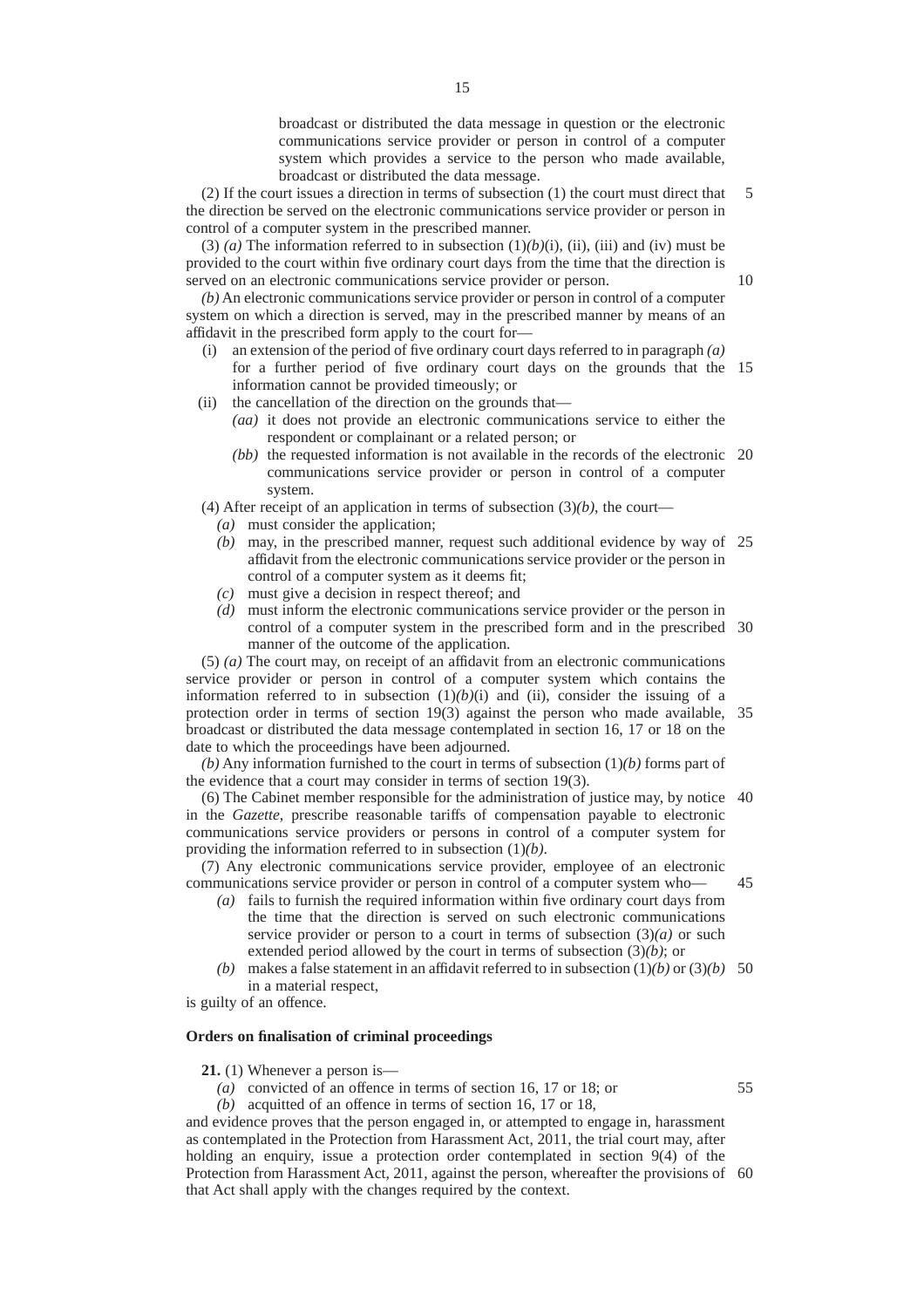(2) The trial court must, on convicting a person for the commission of an offence contemplated in section 16, 17 or 18, order—

- *(a)* that person to refrain from further making available, broadcasting or distributing the data message contemplated in section 16, 17 or 18 which relates to the charge on which he or she is convicted;
- *(b)* that person or any other person to destroy the data message in question or any copy of the data message; or
- *(c)* an electronic communications service provider or person in control of a computer system to remove or disable access to the data message in question.

(3) The orders referred to in subsection  $(2)(b)$ , in so far as it relates to a person other 10 than the accused, and subsection  $(2)(c)$ , must be in the prescribed form and must be served on the electronic communications service provider or person in control of a computer system in the prescribed manner: Provided that, if the trial court is satisfied that the order cannot be served in the prescribed form and manner, the court may make an order allowing service to be effected in the manner specified in that order. 15

(4) Any person contemplated in subsection  $(2)(a)$  or  $(b)$  or electronic communications service provider or person in control of a computer system contemplated in subsection  $(2)(c)$  who fails to comply with an order referred to in subsection (2) is guilty of an offence.

(5) For purposes of this section **''trial court''** means—

- (a) a magistrate's court established under section  $2(1)(f)(i)$  of the Magistrates' Courts Act, 1944;
- *(b)* a court for a regional division established under section  $2(1)(g)(i)$  of the Magistrates' Courts Act, 1944; or
- *(c)* a High Court referred to in section 6 (1) of the Superior Courts Act, 2013. 25

# **Penalties**

**22.** (1) Any person who contravenes the provisions of section 16, 17 or 18 is liable on conviction to a fine or to imprisonment for a period not exceeding three years or to both a fine and such imprisonment.

(2) Any person or electronic communications service provider who contravenes the 30 provisions of section 19(9) or (10), 20(7) or 21(4) is liable on conviction to a fine or to imprisonment for a period not exceeding two years or to both a fine and such imprisonment.

# **CHAPTER 4**

# **JURISDICTION**

35

45

#### **Jurisdiction**

**23.** (1) A court in the Republic trying an offence in terms of Chapter 2 or section 16, 17 or 18 has jurisdiction if—

- *(a)* the offence was committed in the Republic;
- *(b)* any act in preparation for the offence or any part of the offence was committed 40 in the Republic, or where any result of the offence has had an effect in the Republic;
- *(c)* the offence was committed in the Republic or outside the Republic by a South African citizen or a person with permanent residence in the Republic or by a person carrying on business in the Republic; or
- *(d)* the offence was committed on board in any ship or aircraft registered in the Republic or on a voyage or flight to or from the Republic at the time that the offence was committed.

(2) If the act alleged to constitute an offence in terms of Chapter 2 or section 16, 17 or 18 occurred outside the Republic, a court of the Republic, regardless of whether or not 50 the act constitutes an offence at the place of its commission, has jurisdiction in respect of that offence if the person to be charged—

- *(a)* is a citizen of the Republic;
- *(b)* is ordinarily resident in the Republic;
- *(c)* was arrested in the territory of the Republic, or in its territorial waters or on 55board a ship or aircraft registered or required to be registered in the Republic at the time the offence was committed;

5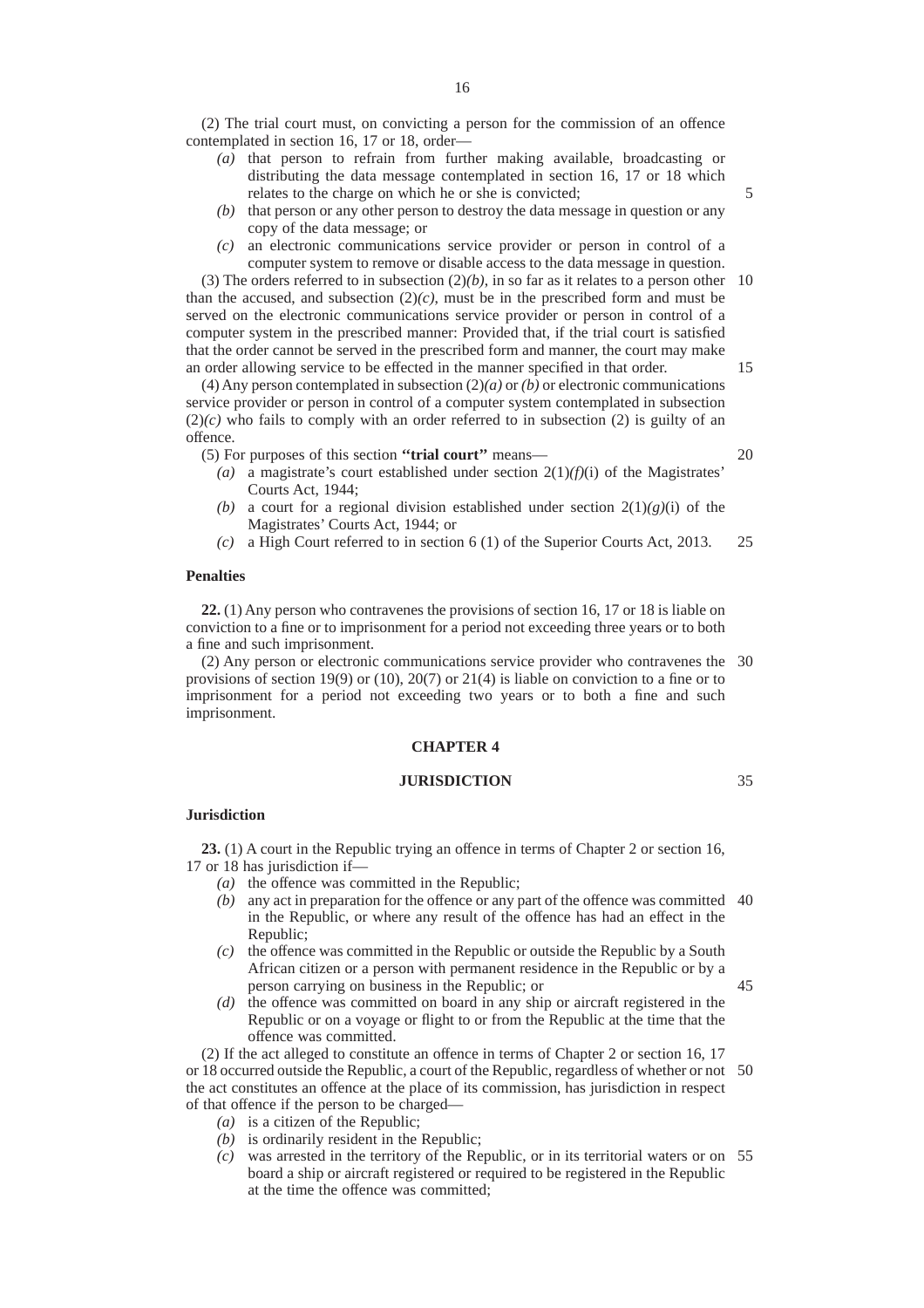- *(d)* is a company, incorporated or registered as such under any law, in the Republic; or
- *(e)* is any body of persons, corporate or unincorporated, in the Republic.

(3) Any act alleged to constitute an offence in terms of Chapter 2 or section 16, 17 or 18 and which is committed outside the Republic by a person, other than a person contemplated in subsection (2), is, regardless of whether or not the act constitutes an offence or not at the place of its commission, deemed also to have been committed in the Republic if that— 5

- *(a)* act affects or is intended to affect a public body, a business or any other person in the Republic;
- *(b)* person is found to be in South Africa; and
- *(c)* person is for one or other reason not extradited by South Africa or if there is no application to extradite that person.

(4) Where a person is charged with attempting, conspiring, aiding, abetting, inducing, inciting, instigating, instructing, commanding or procuring to commit an offence or as 15 an accessory after the offence, the offence is deemed to have been committed not only at the place where the act was committed, but also at every place where the person acted.

- $(5)$  *(a)* A prosecution in terms of subsections (2) and (3)—
- (i) may only be instituted against a person with the written permission of the National Director of Public Prosecutions; and 20
- (ii) must commence before a court designated by the National Director of Public Prosecutions.

*(b)* A copy of the written permission and designation must be served on the accused and the original thereof must be handed in at the court in which the proceedings are to commence.

## **CHAPTER 5**

#### **POWERS TO INVESTIGATE, SEARCH AND ACCESS OR SEIZE**

# **Standard Operating Procedures**

**24.** (1) The Cabinet member responsible for policing, in consultation with the National Director of Public Prosecutions and the Cabinet member responsible for the 30 administration of justice must, after following a process of public consultation, within six months of the commencement of this Chapter, issue Standard Operating Procedures which must be observed by—

- *(a)* the South African Police Service; or
- *(b)* any other person or agency who or which is authorised in terms of the 35 provision of any other law to investigate any offence in terms of any law,

in the investigation of any offence in terms of Chapter 2 or section 16, 17 or 18 or any other offence which is or was committed by means of or facilitated by the use of an article.

(2) The Standard Operating Procedures referred to in subsection (1) and any 40 amendment thereto must be published in the *Gazette*.

## **Application of provisions in this Chapter**

**25.** The Criminal Procedure Act, 1977, applies in addition to the provisions of this Chapter in so far that it is not inconsistent with the provisions of this Chapter.

# **Search for and access to, or seizure of, certain articles**

45

**26.** A police official may, in accordance with the provisions of this Chapter, search for, access or seize any article within the Republic.

#### **Article to be searched for, accessed or seized under search warrant**

**27.** (1) Subject to the provisions of sections 29, 30 and 31 of this Act, section 4(3) of the Customs and Excise Act, 1964, sections  $69(2)(b)$  and 71 of the Tax Administration 50 Act, 2011, and section 21*(e)* and *(f)* of the Customs Control Act, 2014, an article can only be searched for, accessed or seized by virtue of a search warrant issued—

10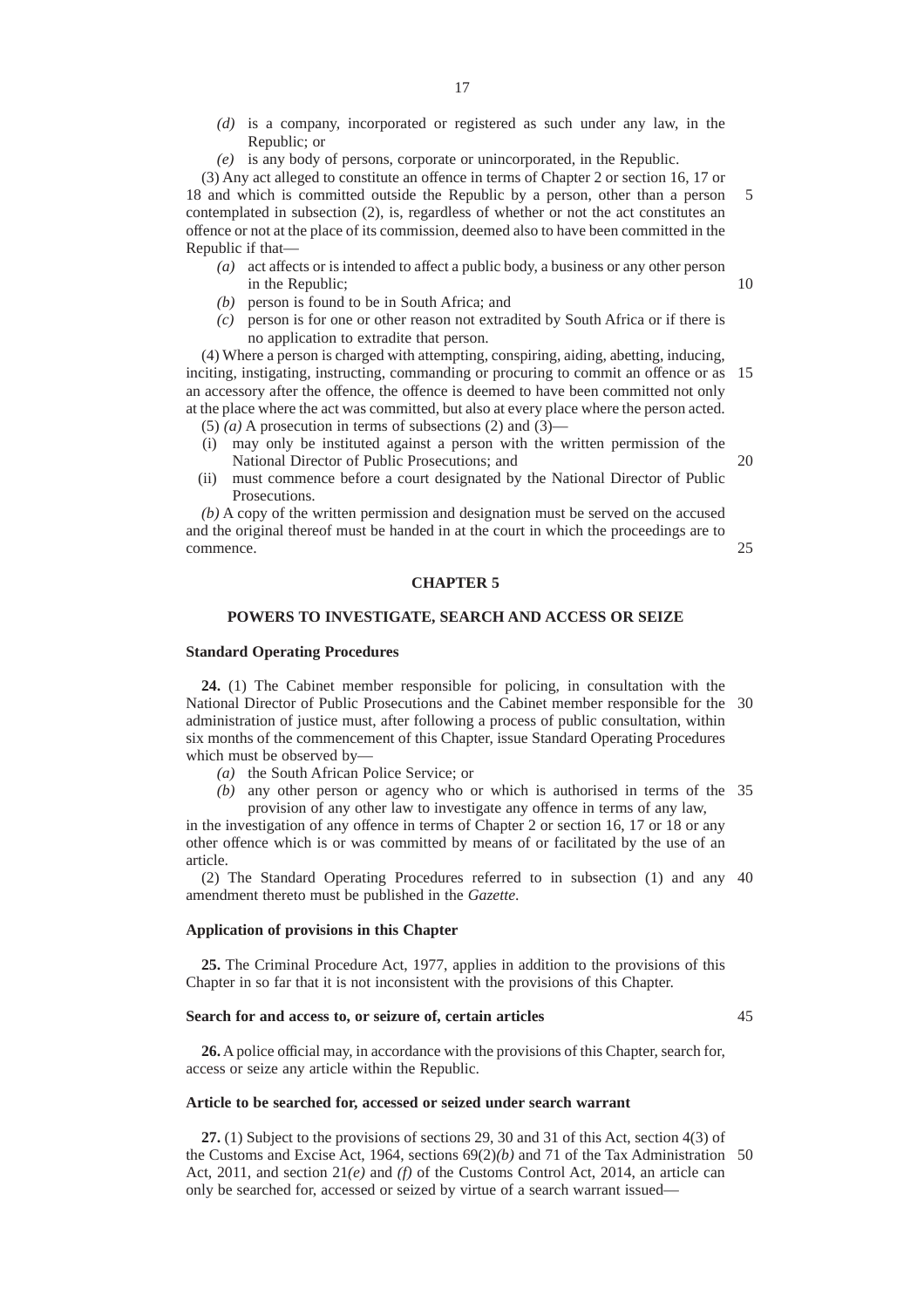- *(a)* by a magistrate or judge of the High Court, on written application by a police official, if it appears to the magistrate or judge from information on oath or by way of affirmation that there are reasonable grounds for believing that an article is—
	- (i) within his or her area of jurisdiction; or
	- (ii) being used or is involved in the commission of an offence—
		- *(aa)* within his or her area of jurisdiction; or
			- *(bb)* within the Republic, if he or she is unsure within which area of jurisdiction the article is being used or is involved in the commission of an offence; or
- *(b)* by a magistrate or judge presiding at criminal proceedings, if it appears to such magistrate or judge that an article is required in evidence at such proceedings.

(2) A search warrant issued under subsection (1) must require a police official identified in the warrant to search for, access and seize the article in question and, to that 15 end, must authorise the police official to—

- *(a)* search any person identified in the warrant;
- *(b)* enter and search any container, premises, vehicle, facility, ship or aircraft identified in the warrant;
- *(c)* search any person who is believed, on reasonable grounds, to be able to 20 furnish any information of material importance concerning the matter under investigation and who is found near such container, on or at such premises, vehicle, facility, ship or aircraft;
- *(d)* search any person who is believed, on reasonable grounds, to be able to furnish any information of material importance concerning the matter under 25 investigation and who—
	- (i) is nearby;
	- (ii) uses; or
	- (iii) is in possession of or in direct control of,
	- any data, computer program, computer data storage medium or computer 30 system identified in the warrant to the extent set out in the warrant;
- *(e)* search for any article identified in the warrant to the extent set out in the warrant;
- *(f)* access an article identified in the warrant to the extent set out in the warrant;
- *(g)* seize an article identified in the warrant to the extent set out in the warrant; or 35
- *(h)* use or obtain and use any instrument, device, equipment, password, decryption key, data, computer program, computer data storage medium or computer system or other information that is believed, on reasonable grounds, to be necessary to search for, access or seize an article identified in the warrant to the extent set out in the warrant.  $40$

(3) A search warrant issued under subsection (1) may require an investigator or other person identified in the warrant to assist the police official identified in the warrant, with the search for, access or seizure of the article in question, to the extent set out in the warrant.

(4) *(a)* A search warrant may be executed at any time, unless the person issuing the 45 warrant in writing specifies otherwise.

*(b)* A search warrant may be issued on any day and is of force until it is executed or is cancelled by the person who issued it or, if such person is not available, by a person with like authority.

(5) A police official who executes a warrant under this section must hand to any 50 person whose rights in respect of any search, or article accessed or seized under the warrant have been affected, a copy of the warrant and the written application of the police official contemplated in subsection (1)*(a)*.

(6) The provisions of subsections (1) to (5) apply with the changes required by the context to an amendment of a warrant issued in terms of subsection (1). 55

## **Oral application for search warrant or amendment of warrant**

**28.** (1) An application referred to in section 27(1)*(a)*, or an application for the amendment of a warrant issued in terms of section  $27(1)(a)$ , may be made orally by a specifically designated police official, if it is not reasonably practicable, having regard to the urgency of the case or the existence of exceptional circumstances, to make a written 60application.

5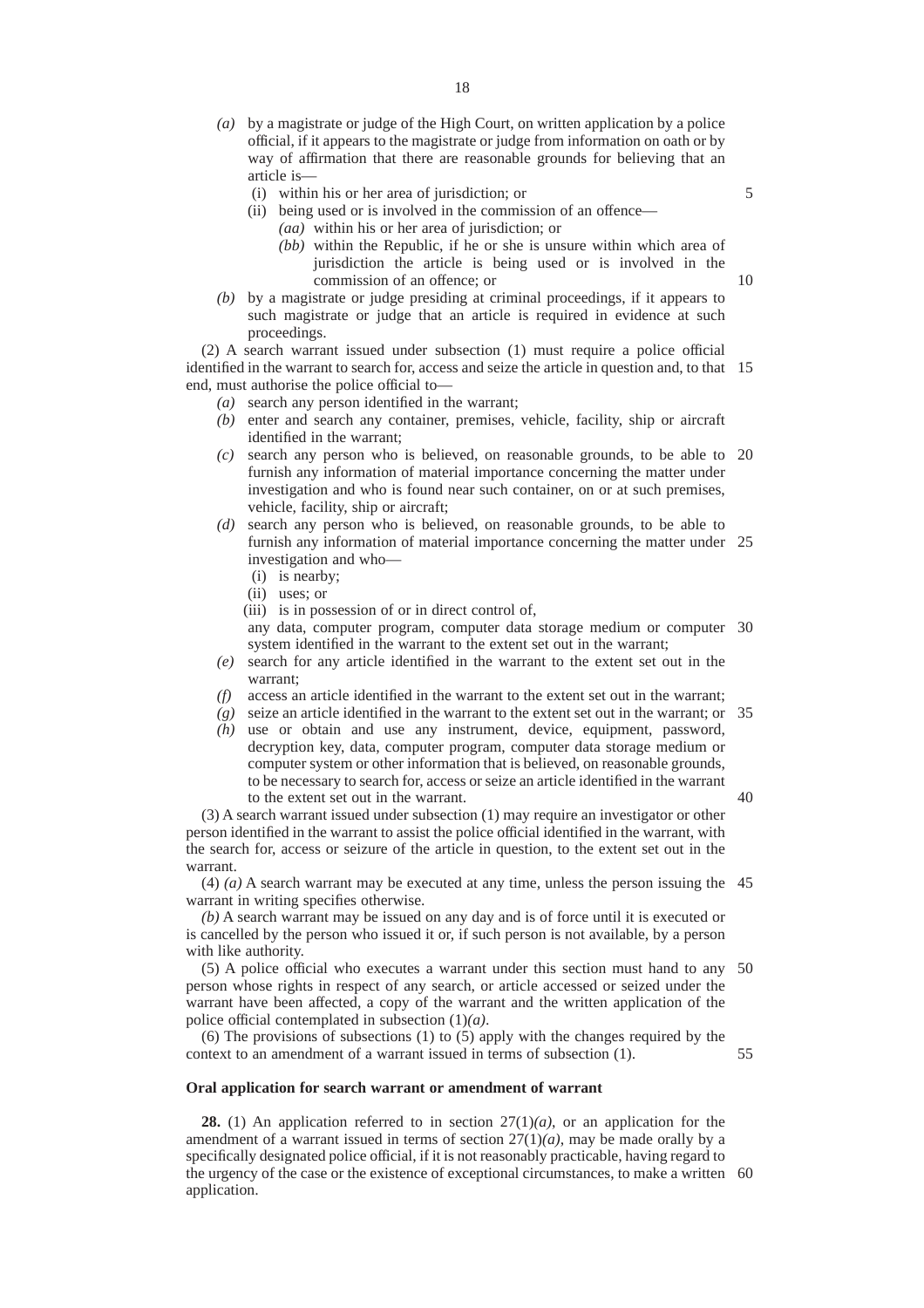(2) An oral application referred to in subsection (1) must—

- *(a)* indicate the particulars of the urgency of the case or the other exceptional circumstances which, in the opinion of the police official, justify the making of an oral application; and
- *(b)* comply with any supplementary directives relating to oral applications issued by the Chief Justice in terms of section 8(3) of the Superior Courts Act, 2013. 5

(3) A magistrate or judge of the High Court may, upon an oral application made to him or her in terms of subsection (1) and subject to subsection (4), issue a warrant or amend a warrant as contemplated in section 27(1)*(a)*.

(4) A warrant or any amendment to a warrant may only be issued under subsection 10  $(3)$ 

*(a)* if the magistrate or judge of the High Court concerned is satisfied, on the facts alleged in the oral application concerned, that—

- (i) there are reasonable grounds to believe that a warrant or any amendment to a warrant applied for could be issued;
- (ii) a warrant or an amendment to a warrant is necessary immediately in order to search for, access or seize an article—
	- *(aa)* within his or her area of jurisdiction; or
	- *(bb)* within the Republic, if he or she is unsure within which area of jurisdiction the article is being used or is involved in the 20 commission of an offence; and
- (iii) it is not reasonably practicable, having regard to the urgency of the case or the existence of exceptional circumstances, to make a written application for the issuing of a warrant or to amend a warrant; and
- *(b)* on condition that the police official concerned must submit a written 25 application to the magistrate or judge of the High Court concerned within 48 hours after the issuing of the warrant or amended warrant under subsection  $(3)$ .

(5) A warrant or any amendment to a warrant issued under subsection (3) must—

*(a)* be in writing;

30

15

- *(b)* be transmitted electronically to the member of the law enforcement agency; and
- *(c)* contain a summary of the facts which were considered and the grounds upon which the warrant was issued.

(6) A magistrate or judge of the High Court who has issued a warrant or amended a 35 warrant under subsection (3) or, if he or she is not available, any other magistrate or judge of the High Court must, upon receipt of a written application submitted to him or her in terms of subsection  $(4)(b)$ , reconsider that application whereupon he or she may confirm, amend or cancel that warrant.

(7) A magistrate or judge of the High Court contemplated in subsection (6), who 40 amends or cancels the warrant must make such an order as he or she deems fit in respect of how any article which is affected by his or her decision is to be dealt with.

## **Search for, access to, or seizure of article without search warrant with consent of person who has lawful authority to consent**

**29.** (1) Any police official may, without a search warrant, execute the powers referred 45 to in section 27(2), subject to any other law, if the person who has the lawful authority to consent to the search for, access to or seizure of the article in question consents, in writing, to such search, access or seizure.

(2) A police official acting in terms of subsection (1), may, subject to the lawful consent, in writing, of the person who has the lawful authority to consent, request an 50 investigator to assist him or her with the search for, access to or seizure of the article in question.

## **Search for, access to or seizure of article involved in commission of offence without search warrant**

**30.** (1) A police official may without a search warrant referred to in section 27(1)*(a)* 55search any person or container or premises for the purposes of performing the powers referred to in paragraphs *(a)* and *(b)* of the definition of ''seize'' in respect of a computer data storage medium or any part of a computer system referred to in the definition of ''article'', if the police official on reasonable grounds believes—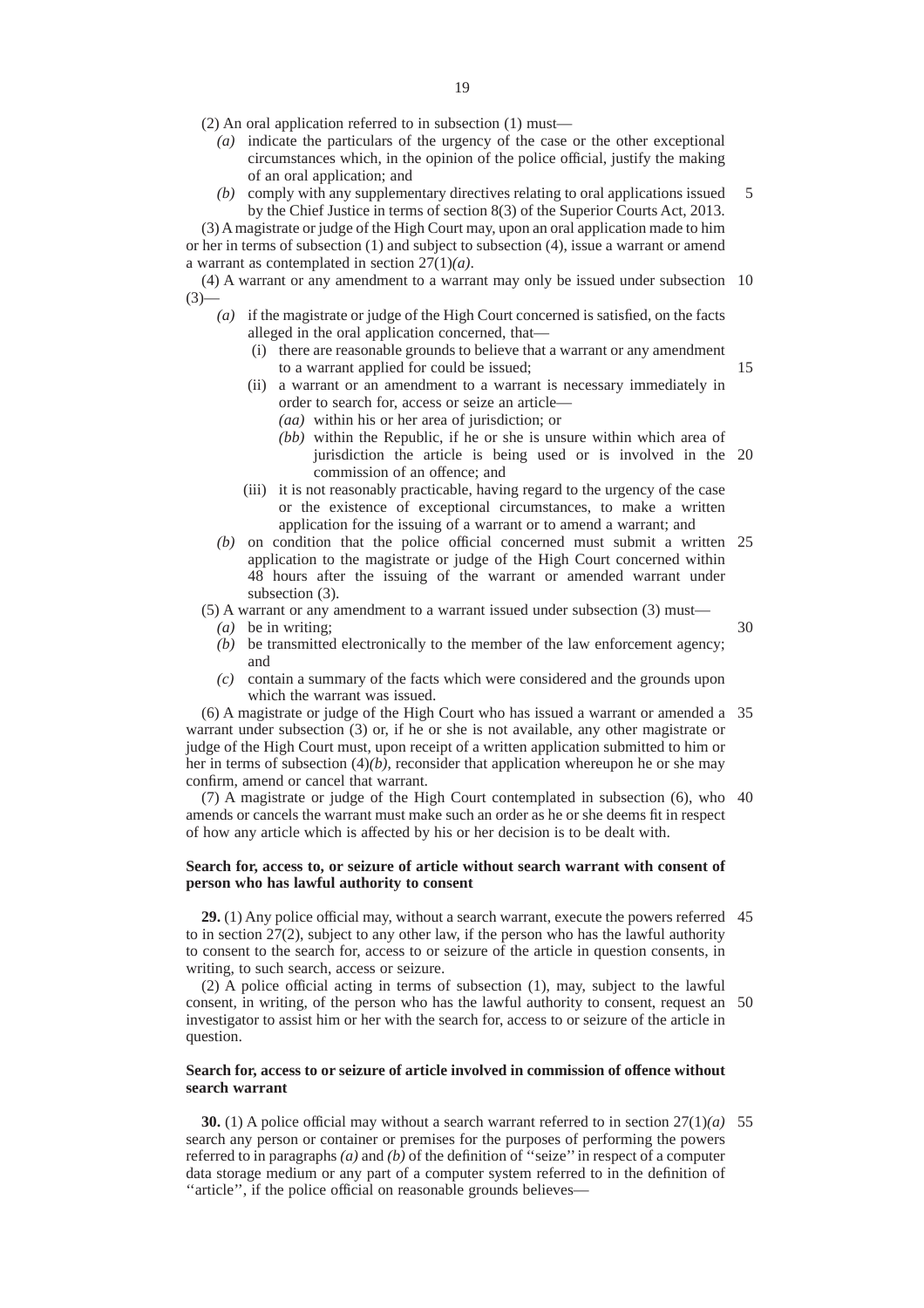- *(a)* that a search warrant will be issued to him or her under section  $27(1)(a)$  if he or she applies for such warrant; and
- *(b)* that the delay in obtaining such warrant would defeat the object of the search and seizure.

(2) A police official may only access or perform the powers referred to in paragraphs *(c)* or *(d)* of the definition of ''seize'', in respect of the computer data storage medium or a computer system referred to in subsection (1), in accordance with a search warrant issued in terms of section  $27(1)(a)$ : Provided that a police official may if he or she on reasonable grounds believes— 5

- (a) that a search warrant will be issued to him or her under section  $27(1)(a)$  if he 10 or she applies for such warrant; and
- *(b)* it is not reasonably practicable, having regard to the urgency of the case or the existence of exceptional circumstances, to make a written or oral application for a search warrant,

he or she may access and perform the powers referred to in paragraphs *(c)* or *(d)* of the 15 definition of ''seize'' without a search warrant.

(3) An investigator authorised in writing by a police official may assist the police official to seize an article as contemplated subsections (1) and (2) and to access the article as contemplated in subsection (2).

## **Search for, access to and seizure of article on arrest of person**

**31.** (1) A police official may without a warrant, as contemplated in section 40 of the Criminal Procedure Act, 1977, arrest any person—

- *(a)* who commits any offence in terms of Chapter 2 or section 16, 17 or 18 in his or her presence;
- *(b)* whom he or she reasonably suspects of having committed any offence in terms 25 of Chapter 2 or section 16, 17 or 18; or
- *(c)* who has been concerned with or against whom a reasonable complaint has been made or credible information has been received or a reasonable suspicion exists that he or she has been concerned with an offence in terms of Chapter 2 or section 16, 17 or 18 or any other offence substantially similar to an offence recognised in the Republic which is or was committed by means of, or facilitated by the use of an article, in a foreign State and for which he or she is, under any law relating to extradition or fugitive offenders, liable to be arrested or detained in custody in the Republic. 30

(2) On the arrest of a person contemplated in subsection (1) or in terms of section 40 35 or in terms of a warrant issued in terms of section 43 of the Criminal Procedure Act, 1977, a police official may search for and perform the powers referred to in paragraphs *(a)* and *(b)* of the definition of ''seize'' in respect of a computer data storage medium or any part of a computer system referred to in the definition of ''article'', which is found in the possession, in the custody or under the control of the person. 40

(3) A police official may only access or perform the powers referred to in paragraphs *(c)* or *(d)* of the definition of ''seize'', in respect of a computer data storage medium or a computer system referred to in subsection (2), in accordance with a search warrant issued in terms of section  $27(1)(a)$ : Provided that a police official may if he or she on reasonable grounds believes—

- *(a)* that a search warrant will be issued to him or her under section  $27(1)(a)$  if he or she applies for such warrant; and
- *(b)* it is not reasonably practicable, having regard to the urgency of the case or the existence of exceptional circumstances, to make a written or oral application for a search warrant,

he or she may access and perform the powers referred to in paragraph *(c)* or *(d)* of the definition of ''seize'' without a search warrant.

(4) An investigator authorised in writing by a police official may assist the police official to seize an article as contemplated subsections (2) and (3) and to access the article as contemplated in subsection (3).

## **Assisting member of law enforcement agency or investigator**

**32.** (1) An electronic communications service provider, financial institution or person, other than the person who is suspected of having committed the offence which is being investigated, who is in control of any container, premises, vehicle, facility, ship, aircraft,

20

45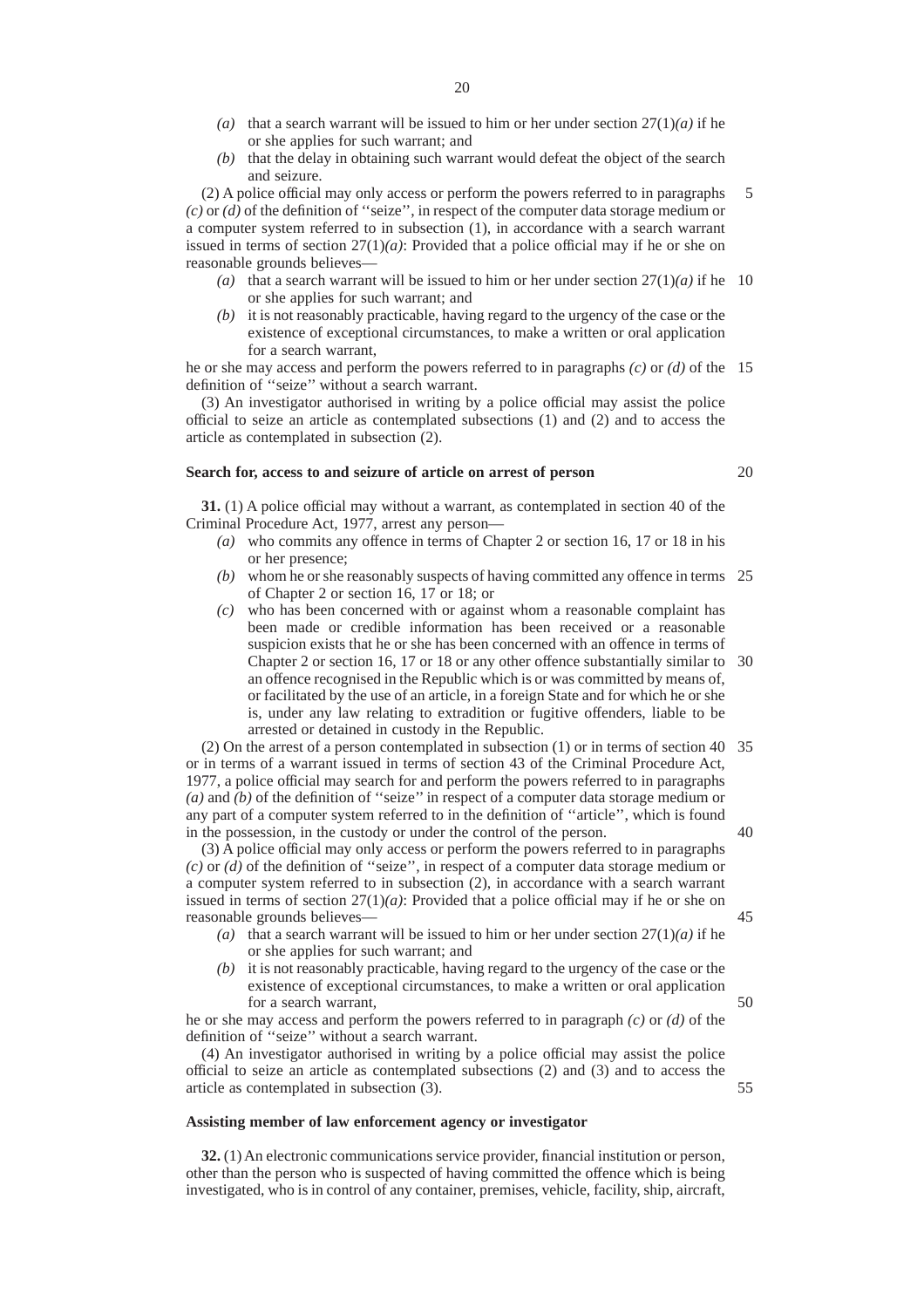data, computer program, computer data storage medium or computer system that is subject to a search authorised in terms of section 27(1) must, if required, provide—

*(a)* technical assistance; and

*(b)* such other assistance as may be necessary,

to a police official or investigator in order to search for, access and seize an article. (2) An electronic communications service provider, financial institution or person

who fails to comply with the provisions of subsection (1) is guilty of an offence and is liable on conviction to a fine or imprisonment not exceeding two years or to both a fine and such imprisonment.

# **Obstructing or hindering police official or investigator and authority to overcome** 10 **resistance**

**33.** (1) Any person who unlawfully and intentionally obstructs or hinders a police official or an investigator in the exercise of his or her powers or the performance of his or her duties or functions in terms of this Chapter or who refuses or fails to comply with a search warrant issued in terms of section 27(1)*,* is guilty of an offence and is liable on 15 conviction to a fine or imprisonment not exceeding two years or to both such fine and such imprisonment.

(2) *(a)* A police official who may lawfully execute any power conferred upon him or her in terms of section 27(2), may use such force as may be—

(i) reasonably necessary; and

(ii) proportional to all the circumstances,

relating to the execution of such powers.

*(b)* No police official may enter upon or search any premises, vehicle, facility, ship or aircraft unless he or she has audibly demanded admission to the premises, vehicle, facility, ship or aircraft and has notified the purpose of his or her entry.

*(c)* The provisions of paragraph *(b)* do not apply where the police official is, on reasonable grounds, of the opinion that an article which is the subject of the search may be destroyed, disposed of or tampered with if the provisions of paragraph *(b)* are complied with.

# **Powers conferred upon police official or investigator to be conducted in decent and** 30 **orderly manner with due regard to rights of other persons**

**34.** (1) The powers conferred upon a police official or an investigator in terms of section  $27(2)$ ,  $29$ ,  $30$  or  $31$ , must be conducted—

- *(a)* with strict regard to decency and order; and
- *(b)* with due regard to the rights, responsibilities and legitimate interests of other 35 persons in proportion to the severity of the offence.

(2) If a female needs to be searched physically in terms of section 27(2)*(a)*, *(c)* or *(d)* or 31, such search must be carried out by a police official who is also a female: Provided that if no female police official is available, the search must be carried out by any female designated for that purpose by a police official. 40

# **Wrongful search, access or seizure and restriction on use of instrument, device, password or decryption key or information to gain access**

**35.** (1) A police official or an investigator who unlawfully and intentionally—

- *(a)* acts contrary to the authority of—
	- (i) a search warrant issued under section 27(1); or
	- (ii) consent granted in terms of section 29(1); or
- *(b)* without being authorised thereto under this Chapter or the provision of any
	- other law which affords similar powers to a police official or investigator— (i) searches for, accesses or seizes data, a computer program, a computer data storage medium or any part of a computer system or any other 50 information, instrument, device or equipment; or
	- (ii) obtains or uses any instrument, device, password, decryption key or other information that is necessary to access data, a computer program, a computer data storage medium or any part of a computer system,

is guilty of an offence.

# 55

45

20

5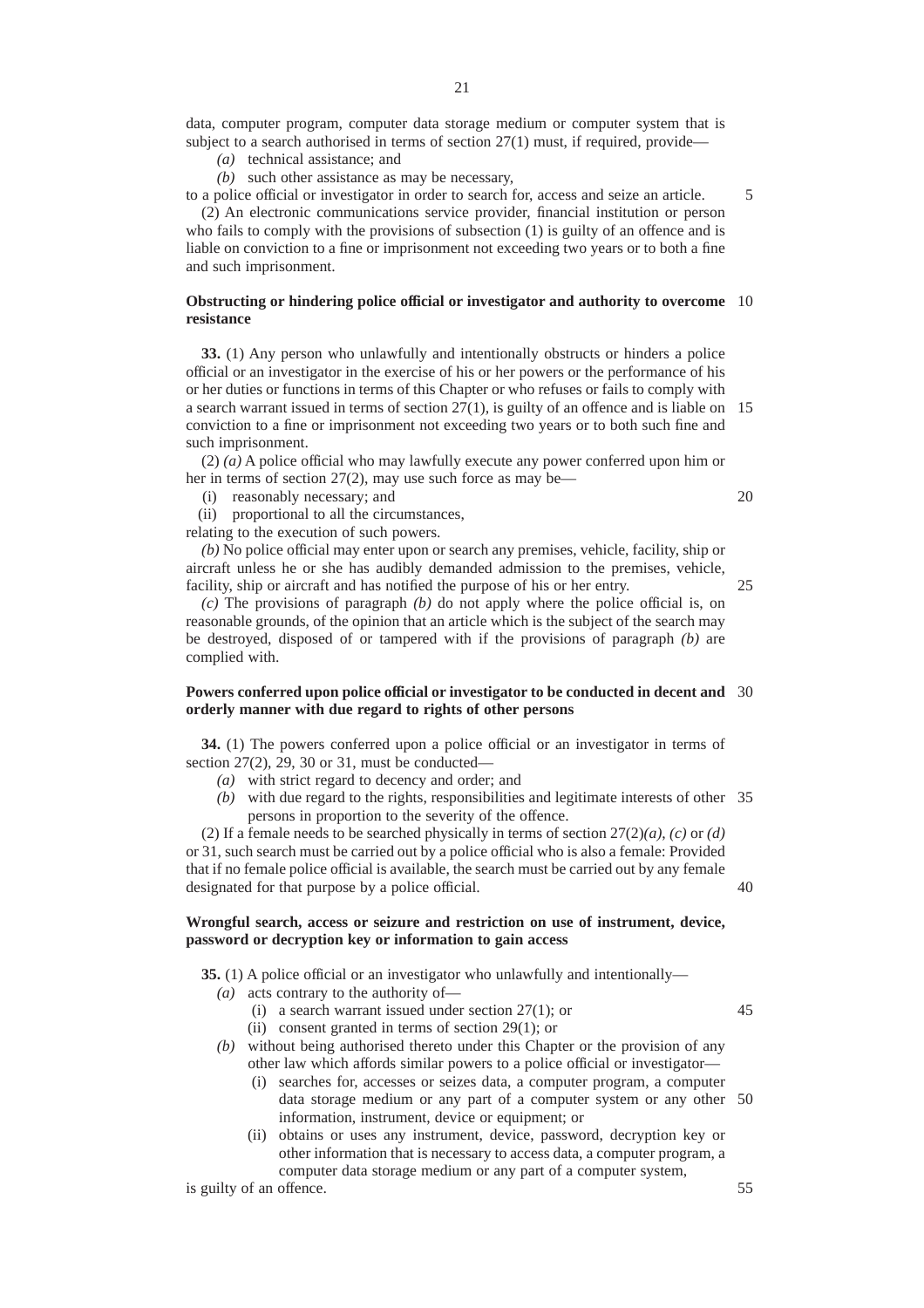(2) A police official or an investigator who obtains or uses any instrument, device, equipment, password, decryption key, data or other information contemplated in section  $27(2)(h)$ —

- *(a)* must use the instrument, device, equipment, password, decryption key, data or information only in respect of and to the extent specified in the warrant to gain access to or use data, a computer program, a computer data storage medium or any part of a computer system in the manner and for the purposes specified in the search warrant concerned; and 5
- *(b)* must destroy all passwords, decryption keys, data or other information if—
	- (i) it is not required by a person who may lawfully possess the passwords, 10 decryption keys, data or other information;
	- (ii) it will not be required for purposes of any criminal or civil proceedings contemplated in Chapter 5 or 6 of the Prevention of Organised Crime Act, 1998, or for purposes of evidence or for purposes of an order of court; or
	- (iii) no criminal proceedings or civil proceedings as contemplated in Chapter 5 or 6 of the Prevention of Organised Crime Act, 1998 are to be instituted in connection with such information.

15

(3) A police official or an investigator who contravenes or fails to comply with subsection (1) or (2), is liable on conviction to a fine or imprisonment for a period not 20 exceeding two years or to both a fine and such imprisonment.

(4) Where a police official or an investigator is convicted of an offence referred to in subsection  $(1)$  or  $(2)$ , the court convicting such a person may, upon application of any person who has suffered damage or upon the application of the prosecutor acting on the instructions of that person, award compensation in respect of such damage, whereupon 25 the provisions of section 300 of the Criminal Procedure Act, 1977, apply with the changes required by the context to such award.

# **False information under oath or by way of affirmation**

**36.** (1) Any person who unlawfully or intentionally gives false information under oath or by way of affirmation knowing it to be false or not knowing it to be true, with the 30 result that—

- *(a)* a search warrant is issued;
- *(b)* a search contemplated in section 29 took place on the basis of such information;
- *(c)* a computer data storage medium or any part of a computer system is seized in 35 terms of section 30;
- *(d)* an expedited preservation of data direction contemplated in section 39 is issued;
- *(e)* a preservation of evidence direction contemplated in section 40 is issued; or

*(f)* a disclosure of data direction contemplated in section 42 is issued, is guilty of an offence and is liable on conviction to a fine or to imprisonment for a period not exceeding two years or to both a fine and such imprisonment. 40

(2) If a person is convicted of an offence referred to in subsection (1), the court convicting such a person may, upon application of any person who has suffered damage or upon the application of the prosecutor acting on the instructions of that person, award 45 compensation in respect of such damage, whereupon the provisions of section 300 of the Criminal Procedure Act, 1977, apply with the changes required by the context with reference to such award.

# **Prohibition on disclosure of information**

**37.** (1) No person, investigator, police official, electronic communications service 50 provider, financial institution or employee of an electronic communications service provider or financial institution may, subject to subsection (2), disclose any information which he or she has obtained in the exercise of his, her or its powers or the performance of his, her or its duties in terms of Chapters 5 and 6 of this Act, except—

- *(a)* to any other person who of necessity requires it for the performance of his or 55her functions in terms of this Act;
- *(b)* if he or she is a person who of necessity supplies such information in the performance of his or her duties or functions in terms of this Act;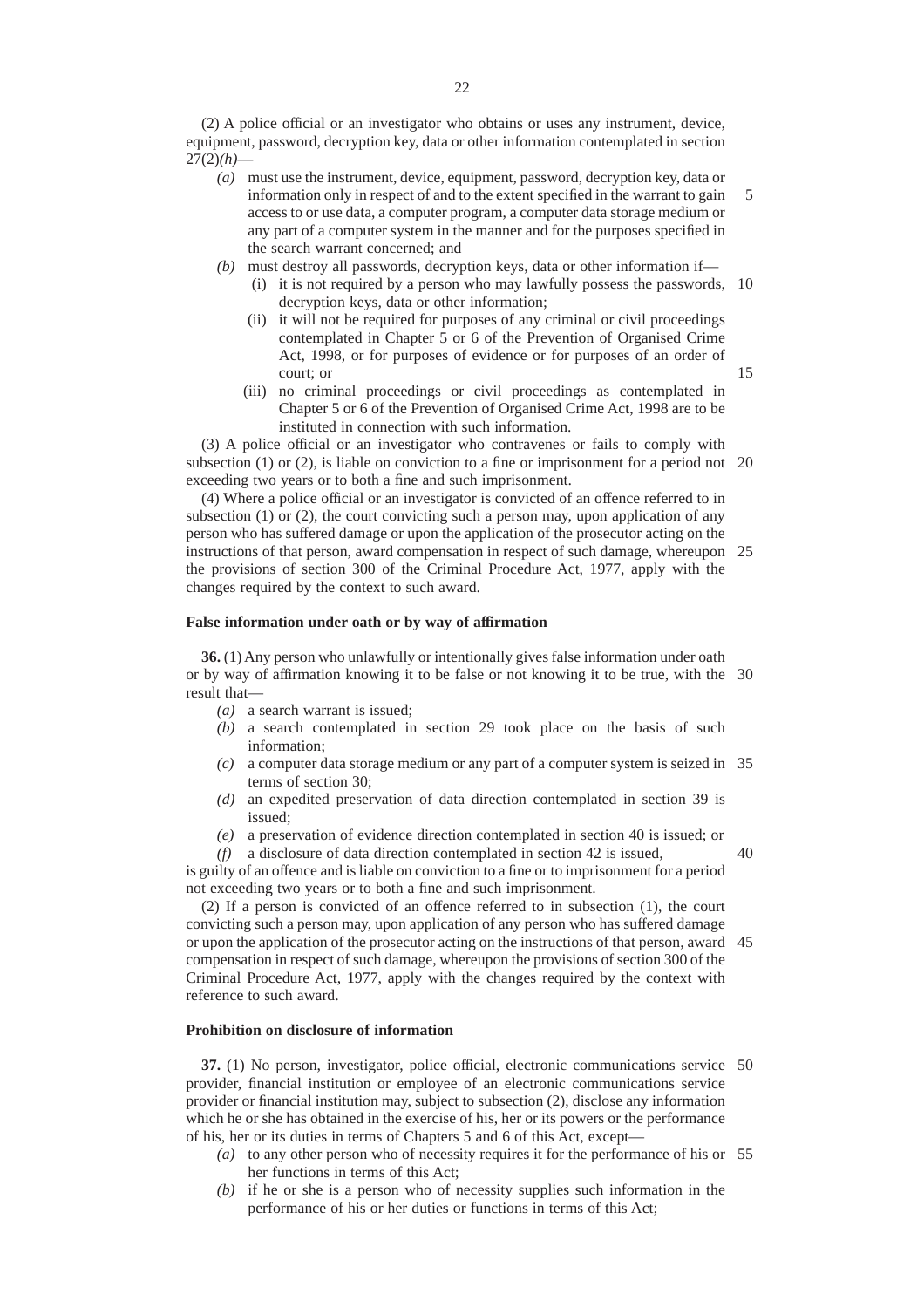- *(c)* if it is information which is required in terms of any law or as evidence in any court of law;
- *(d)* if it constitutes information sharing—
	- (i) contemplated in Chapter 10; or
	- (ii) between electronic communications service providers, financial institutions, the South African Police Service or any other person or entity which is aimed at preventing, investigating or mitigating cybercrime: Provided that such information sharing may not prejudice any criminal investigation or criminal proceedings; or 5
- *(e)* to any competent authority which requires it for the institution of criminal 10 proceedings or an investigation with a view to institute criminal proceedings. (2) The prohibition on disclosure of information contemplated in subsection (1) does
- not apply where the disclosure—
	- *(a)* is protected or authorised under the Protected Disclosures Act, 2000 (Act No. 26 of 2000), the Companies Act, 2008 (Act No. 71 of 2008), the Prevention 15 and Combating of Corrupt Activities Act, 2004 (Act No. 12 of 2004), the National Environmental Management Act, 1998 (Act No. 107 of 1998), or the Labour Relations Act, 1995 (Act No. 66 of 1995);
	- *(b)* is authorised in terms of this Act or any other Act of Parliament; or
	- *(c)* reveals a criminal activity.

20

(3) A person, investigator, police official, electronic communications service provider, financial institution or an employee of an electronic communications service provider or financial institution who contravenes the provisions of subsection (1) is guilty of an offence and is liable on conviction to a fine or imprisonment not exceeding three years or to both a fine and such imprisonment. 25

# **Interception of indirect communication, obtaining of real-time communicationrelated information and archived communication-related information**

**38.** (1) The interception of data which is an indirect communication as defined in section 1 of the Regulation of Interception of Communications and Provision of Communication-related Information Act, 2002, must take place in terms of an 30 interception direction issued in terms of section 16(4) or 18(3)*(a)* of that Act and must, subject to subsection (4), be dealt with further in the manner provided for in that Act.

(2) The obtaining of real-time communication-related information as defined in section 1 of the Regulation of Interception of Communications and Provision of Communication-related Information Act, 2002, on an ongoing basis, as it becomes 35 available must take place in terms of a real-time communication-related direction issued in terms of section 17(3) or 18(3)*(b)* of that Act, and must, subject to subsection (4), be dealt with further in the manner provided for in that Act.

(3) An electronic communications service provider who is—

- (a) in terms of section  $30(1)(b)$  of the Regulation of Interception of Communi- 40 cations and Provision of Communication-related Information Act, 2002, required to provide an electronic communications service which has the capability to store communication-related information; and
- *(b)* not required to store communication-related information in terms of a directive issued in terms of section 30(2) of that Act, 45

must, in addition to any other obligation imposed by any law, comply with—

- (i) a real-time communication-related direction referred to in subsection (2) in terms of which the electronic communications service provider is directed to provide real-time communication-related information in respect of a customer, on an ongoing basis, as it becomes available;
- (ii) an expedited preservation of data direction contemplated in section 39 in terms of which the electronic communications service provider is directed to preserve real-time communication-related information or archived communicationrelated information in respect of a customer;
- (iii) a preservation of evidence direction contemplated in section 40 in terms of 55 which the electronic communications service provider is directed to preserve real-time communication-related information or archived communicationrelated information in respect of a customer;
- (iv) a disclosure of data direction contemplated in section 42 in terms of which the electronic communications service provider is directed to provide archived 60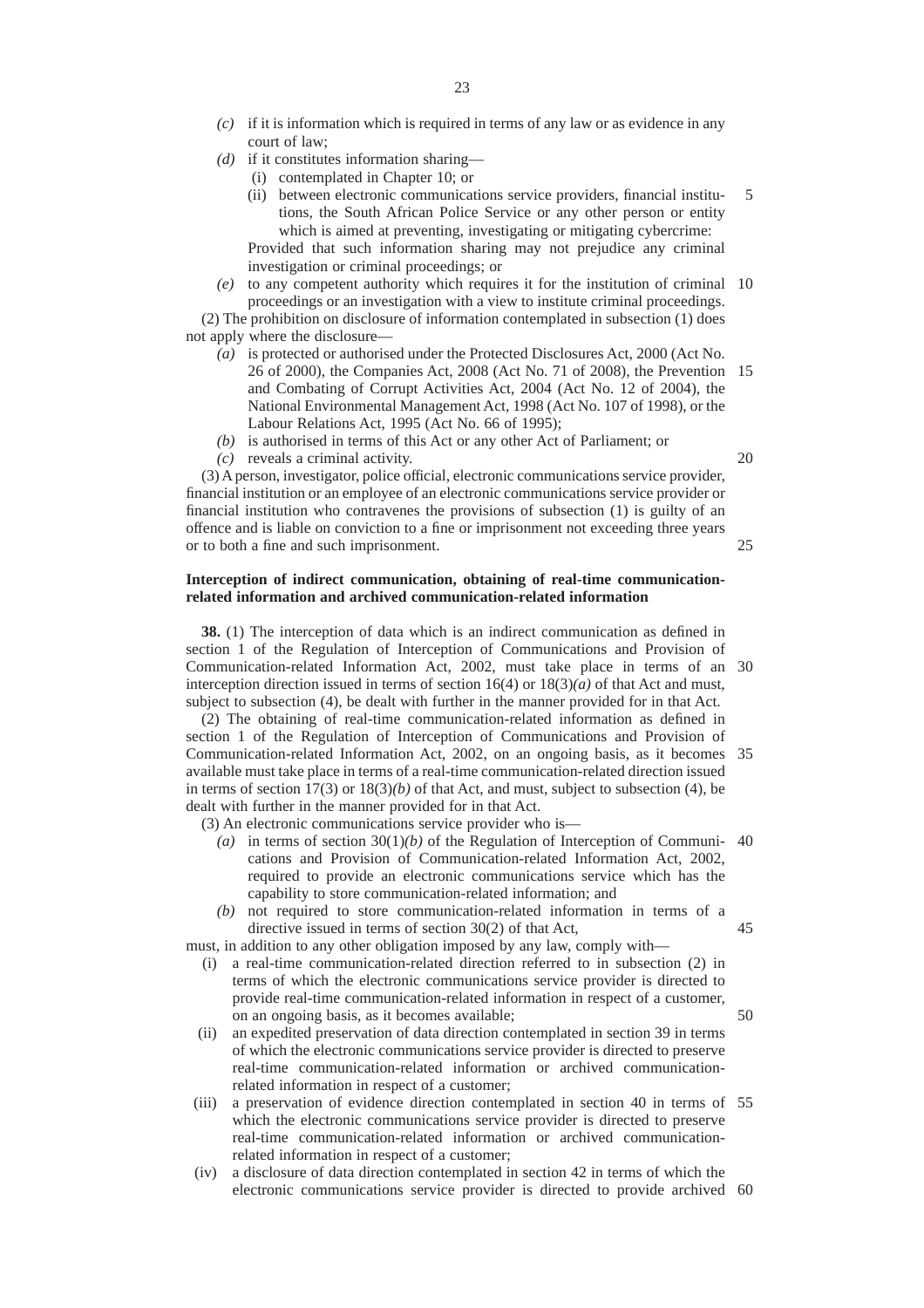communication-related information in respect of a customer that was stored by the electronic communications service provider; or

- (v) any order of the designated judge in terms of subsection (1) or (2) or section 46(6), in terms of which the electronic communications service provider is ordered to—
	- *(aa)* obtain and preserve any real-time communication-related information or archived communication-related information; or
	- *(bb)* furnish traffic data, in so far as it may indicate that an electronic communications service provider in a foreign State was involved in the transmission of the communication.

(4) Any indirect communication referred to in subsection (1) which is intercepted or any real-time communication-related information which is obtained on an ongoing basis, or archived communication-related information which was obtained and stored at the request of an authority, court or tribunal exercising jurisdiction in a foreign State must further be dealt with in the manner provided for in an order referred to in section 15 46(6), which is issued by the designated judge.

## **Expedited preservation of data direction**

**39.** (1) Subject to section 38(1) and (2), a specifically designated police official may, if he or she on reasonable grounds believes that any person, an electronic communications service provider or a financial institution is in possession of, is to receive or is in 20 control of data—

- *(a)* which is relevant to;
- *(b)* which was used or may be used in;
- *(c)* for the purposes of or in connection with;
- *(d)* which has facilitated or may facilitate; or
- *(e)* which may afford evidence of,

the commission or intended commission of—

- (i) an offence under Chapter 2 or section 16, 17 or 18;
- (ii) any other offence in terms of the laws of the Republic which is or was committed by means of, or facilitated by, the use of an article; or 30
- (iii) an offence—
	- *(aa)* similar to those contemplated in Chapter 2 or section 16, 17 or 18; or
	- *(bb)* substantially similar to an offence recognised in the Republic which is or was committed by means of, or facilitated by the use of an article, in a foreign State,

issue, with due regard to the rights, responsibilities and legitimate interests of other persons in proportion to the severity of the offence in question, an expedited preservation of data direction to such a person, electronic communications service provider or financial institution.

(2) Subsection (1) also applies to—

- *(a)* archived communication-related information which an electronic communications service provider is no longer required to store due to the fact that the period contemplated in section  $30(2)(a)(iii)$  of the Regulation of Interception of Communications and Provision of Communication-related Information Act, 2002, is due to come to an end; or
- *(b)* any other information which must be stored for a certain period in terms of any other law and that period is due to come to an end.

(3) An expedited preservation of data direction must be in the prescribed form and must be served on the person, electronic communications service provider or financial institution affected thereby in the prescribed manner by a police official.

- (4) An expedited preservation of data direction must direct the person, electronic communications service provider or financial institution affected thereby, from the time of service of the direction and for a period of 21 days—
	- *(a)* to preserve the current status of;
	- *(b)* not to deal in any manner with; or
	- *(c)* to deal in a certain manner with,

the data referred to in the direction in order to preserve the availability and integrity of the data.

(5) No data may be disclosed to a police official on the strength of an expedited preservation of data direction unless it is authorised in terms of section 42. 60

40

35

25

5

10

50

55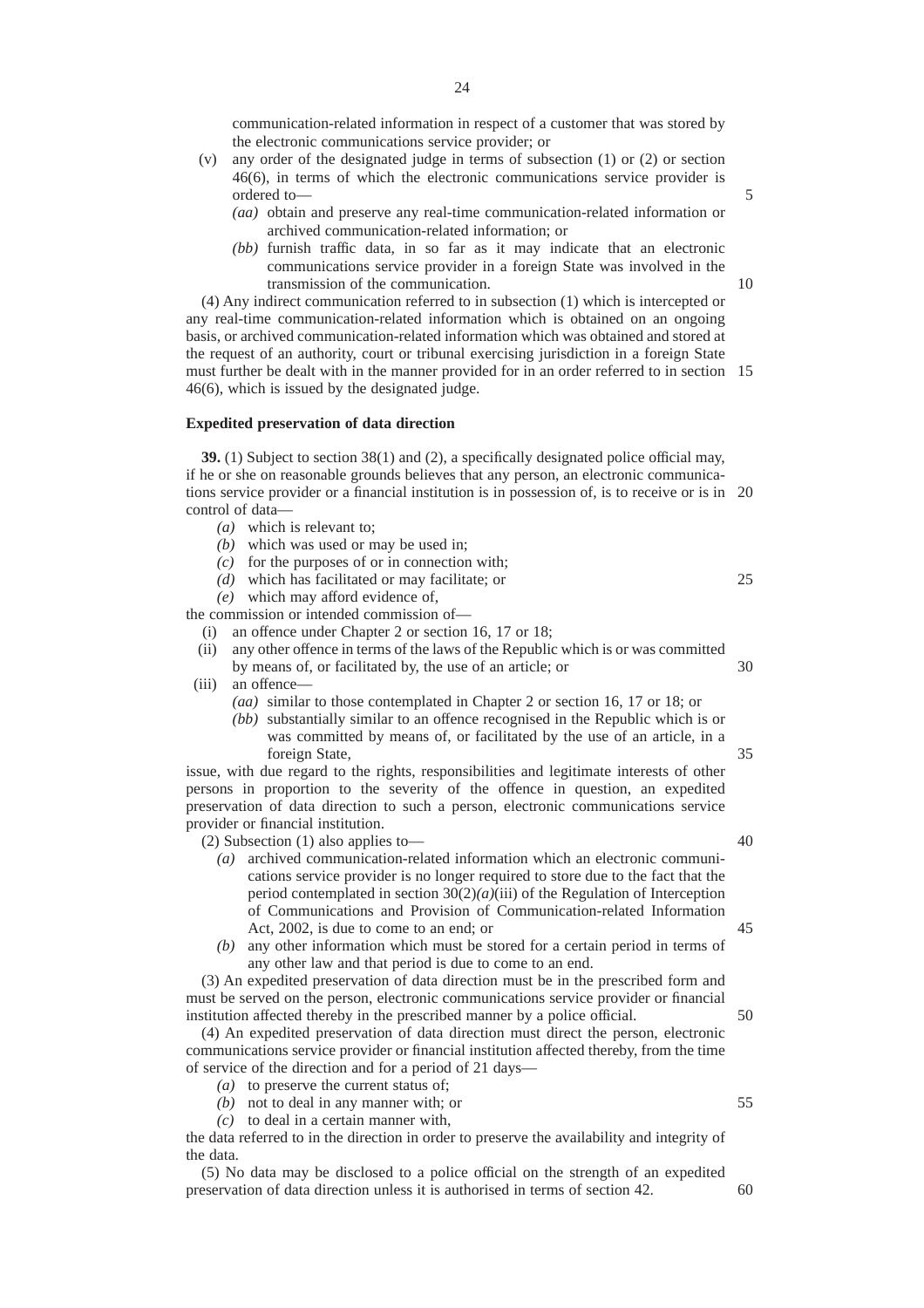(6) The 21 day period referred to in subsection (4) may only be extended by way of a preservation of evidence direction contemplated in section 40.

(7) A person, electronic communications service provider or financial institution to whom an expedited preservation of data direction, referred to in subsection (1), is addressed may, in writing in the prescribed form and manner, apply to a magistrate in whose area of jurisdiction the person, electronic communications service provider or financial institution is situated, for an amendment or the cancellation of the direction concerned on the ground that he or she cannot timeously or in a reasonable fashion comply with the direction. 5

(8) The magistrate to whom an application is made in terms of subsection (7) must, as 10 soon as possible after receipt thereof—

- *(a)* consider the application and may for this purpose order oral or written evidence to be adduced regarding any fact alleged in the application;
- *(b)* give a decision in respect of the application; and
- *(c)* inform the applicant and specifically designated police official referred to in 15 subsection  $(1)$  of the outcome of the application.

(9) A person, electronic communications service provider or financial institution referred to in subsection (1) who—

- *(a)* fails to comply with an expedited preservation of data direction or contravenes the provisions of subsection (5); or
- *(b)* makes a false statement in an application referred to in subsection (7),

is guilty of an offence and is liable on conviction to a fine or imprisonment not exceeding two years or to both a fine and such imprisonment.

## **Preservation of evidence direction**

**40.** (1) A magistrate or judge of the High Court may, on written application by a police 25 official, if it appears to the magistrate or judge from information on oath or by way of affirmation that there are reasonable grounds for believing that any person, electronic communications service provider or financial institution may receive, is in possession of or is in control of an article—

- *(a)* relevant to;
- *(b)* which was used or may be used in;
- *(c)* for the purpose of or in connection with;
- *(d)* which has facilitated or may facilitate; or
- *(e)* which may afford evidence of,

the commission or intended commission of—

- (i) an offence under Chapter 2 or section 16, 17 or 18;
- (ii) any other offence in terms of the laws of the Republic which is or was committed by means of, or facilitated by the use of an article; or
- (iii) an offence—
	- *(aa)* similar to those contemplated in Chapter 2 or section 16, 17 or 18 40 committed in a foreign State; or
	- *(bb)* any other offence substantially similar to an offence recognised in the Republic which is or was committed by means of, or facilitated by the use of an article, in a foreign State,

with due regard to the rights, responsibilities and legitimate interests of other persons in 45 proportion to the severity of the offence in question, issue a preservation of evidence direction.

(2) A preservation of evidence direction must be in the prescribed form and must be served on the person, electronic communications service provider or financial institution affected thereby, in the prescribed manner by a police official.

(3) The preservation of evidence direction must direct the person, electronic communications service provider or financial institution, from the time of service of the direction and for the time period specified in the direction, which may not exceed 90 days—

- *(a)* to preserve the current status of;
- *(b)* not to deal in any manner with; or
- *(c)* to deal in a certain manner with,

an article in order to preserve the availability of or integrity of the evidence.

(4) Any person, electronic communications service provider or financial institution who fails to comply with a preservation of evidence direction is guilty of an offence and 60is liable on conviction to a fine or to imprisonment for a period not exceeding three years or to both a fine and such imprisonment.

55

30

20

35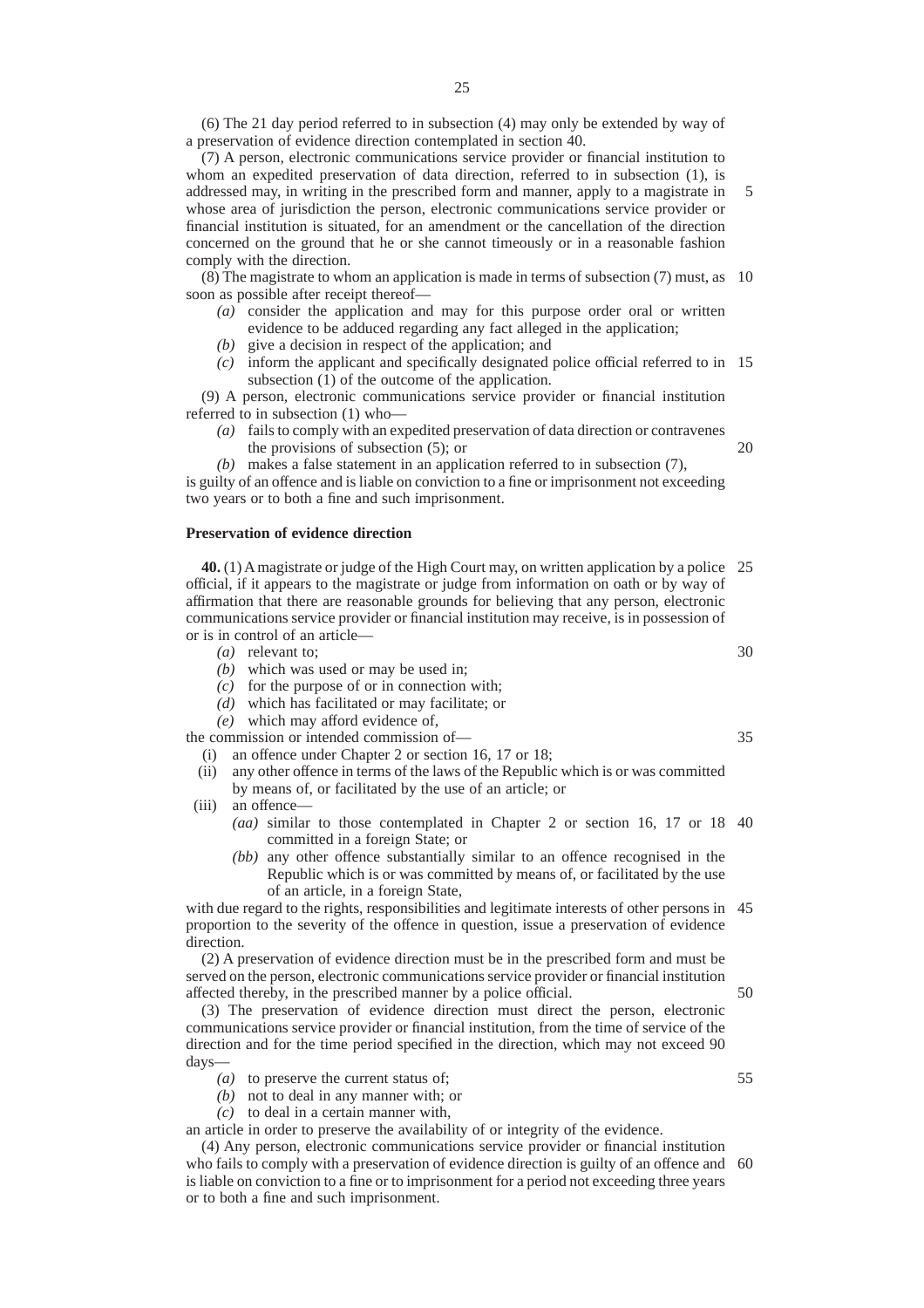(5) A person, electronic communications service provider or financial institution to whom a preservation of evidence direction referred to in subsection (1) is addressed may, in writing in the prescribed form and manner, apply to a magistrate or judge of the High Court in whose area of jurisdiction the person, electronic communications service provider or financial institution is situated for an amendment or the cancellation of the direction concerned on the ground that he or she cannot timeously or in a reasonable fashion, comply with the order.

(6) The magistrate or judge of the High Court to whom an application is made in terms of subsection (5) must, as soon as possible after receipt thereof—

- *(a)* consider the application and may, for this purpose, order oral or written 10 evidence to be adduced regarding any fact alleged in the application;
- *(b)* give a decision in respect of the application; and
- *(c)* inform the applicant and police official of the outcome of the application.

# **Oral application for preservation of evidence direction**

**41.** (1) An application referred to in section 40(1), may be made orally by a police 15 official if he or she is of the opinion that it is not reasonably practicable, having regard to the urgency of the case or the existence of exceptional circumstances, to make written application.

 $(2)$  An oral application referred to in subsection  $(1)$  must—

- *(a)* indicate the particulars of the urgency of the case or the other exceptional 20 circumstances which, in the opinion of the police official, justify the making of an oral application; and
- *(b)* comply with any supplementary directives relating to oral applications issued by the Chief Justice in terms of section 8(3) of the Superior Courts Act, 2013.

(3) A magistrate or judge of the High Court may, upon an oral application made to him 25 or her in terms of subsection (1), with due regard to the rights, responsibilities and legitimate interests of other persons in proportion to the severity of the offence in question, issue the preservation of evidence direction applied for.

(4) A preservation of evidence direction may only be issued under subsection (3)—

- *(a)* if the magistrate or judge of the High Court concerned is satisfied, on the facts 30 alleged in the oral application concerned, that—
	- (i) there are reasonable grounds to believe that a preservation of evidence direction applied for could be issued;
	- (ii) a preservation of evidence direction is necessary immediately in order to preserve the integrity of the evidence; and
	- (iii) it is not reasonably practicable, having regard to the urgency of the case or the existence of exceptional circumstances, to make a written application for the issuing of the preservation of evidence direction applied for; and
- *(b)* on condition that the police official concerned must submit a written 40 application to the magistrate or judge of the High Court concerned within 48 hours after the issuing of the preservation of evidence direction under subsection (3).

(5) A preservation of evidence direction issued under subsection (3) must be in writing and must be transmitted electronically to the police official. 45

(6) A magistrate or judge of the High Court who issued a direction under subsection (3) or, if he or she is not available, any other magistrate or judge of the High Court must, upon receipt of a written application submitted to him or her in terms of subsection  $(4)(b)$ , reconsider that application whereupon he or she may confirm, amend or cancel that preservation of evidence direction.

# **Disclosure of data direction**

**42.** (1) Where—

- *(a)* an expedited preservation of data direction or a preservation of evidence direction is in place; or
- *(b)* it is otherwise expedient to obtain data without issuing a search warrant 55 contemplated in section 27(1),

a magistrate or judge of the High Court may, subject to section 4(3) of the Customs and Excise Act, 1964, sections 69(2)*(b)* and 71 of the Tax Administration Act, 2011, and section  $21(e)$  and *(f)* of the Customs Control Act, 2014, on written application by a police official, if it appears to the magistrate or judge from information on oath or by 60

50

35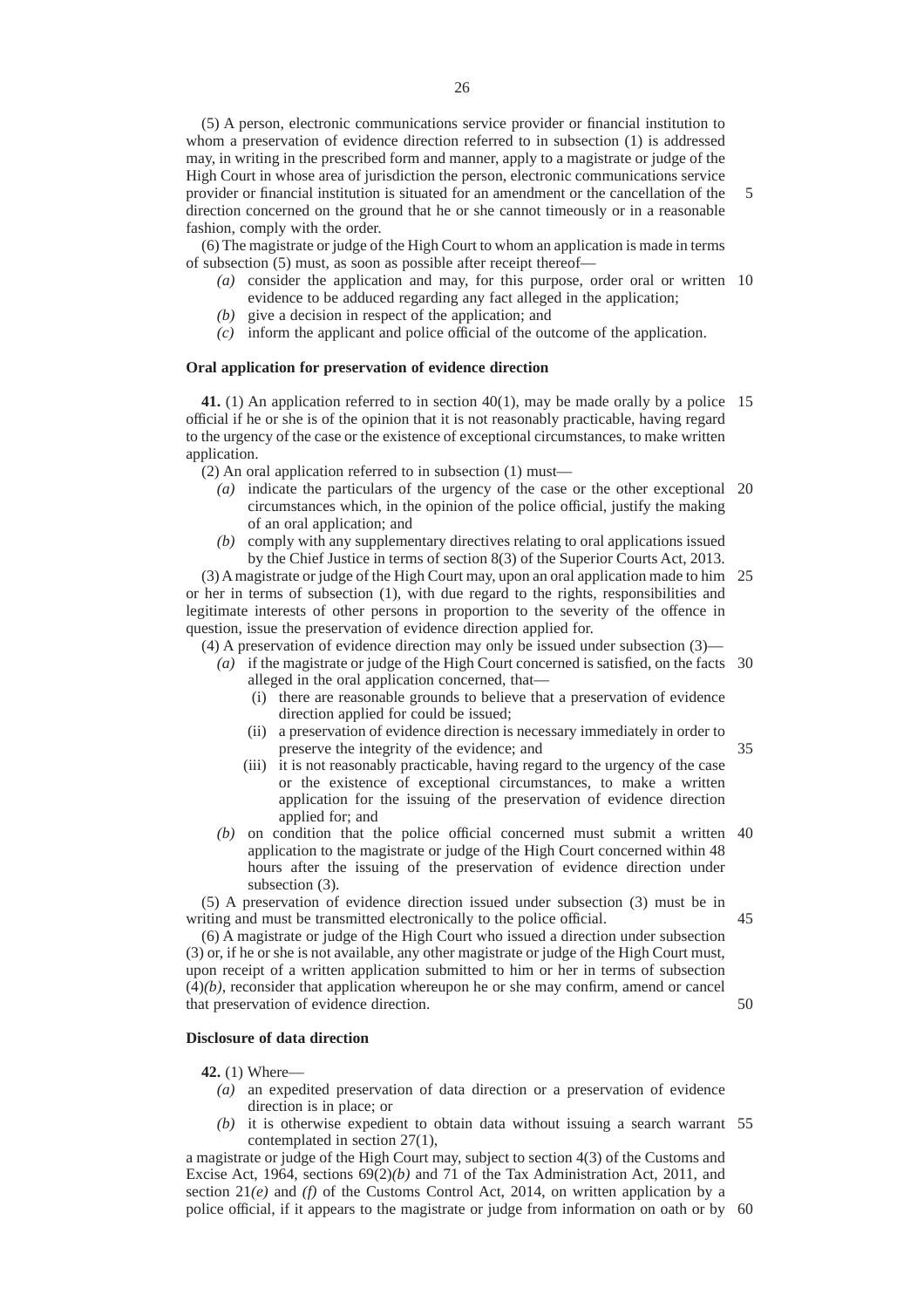way of affirmation that there are reasonable grounds for believing that a person, electronic communications service provider or financial institution, other than the person, electronic communications service provider or financial institution who is suspected of having committed the offence which is being investigated, may receive, is in possession of or is in control of data which is relevant to or which may afford evidence of the commission or intended commission of—

- (i) an offence under Chapter 2 or section 16, 17 or 18; or
- (ii) any other offence in terms of the laws of the Republic which is or was committed by means of, or facilitated by the use of an article,

issue a disclosure of data direction.

(2) An application contemplated in subsection (1) must—

- *(a)* contain the identity of the police official who applies for the disclosure of data direction;
- *(b)* identify the customer, if known, or the service or communication in respect of whom data is to be provided;
- *(c)* identify the person, electronic communications service provider or financial institution to whom the disclosure of data direction must be addressed;
- *(d)* contain a description of the data which must be provided and the format in which it must be provided:
- *(e)* contain a description of the offence which has been or is being or will 20 probably be committed; and
- *(f)* comply with any supplementary directives relating to applications for expedited disclosure of data issued by the Chief Justice in terms of section 8(3) of the Superior Courts Act, 2013.

(3) Upon receipt of an application in terms of subsection (1), a magistrate or judge 25 must satisfy himself or herself—

*(a)* that there are reasonable grounds for believing that—

- (i) an offence in terms of Chapter 2 or section 16, 17 or 18; or
- (ii) any other offence in terms of the laws of the Republic which is or was committed by means of or facilitated by the use of an article,
	- 30

has been, is being or will probably be committed or that it is necessary to determine whether such an offence has been so committed; and

*(b)* that it will be in the interests of justice if a disclosure of data direction is issued.

(4) A disclosure of data direction must be in the prescribed form and must be served 35 on the person, electronic communications service provider or financial institution affected thereby in the prescribed manner by a police official.

(5) The disclosure of data direction—

- *(a)* must direct the person, electronic communications service provider or financial institution to provide data identified in the direction to the extent set 40 out in the direction to an identified police official;
- *(b)* must set out the period within which the data identified in paragraph *(a)* must be provided; and
- *(c)* may specify conditions or restrictions relating to the provision of data authorised therein. 45

(6) A person, electronic communications service provider or financial institution to whom a disclosure of data direction referred to in subsection (5) is addressed may, in writing in the prescribed form and manner, apply to the magistrate or judge for an amendment or the cancellation of the direction concerned on the ground that he or she cannot timeously or in a reasonable fashion comply with the direction.

(7) The magistrate or judge to whom an application is made in terms of subsection (6) must, as soon as possible after receipt thereof—

- *(a)* consider the application and may, for this purpose, order oral or written evidence to be adduced regarding any fact alleged in the application;
- *(b)* give a decision in respect of the application; and
- *(c)* if the application is successful, inform the police official of the outcome of the application.

(8) Any data which is made available in terms of a disclosure of data direction must  $he$ 

- *(a)* provided to the police official identified in the direction; and
- *(b)* accompanied by an affidavit in the prescribed form by the person or authorised representative of an electronic communications service provider or financial

10

15

5

50

55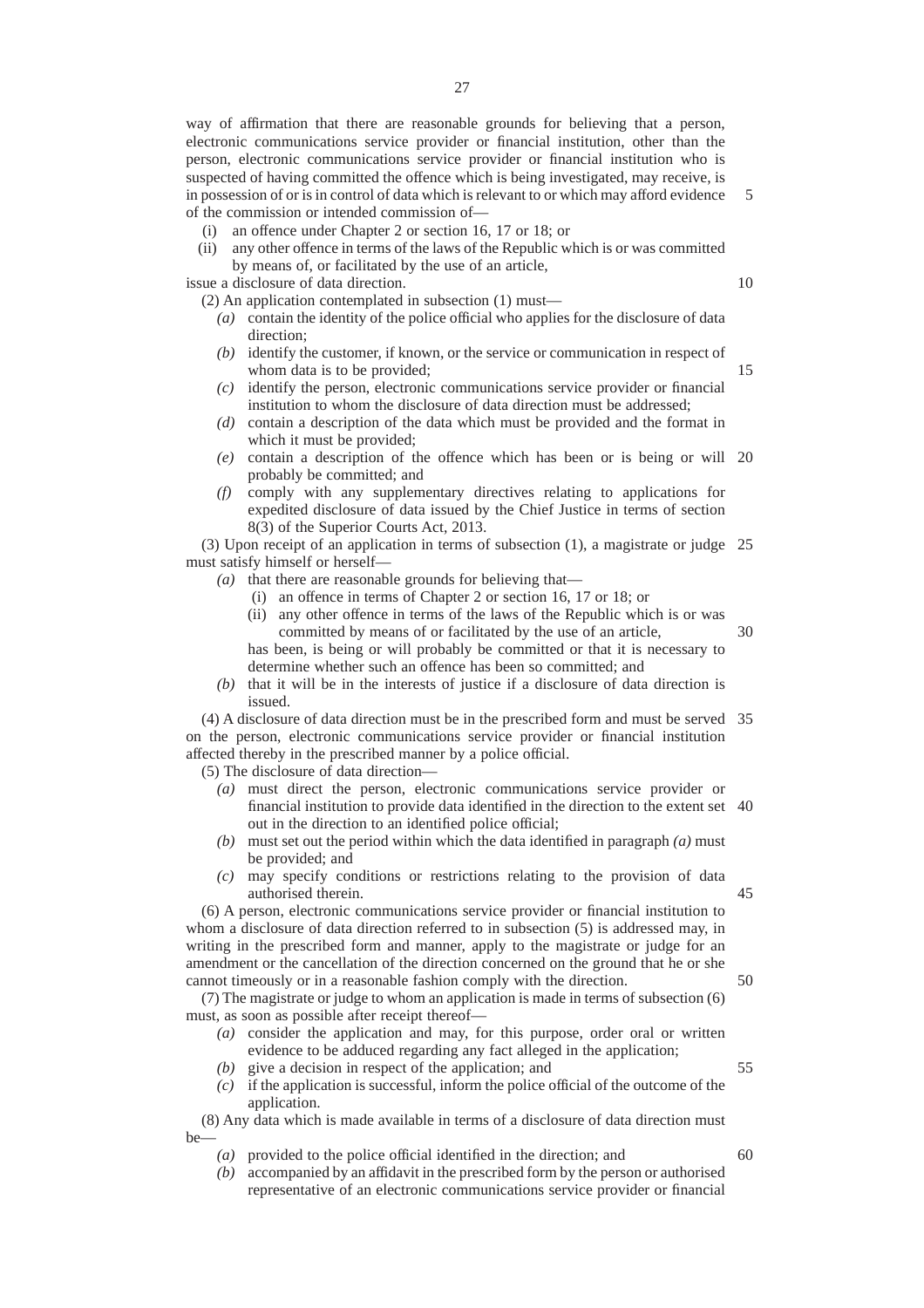institution, verifying the authenticity, integrity and reliability of the data that is furnished.

(9) A person, electronic communications service provider or a financial institution who—

- *(a)* fails to comply with a disclosure of data direction;
- *(b)* makes a false statement in an application referred to in subsection (6); or
- *(c)* fails to comply with subsection (8),

is guilty of an offence and is liable on conviction to a fine or imprisonment not exceeding two years or to both a fine and such imprisonment.

# **Search for, access to and seizure of data where no authorisation is required**

**43.** A police official may, without being specifically authorised thereto in terms of this Chapter, for the purposes of investigating any offence under Chapter 2 or section 16, 17 or 18—

- *(a)* search for, access or perform the powers referred to in paragraphs *(c)* or *(d)* of the definition of ''seize'' in respect of publicly available data regardless of 15 where the data is located geographically; or
- *(b)* receive non-public available data, regardless of where the data is located geographically, if the person who has the lawful authority to disclose the data, voluntarily and on such conditions regarding confidentiality and limitation of use which he or she deems necessary, discloses the data to a police official. 20

# **CHAPTER 6**

# **MUTUAL ASSISTANCE**

## **Application of provisions in this Chapter**

**44.** The provisions of sections 46 to 49 apply in addition to Chapter 2 of the International Co-operation in Criminal Matters Act, 1996, and relate, unless specified otherwise, to the preservation of evidence pending a request in terms of section 2 or 7 of the International Co-operation in Criminal Matters Act, 1996. 25

## **Spontaneous information**

**45.** (1) The National Commissioner may, on such conditions regarding confidentiality and limitation of use as he or she may determine and after obtaining the written approval 30 of the National Director of Public Prosecutions as contemplated in subsection (2), forward any information obtained during any investigation to a law enforcement agency of a foreign State if the National Commissioner is of the opinion that the disclosure of such information may—

- *(a)* assist the foreign State if the initiation or carrying out of investigations 35 regarding an offence committed within the jurisdiction of that foreign State; or
- *(b)* lead to further cooperation with a foreign State to carry out an investigation regarding the commission or intended commission of—
	- (i) an offence contemplated in Chapter 2 or section 16, 17 or 18;
	- (ii) any other offence in terms of the laws of the Republic which may be 40 committed or facilitated by means of an article; or
	- (iii) an offence—
		- *(aa)* similar to those contemplated in Chapter 2 or section 16, 17 or 18; or
		- *(bb)* any other offence substantially similar to an offence recognised in 45 the Republic which is or was committed by means of or facilitated by the use of an article,
		- in that foreign State.

(2) The National Director of Public Prosecutions must consider a request by the National Commissioner in terms of subsection (1) and may only grant approval referred 50 to in subsection (1) if he or she is satisfied that the forwarding of information—

- *(a)* will not adversely affect any pending criminal proceedings or investigations within the Republic;
- *(b)* will not be prejudicial to the interests of the Republic; and
- *(c)* is in accordance with any applicable law of the Republic.

5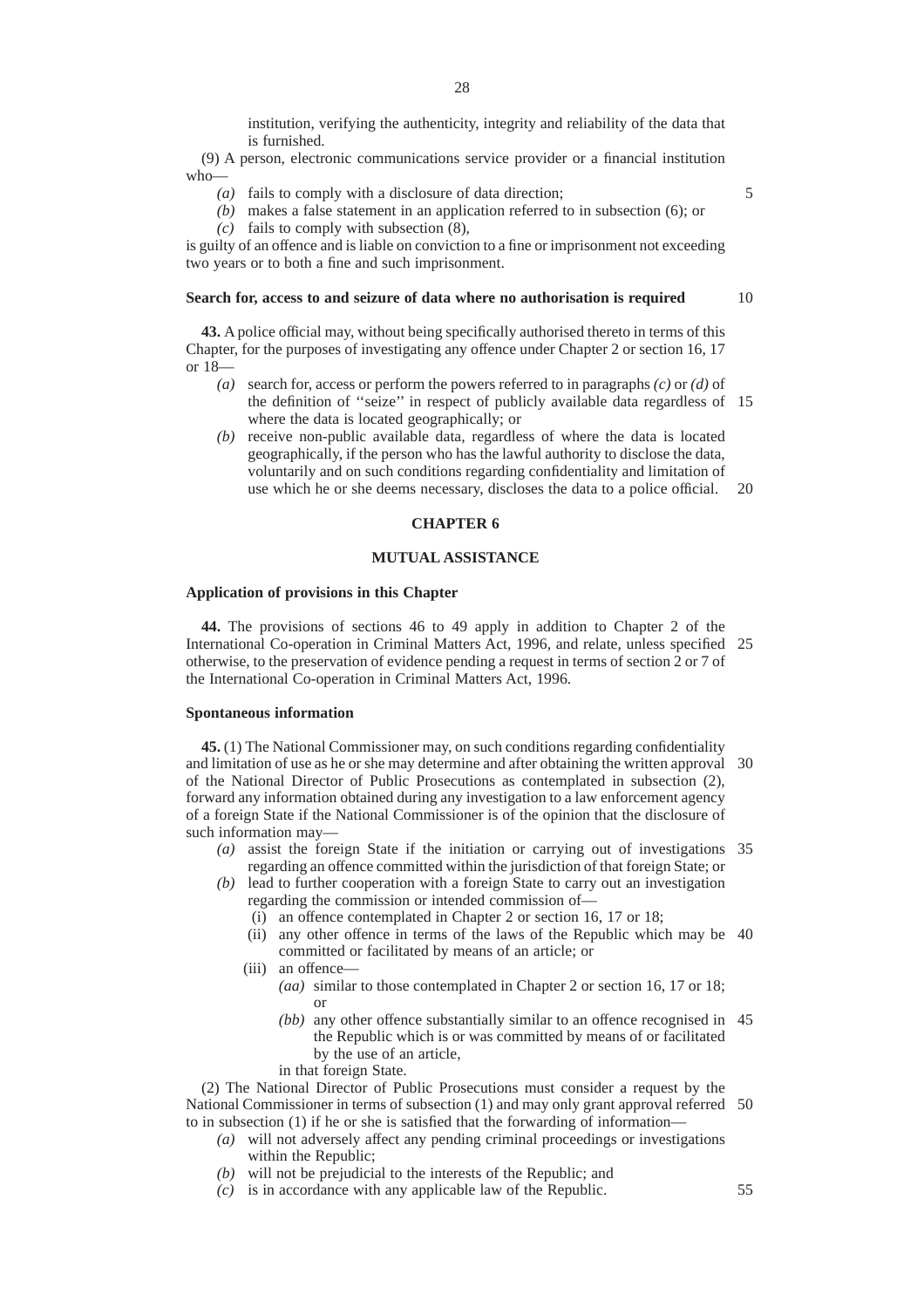(3) The South African Police Service may receive any information from a foreign State, subject to such conditions regarding confidentiality and limitation of use as may be agreed upon, which will—

- *(a)* assist the South African Police Service in the initiation or carrying out of investigations regarding an offence committed within the Republic; or
- *(b)* lead to further cooperation with a foreign State to carry out an investigation regarding the commission or intended commission of—
	- (i) an offence contemplated in Chapter 2 or section, 16, 17 or 18; or
	- (ii) any other offence in terms of the laws of the Republic which may be committed by means of or facilitated by an article.

## **Foreign requests for assistance and cooperation**

**46.** (1) A request by an authority, court or tribunal exercising jurisdiction in a foreign State for the—

- *(a)* preservation of data or other article;
- *(b)* seizure of data or other article;
- *(c)* expedited disclosure of traffic data, in so far as it may indicate that a person, electronic communications service provider or financial institution in another State was involved in the transmission of the communication;
- *(d)* obtaining of data which is real-time communication-related information or archived communication-related information; or 20
- *(e)* interception of data which is an indirect communication,

must, subject to subsection (7), be submitted to the 24/7 Point of Contact.

(2) The 24/7 Point of Contact must submit the request to the National Director of Public Prosecutions for consideration.

(3) *(a)* Upon receipt of a request referred to in subsection (2), the National Director of 25 Public Prosecutions must satisfy himself or herself—

- (i) that proceedings have been instituted in a court or tribunal exercising jurisdiction in the requesting foreign State; or
- (ii) that there are reasonable grounds for believing that an offence has been committed in the requesting foreign State or that it is necessary to determine whether an offence has been so committed and that an investigation in respect thereof is being conducted in the requesting foreign State; and 30
- (iii) that the offence in question is—
	- *(aa)* similar to those contemplated in Chapter 2 or section, 16, 17 or 18; or
	- *(bb)* substantially similar to an offence recognised in the Republic which is or 35 was committed by means of, or facilitated by the use of an article; and
- (iv) that the foreign State intends to submit a request in terms of section 7 of the International Co-operation in Criminal Matters Act, 1996, for obtaining the data, communication or article in the Republic for use in such proceedings or investigation in the foreign State.

*(b)* For purposes of paragraph *(a)*, the National Director of Public Prosecutions may rely on a certificate purported to be issued by a competent authority in the foreign State concerned, stating the facts contemplated in subsection (3)*(a)*.

(4) *(a)* The National Director of Public Prosecutions must submit the request for assistance, together with his or her recommendations, to the Cabinet member 45 responsible for the administration of justice for his or her approval.

*(b)* Upon being notified of the Cabinet member's approval the National Director of Public Prosecutions must forward the request contemplated in subsection (1) to the designated judge for consideration.

(5) Where the request relates to the expedited disclosure of traffic data, in so far as it 50 may indicate that a person, electronic communications service provider or financial institution in a foreign State was involved in the transmission of the communication, subsections  $(3)(a)(iv)$  and  $(4)$  do not apply and the National Director of Public Prosecutions must submit the request for assistance, together with his or her recommendations, to the designated judge. 55

(6) Subject to subsections (7) and (8), the designated judge may on receipt of a request referred to in subsection (4) or (5), issue any order which he or she deems appropriate to ensure that the requested—

- *(a)* data or other article is preserved in accordance with section 40;
- *(b)* data is seized on an expedited basis in accordance with section 27 and 60preserved;

15

10

5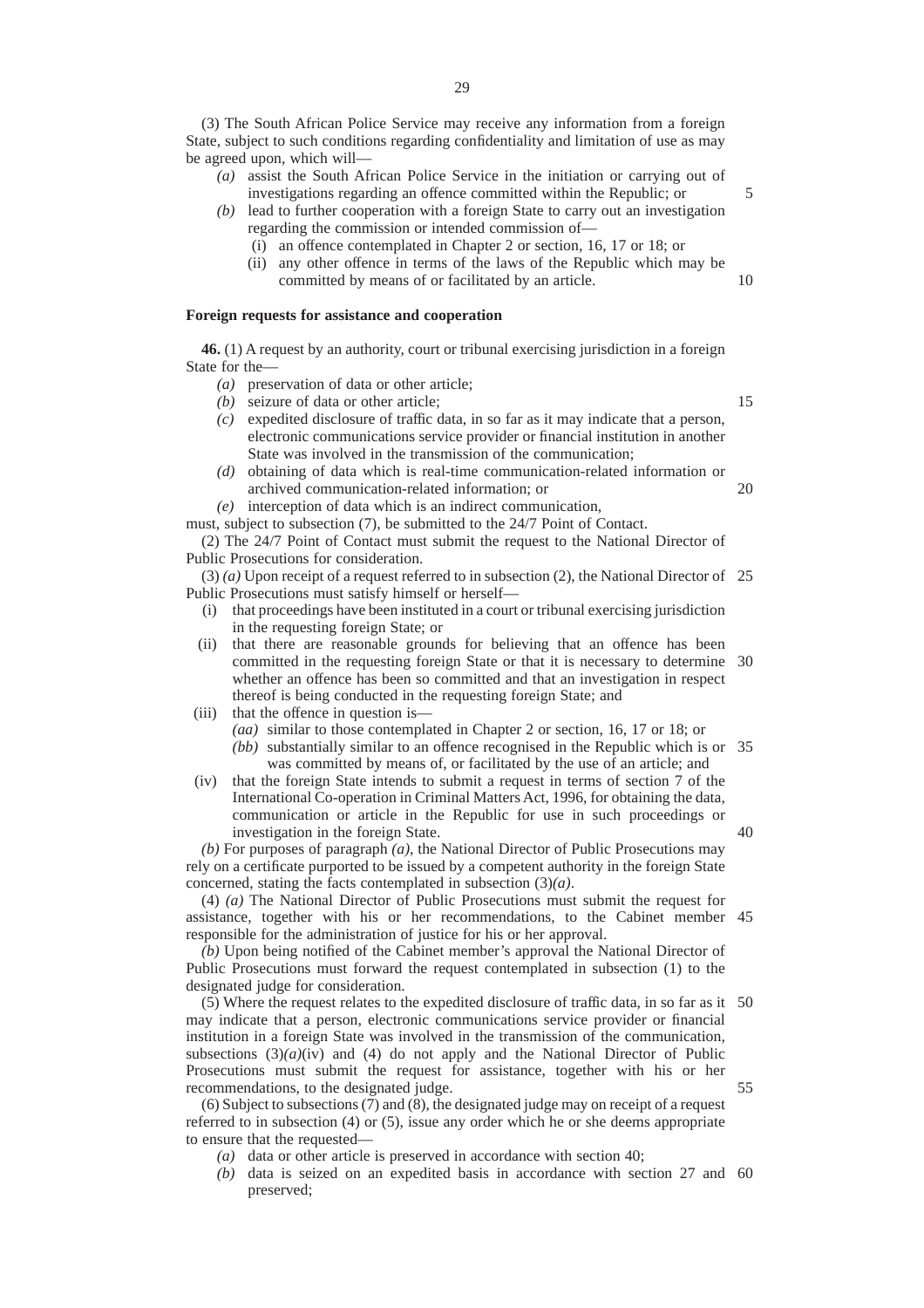- *(c)* traffic data, in so far as it may indicate that a person, electronic communications service provider or financial institution in a foreign State was involved in the transmission of the communication, is disclosed on an expedited basis in accordance with section 42;
- *(d)* data, which is a real-time communication-related information, is obtained and preserved; or 5
- *(e)* data which is an indirect communication is intercepted and preserved,

as is specified in the request.

- (7) The designated judge may only issue an order contemplated in subsection (6) if—
	- *(a)* on the facts alleged in the request, there are reasonable grounds to believe 10 that—
		- (i) an offence substantially similar to the offences contemplated in Chapter 2, or section 16, 17 or 18, has been or is being or will probably be committed; or
		- (ii) any other offence substantially similar to an offence recognised in the 15 Republic was committed by means of, or facilitated through the use of an article,

and for purposes of the investigation it is necessary, in the interests of justice, to give an order contemplated in subsection (6);

*(b)* the request clearly identifies—

20

50

- (i) the person, electronic communications service provider or financial institution—
	- *(aa)* who or which will receive, is in possession of or is in control of the data or other article that must be preserved; or
	- *(bb)* from whose facilities the data or traffic data must be obtained or 25 intercepted; and
- (ii) the data or other article which must be preserved;
- (iii) the data which must be seized on an expedited basis;
- (iv) the traffic data which must be disclosed on an expedited basis;
- (v) the data, which is real-time communication-related information, and 30 which must be obtained; or

(vi) data, which is an indirect communication, and which is to be intercepted;

- *(c)* the request is, where applicable, in accordance with—
	- (i) any treaty, convention or other agreement to which that foreign State and the Republic are parties to or which can be used as a basis for mutual 35 assistance; or
	- (ii) any agreement with any foreign State entered into in terms of section 59; and
- *(d)* the order contemplated in subsection (6) is in accordance with any applicable law of the Republic. 40

(8) Where a request relates to the expedited disclosure of traffic data as contemplated in subsection  $(6)(c)$ , the designated judge may—

- *(a)* specify conditions or restrictions relating to the disclosure of traffic data as he or she deems appropriate; or
- (b) refuse to issue an order referred to in subsection  $(6)(c)$ , if the disclosure of the 45 traffic data will, or is likely to, prejudice the sovereignty, security, public safety or other essential interests of the Republic.

(9) *(a)* In the case of urgency, a request by any authority, court or tribunal exercising jurisdiction in a foreign State referred to in subsection (1) may be submitted directly to the designated judge.

*(b)* Upon receipt of a request in terms of paragraph *(a)*, the designated judge may issue any order referred to in subsection (6).

(10) *(a)* An order contemplated in subsection (6) must be executed by a specifically designated police official.

*(b)* The specifically designated police official referred to in paragraph *(a)*, must 55 inform—

- (i) the designated judge; and
- (ii) the National Director of Public Prosecutions,

in writing, of the fact that an order has been executed.

(11) The National Director of Public Prosecutions must, in writing, inform a foreign 60State of the fact that an order was issued and executed or not issued.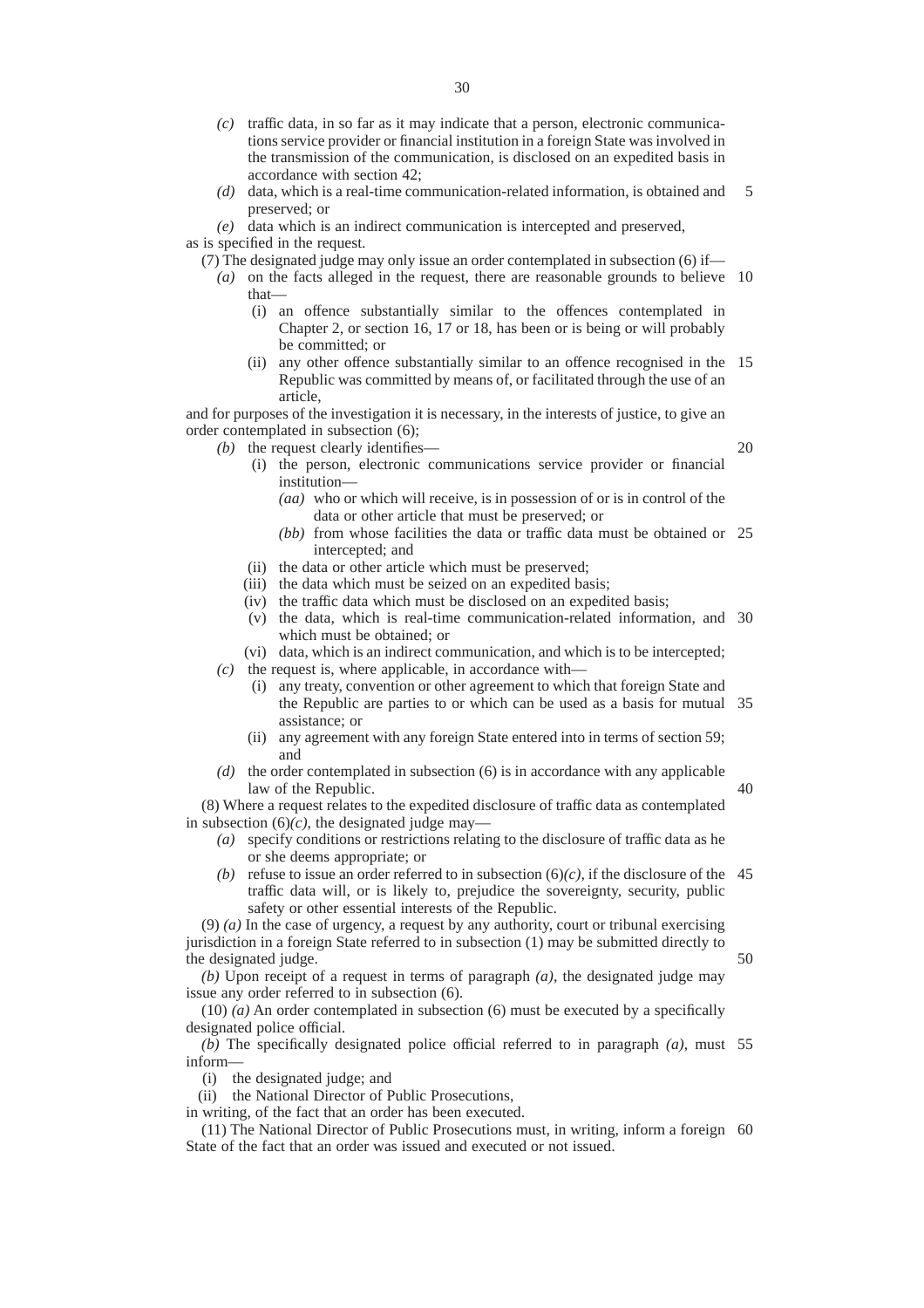#### **Complying with order of designated judge**

**47.** (1) A person, electronic communications service provider or financial institution must comply with an order of the designated judge issued in terms of section 46(6).

(2) A person, electronic communications service provider or financial institution to whom an order referred to in section 46(6) is addressed may, in writing, apply to the designated judge for an amendment or the cancellation of the order concerned on the ground that he or she cannot timeously or in a reasonable fashion comply with the order. 5

(3) The designated judge to whom an application is made in terms of subsection (2) must, as soon as possible after receipt thereof—

- *(a)* consider the application and may, for this purpose, order oral or written 10 evidence to be adduced regarding any fact alleged in the application;
- *(b)* give a decision in respect of the application; and
- *(c)* if the application is successful, inform the National Director of Public Prosecutions of the outcome of the application.

(4) A person, electronic communications service provider or financial institution 15 who—

*(a)* fails to comply with an order referred to in section 46(6); or

*(b)* makes a false statement in an application referred to in subsection (2), is guilty of an offence and is liable on conviction to a fine or imprisonment not exceeding two years or to both a fine and such imprisonment. 20

# **Informing foreign State of outcome of request for mutual assistance and expedited disclosure of traffic data**

**48.** (1) The National Director of Public Prosecutions must inform—

- *(a)* the designated judge; and
- *(b)* a foreign State,

of the outcome of the request for assistance and cooperation.

(2) Any traffic data which is made available in terms of an order referred to in section 46(6)*(c)*, must be—

- *(a)* provided to the 24/7 Point of Contact for submission to an authority, court or tribunal of a foreign State; and
- *(b)* accompanied by—
	- (i) a copy of the order referred to in section 46(6); and
	- (ii) an affidavit in the prescribed form by the person or authorised representative of an electronic communications service provider or financial institution, verifying the authenticity, integrity and reliability of 35 the information that is furnished.

25

30

40

50

55

(3) The information referred to in subsection  $(2)(a)$ , together with the copy of the order and affidavit referred to in subsection  $(2)(b)$ , must be provided to the authority, court or tribunal exercising jurisdiction in a foreign State which requested the assistance in terms of section 46(1).

(4) A person, electronic communications service provider or financial institution who—

*(a)* fails to comply with subsection (2); or

*(b)* makes a false statement in an affidavit referred to in subsection (2)*(b)*(ii),

is guilty of an offence and is liable on conviction to a fine or imprisonment not exceeding 45 two years or to both a fine and such imprisonment.

## **Issuing of direction requesting foreign mutual assistance**

**49.** (1) If it appears to a magistrate from information on oath or by way of affirmation that there are reasonable grounds for believing that—

- *(a)* an offence contemplated in Chapter 2 or section 16, 17 or 18; or
- *(b)* any other offence in terms of the laws of the Republic which may be committed or facilitated by means of an article,

has been committed and that it is necessary, pending the issuing of a letter of request in terms of section 2(2) of the International Co-operation in Criminal Matters Act, 1996,  $t_0$ 

- (i) preserve data or other articles;
- (ii) seize data or other articles on an expedited basis;
- (iii) disclose traffic data on an expedited basis;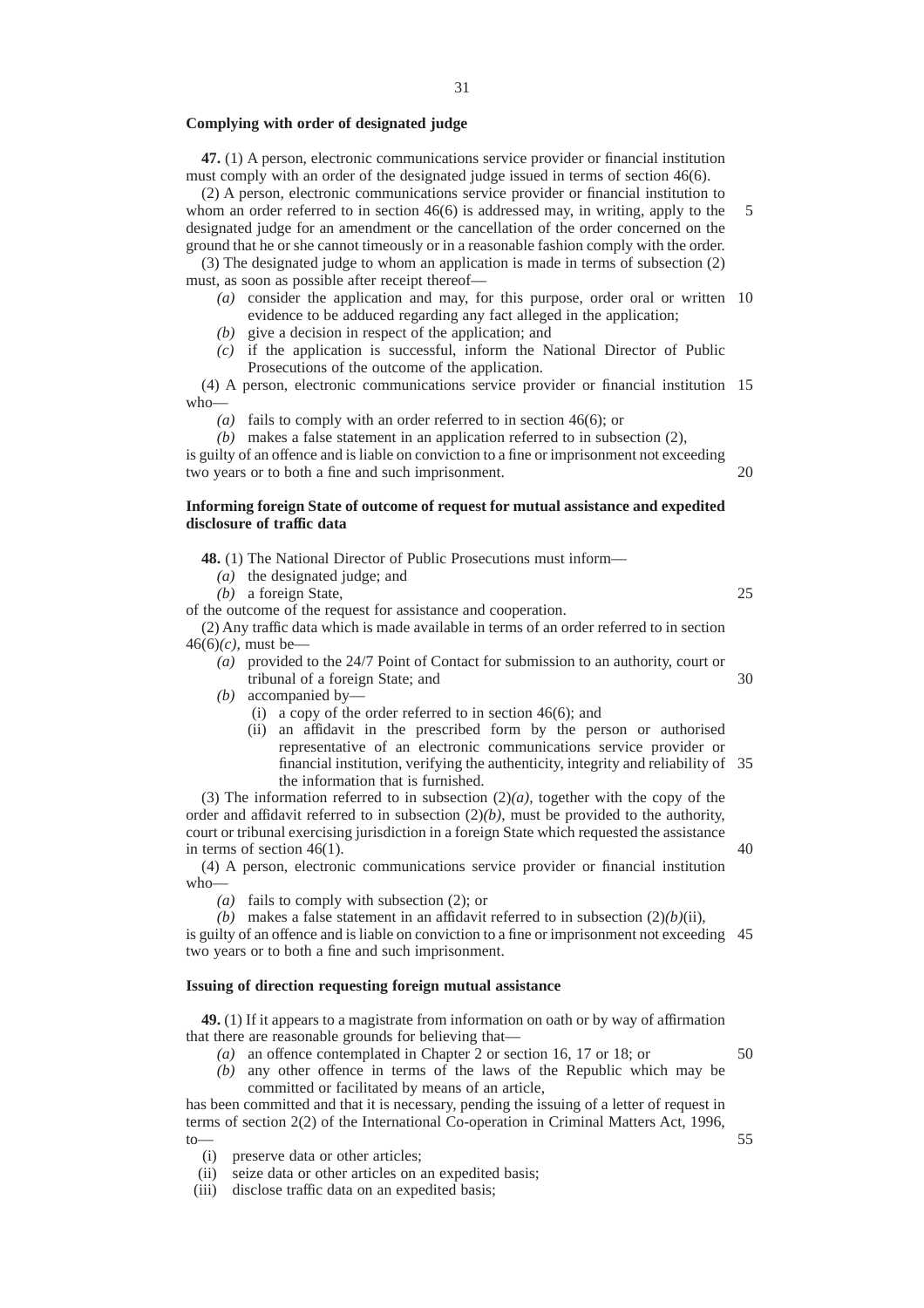communication-related information; or

(v) intercept data which is an indirect communication,

within the area of jurisdiction of a foreign State, the magistrate may issue a direction in the prescribed form in which assistance from that foreign State is sought as is stated in the direction. 5

(2) A direction contemplated in subsection (1) must specify that—

- *(a)* there are reasonable grounds for believing that an offence contemplated in this Act has been committed in the Republic or that it is necessary to determine whether an offence has been committed;
- *(b)* an investigation in respect thereof is being conducted; and
- *(c)* for purposes of the investigation it is necessary, in the interests of justice, that—
	- (i) data or other articles specified in the direction be preserved;
	- (ii) data or an article is to be seized on an expedited basis and be preserved; 15
	- (iii) traffic data, in so far as it may indicate that a person, electronic communications service provider or financial institution in a foreign State was involved in the transmission of the communication, specified in the direction, be disclosed on an expedited basis;
	- (iv) data specified in the direction, which is real-time communication-related 20 information or archived communication-related information, be obtained and be preserved; or
	- (v) data specified in the direction, which is an indirect communication, be intercepted and be preserved,

within the area of jurisdiction of a foreign State.

(3) The direction must be sent to the National Director of Public Prosecutions for transmission to—

- *(a)* the appropriate authority in the foreign State which is requested to provide assistance and cooperation; or
- *(b)* a designated point of contact in the foreign State which is requested to provide 30 assistance and cooperation.

## **CHAPTER 7**

# **24/7 POINT OF CONTACT**

# **Establishment and functions of 24/7 Point of Contact**

- **50.** (1) The Cabinet member responsible for policing must— 35
	- *(a)* establish an office to be known as the 24/7 Point of Contact for the Republic; and
	- *(b)* equip, operate and maintain the 24/7 Point of Contact.

(2) The Cabinet member responsible for policing exercises final responsibility over the administration and functioning of the 24/7 Point of Contact.

(3) *(a)* The 24/7 Point of Contact must operate on a twenty-four hour, seven-day-aweek basis, in order to ensure the provision of immediate expedited assistance for the purposes of proceedings or investigations regarding the commission or intended commission of—

- (i) an offence under Chapter 2 or section 16, 17 or 18;<br>(ii) any other offence in terms of the laws of the Republic
- any other offence in terms of the laws of the Republic which may be committed or facilitated by means of an article; or
- (iii) an offence—
	- *(aa)* similar to those contemplated in Chapter 2 or section 16, 17 or 18; or
		- *(bb)* any other offence substantially similar to an offence recognised in the 50 Republic which is or was committed by means of or facilitated by the use of an article,

in a foreign State.

- *(b)* The assistance contemplated in subsection  $(3)(a)$  includes—
- (i) the provision of technical advice and assistance;

(ii) the facilitation or provision of assistance regarding anything which is authorised under Chapters 5 and 6;

- (iii) the provision of legal assistance;
- (iv) the identification and location of an article;

45

40

10

25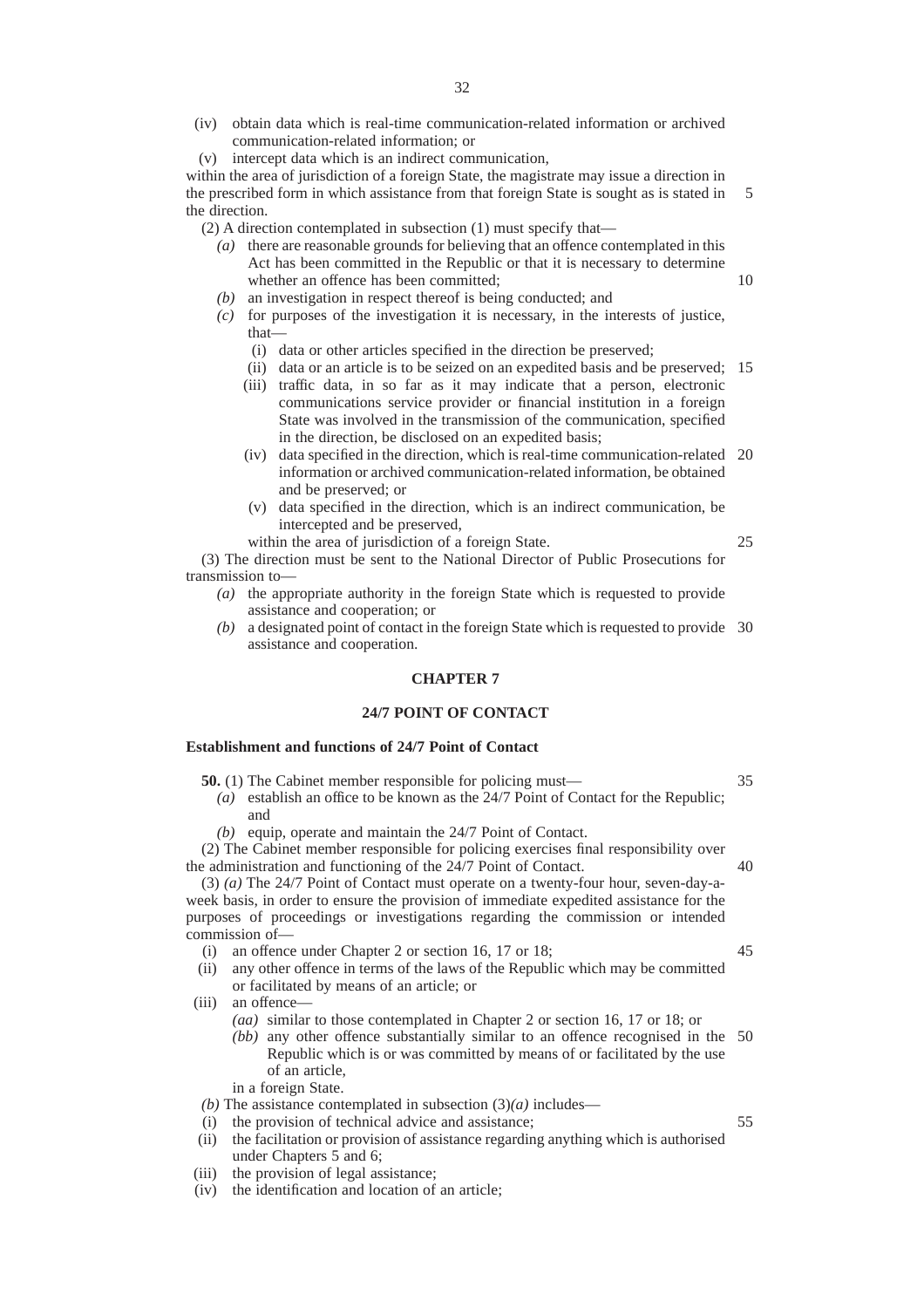- (vi) cooperation with appropriate authorities of a foreign State.
- (4) The Cabinet member responsible for policing may make regulations to further—
	- *(a)* regulate any aspect provided for in subsection (3);
	- *(b)* impose additional duties on the 24/7 Point of Contact; and
	- *(c)* regulate any aspect which is necessary or expedient for the proper implementation of this section.

(5) The National Director of Public Prosecutions must make available members of the National Prosecuting Authority—

*(a)* who have particular knowledge and skills in respect of any aspect dealt with 10 in this Act; and

5

15

35

45

*(b)* to whom a security clearance has been issued by the State Security Agency in terms of section 2A of the National Strategic Intelligence Act, 1994 (Act No. 39 of 1994), to the satisfaction of the National Director of Public Prosecutions,

to provide such legal assistance to the 24/7 Point of Contact as may be necessary or expedient for the effective operation of the 24/7 Point of Contact.

(6) *(a)* The Cabinet member responsible for policing must, at the end of each financial year, submit a report to the Chairperson of the Joint Standing Committee on Intelligence established by section 2 of the Intelligence Services Control Act, 1994, on the functions 20 and activities of the 24/7 Point of Contact.

- *(b)* The report contemplated in paragraph *(a)* must include—
- (i) the number of matters in which technical advice and assistance were provided to a foreign State; and
- (ii) the number of matters in which technical advice and assistance were received 25 from a foreign State.

#### **CHAPTER 8**

## **EVIDENCE**

## **Proof of certain facts by affidavit**

**51.** (1) Whenever any fact established by any examination or process requiring any 30 skill in—

- *(a)* the interpretation of data;
- *(b)* the design or functioning of data, a computer program, a computer data storage medium or a computer system;
- *(c)* computer science;
- *(d)* electronic communications networks and technology;
- *(e)* software engineering; or
- *(f)* computer programming,

is or may become relevant to an issue at criminal proceedings or civil proceedings as contemplated in Chapter 5 or 6 of the Prevention of Organised Crime Act, 1998, a 40 document purporting to be an affidavit made by a person who, in that affidavit, states that he or she—

- (i) is in the service of a body in the Republic or a foreign State designated by the Cabinet member responsible for the administration of justice by notice in the *Gazette*;
- (ii) possesses relevant qualifications, expertise and experience which make him or her competent to make the affidavit; and

(iii) has established such fact by means of an examination or process,

is, upon its mere production at such proceedings, *prima facie* proof of such fact.

(2) Any person who makes an affidavit under subsection (1) and who in such affidavit 50 wilfully states anything which is false, is guilty of an offence and is liable on conviction to a fine or imprisonment not exceeding two years.

(3) The court before which an affidavit is produced as *prima facie* proof of the relevant contents thereof may, in its discretion, cause the person who made the affidavit to be subpoenaed to give oral evidence in the proceedings in question or may cause written 55interrogatories to be submitted to such person for reply and such interrogatories and any reply thereto purporting to be a reply from such person are likewise admissible in evidence at such proceedings.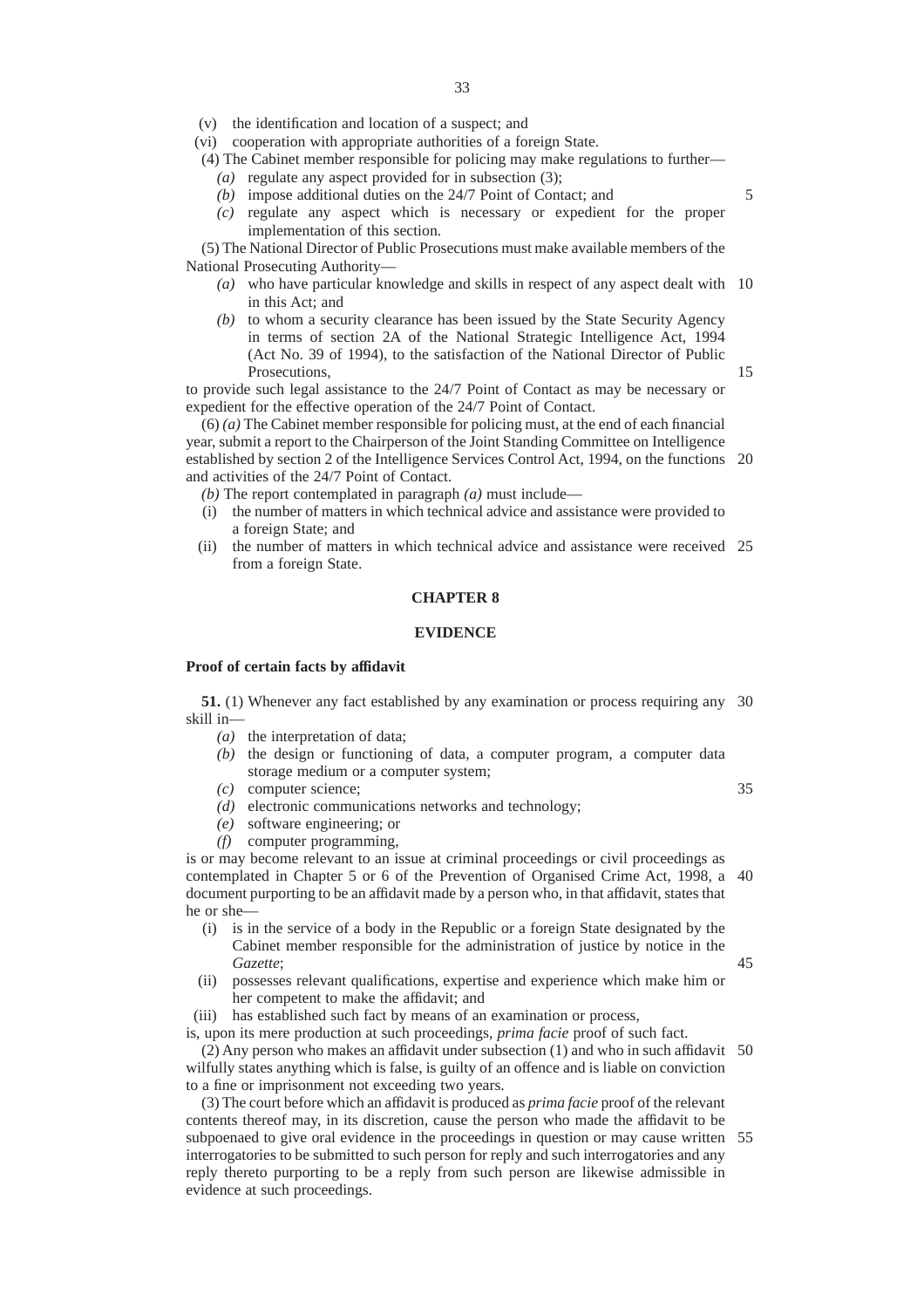(4) No provision of this section affects any other law under which any certificate or other document is admissible in evidence and the provisions of this section are deemed to be additional to and not in substitution of any such law.

 $(5)$  *(a)* For purposes of subsection (1), a document purporting to be an affidavit made by a person who in that affidavit alleges that he or she is in the service of a body in the Republic or foreign State designated by the Cabinet member responsible for the administration of justice by notice in the *Gazette,* has no effect unless— 5

- (i) it is obtained in terms of an order of a competent court or on the authority of a government institution of the foreign State concerned, as the case may be; and
- (ii) it is authenticated—
	- *(aa)* in the manner prescribed in the rules of court for the authentication of documents executed outside the Republic; or
	- *(bb)* by a person and in the manner contemplated in section 7 or 8 of the Justices of the Peace and Commissioners of Oaths Act, 1963 (Act No. 16 of 1963).

*(b)* The admissibility and evidentiary value of an affidavit contemplated in paragraph 15 *(a)* are not affected by the fact that the form of the oath, confirmation or attestation thereof differs from the form of the oath, confirmation or attestation prescribed in the Republic.

*(c)* A court before which an affidavit contemplated in paragraph *(a)* is placed may, in order to clarify any obscurities in the said affidavit and at the request of a party to the 20 proceedings, order that a supplementary affidavit be submitted or that oral evidence be heard: Provided that oral evidence may only be heard if the court is of the opinion that it is in the interests of the administration of justice and that a party to the proceedings would be prejudiced materially if oral evidence is not heard.

#### **CHAPTER 9**

25

55

# **OBLIGATIONS OF ELECTRONIC COMMUNICATIONS SERVICE PROVIDERS AND FINANCIAL INSTITUTIONS**

# **Obligations of electronic communications service providers and financial institutions**

**52.** (1) An electronic communications service provider or financial institution that is 30 aware or becomes aware that its computer system is involved in the commission of any category or class of offences provided for in Chapter 2 and which is determined in terms of subsection (2), must—

- *(a)* without undue delay and, where feasible, not later than 72 hours after having become aware of the offence, report the offence in the prescribed form and 35 manner to the South African Police Service; and
- *(b)* preserve any information which may be of assistance to the law enforcement agencies in investigating the offence.

(2) The Cabinet member responsible for policing, in consultation with the Cabinet member responsible for the administration of justice, must, by notice in the *Gazette*, 40 prescribe—

- *(a)* the category or class of offences which must be reported to the South African Police Service in terms of subsection (1); and
- *(b)* the form and manner in which an electronic communications service provider or financial institution must report offences to the South African Police 45 Service.

(3) An electronic communications service provider or financial institution that fails to comply with subsection (1), is guilty of an offence and is liable on conviction to a fine of R50 000.

(4) Subject to any other law or obligation, the provisions of subsection (1) must not 50 be interpreted as to impose obligations on an electronic service provider or financial institution to—

- *(a)* monitor the data which the electronic communications service provider or financial institution transmits or stores; or
- *(b)* actively seek facts or circumstances indicating any unlawful activity.

(5) This Chapter does not apply to a financial sector regulator or a function performed by the South African Reserve Bank in terms of section 10 of the South African Reserve Bank Act, 1989.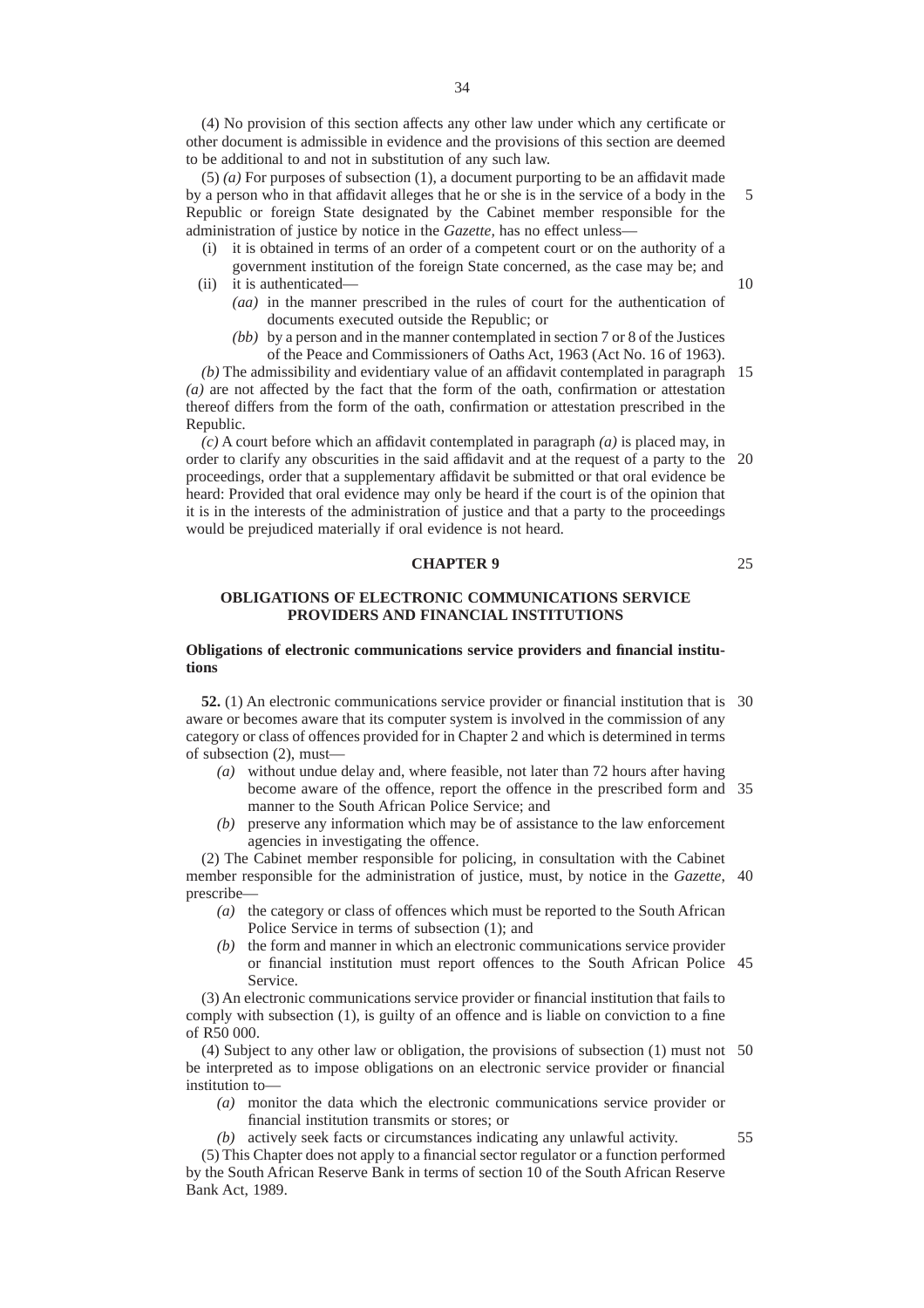# **STRUCTURES TO DEAL WITH CYBERSECURITY**

#### **Cyber Response Committee**

**53.** (1) The Cyber Response Committee is hereby established.

(2) The Cyber Response Committee consists of—

- *(a)* a chairperson who is the Director-General: State Security;
- *(b)* members who are the Heads of the representative Departments and one of their nominees who must be officials—
	- (i) at the rank of at least a chief director or equivalent, of a representative Department, who are specifically nominated by a Head of that 10 representative Department to serve on the Cyber Response Committee; and
	- (ii) to whom a security clearance certificate has been issued by the State Security Agency in terms of section 2A of the National Strategic Intelligence Act, 1994 (Act No. 39 of 1994).

(3) The Cabinet member responsible for State security must appoint a member to act as chairperson whenever the chairperson is absent from the Republic or from duty, or for any reason is temporarily unable to carry out the responsibilities as chairperson.

(4) The work incidental to the performance of the functions of the Cyber Response Committee must be performed by a secretariat, consisting of designated administrative 20 personnel of the State Security Agency.

(5) The objects and functions of the Cyber Response Committee are to implement Government policy relating to cybersecurity.

(6) The Cabinet member responsible for State security must oversee and exercise control over the performance of the functions of the Cyber Response Committee. 25

(7) The Cabinet member responsible for State security must, at the end of each financial year, submit a report to the Chairperson of the Joint Standing Committee on Intelligence established by section 2 of the Intelligence Services Control Act, 1994, regarding progress that has been made towards achieving the objects and functions of the Cyber Response Committee. 30

(8) For purposes of this section—

- *(a)* **''Head of a Department''** means the incumbent of a post mentioned in Column 2 of Schedule 1, 2 or 3 to the Public Service Act, 1994, and includes any employee acting in such post; and
- *(b)* **''representative Department''** means—
	- (i) the Department of Defence;
	- (ii) the Department of Home Affairs;
	- (iii) the Department of International Relations and Cooperation;
	- (iv) the Department of Justice and Constitutional Development;
	- (v) the Department of Science and Technology;
	- (vi) the Department of Telecommunications and Postal Services;
	- (vii) the Financial Intelligence Centre, established by section 2 of the Financial Intelligence Centre Act, 2001 (Act No. 38 of 2001);
	- (viii*)* the National Prosecuting Authority;
	- (ix) the National Treasury;
	- (x) the South African Police Service;
	- (xi) the South African Reserve Bank;
	- (xii) the South African Revenue Service;
	- (xiii) the State Security Agency; and
	- (xiv) any other Department or public entity which is requested, in writing, by 50the Chairperson of the Cyber Response Committee to assist the Committee.

5

15

- 
- 35

40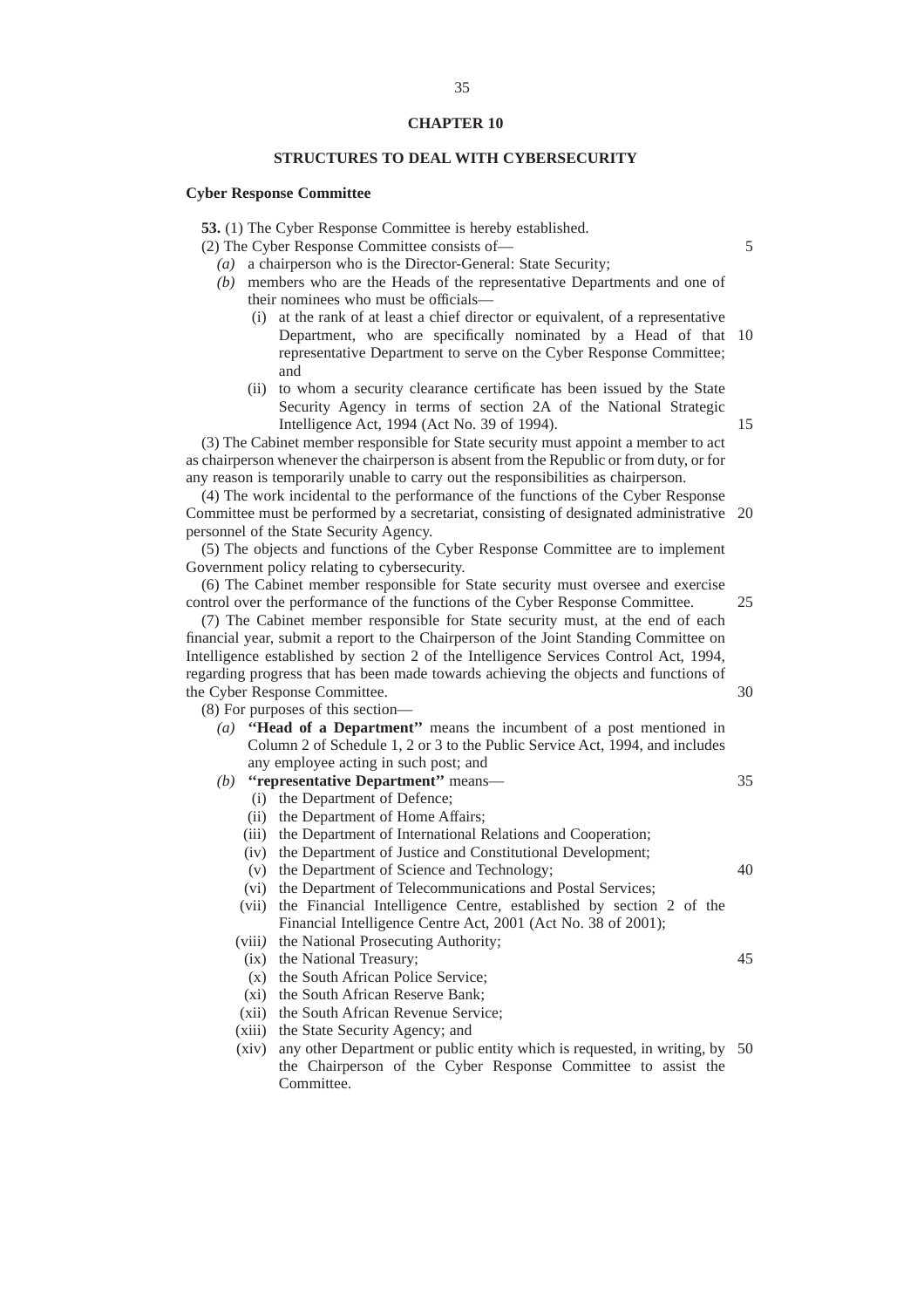#### **Government structures supporting cybersecurity**

- **54.** (1) *(a)* The Cabinet member responsible for State security must—
- (i) establish, equip, operate and maintain a computer security incident response team for Government;
- (ii) establish and maintain sufficient human and operational capacity to—
	- *(aa)* give effect to cybersecurity measures falling within the Constitutional mandate of the State Security Agency; and
		- *(bb)* effectively deal with critical information infrastructure protection; and
- (iii) in cooperation with any institution of higher learning, in the Republic or elsewhere, develop and implement accredited training programs for members of 10 the State Security Agency in order to give effect to subparagraphs (i) and (ii).

*(b)* The Cabinet member responsible for State security may make regulations to further regulate any aspect referred to in paragraph *(a)*.

*(c)* The Cabinet member responsible for State security must, at the end of each financial year, submit a report to the Chairperson of the Joint Standing Committee on 15 Intelligence established by section 2 of the Intelligence Services Control Act, 1994, on the progress made with the implementation of this subsection.

(2) *(a)* The Cabinet member responsible for policing must—

- (i) establish and maintain sufficient human and operational capacity to detect, prevent and investigate cybercrimes;
- (ii) ensure that members of the South African Police Service receive basic training in aspects relating to the detection, prevention and investigation of cybercrimes; and
- (iii) in cooperation with any institution of higher learning, in the Republic or elsewhere, develop and implement accredited training programs for members of 25 the South African Police Service primarily involved with the detection, prevention and investigation of cybercrimes.

*(b)* The Cabinet member responsible for policing may make regulations to further regulate any aspect referred to in paragraph *(a)*.

*(c)* The Cabinet member responsible for policing must, at the end of each financial 30 year, submit a report to Parliament regarding—

- (i) progress made with the implementation of this subsection;
- (ii) the number of—
	- *(aa)* offences provided for in Chapter 2 or sections 16, 17 or 18, which were reported to the South African Police Services; 35
	- *(bb)* cases which were, in terms of item *(aa)*, reported to the South African Police Service which resulted in criminal prosecutions; and
	- *(cc)* cases where no criminal prosecutions were instituted after a period of 18 months after a case was, in terms of item *(aa)*, reported to the South African Police Service; and
- (iii) the number of members of the South African Police Service who received training as contemplated in paragraph *(a)*(iii).
- (3) *(a)* The Cabinet member responsible for defence must—
- (i) establish and maintain a cyber offensive and defensive capacity as part of the defence mandate of the South African National Defence Force; and 45
- (ii) in cooperation with any institution of higher learning, in the Republic or elsewhere, develop and implement accredited training programs for members of the South African National Defence Force in order to give effect to subparagraph (i).

*(b)* The Cabinet member responsible for defence may make regulations to regulate any aspect which is necessary or expedient for the proper implementation of this subsection. 50

*(c)* The Cabinet member responsible for defence must, at the end of each financial year, submit a report to the Chairperson of the Joint Standing Committee on Defence of Parliament on the progress made with the implementation of this subsection.

(4) *(a)* The Cabinet member responsible for telecommunications and postal services must—

- (i) establish a maintain a Cybersecurity Hub as part of the Department of Telecommunications and Postal Services to—
	- *(aa)* promote cybersecurity in the private sector;
	- *(bb)* act as a central point of contact between Government and the private sector on cybersecurity;

60

55

40

5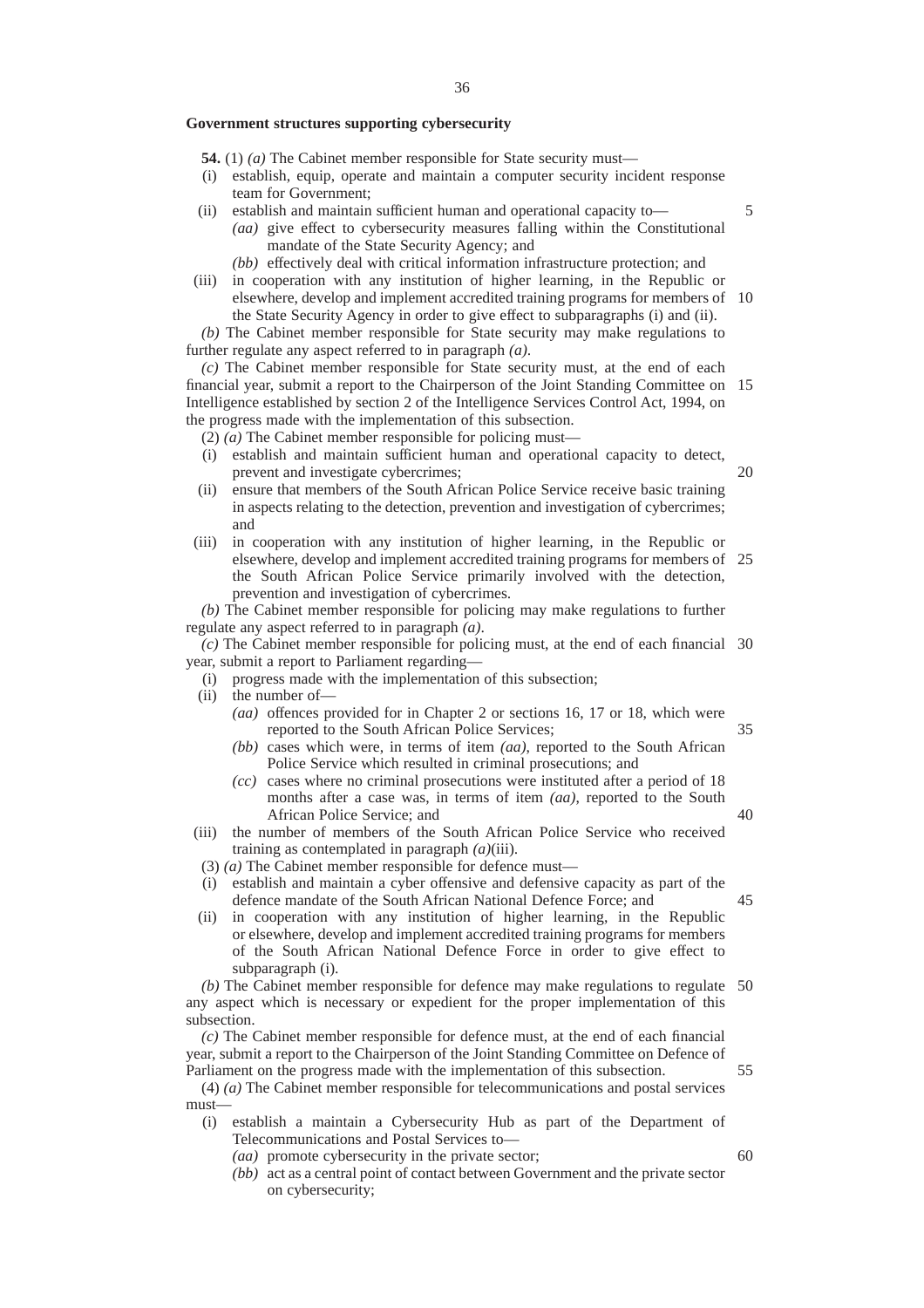- *(cc)* encourage and facilitate the establishment of nodal points and private sector computer security incident response teams in the private sector; and *(dd)* respond to cybersecurity incidents;
- (ii) equip, operate and maintain the Cybersecurity Hub; and
- (iii) in cooperation with any institution of higher learning, in the Republic or elsewhere, develop and implement accredited training programs for members of the Cybersecurity Hub in order to give effect to subparagraph (i). 5

*(b)* The Cabinet member responsible for telecommunications and postal services exercises final responsibility over the administration and functioning of the Cybersecurity Hub.

*(c)* The Cabinet member responsible for telecommunications and postal services may make regulations to regulate any aspect which is necessary or expedient for the proper implementation of this subsection.

*(d)* The Cabinet member responsible for telecommunications and postal services must, at the end of each financial year, submit a report to Parliament regarding progress 15 that has been made towards achieving the objects and functions of the Cybersecurity Hub contemplated in paragraph *(a)*.

### **Nodal points and private sector computer security incident response teams**

**55.** (1) *(a)* The Cabinet member responsible for telecommunications and postal services must, by notice in the *Gazette*, after following a consultation process with the 20 persons or entities in a sector, declare different sectors which provide an electronic communications service for which a nodal point must be established.

*(b)* The declaration of different sectors referred to in paragraph *(a)* must be done in consultation with the Cabinet member responsible for the administration of that sector.

(2) Each sector must, within six months from the date of the publication of a notice 25 referred to in subsection  $(1)(a)$ , identify and establish a nodal point, which will be responsible for—

- *(a)* distributing information regarding cyber incidents to other entities within the sector;
- *(b)* receiving and distributing information about cybersecurity incidents to the 30 nodal points established for other sectors or any computer security incident response team recognised in terms of subsection (6);
- *(c)* reporting cybersecurity incidents to the Cybersecurity Hub contemplated in section 54(4); and
- *(d)* receiving information about cybersecurity incidents from the Cybersecurity 35 Hub.

(3) If a sector fails to identify or establish a nodal point contemplated in subsection (2), the Cabinet member responsible for telecommunications and postal services may, after consultation with the sector, identify and establish a nodal point for that sector on such terms and conditions as he or she deems fit in order to give effect to the objects of 40 this section.

(4) A particular sector is responsible for the establishment and operating costs of a nodal point established in terms of subsections (2) or (3).

(5) *(a)* The Cabinet member responsible for telecommunications and postal services may make regulations, after consultation with a sector to further regulate—

- (i) contributions to be made by entities in a sector to fund a nodal point established for a particular sector in terms of subsections (2) or (3); and
- (ii) any aspect relating to the establishment, operation or functioning of a nodal point which is established for a sector.

*(b)* The regulations contemplated in paragraph *(a)* may provide that any person or 50 entity that contravenes or fails to comply with a regulation is guilty of an offence and is liable on conviction to a fine or to imprisonment not exceeding one year or to both a fine and such imprisonment.

(6) *(a)* The Cabinet member responsible for telecommunications and postal services may, by notice in the *Gazette*, recognise any computer security incident response team 55 which is established for a sector.

*(b)* The Cabinet member responsible for telecommunications and postal services may—

(i) after consultation with any computer security incident response team which is established for a sector and the entities of that sector; and

60

45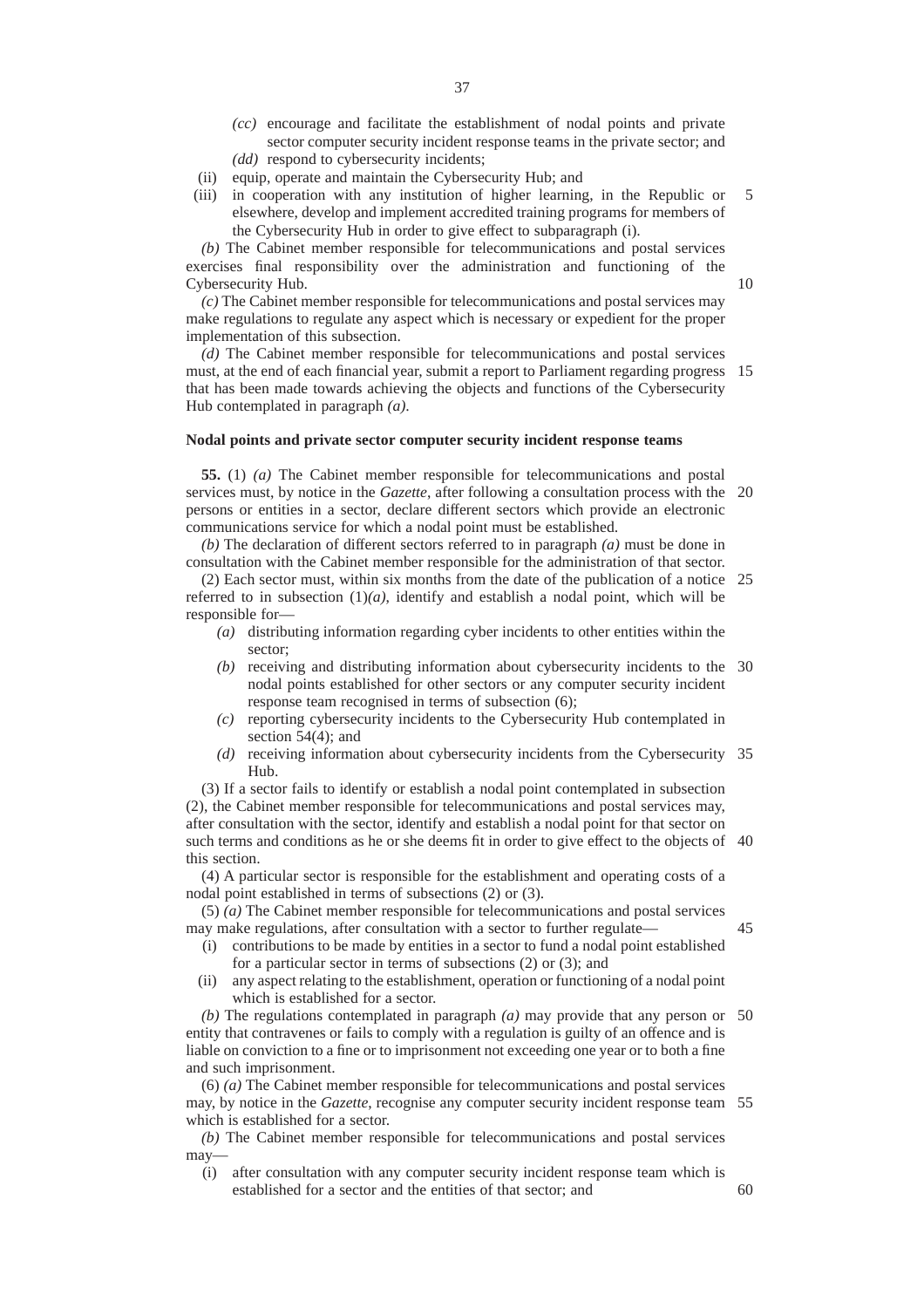(ii) in consultation with the Cabinet member responsible for the administration of the sector for which a computer security incident response team has been recognised in terms of paragraph *(a)*,

make regulations to further facilitate the effective functioning of such a computer security incident response team.

*(c)* The regulations contemplated in paragraph *(b)* may provide that any person or entity that contravenes or fails to comply with a regulation is guilty of an offence and is liable on conviction to a fine or to imprisonment not exceeding one year or to both a fine and such imprisonment.

## **Information sharing**

**56.** Subject to any other law, the Cabinet member responsible for the administration of justice must make regulations to regulate information sharing, for purposes of this Chapter, regarding—

*(a)* cybersecurity incidents; and

*(b)* the detection, prevention, investigation or mitigation of cybercrime.

# 15

## **CHAPTER 11**

## **CRITICAL INFORMATION INFRASTRUCTURE PROTECTION**

### **Protection of critical information infrastructure**

**57.** (1) The State Security Agency—

- *(a)* in consultation with the Cyber Response Committee; and
- 20
- *(b)* after consultation with the owner or the person in control of any information infrastructure which is identified as a potential critical information infrastructure,

must within 12 months of the fixed date, submit to the Cabinet member responsible for State security, information and recommendations regarding information infrastructures 25 which need to be declared as critical information infrastructures.

(2) The Cabinet member responsible for State security may, subject to subsection (3), after considering any information and recommendations made to him or her in terms of subsection (1), by notice in the *Gazette*, declare any information infrastructure, or category or class of information infrastructures or any part thereof, as critical 30 information infrastructures if such information infrastructure or information infrastructures are of such a strategic nature that any interference with them or their loss, damage, disruption or immobilisation may—

- *(a)* substantially prejudice the security, defence, law enforcement or international relations of the Republic;
- *(b)* substantially prejudice the health or safety of the public;
- *(c)* cause a major interference with or disruption of an essential service;
- *(d)* cause any major economic loss;
- *(e)* cause destabilisation of the economy of the Republic; or
- *(f)* create a major public emergency situation.

(3) Before the Cabinet member responsible for State security declares an information infrastructure a critical information infrastructure in terms of subsection (2), he or she must—

- *(a)* with the exception of the State Security Agency, as referred to in section 3(1) of the Intelligence Services Act, 2002, where the information infrastructure, or any part thereof, belongs to, or is under the control of, a Department of State, consult with the Cabinet member responsible for that Department; 45
- *(b)* if the information infrastructure, or any part thereof—
	- (i) is under the functional control or administration of a Provincial Government; or 50
	- (ii) relates to or is incidental to—
		- *(aa)* a functional area listed in Schedule 4 or 5 to the Constitution;
			- *(bb)* any matter outside the functional areas listed in Schedule 4 or 5 to the Constitution that is expressly assigned to the province by national legislation; or

10

5

40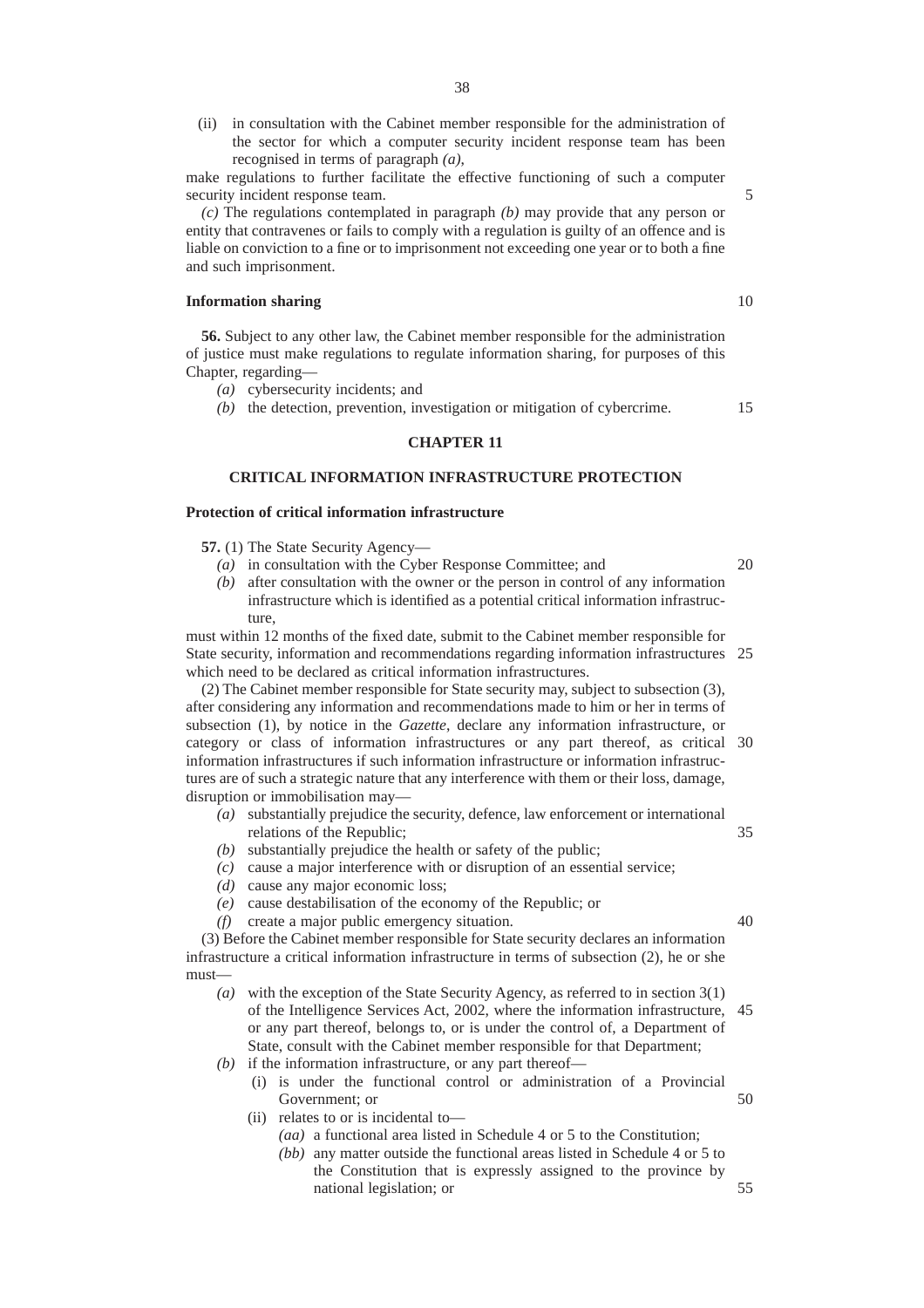*(cc)* any matter for which a provision of the Constitution envisages the enactment of provincial legislation,

consult with the Premier of the province concerned;

- *(c)* where the information infrastructure, or any part thereof—
	- (i) is under the functional control or administration of a municipality; or (ii) relates to, or is incidental to— 5
		- *(aa)* any matter listed in Part B of Schedule 4 and Part B of Schedule 5 to the Constitution; or
		- *(bb)* any matter outside the functional areas listed in Part B of Schedule 4 or 5 to the Constitution and that is expressly assigned by national 10 or provincial legislation to a Municipal Council,

consult with the municipal manager of the municipality concerned;

- *(d)* where the information infrastructure, or any part thereof, belongs to a constitutional institution contemplated in Schedule 1 to the Public Finance Management Act, 1999, or the Public Service Commission, consult with the 15 chief executive officer of the institution concerned;
- *(e)* where the information infrastructure, or any part thereof, belongs to a public entity contemplated in Schedule 2 or Parts A and B of Schedule 3 to the Public Finance Management Act, 1999, consult with the Cabinet member responsible for the administration of the national public entity and the chief 20 executive officer of the national public entity;
- *(f)* where the information infrastructure, or any part thereof, belongs to a financial sector regulator, consult with—
	- (i) the Cabinet member responsible for finance; and
	- (ii) the financial sector regulator concerned;

25

60

- *(g)* where the information infrastructure, or any part thereof, belongs to, or is under the control of, the South African Reserve Bank or is a payment system institution, consult with the Cabinet member responsible for finance and the Governor of the South African Reserve Bank;
- *(h)* where the information infrastructure, or any part thereof, belongs to, or is 30 under the control of, a financial institution, consult with each applicable financial sector regulator and—
	- (i) consult with that financial institution;
	- (ii) afford the financial institution the opportunity to make written representations on any aspect relating to the Cabinet member's intention to 35 declare the information structure as a critical information infrastructure; (iii) consider the representations of the financial institution; and
	- (iv) give a written decision to the financial institution and each applicable financial sector regulator; or
- *(i)* where the information infrastructure, or any part thereof, belongs to, or is 40 under the control of, a company, an entity or a person not referred to in paragraphs *(a)* to *(h)*—
	- (i) consult with the company, entity or person;
	- (ii) consult with any regulatory body, established in terms of any law, which exercises regulatory control over actions of the company, entity or 45 person;
	- (iii) afford the company, entity, person and the regulatory body concerned the opportunity to make written representations on any aspect relating to the Cabinet member's intention to declare the information infrastructure as a critical information infrastructure; 50
	- (iv) consider the representations of the company, entity, person and regulatory body; and
	- (v) give a written decision to the company, entity or person and regulatory body concerned.

(4) The Cabinet member responsible for State security must, within six months of the 55 declaration of any information infrastructure, or category or class of information infrastructure or any part thereof, as a critical information infrastructure, in consultation with the relevant Cabinet members, issue directives to the critical information infrastructure in order to regulate minimum standards relating to—

- *(a)* the classification of data held by the critical information infrastructure;
- *(b)* the protection of, the storing of and archiving of data held by the critical information infrastructure;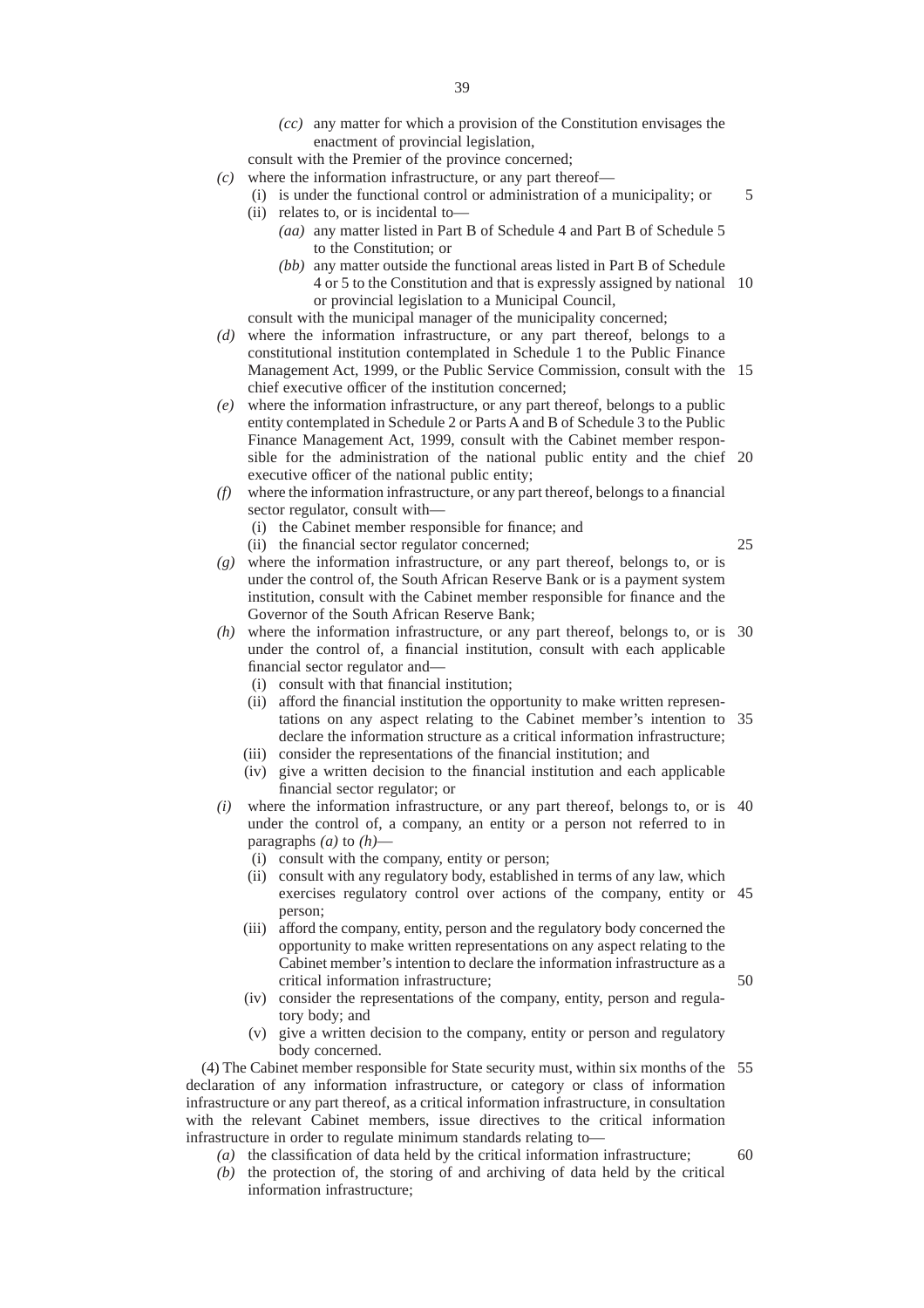- *(c)* cybersecurity incident management by the critical information infrastructure;
- *(d)* disaster contingency and recovery measures which must be put in place by the critical information infrastructure;
- *(e)* minimum physical and technical security measures that must be implemented in order to protect the critical information infrastructure;
- *(f)* the period within which the owner, or person in control of a critical information infrastructure must comply with the directives; and
- *(g)* any other relevant matter which is necessary or expedient in order to promote cybersecurity in respect of the critical information infrastructure.

(5) A directive or any amendment to a directive referred to in subsection (4) must be 10 issued in consultation with the relevant Cabinet members, and if it is a critical information infrastructure referred to in—

- *(a)* subsection (3)*(a)*, *(b)* or *(c)*, in consultation with the Cabinet member responsible for that Department or the Premier of the province concerned or the municipal manager of the municipality concerned;
- *(b)* subsection 3*(d)*, in consultation with the chief executive officer of the institution concerned;
- *(c)* subsection 3*(e)*, in consultation with the Cabinet member responsible for the administration of the national public entity and the chief executive officer of the national public entity;
- *(d)* subsection (3)*(f)*, in consultation with the Cabinet member responsible for finance and the financial sector regulators concerned;
- *(e)* subsection 3*(g)*, in consultation with the Cabinet member responsible for finance and the Governor of the South African Reserve Bank;
- *(f)* subsection 3*(h)*
	- (i) in consultation with the financial sector regulator concerned; and (ii) after consultation with the financial institution; or
- *(g)* subsection 3*(i)*
	- (i) in consultation with any applicable regulatory body concerned; and
	- (ii) after consultation with the company, entity or person.

(6) Any information infrastructure declared a critical information infrastructure must, within the period stipulated in the directives, comply with the directives issued in terms of subsection (4).

(7) *(a)* A financial institution contemplated in subsection (3)*(h)*, or company, entity or person contemplated in subsection  $(3)(i)$ , may dispute the decision of the Cabinet 35 member responsible for State security—

- (i) in terms of subsection  $(3)(h)(iv)$  or  $(i)(v)$ ; or
- (ii) any aspect relating to the directives referred to in subsection (4).
- *(b)* A dispute in terms of—
- (i) paragraph *(a)*(i) must be lodged within 30 days from the date on which the 40 decision in terms of subsection  $(3)(h)(iv)$  or  $(i)(v)$  is made known by the Cabinet member; or
- (ii) paragraph *(a)*(ii) must be lodged before the end of the period within which the owner of, or person in control of a critical information infrastructure must comply with the directives as contemplated in subsection (4)*(f)*, and set out the grounds for the dispute. 45

*(c)* The Cabinet member responsible for State security or his or her representative must take appropriate steps to settle the dispute by consensus within 30 days from lodging the dispute referred to in paragraph *(b)*.

*(d)* The Cabinet member responsible for State security, in consultation with the 50 Cabinet member responsible for the administration of justice, must make regulations to provide for—

- (i) the form and manner in which a dispute must be lodged in terms of paragraph *(b)*; and
- (ii) matters necessary or incidental to the process for settlement of disputes as 55 contemplated in paragraph *(c)*.

*(e)* If the dispute is not settled within 30 days, as contemplated in paragraph *(c)*, the dispute must be referred for arbitration, at the request of the Cabinet member responsible for State security, by a recognised body concerned with the facilitation and promotion of the resolution of disputes by means of mediation or arbitration to be agreed 60on between the financial institution, financial sector regulator, company, entity, person or regulating body concerned and the Cabinet member responsible for State security.

25

30

5

15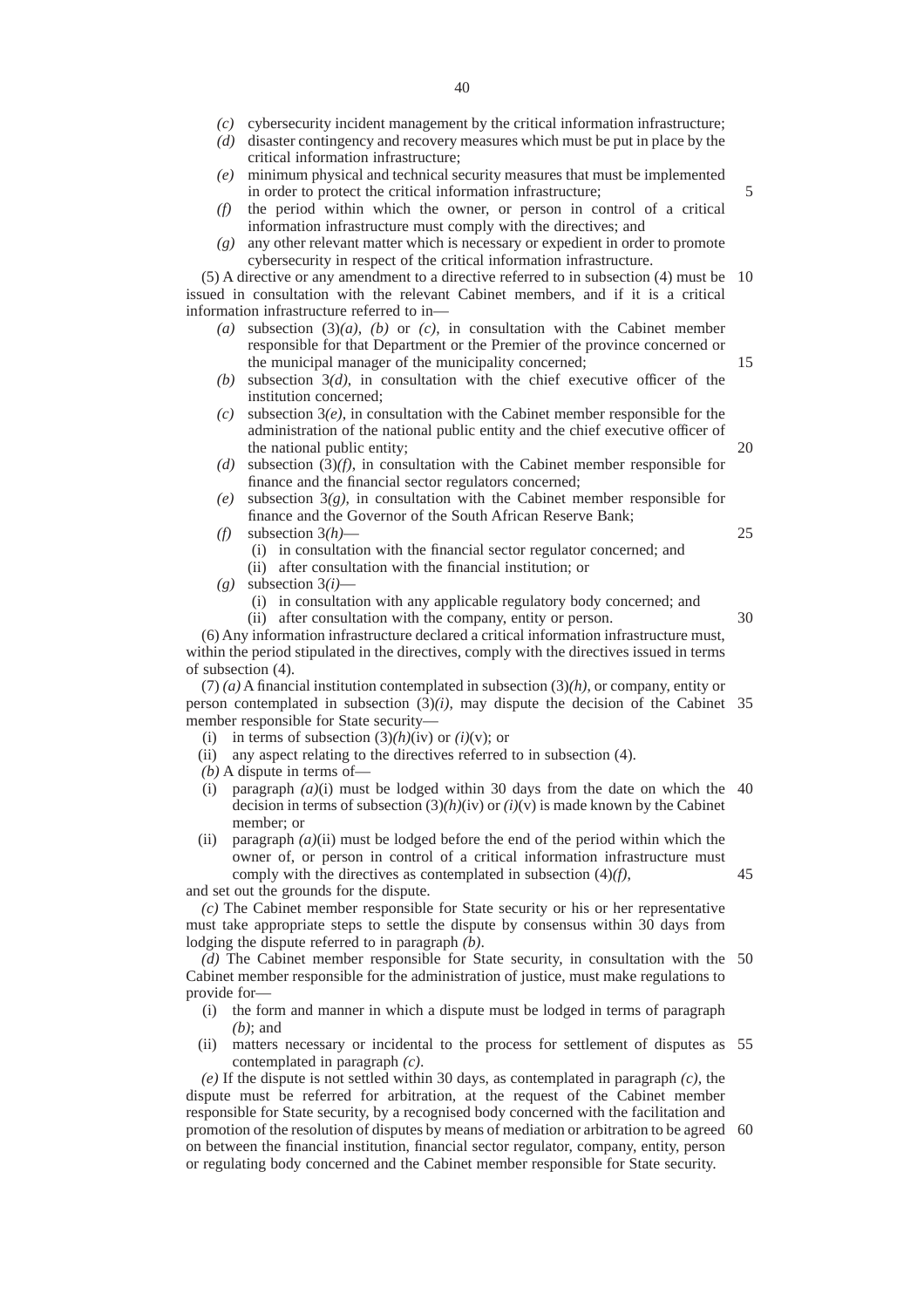*(f)* An arbitrator referred to in paragraph *(e)* must be a person appointed on account of his or her knowledge of—

(i) the law;

(ii) cybersecurity;

(iii) protection of critical information infrastructures; and

(iv) the activities of the financial institution, company, entity or person concerned.

*(g)* The provisions of the Arbitration Act, 1965 (Act No. 42 of 1965), apply, with the changes required by the context, to an arbitration contemplated in paragraph *(e)*.

*(h)* The unsuccessful party in the arbitration proceedings is responsible for the costs of the arbitration proceedings.

*(i)* The Cabinet member responsible for State security, company, entity or person may appeal the decision of the arbitrator to the High Court.

*(j)* An appeal in terms of paragraph *(i)* must—

- (i) be lodged within 180 days from the date on which the arbitration award is made or such later date as the High Court permits;
- (ii) set out the grounds for the appeal; and
- (iii) be proceeded with as if it were an appeal from a magistrate's court to the High Court.

(8) The owner or person in control of a critical information infrastructure must, in consultation with the Cabinet member responsible for State security, at own cost, take 20 steps to the satisfaction of the Cabinet member for purposes of complying with the directives contemplated in subsection (4).

(9) If the owner or person in control of a critical information infrastructure fails to take the steps referred to in subsection (8), the Cabinet member responsible for State security may, by written notice, order him or her to take such steps in respect of the 25 critical information infrastructure specified in the notice, within the period specified in the notice.

(10) An owner or person in control of the critical information infrastructure who without reasonable cause refuses or fails to take the steps specified in the notice within the period specified therein, is guilty of an offence and is liable on conviction to a fine 30 or to imprisonment for a period not exceeding two years or to both a fine and such imprisonment.

(11) If the owner or person in control of the critical information infrastructure fails or refuses to take the steps specified in the notice within the period specified therein, the Cabinet member responsible for State security may take or cause to be taken those steps which the owner or person failed or refused to take, irrespective of whether the owner or person has been charged or convicted in connection with that failure or refusal, and the Cabinet member may recover the costs of those steps from the owner or person on whose behalf they were taken. 35

(12) For purposes of this section—

- *(a)* **''classification of data''**, means to assign a level of sensitivity, value and criticality to the data for purposes of security controls for the protection of the data;
- *(b)* **''day''** means a calendar day, and must be calculated by excluding the first and including the last day, unless the last day falls on a Saturday, a Sunday or any public holiday, in which case the number of days shall be calculated by excluding the first day and also any such Saturday, Sunday or public holiday: Provided that the days between 16 December of a year and 5 January of the following year, both inclusive, shall not be taken into account in determining days; 45 50
- *(c)* **''fixed date''** means the date fixed by the President by proclamation in the *Gazette* as contemplated in section 63;
- *(d)* **''information infrastructure''** means any data, computer program, computer data storage medium, computer system or any part thereof or any building, structure, facility, system or equipment associated therewith or part or portion 55thereof or incidental thereto; and
- *(e)* **''relevant Cabinet members''** means the Cabinet members responsible for defence, telecommunications and postal services, the administration of justice, policing and State security.

41

10

15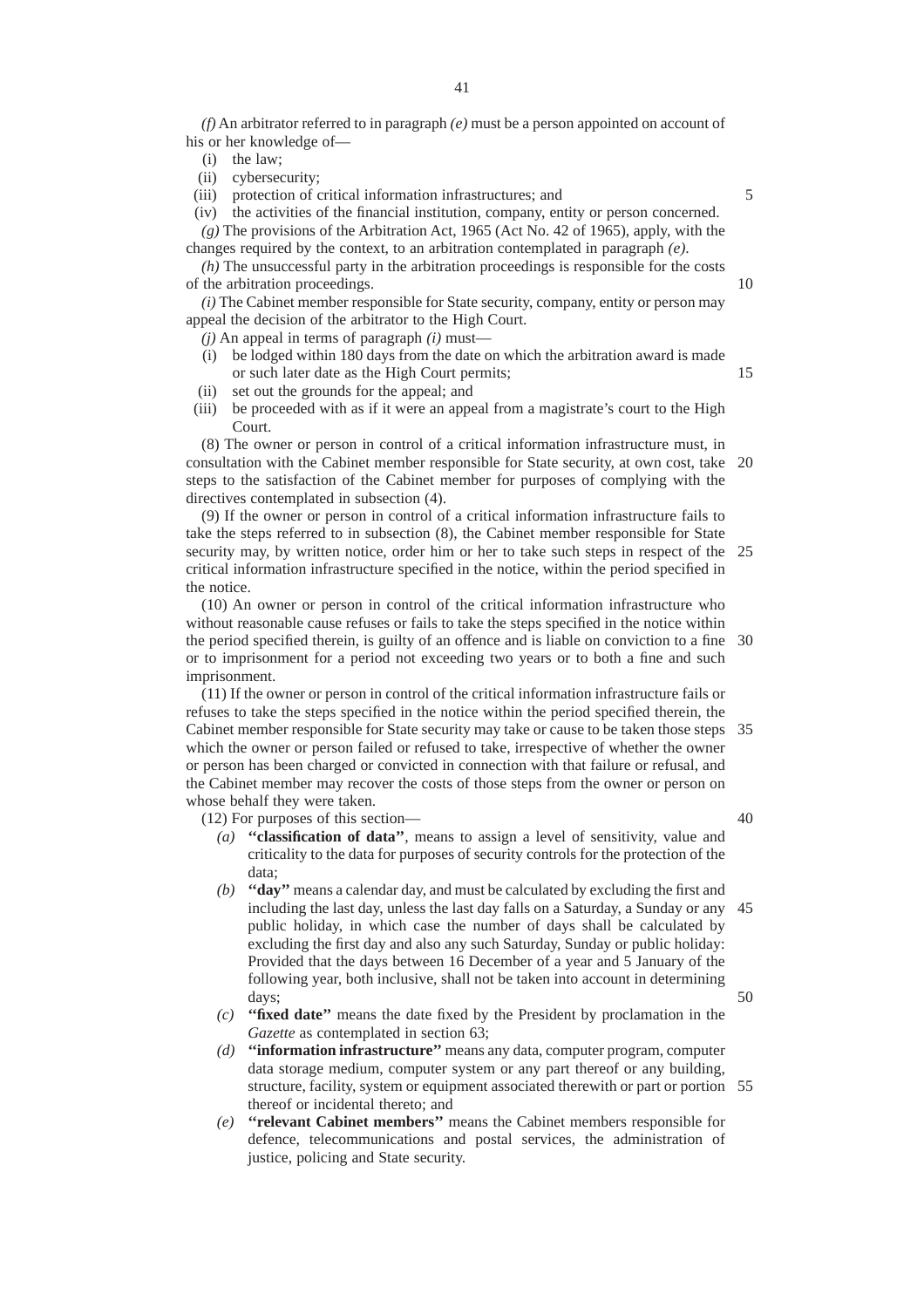#### **Auditing of critical information infrastructures to ensure compliance**

**58.** (1) The owner or person in control of a critical information infrastructure must, once every 24 months, at own cost, cause an audit to be performed on the critical information infrastructure by an independent auditor in order to evaluate compliance with the directives issued in terms of section 57(4).

(2) Before an audit referred to in subsection (1) is performed on a critical information infrastructure, the owner or person in control of a critical information infrastructure must, at least 30 days in advance of the date of the audit, notify the Director-General: State Security, in writing of—

- *(a)* the date on which an audit is to be performed; and
- *(b)* the particulars and contact details of the person who is responsible for the overall management and control of the audit.

(3) The Director-General: State Security may designate any member of the State Security Agency or any other person to monitor, evaluate and report on the adequacy and effectiveness of any audit referred to in subsection (1).

(4) The owner or person in control of a critical information infrastructure must, within 40 days after an audit referred to in subsection (1) has been completed, report in the prescribed form and manner to the Director-General: State Security regarding the outcome of the audit referred to in subsection (1).

(5) The Director-General: State Security may request the owner or person in control 20 of a critical information infrastructure to provide such additional information as may be necessary within a specified period in order to evaluate the report referred to in subsection (4).

(6) If the owner or person in control of a critical information infrastructure—

- *(a)* fails to cause an audit to be performed on a critical information infrastructure 25 in terms of subsection (1) in order to evaluate compliance with the directives issued in terms of section 57(4);
- *(b)* fails to give a report referred to in subsection (4) to the satisfaction of the Director-General: State Security;
- *(c)* fails to provide such additional information as may be necessary within a specified period in order to evaluate the report after he or she has been requested to do so in terms of subsection (5) to the satisfaction of the Director-General: State Security; or 30
- *(d)* requests the Director-General: State Security to perform an audit referred to in subsection  $(1)$ ,

the Director-General: State Security must, subject to subsections (3) and (7), cause an audit to be performed on the critical information infrastructure by an independent auditor in order to evaluate compliance with the provisions of section 57(4).

(7) Before an audit is performed pursuant to a failure contemplated in subsection  $(6)(a)$ ,  $(b)$  or  $(c)$ , the Director-General: State Security must, in respect of a critical 40 information infrastructure referred to in—

- (i) section  $57(3)(f)$ , consult with the Director-General: National Treasury and the financial sector regulator concerned;
- (ii) section  $57(3)(g)$ , consult with the Cabinet member responsible for finance and the Governor of the South African Reserve Bank; or
- (iii) section 57(3)*(h)*, consult each relevant financial sector regulator.

(8) No person may perform an audit on a critical information infrastructure pursuant to the provisions of subsection (6) unless he or she—

- *(a)* has been authorised in writing by the Director-General: State Security to perform such audit;
- is in possession of a certificate of appointment, in the prescribed form, issued by the Director-General: State Security, which certificate must be submitted to the owner or person in control of a critical information infrastructure at the commencement of the audit; and
- *(c)* is accompanied by a person in control of the critical information infrastructure 55 or a person designated by such a person.

(9) The person contemplated in subsection (8)*(c)* and any other employee of the critical information infrastructure must assist and provide technical assistance and support to any person who is authorised, in terms of subsection  $(8)(a)$ , to carry out an audit.

(10) The critical information infrastructure which is audited pursuant to the provisions of subsection (6) is responsible for the cost of the audit.

10

15

5

35

50

60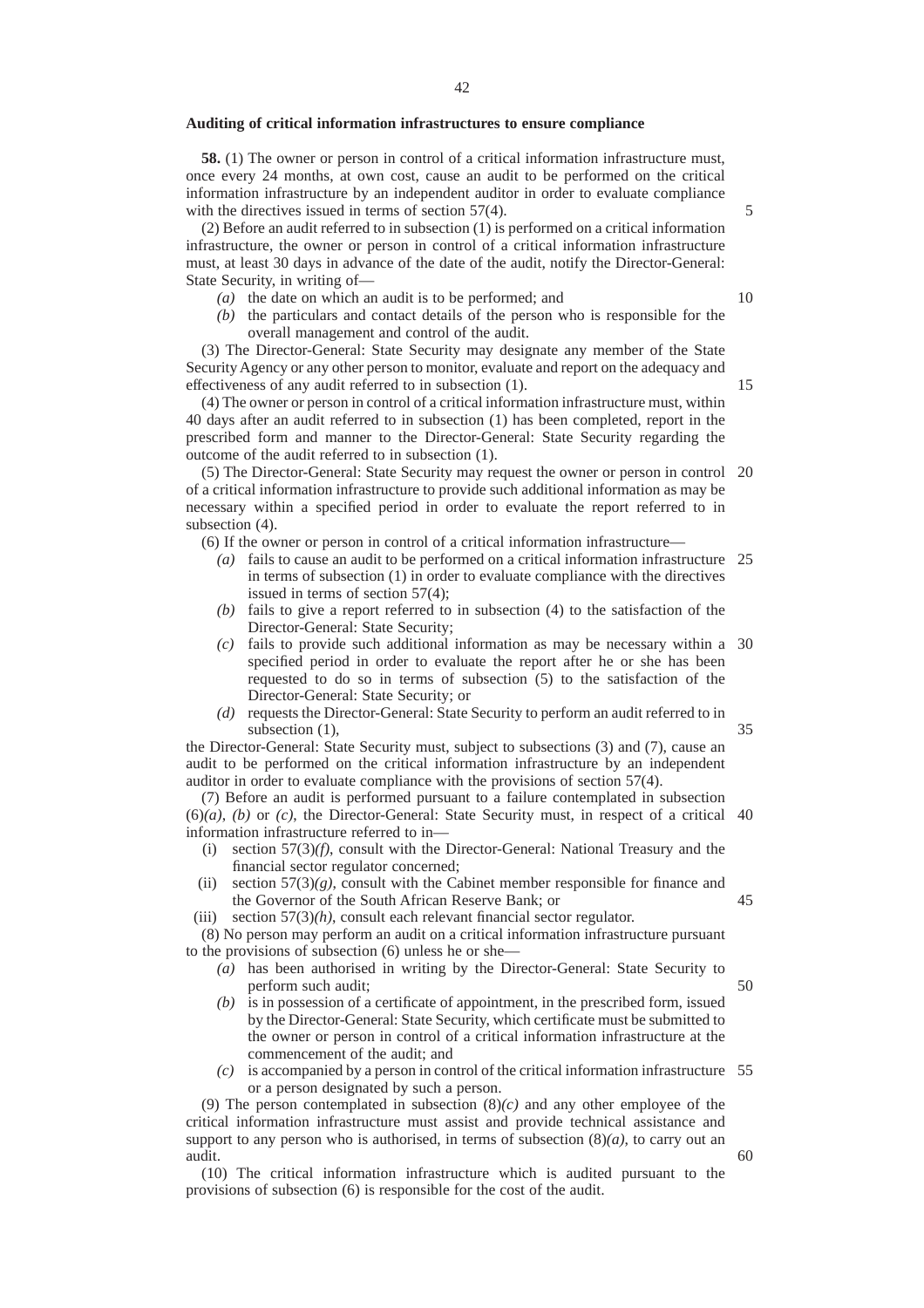(11) The owner or person in control of a critical information infrastructure who—

- *(a)* fails to cause an audit to be performed on a critical information infrastructure in terms of subsection (1) in order to evaluate compliance with the provisions of section  $57(4)$ ;
- *(b)* fails to notify the Director-General: State Security in writing of an audit to be performed as contemplated in subsection (2); 5
- *(c)* fails to—
	- (i) report on the outcome of the audit within 40 days as contemplated in subsection (4); or
	- (ii) provide, within the specified time period, the additional information 10 requested by the Director-General: State Security as contemplated in subsection (5); or
- *(d)* furnishes—
	- (i) a report referred to in subsection (4); or
	- (ii) any additional information referred to in subsection (5),
	- to the Director-General: State security which he or she knows to be false or which he or she does not know or believe to be true,

is guilty of an offence and is liable on conviction to a fine or to imprisonment for a period not exceeding two years or to both a fine and such imprisonment.

- (12) Any person who—
	- *(a)* hinders, obstructs or improperly attempts to influence any member of the State Security Agency, person or entity to monitor, evaluate and report on the adequacy and effectiveness of an audit contemplated in subsection (3);
	- *(b)* hinders, obstructs or improperly attempts to influence any person authorised to carry out an audit in the exercise of his or her powers or the performance of 25 his or her functions or duties;
	- *(c)* fails to accompany any person authorised to carry out an audit as contemplated in subsection (8)*(c)*; or
	- *(d)* fails to assist or provide technical assistance and support to a person authorised to carry out an audit as contemplated in subsection (9), 30

is guilty of an offence and is liable on conviction to a fine or to imprisonment for a period not exceeding two years or to both a fine and such imprisonment.

(13) The Cabinet member responsible for State security must, by notice in the *Gazette*, prescribe the persons or the category or class of persons who are competent to be appointed to perform an audit as contemplated in this section. 35

## **CHAPTER 12**

## **AGREEMENTS WITH FOREIGN STATES**

### **National Executive may enter into agreements**

**59.** (1) The National Executive may enter into any agreement with any foreign State regarding— 40

- *(a)* the provision of mutual assistance and cooperation relating to the investigation and prosecution of—
	- (i) an offence under Chapter 2 or section, 16, 17 or 18;
	- (ii) any other offence in terms of the laws of the Republic which is or was committed by means or facilitated by the use of an article; or 45
	- (iii) an offence—
		- *(aa)* similar to those contemplated in Chapter 2 or section, 16, 17 or 18 committed in a foreign State; or
		- *(bb)* any other offence substantially similar to an offence recognised in the Republic which is or was committed by means of, or facilitated 50 by the use of an article, in that foreign State;
- *(b)* the implementation of cyber threat response activities;
- *(c)* research, information and technology-sharing and the development and exchange of information on cybersecurity-related matters;
- *(d)* the establishment of 24/7 Point of Contact;
- *(e)* the implementation of emergency cross-border response mechanisms to address cyber threats;

20

15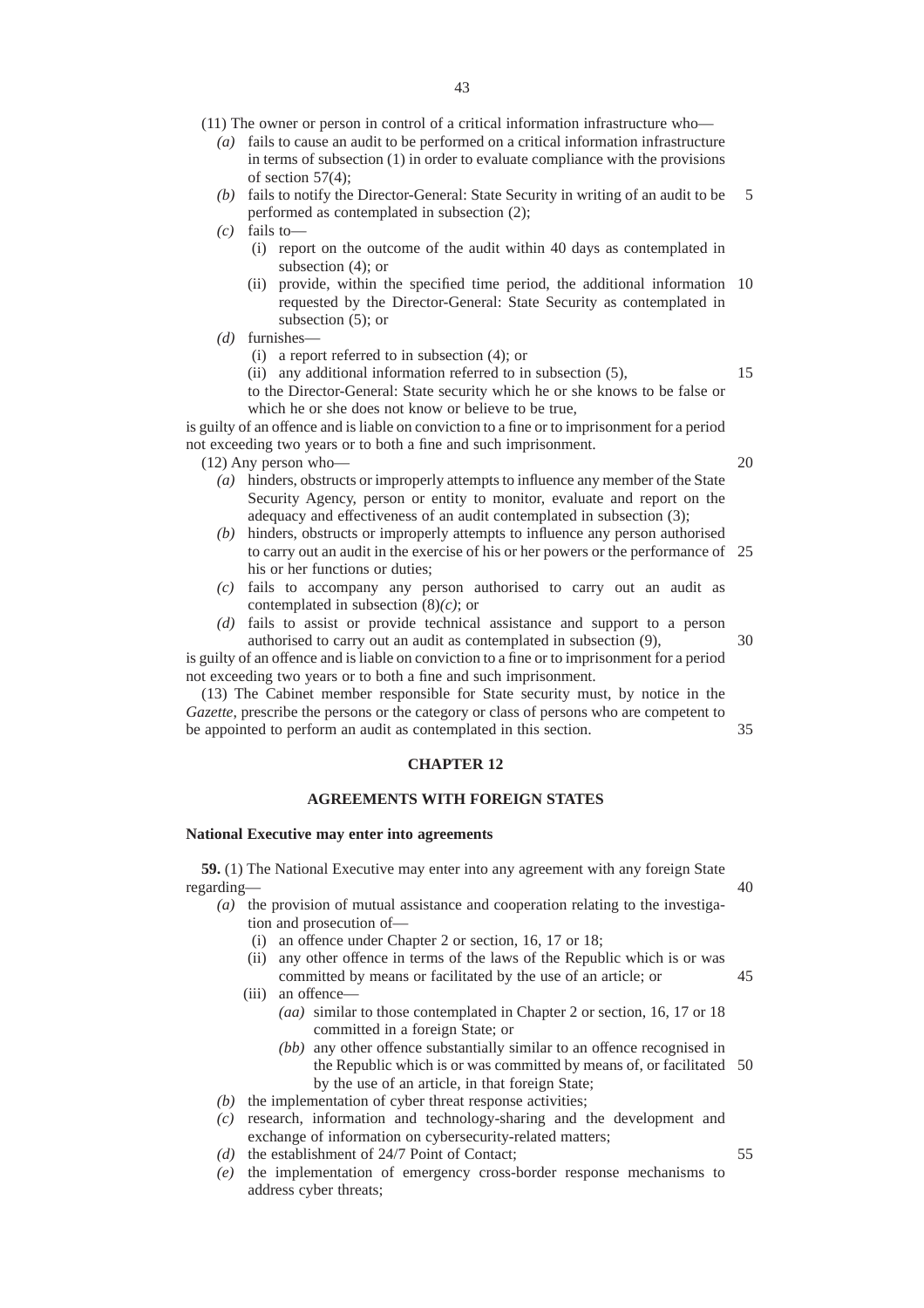*(f)* the reciprocal implementation of measures to curb cybercrime; and

*(g)* the establishment of emergency centres to deal with cyber-related threats.

(2) A member of the National Executive must, as soon as it is practical after Parliament has agreed to the ratification of, accession to or amendment or revocation of an agreement referred to in subsection (1), give notice thereof in the *Gazette*.

### **CHAPTER 13**

### **GENERAL PROVISIONS**

#### **National Director of Public Prosecutions must keep statistics of prosecutions**

**60.** (1) The National Director of Public Prosecutions must keep statistics of the number of prosecutions instituted in terms of Chapter 2 or section, 16, 17 or 18, the 10 outcome of those prosecutions and any other information relating to those prosecutions, which is determined by the Cabinet member responsible for the administration of justice.

(2) The statistics or information contemplated in subsection (1) must—

- *(a)* be included in the report of the National Director of Public Prosecutions 15 referred to in section  $22(4)(g)$  of the National Prosecuting Authority Act, 1998; and
- *(b)* on the written request of the Chairperson of the Cyber Response Committee referred to in section 53, be made available to the Chairperson of the Cyber Response Committee. 20

#### **Repeal or amendment of laws**

**61.** The laws mentioned in the Schedule are hereby repealed or amended to the extent reflected in the third column of the Schedule.

### **Regulations**

**62.** (1) The Cabinet member responsible for the administration of justice must make 25 regulations—

- *(a)* to prescribe the—
	- (i) form and manner of the application contemplated in section 19(1);
	- (ii) form of the order contemplated in section 19(3);
	- (iii) form and manner of serving the order contemplated in section 19(4); 30
	- (iv) form and manner of the application contemplated in section 19(6);
	- (v) manner in which the court may subpoena a person as contemplated in section 19(8):
	- (vi) form of the direction and affidavit and manner to furnish information to court as contemplated in section 20(1)*(b)*;
	- (vii) manner of serving a direction as contemplated in section 20(2);
	- (viii) manner and the form of the affidavit to apply for an extension of the time period or cancellation of the direction as contemplated in section 20(3)*(b)*;
		- (ix) manner for requesting additional information as contemplated in section 40 20(4)*(b)*;
		- (x) form and manner of informing an electronic communications service provider or person of the outcome of application as contemplated in section 20(4)*(d)*;
	- (xi) tariffs of compensation payable to an electronic communications service 45 provider as contemplated in section 20(6);
	- (xii) form of the order and manner of service of the order as contemplated in section 21(3):
	- (xiii) the form of the expedited preservation of data direction and manner of service as contemplated in section 39(3);
	- (xiv) form and manner for the making of an application contemplated in section 39(7);
	- (xv) form of the preservation of evidence direction and manner of service contemplated in in section 40(2);

5

35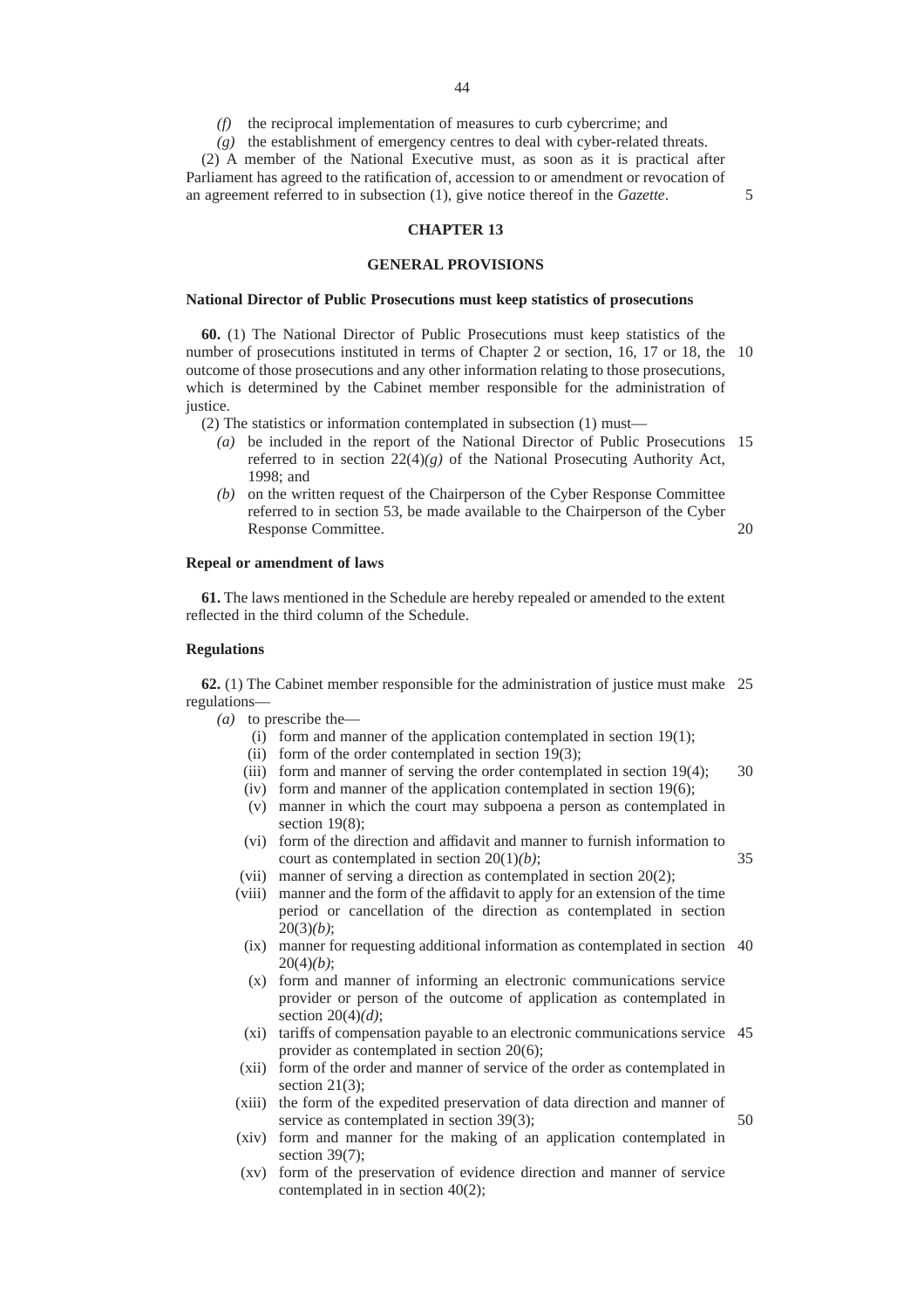- (xvi) form and manner for an application to set aside a preservation of evidence direction as contemplated in section 40(5);
- (xvii) form of the disclosure of data direction and manner of service as contemplated in section 42(4);
- (xviii) form and manner of an application for the amendment or setting aside of a disclosure of data direction as contemplated in section 42(6); 5
- (xix) form of the affidavit contemplated in section  $42(8)(b)$ ;
- (xx) form of the affidavit contemplated in section  $48(2)(b)(ii)$ ; and
- (xxi) form of the direction contemplated in section 49(1); and
- *(b)* to regulate information sharing as contemplated in section 56.

(2) *(a)* The Cabinet member responsible for policing must make regulations in terms of section 52(2), prescribing the—

- (i) category or class of offences which must be reported to the South African Police Service in terms of section 52(2)*(a)*; and
- (ii) form and manner in which an electronic communications service provider or 15 financial institution must report offences to the South African Police Service as contemplated in section 52(2)*(b)*.

*(b)* The Cabinet member responsible for policing may make regulations to further regulate aspects contemplated in section 50(4) and 54(2)*(b)*.

(3) *(a)* The Cabinet member responsible for State security must make regulations to 20 prescribe the—

- (i) form and manner in which a dispute must be lodged as contemplated in section 57(7)*(d)*;
- (ii) form of the report and manner of reporting to the Director-General: State Security as contemplated in section 58(4);
- (iii) form of the certificate as contemplated in section  $58(8)(b)$ ; and
- (iv) persons or the category or class of persons who are competent to be appointed to perform an audit as contemplated in section 58(13).

*(b)* The Cabinet member responsible for State security may make regulations as contemplated in section 54(1)*(b)*.

(4) The Cabinet member responsible for defence may make regulations as contemplated in subsection 54(3)*(b)*.

(5) The Cabinet member responsible for telecommunications and postal services may make regulations as contemplated in sections 54(4)*(c)* and 55(5).

 $(6)$  Any regulation made in terms of subsection  $(1)$ ,  $(2)$ ,  $(3)$ ,  $(4)$ ,  $(5)$  or  $(6)$ , must be 35 submitted to Parliament before publication thereof in the *Gazette*.

## **Short title and commencement**

**63.** (1) This Act is called the Cybercrimes and Cybersecurity Act, 2017, and comes into operation on a date fixed by the President by proclamation in the *Gazette*.

(2) Different dates may be fixed under subsection (1) in respect of different provisions 40of this Act.

30

25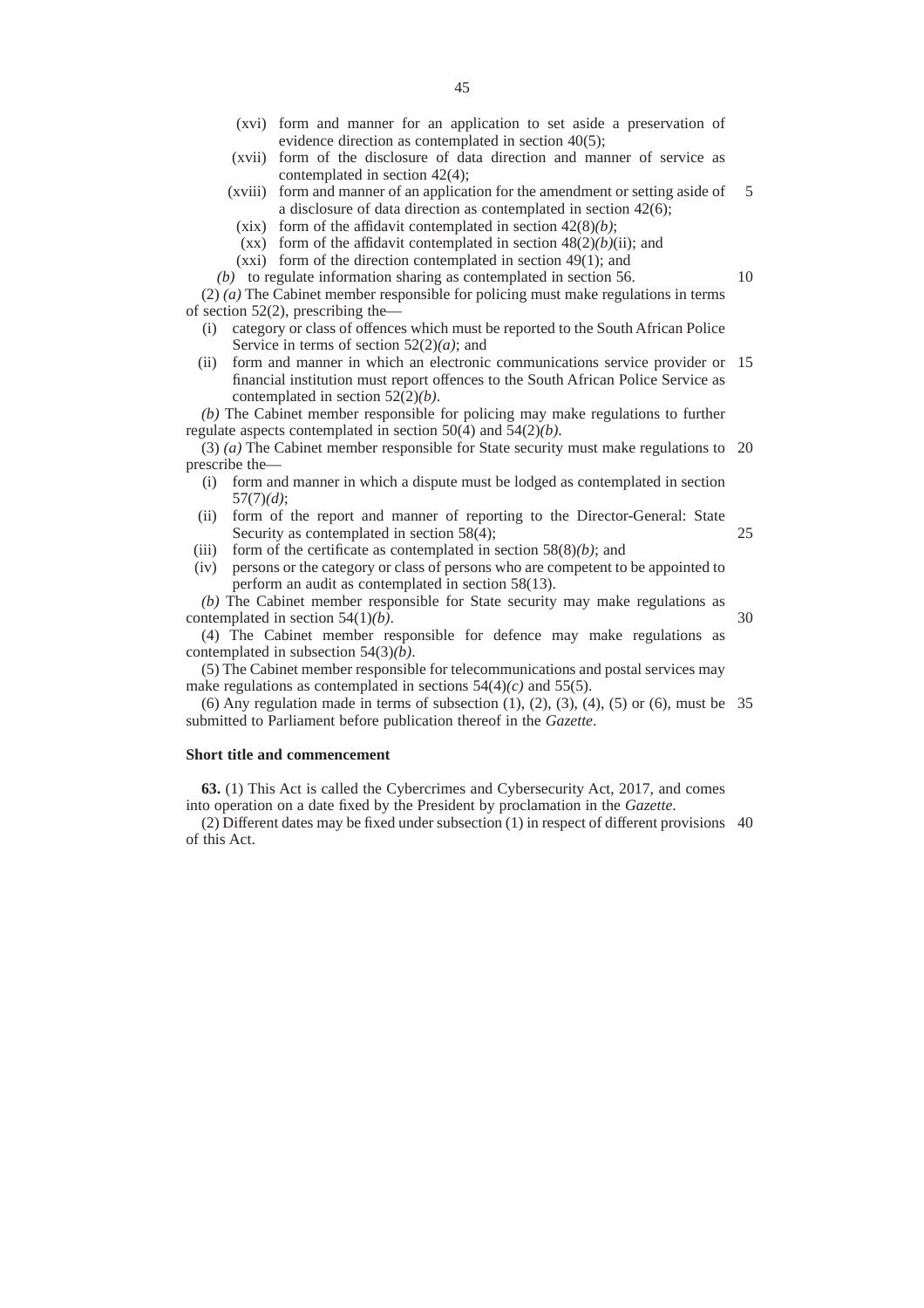## **Schedule**

# *(Section 61)*

## **LAWS REPEALED OR AMENDED**

| No. and year<br>of law | <b>Short Title</b>                 | <b>Extent of repeal or amendment</b>                                                                                                                                                                                                                                                                                                                                                                                                                                                                                                                                                                                                                                                                                                                                                                                                                                                                                                                                                                                                                                                                                                                                                                                                                                                                                                                                                                                                                                                                                                                        |
|------------------------|------------------------------------|-------------------------------------------------------------------------------------------------------------------------------------------------------------------------------------------------------------------------------------------------------------------------------------------------------------------------------------------------------------------------------------------------------------------------------------------------------------------------------------------------------------------------------------------------------------------------------------------------------------------------------------------------------------------------------------------------------------------------------------------------------------------------------------------------------------------------------------------------------------------------------------------------------------------------------------------------------------------------------------------------------------------------------------------------------------------------------------------------------------------------------------------------------------------------------------------------------------------------------------------------------------------------------------------------------------------------------------------------------------------------------------------------------------------------------------------------------------------------------------------------------------------------------------------------------------|
| Act No. 51 of 1977     | Criminal<br>Procedure Act,<br>1977 | $(a)$ The addition of the following items to<br>Schedule 5:<br>"A contravention of sections 8, 9 or<br>10 of the Cybercrimes and Cyber-<br>security Act, 2017-<br>$(a)$ involving amounts of more than<br>R500 000,00;<br>$(b)$ involving amounts of more than<br>R100 000,00, if it is proven that<br>the offence was committed-<br>(i) by a person, group of per-<br>sons, syndicate or any en-<br>terprise acting in the execu-<br>tion or furtherance of a<br>common purpose or con-<br>spiracy;<br>(ii) by a person or with the<br>collusion or assistance of<br>another person, who as part<br>of his or her duties, func-<br>tions or lawful authority<br>was in charge of, in control<br>of, or had access to data, a<br>computer program, a com-<br>puter data storage medium<br>or a computer system<br>which was involved in the<br>offence; or<br>(iii) if it is proven that the of-<br>fence was committed by<br>any law enforcement of-<br>ficer—<br>(aa) involving amounts<br>of more than<br>R10 000,00; or<br>$(bb)$ as a member of a<br>group of persons, syn-<br>dicate or any enter-<br>prise acting in the ex-<br>ecution or furtherance<br>of a common purpose<br>or conspiracy; or<br>with the collusion or<br>(cc)<br>assistance of another<br>person, who as part of<br>his or her duties, func-<br>tions or lawful author-<br>ity was in charge of, in<br>control of, or had ac-<br>cess to data, a com-<br>puter program, a com-<br>puter data storage<br>medium or a computer<br>system which was in-<br>volved in the offence. |
|                        |                                    |                                                                                                                                                                                                                                                                                                                                                                                                                                                                                                                                                                                                                                                                                                                                                                                                                                                                                                                                                                                                                                                                                                                                                                                                                                                                                                                                                                                                                                                                                                                                                             |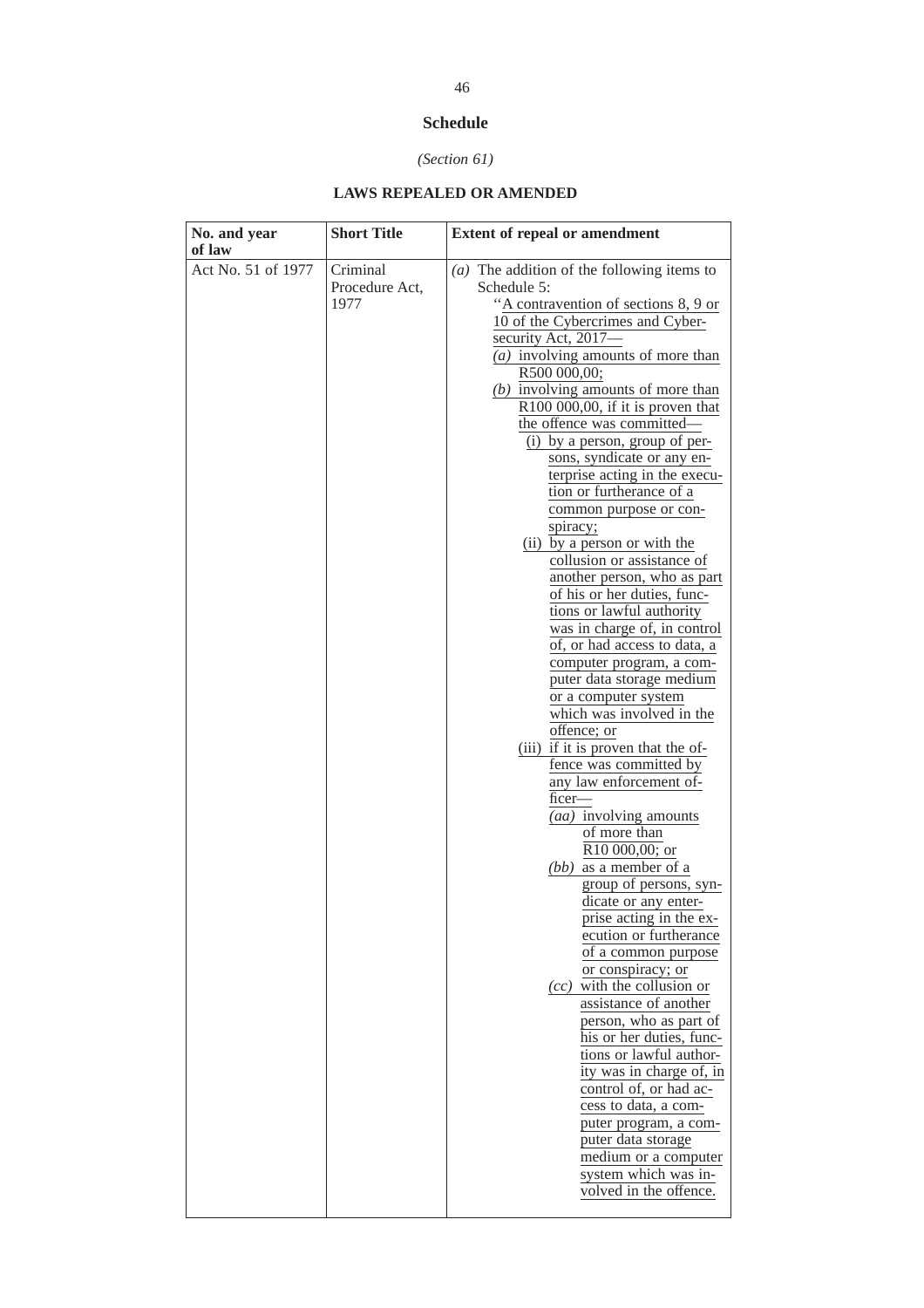| No. and year<br>of law | <b>Short Title</b>                           | <b>Extent of repeal or amendment</b>                                                                                                                                                                                                                                                                                                                                                                                                                                                                                                                                                                                                                                                                                                                                                                                                                                                                                                                                                                                                                                                                                                                                                                                                                                                                                                                                                                                                                                                                                                                                                                                                 |
|------------------------|----------------------------------------------|--------------------------------------------------------------------------------------------------------------------------------------------------------------------------------------------------------------------------------------------------------------------------------------------------------------------------------------------------------------------------------------------------------------------------------------------------------------------------------------------------------------------------------------------------------------------------------------------------------------------------------------------------------------------------------------------------------------------------------------------------------------------------------------------------------------------------------------------------------------------------------------------------------------------------------------------------------------------------------------------------------------------------------------------------------------------------------------------------------------------------------------------------------------------------------------------------------------------------------------------------------------------------------------------------------------------------------------------------------------------------------------------------------------------------------------------------------------------------------------------------------------------------------------------------------------------------------------------------------------------------------------|
|                        |                                              | A contravention of section 11(2) of<br>the Cybercrimes and Cybersecurity<br>Act, 2017.".                                                                                                                                                                                                                                                                                                                                                                                                                                                                                                                                                                                                                                                                                                                                                                                                                                                                                                                                                                                                                                                                                                                                                                                                                                                                                                                                                                                                                                                                                                                                             |
| Act No. 68 of 1995     | South African<br>Police Service<br>Act, 1995 | The deletion of section 71.                                                                                                                                                                                                                                                                                                                                                                                                                                                                                                                                                                                                                                                                                                                                                                                                                                                                                                                                                                                                                                                                                                                                                                                                                                                                                                                                                                                                                                                                                                                                                                                                          |
| Act No. 65 of 1996     | Films and<br>Publications Act,<br>1996       | The deletion of section 24B.                                                                                                                                                                                                                                                                                                                                                                                                                                                                                                                                                                                                                                                                                                                                                                                                                                                                                                                                                                                                                                                                                                                                                                                                                                                                                                                                                                                                                                                                                                                                                                                                         |
| Act No. 105 of 1997    | Criminal Law<br>Amendment Act,<br>1997       | The addition of the following item to<br>Part II of Schedule 2:<br>"A contravention of sections 8, 9 or 10<br>of the Cybercrimes and Cybersecurity<br>Act, 2017—<br>$(a)$ involving amounts of more than<br>R500 000,00;<br>$(b)$ involving amounts of more than<br>$\overline{R100}$ 000,00, if it is proven that the<br>offence was committed-<br>(i) by a person, group of persons,<br>syndicate or any enterprise act-<br>ing in the execution or further-<br>ance of a common purpose or<br>conspiracy;<br>(ii) by a person or with the collu-<br>sion or assistance of another<br>person, who as part of his or<br>her duties, functions or lawful<br>authority was in charge of, in<br>control of, or had access to<br>data, a computer program, a<br>computer data storage medium<br>or a computer system which<br>was involved in the offence; or<br>(iii) if it is proven that the offence<br>was committed by any law en-<br>forcement officer-<br>( <i>aa</i> ) involving amounts of<br>more than R10 000,00; or<br>$(bb)$ as a member of a group of<br>persons, syndicate or any<br>enterprise acting in the<br>execution or furtherance<br>of a common purpose or<br>conspiracy; or<br>$(cc)$ with the collusion or assis-<br>tance of another person,<br>who as part of his or her<br>duties, functions or lawful<br>authority was in charge of,<br>in control of, or had access<br>to data, a computer pro-<br>gram, a computer data<br>storage medium or a com-<br>puter system which was<br>involved in the offence.<br>A contravention of section $11(2)$ of the<br>Cybercrimes and Cybersecurity Act,<br>2017.". |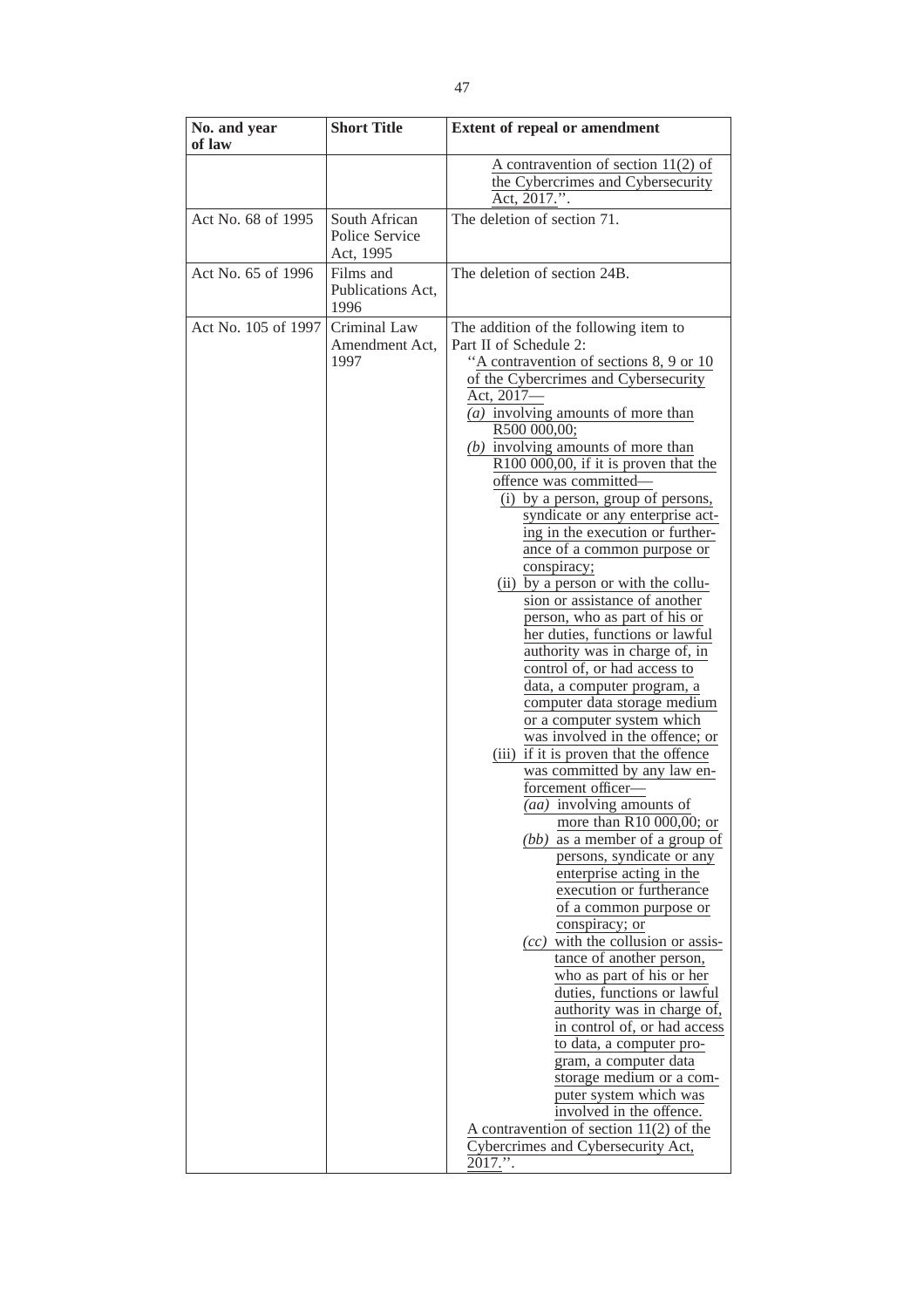| No. and year<br>of law | <b>Short Title</b>                                                                                                            | <b>Extent of repeal or amendment</b>                                                                                                                                                                                                                                                                                                                                                                                                                                                                                                                |
|------------------------|-------------------------------------------------------------------------------------------------------------------------------|-----------------------------------------------------------------------------------------------------------------------------------------------------------------------------------------------------------------------------------------------------------------------------------------------------------------------------------------------------------------------------------------------------------------------------------------------------------------------------------------------------------------------------------------------------|
| Act No. 32 of 1998     | National Pros-<br>ecuting Authority<br>Act, 1998                                                                              | The deletion of sections 40A and 41(4).                                                                                                                                                                                                                                                                                                                                                                                                                                                                                                             |
| Act No. 111 of 1998    | Correctional<br>Services Act,<br>1998                                                                                         | The deletion of section 128.                                                                                                                                                                                                                                                                                                                                                                                                                                                                                                                        |
| Act No. 38 of 2001     | Financial<br>Intelligence<br>Centre Act, 2001                                                                                 | The deletion of sections 65, 66 and 67.                                                                                                                                                                                                                                                                                                                                                                                                                                                                                                             |
| Act No. 25 of 2002     | Electronic<br>Communications<br>and Transactions<br>Act, 2002                                                                 | ( <i>a</i> ) The amendment of section 1 by the<br>deletion of the definitions of "critical<br>data", "critical database" and "critical<br>database administrator".<br>$(b)$ The deletion of Chapter IX.<br>$(c)$ The deletion of sections 85, 86, 87, 88<br>and 90.<br>$(d)$ The substitution for section 89 of the<br>following section:                                                                                                                                                                                                           |
|                        |                                                                                                                               | "Penalties                                                                                                                                                                                                                                                                                                                                                                                                                                                                                                                                          |
|                        |                                                                                                                               | <b>89.</b> $[(1)]$ A person convicted of an<br>offence referred to in sections 37 (3),<br>40 (2), 58 (2), 80 (5)[,] or 82 (2) [or<br><b>86</b> (1), (2) or (3)] is liable to a fine<br>or imprisonment for a period not<br>exceeding 12 months.<br>$(2)$ A person convicted of an<br>offence referred to in section $86(4)$<br>or $(5)$ or section 87 is liable to a<br>fine or imprisonment for a period<br>not exceeding five years.]".                                                                                                           |
| Act No. 57 of 2002     | Disaster<br>Management Act,<br>2002                                                                                           | The amendment of section 1 by the substi-<br>tution for paragraph $(a)$ of the definition of<br>"disaster" of the following paragraph:<br>"(a) causes or threatens to cause—<br>(i) death, injury or disease;<br>(ii) damage to property, infra-<br>structure or the environment;<br>$\lceil$ or $\rceil$<br>(iiA) damage to or disruption of<br>critical information infra-<br>structure as contemplated in<br>section $57(2)$ of the Cyber-<br>crimes and Cybersecurity<br>Act, 2017; or<br>(iii) disruption of the life of a<br>community; and". |
| Act No. 70 of 2002     | Regulation of<br>Interception of<br>Communications<br>and Provision of<br>Communication<br>related Informa-<br>tion Act, 2002 | (a) The amendment of section 1 by the<br>substitution for paragraph $(a)$ of the<br>definition of "serious offence" of the<br>following paragraph:<br>"( <i>a</i> ) offence mentioned in [the]<br>Schedule 1; or".<br>(b) The substitution for subsection $(4)$ of<br>section 17 of the following subsection:<br>"(4) A real-time communication-<br>related direction may only be issued<br>if it appears to the designated judge                                                                                                                   |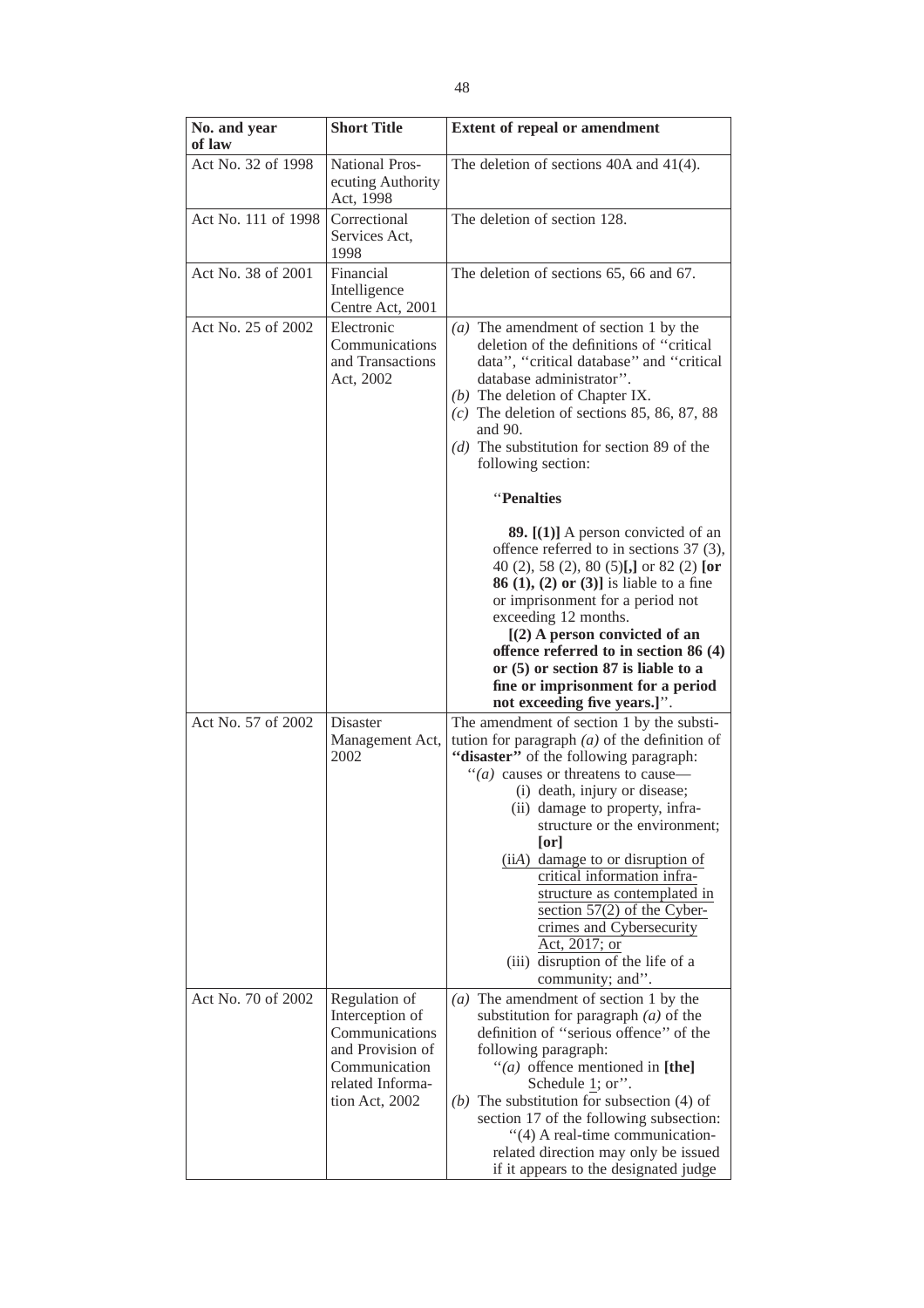| No. and year<br>of law | <b>Short Title</b> | <b>Extent of repeal or amendment</b>              |
|------------------------|--------------------|---------------------------------------------------|
|                        |                    | concerned, on the facts alleged in the            |
|                        |                    | application concerned, that there are             |
|                        |                    | reasonable grounds to believe that-               |
|                        |                    | $(a)$ a serious offence or an offence             |
|                        |                    | mentioned in Schedule II has                      |
|                        |                    | been or is being or will probably                 |
|                        |                    | be committed;                                     |
|                        |                    | $(b)$ the gathering of information                |
|                        |                    | concerning an actual threat to                    |
|                        |                    | the public health or safety, na-                  |
|                        |                    | tional security or compelling                     |
|                        |                    | national economic interests of                    |
|                        |                    | the Republic is necessary;                        |
|                        |                    | $(c)$ the gathering of information con-           |
|                        |                    | cerning a potential threat to the                 |
|                        |                    | public health or safety or na-                    |
|                        |                    | tional security of the Republic is                |
|                        |                    | necessary;                                        |
|                        |                    | $(d)$ the making of a request for the             |
|                        |                    | provision, or the provision to the                |
|                        |                    | competent authorities of a coun-                  |
|                        |                    | try or territory outside the Re-                  |
|                        |                    | public, of any assistance in con-                 |
|                        |                    | nection with, or in the form of,                  |
|                        |                    | the interception of communica-                    |
|                        |                    | tions relating to organised crime,                |
|                        |                    | an offence mentioned in Sched-                    |
|                        |                    | ule II or any offence relating to                 |
|                        |                    | terrorism or the gathering of                     |
|                        |                    | information relating to organised                 |
|                        |                    | crime or terrorism, is in-                        |
|                        |                    | (i) accordance with an interna-                   |
|                        |                    | tional mutual assistance                          |
|                        |                    | agreement; or                                     |
|                        |                    | (ii) the interests of the Repub-                  |
|                        |                    | lic's international relations                     |
|                        |                    | or obligations; or                                |
|                        |                    | $(e)$ the gathering of information con-           |
|                        |                    | cerning property which is or                      |
|                        |                    | could probably be an instrumen-                   |
|                        |                    | tality of a serious offence, or an                |
|                        |                    | offence mentioned in Schedule II                  |
|                        |                    | or is or could probably be the                    |
|                        |                    | proceeds of unlawful activities is                |
|                        |                    | necessary,<br>and that the provision of real-time |
|                        |                    | communication-related information                 |
|                        |                    | is necessary for purposes of investi-             |
|                        |                    | gating such offence or gathering                  |
|                        |                    | such information.".                               |
|                        |                    | $(c)$ The renaming of the Schedule to the         |
|                        |                    | Act as "Schedule I" and the addition              |
|                        |                    | of the following items:                           |
|                        |                    | "15. Any offence contemplated in                  |
|                        |                    | sections 17, 18, 19A or 20 of the                 |
|                        |                    | Criminal Law (Sexual Offences and                 |
|                        |                    | Related Matters) Amendment Act,                   |
|                        |                    | 2007 (Act 32 of 2007).                            |
|                        |                    | 16. Any offence contemplated                      |
|                        |                    | $in-$                                             |
|                        |                    | (a) section 8, 9(1) or (2) or 10 of the           |
|                        |                    | Cybercrimes and Cyber-                            |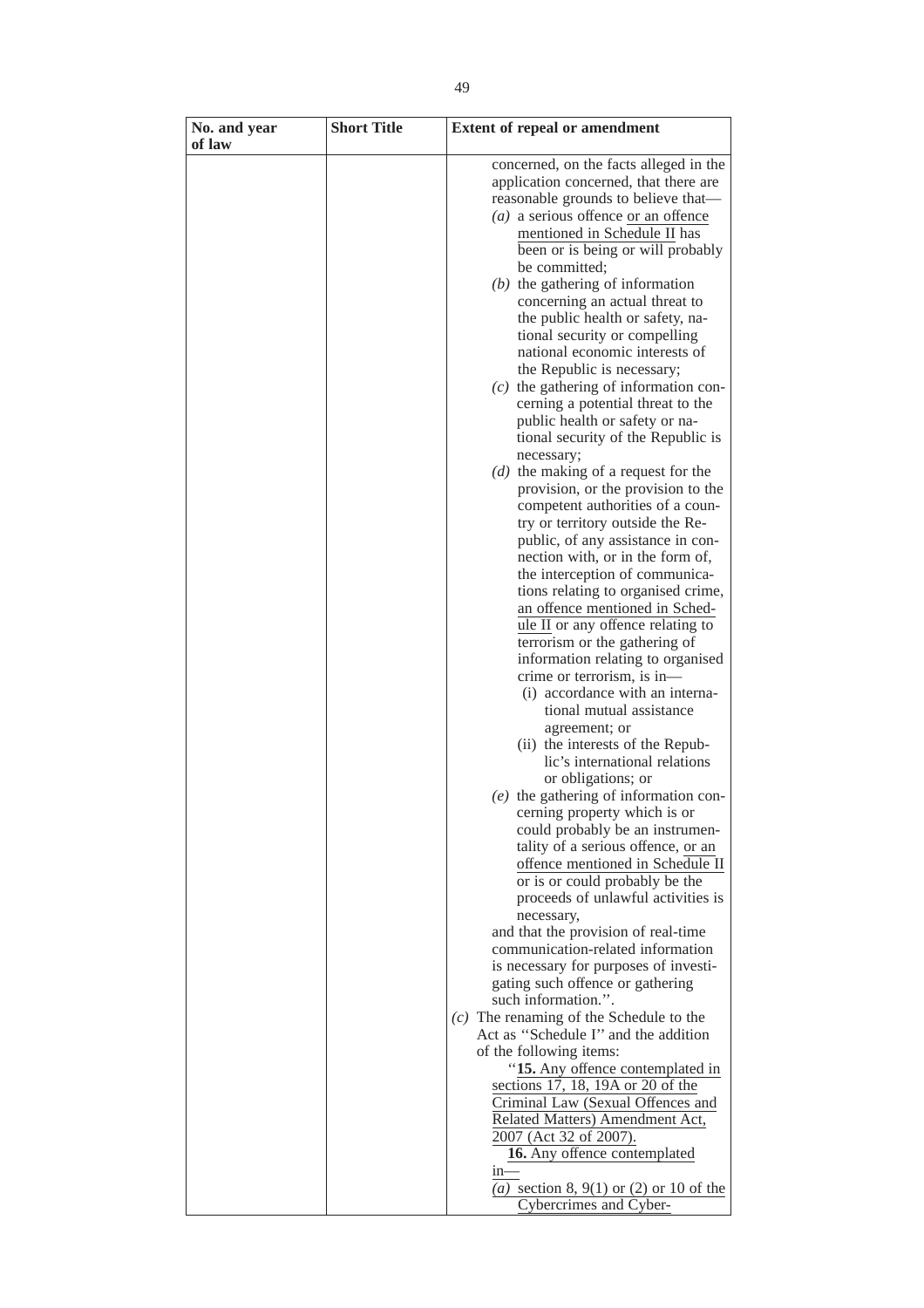| No. and year<br>of law | <b>Short Title</b>                                                                                          | <b>Extent of repeal or amendment</b>                                                                                                                                                                                                                                                                                                                                                                                                                                                                                                                                                                                                                                                                                                                                                                                                                                                                                                                                                                                                                                                                                     |
|------------------------|-------------------------------------------------------------------------------------------------------------|--------------------------------------------------------------------------------------------------------------------------------------------------------------------------------------------------------------------------------------------------------------------------------------------------------------------------------------------------------------------------------------------------------------------------------------------------------------------------------------------------------------------------------------------------------------------------------------------------------------------------------------------------------------------------------------------------------------------------------------------------------------------------------------------------------------------------------------------------------------------------------------------------------------------------------------------------------------------------------------------------------------------------------------------------------------------------------------------------------------------------|
|                        |                                                                                                             | security Act, 2017, which<br>involves an amount of<br>R200 000, 00 or more; or<br>(b) section 11(1) or (2) or 12 (in so<br>far as the section relates to the<br>offences referred to in section<br>$11(1)$ or $(2)$ ) of that Act.".<br>$(d)$ The addition of the following Schedule<br>after Schedule I:                                                                                                                                                                                                                                                                                                                                                                                                                                                                                                                                                                                                                                                                                                                                                                                                                |
|                        |                                                                                                             | "Schedule II                                                                                                                                                                                                                                                                                                                                                                                                                                                                                                                                                                                                                                                                                                                                                                                                                                                                                                                                                                                                                                                                                                             |
|                        |                                                                                                             | <b>1.</b> Any offence referred to in—<br>(a) sections $3(1)$ , $4(2)$ , 5, 6, 7(1), 8,<br>$9(1)$ or $(2)$ , or 10; or<br>(b) section 12 (in so far as the sec-<br>tion relates to the offences re-<br>ferred to in paragraph $(a)$ ),<br>of the Cybercrimes and<br>Cybersecurity Act, 2017), involving<br>an amount of more that R50 000,00.<br>2. Any offence which is substan-<br>tially similar to an offence referred<br>to in item 1 which is or was commit-<br>ted in a foreign State.".                                                                                                                                                                                                                                                                                                                                                                                                                                                                                                                                                                                                                           |
| Act No. 33 of 2004     | Protection of<br>Constitutional<br>Democracy<br>against Terrorist<br>and Related<br>Activities Act,<br>2004 | (a) The amendment of section $1-$<br>(i) by the insertion after the definition<br>of "convention offence" of the<br>following definition:<br>" 'Critical information infra-<br>structure' means information<br>infrastructure which is declared<br>critical information infrastruc-<br>ture in terms of section $57(2)$ of<br>the Cybercrimes and<br>Cybersecurity Act, 2017;"; and<br>(ii) by the insertion after item $(v)$ of<br>the definition of "terrorist activ-<br>ity" of the following item:<br>"(vA) causes the destruction of<br>or substantial damage or<br>interference to a critical<br>information infrastructure<br>or any part thereof;".<br>(b) The substitution for subsection $(2)$ of<br>section 3 of the following subsection:<br>$\cdot\cdot(2)$ Any person who-<br>(a) provides or offers to provide<br>any<br>$(i)$ weapon; or<br>(ii) software or hardware tool as<br>defined in section $4(3)$ of<br>the Cybercrimes and<br>Cybersecurity Act, 2017,<br>to any other person for use by or<br>for the benefit of an entity;<br>$(b)$ solicits support for or gives sup-<br>port to an entity; |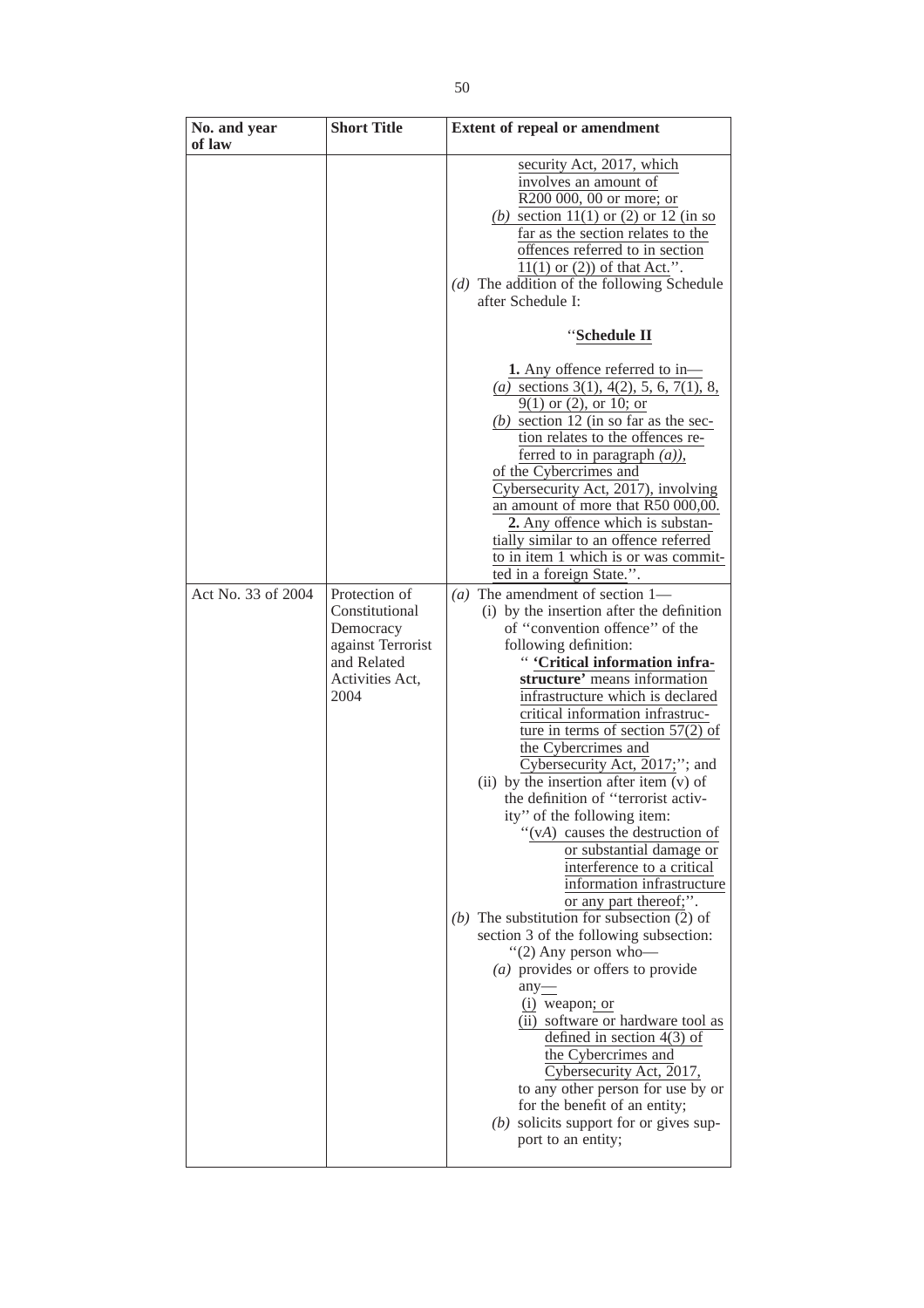| No. and year<br>of law | <b>Short Title</b>                                                                    | <b>Extent of repeal or amendment</b>                                                                                                                                                                                                                                                                                                                                                                                                                                                                                                                                                                                                                                                                                                                                                                                                                                                                                                                                                                                                                                                                                                                                                                                                                                                                                                     |
|------------------------|---------------------------------------------------------------------------------------|------------------------------------------------------------------------------------------------------------------------------------------------------------------------------------------------------------------------------------------------------------------------------------------------------------------------------------------------------------------------------------------------------------------------------------------------------------------------------------------------------------------------------------------------------------------------------------------------------------------------------------------------------------------------------------------------------------------------------------------------------------------------------------------------------------------------------------------------------------------------------------------------------------------------------------------------------------------------------------------------------------------------------------------------------------------------------------------------------------------------------------------------------------------------------------------------------------------------------------------------------------------------------------------------------------------------------------------|
|                        |                                                                                       | $(c)$ provides, receives or participates<br>in training or instruction, or re-<br>cruits an entity to receive train-<br>ing or instruction;<br>$(d)$ recruits any entity;<br>$(e)$ collects or makes a document; or<br>$(f)$ possesses a thing,<br>connected with the engagement in a<br>terrorist activity, and who knows or<br>ought reasonably to have known or<br>suspected that such weapons, soft-<br>ware or hardware tool, soliciting,<br>training, recruitment, document or<br>thing is so connected, is guilty of an<br>offence connected with terrorist ac-<br>tivities.".                                                                                                                                                                                                                                                                                                                                                                                                                                                                                                                                                                                                                                                                                                                                                    |
| Act No. 32 of 2007     | Criminal Law<br>(Sexual Offences<br>and Related<br>Matters)<br>Amendment Act,<br>2007 | $(a)$ The Index to the Criminal Law (Sexual<br>Offences and Related Matters) Amend-<br>ment Act, 2007, is hereby amended<br>$by-$<br>(i) the substitution for the heading to<br>Part 3 of Chapter 2 of the follow-<br>ing heading:<br>"Persons 18 years or older:<br><b>Compelling or causing persons</b><br>18 years or older to witness<br>sexual offences, sexual acts or<br>self-masturbation, exposure or<br>display of or causing exposure<br>or display of genital organs,<br>anus or female breasts ("flash-<br>ing"), child pornography to<br>persons 18 years or older,<br>harmful disclosure of pornog-<br>raphy or engaging sexual ser-<br>vices of persons 18 years or<br>older<br>(ii) the insertion after item 10 of the<br>following item:<br>"10A. Harmful disclosure of<br>pornography";<br>(iii) the substitution for the heading to<br>Part 2 of Chapter 3 of the follow-<br>ing heading:<br>"Sexual exploitation and sexual<br>grooming of children, exposure<br>or display of or causing expo-<br>sure or display of child pornog-<br>raphy or pornography to chil-<br>dren, child pornography and<br>using children for pornographic<br>purposes or benefiting from<br>child pornography"; and<br>(iv) the insertion after item 19 of the<br>following item:<br>"19A. Offences relating to<br>child pornography". |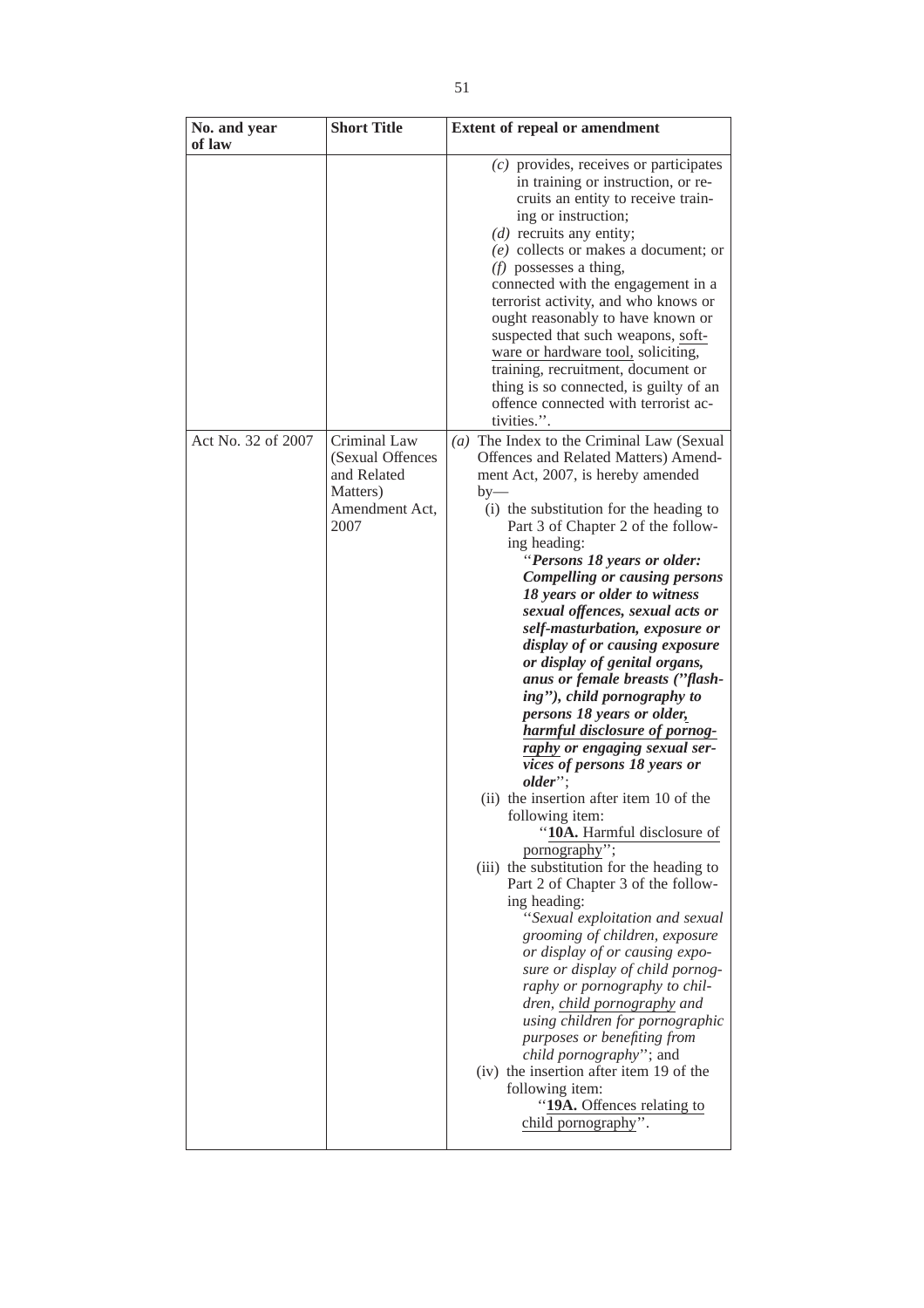| No. and year<br>of law | <b>Short Title</b> | <b>Extent of repeal or amendment</b>                                         |
|------------------------|--------------------|------------------------------------------------------------------------------|
|                        |                    | (b) The amendment of section $1-$<br>(i) by the substitution for the defini- |
|                        |                    | tion of "child pornography" of the                                           |
|                        |                    | following definition:                                                        |
|                        |                    | "child pornography" means                                                    |
|                        |                    | any image, however created, or                                               |
|                        |                    | any description or presentation                                              |
|                        |                    | of a person, real or simulated,                                              |
|                        |                    | who is, or who is realistically                                              |
|                        |                    | depicted or described or pre-                                                |
|                        |                    | sented as being, under the age of                                            |
|                        |                    | 18 years, of an explicit or sexual                                           |
|                        |                    | nature, whether such image or                                                |
|                        |                    | description or presentation is                                               |
|                        |                    | intended to stimulate erotic or                                              |
|                        |                    | aesthetic feelings or not, includ-                                           |
|                        |                    | ing any such image, presentation                                             |
|                        |                    | or description of such person-                                               |
|                        |                    | $(a)$ engaged in an act that con-<br>stitutes a sexual offence;              |
|                        |                    | $(b)$ engaged in an act of sexual                                            |
|                        |                    | penetration;                                                                 |
|                        |                    | $(c)$ engaged in an act of sexual                                            |
|                        |                    | violation;                                                                   |
|                        |                    | $(d)$ engaged in an act of self-                                             |
|                        |                    | masturbation;                                                                |
|                        |                    | $(e)$ displaying the genital organs                                          |
|                        |                    | of such person in a state of                                                 |
|                        |                    | arousal or stimulation;                                                      |
|                        |                    | $(f)$ unduly displaying the genital                                          |
|                        |                    | organs or anus of such per-                                                  |
|                        |                    | son;                                                                         |
|                        |                    | $(g)$ displaying any form of<br>stimulation of a sexual na-                  |
|                        |                    | ture of such person's                                                        |
|                        |                    | breasts;                                                                     |
|                        |                    | $(h)$ engaged in sexually sugges-                                            |
|                        |                    | tive or lewd acts;                                                           |
|                        |                    | $(i)$ engaged in or as the subject                                           |
|                        |                    | of sadistic or masochistic                                                   |
|                        |                    | acts of a sexual nature;                                                     |
|                        |                    | $(j)$ engaged in any conduct or                                              |
|                        |                    | activity characteristically                                                  |
|                        |                    | associated with sexual inter-                                                |
|                        |                    | course;                                                                      |
|                        |                    | $(k)$ showing or describing such<br>person-                                  |
|                        |                    | (i) participating in, or as-                                                 |
|                        |                    | sisting or facilitating                                                      |
|                        |                    | another person to par-                                                       |
|                        |                    | ticipate in; or                                                              |
|                        |                    | (ii) being in the presence of                                                |
|                        |                    | another person who                                                           |
|                        |                    | commits or in any other                                                      |
|                        |                    | manner being involved                                                        |
|                        |                    | in, any act contemplated                                                     |
|                        |                    | in paragraphs $(a)$ to $(j)$ ;                                               |
|                        |                    | <b>or</b>                                                                    |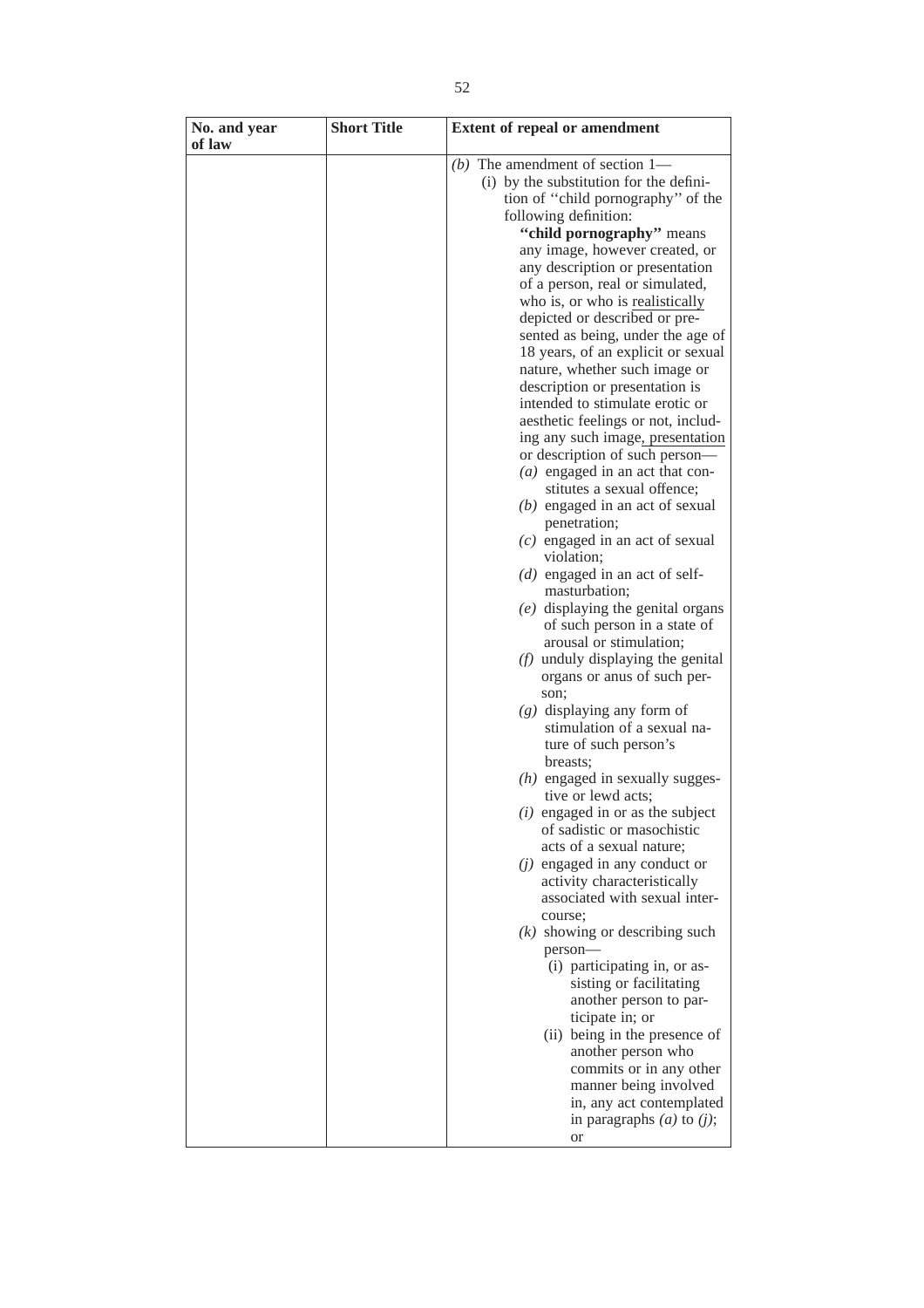| No. and year<br>of law | <b>Short Title</b> | <b>Extent of repeal or amendment</b>                                |
|------------------------|--------------------|---------------------------------------------------------------------|
|                        |                    | $(l)$ showing or describing the                                     |
|                        |                    | body, or parts of the body, of                                      |
|                        |                    | such person in a manner or                                          |
|                        |                    | in circumstances which,                                             |
|                        |                    | within the context, violate or                                      |
|                        |                    | offend the sexual integrity or                                      |
|                        |                    | dignity of that person or any                                       |
|                        |                    | category of persons under 18                                        |
|                        |                    | or is capable of being used                                         |
|                        |                    | for the purposes of violating                                       |
|                        |                    | or offending the sexual integ-                                      |
|                        |                    | rity or dignity of that person,                                     |
|                        |                    | any person or group or cat-                                         |
|                        |                    | egories of persons;"; and                                           |
|                        |                    | (ii) by the insertion after the definition                          |
|                        |                    | of "Director of Public Prosecu-                                     |
|                        |                    | tions" of the following definition:                                 |
|                        |                    | " 'electronic communications                                        |
|                        |                    | service provider' means an                                          |
|                        |                    | entity or a person who is li-                                       |
|                        |                    | censed or exempted from being                                       |
|                        |                    | licensed in terms of Chapter 3                                      |
|                        |                    | of the Electronic Communica-                                        |
|                        |                    | tions Act, 2005 (Act No. 36 of                                      |
|                        |                    | 2005), to provide an electronic                                     |
|                        |                    | communications service;".                                           |
|                        |                    | (c) Chapter 2 is hereby amended by—                                 |
|                        |                    | (i) the substitution for the heading to                             |
|                        |                    | Part 3 of Chapter 2 of the follow-                                  |
|                        |                    | ing heading:                                                        |
|                        |                    | "Persons 18 years or older:<br><b>Compelling or causing persons</b> |
|                        |                    | 18 years or older to witness                                        |
|                        |                    | sexual offences, sexual acts or                                     |
|                        |                    | self-masturbation, exposure or                                      |
|                        |                    | display of or causing exposure                                      |
|                        |                    | or display of genital organs,                                       |
|                        |                    | anus or female breasts ("flash-                                     |
|                        |                    | ing"), child pornography to                                         |
|                        |                    | persons 18 years or older,                                          |
|                        |                    | harmful disclosure of pornog-                                       |
|                        |                    | raphy or engaging sexual ser-                                       |
|                        |                    | vices of persons 18 years or                                        |
|                        |                    | older"; and                                                         |
|                        |                    | (ii) by the insertion for the following                             |
|                        |                    | section after section 10:                                           |
|                        |                    |                                                                     |
|                        |                    | "Harmful disclosure of<br>pornography                               |
|                        |                    |                                                                     |
|                        |                    | <b>10A.</b> (1) A person $("A")$ who                                |
|                        |                    | unlawfully and intentionally                                        |
|                        |                    | discloses or causes the disclo-                                     |
|                        |                    | sure of pornography in which a                                      |
|                        |                    | person 18 years or older ("B")                                      |
|                        |                    | appears or is described and such                                    |
|                        |                    | disclosure-                                                         |
|                        |                    | $(a)$ takes place without the con-                                  |
|                        |                    | sent of B; and                                                      |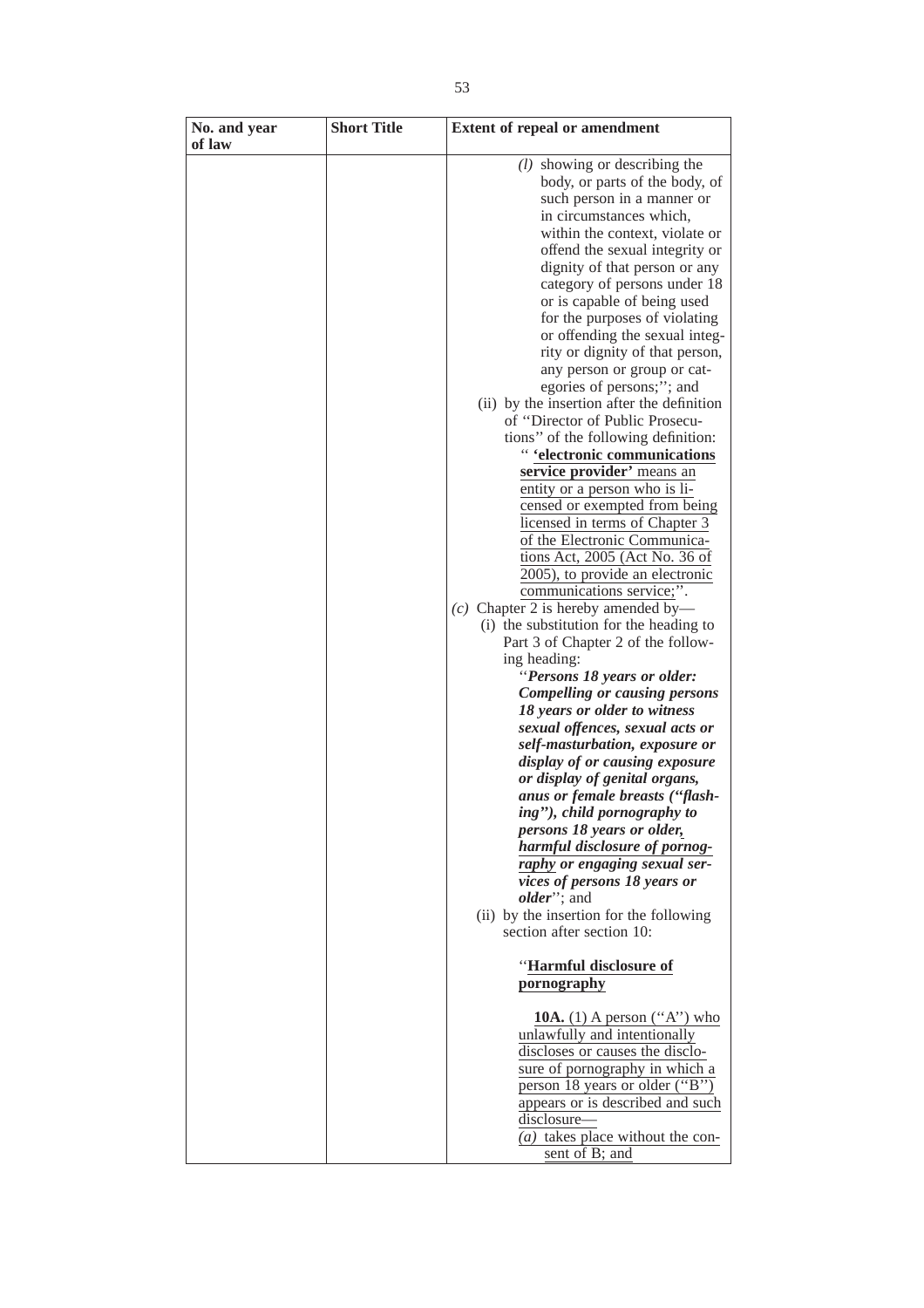| No. and year<br>of law | <b>Short Title</b> | <b>Extent of repeal or amendment</b>     |
|------------------------|--------------------|------------------------------------------|
|                        |                    | $(b)$ causes any harm, including         |
|                        |                    | mental, psychological,                   |
|                        |                    | physical, social or economic             |
|                        |                    | harm, to B or any member                 |
|                        |                    | of the family of B or any                |
|                        |                    | other person in a close rela-            |
|                        |                    | tionship to B,                           |
|                        |                    | is guilty of the offence of harm-        |
|                        |                    | ful disclosure of pornography.           |
|                        |                    | $(2)$ A person $($ "A" $)$ who un-       |
|                        |                    | lawfully and intentionally threat-       |
|                        |                    | ens to disclose or threatens to          |
|                        |                    | cause the disclosure of pornog-          |
|                        |                    | raphy referred to in subsection          |
|                        |                    | (1) and such threat causes, or           |
|                        |                    | such disclosure could reasonably         |
|                        |                    |                                          |
|                        |                    | be expected to cause, any harm           |
|                        |                    | referred to in subsection $(1)(b)$ ,     |
|                        |                    | is guilty of the offence of threat-      |
|                        |                    | ening to disclose pornography            |
|                        |                    | that will cause harm.                    |
|                        |                    | $(3)$ A person $($ "A" $)$ who un-       |
|                        |                    | lawfully and intentionally threat-       |
|                        |                    | ens to disclose or threatens to          |
|                        |                    | cause the disclosure of pornog-          |
|                        |                    | raphy referred to in subsection          |
|                        |                    | $(1)$ , for the purposes of obtaining    |
|                        |                    | any advantage from B or any              |
|                        |                    | member of the family of B or             |
|                        |                    | any other person in a close rela-        |
|                        |                    | tionship to B, is guilty of the          |
|                        |                    | offence of harmful disclosure of         |
|                        |                    | pornography related extortion.           |
|                        |                    | $(4)$ ( <i>a</i> ) Any person who lays a |
|                        |                    | charge with the South African            |
|                        |                    | Police Service that an offence           |
|                        |                    | contemplated in subsections (1),         |
|                        |                    | $(2)$ or $(3)$ has allegedly been        |
|                        |                    | committed against him or her,            |
|                        |                    | may on an <i>ex parte</i> basis, in the  |
|                        |                    | prescribed form and manner,              |
|                        |                    | apply to a magistrate's court for        |
|                        |                    | an order-                                |
|                        |                    | (i) to prohibit any person to            |
|                        |                    | disclose or cause the disclo-            |
|                        |                    | sure of pornography as con-              |
|                        |                    | templated in subsections (1),            |
|                        |                    | $(2)$ or $(3)$ ; or                      |
|                        |                    | (ii) ordering an electronic com-         |
|                        |                    | munications service provider             |
|                        |                    | or person in control of a                |
|                        |                    | computer system to remove                |
|                        |                    | or disable access to the                 |
|                        |                    | pornography in question.                 |
|                        |                    | $(b)$ The court must as soon as          |
|                        |                    | is reasonably possible consider          |
|                        |                    | an application submitted to it in        |
|                        |                    | terms of paragraph $(a)$ and may,        |
|                        |                    | for that purpose consider any            |
|                        |                    | additional evidence it deems fit,        |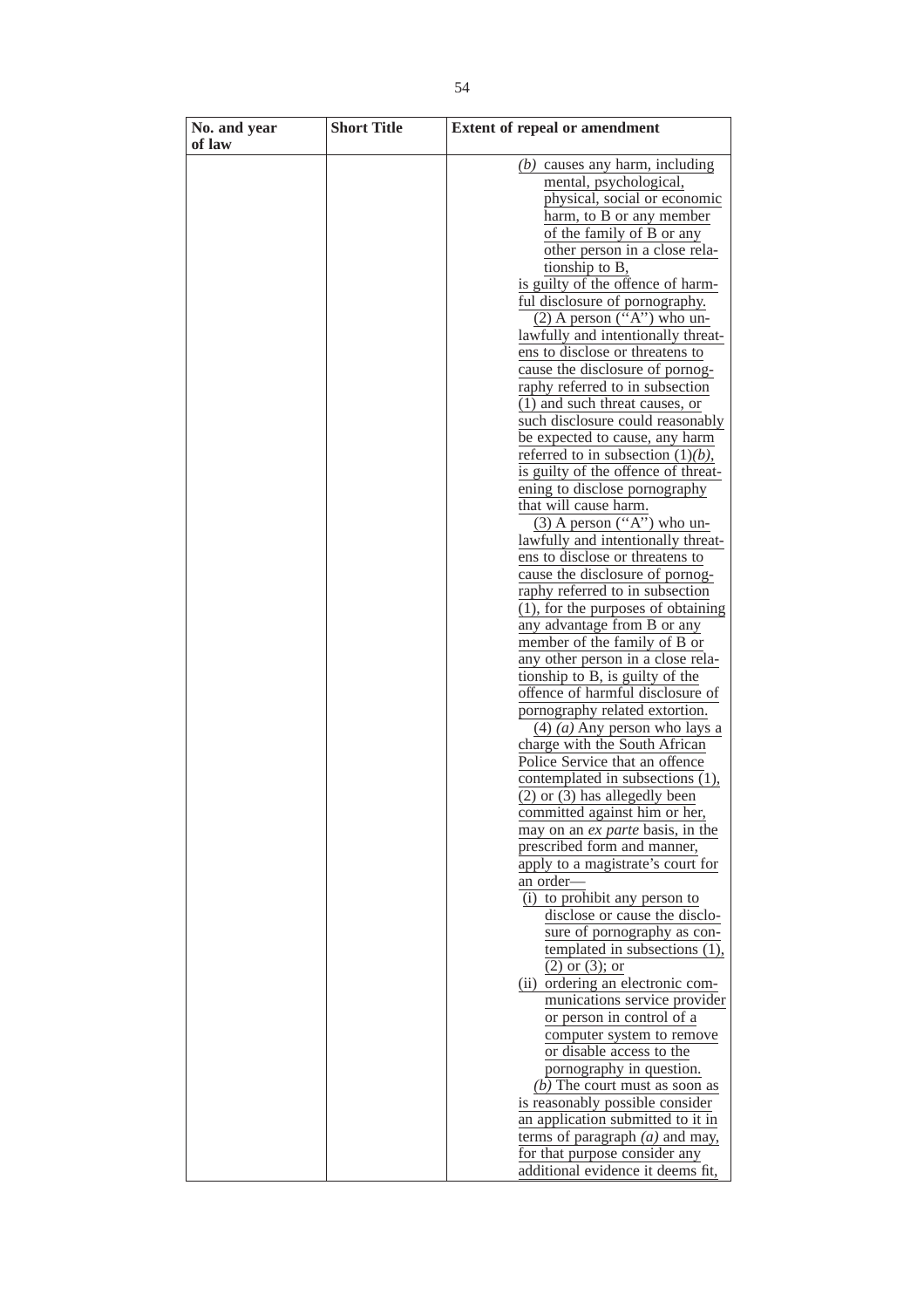| No. and year<br>of law | <b>Short Title</b> | <b>Extent of repeal or amendment</b>                             |
|------------------------|--------------------|------------------------------------------------------------------|
|                        |                    | including oral evidence or evi-                                  |
|                        |                    | dence by affidavit, which must                                   |
|                        |                    | form part of the record of pro-                                  |
|                        |                    | ceedings.                                                        |
|                        |                    | $(c)$ The court may, for pur-                                    |
|                        |                    | poses of paragraph $(b)$ , in the                                |
|                        |                    | prescribed form and manner                                       |
|                        |                    | cause to be subpoenaed any                                       |
|                        |                    | person as a witness at those pro-                                |
|                        |                    | ceedings or to provide any book,                                 |
|                        |                    | document or object, if the evi-                                  |
|                        |                    | dence of that person or book,                                    |
|                        |                    | document or object appears to                                    |
|                        |                    | the court essential to the just<br>decision of the case.         |
|                        |                    | $(d)$ If the court is satisfied that                             |
|                        |                    | there is <i>prima facie</i> evidence                             |
|                        |                    | that the pornography in question                                 |
|                        |                    | constitutes an offence as contem-                                |
|                        |                    | plated in subsection $(1)$ , $(2)$ or                            |
|                        |                    | $(3)$ , the court may issue the or-                              |
|                        |                    | der referred to in paragraph $(a)$ ,                             |
|                        |                    | in the prescribed form.                                          |
|                        |                    | $(e)$ The order must be served                                   |
|                        |                    | on the person referred to in para-                               |
|                        |                    | graph $(a)(i)$ or electronic com-                                |
|                        |                    | munications service provider or                                  |
|                        |                    | person referred to in paragraph                                  |
|                        |                    | $(a)(ii)$ , in the prescribed form                               |
|                        |                    | and manner: Provided, that if the                                |
|                        |                    | court is satisfied that the order                                |
|                        |                    | cannot be served in the pre-                                     |
|                        |                    | scribed form and manner, the                                     |
|                        |                    | court may make an order allow-                                   |
|                        |                    | ing service to be effected in the                                |
|                        |                    | manner specified in that order.<br>$(f)$ An order referred to in |
|                        |                    | paragraph $(d)$ is of force and                                  |
|                        |                    | effect from the time it is issued                                |
|                        |                    | by the court and the existence                                   |
|                        |                    | thereof has been brought to the                                  |
|                        |                    | attention of the person or elec-                                 |
|                        |                    | tronic communications service                                    |
|                        |                    | provider.                                                        |
|                        |                    | $(g)$ Any person or electronic                                   |
|                        |                    | communications service provider                                  |
|                        |                    | who fails to comply with an or-                                  |
|                        |                    | der referred to in paragraph $(d)$                               |
|                        |                    | is guilty of an offence.                                         |
|                        |                    | $(h)$ Any person who is sub-                                     |
|                        |                    | poenaed in terms of paragraph                                    |
|                        |                    | $(c)$ to attend proceedings and                                  |
|                        |                    | who fails to-                                                    |
|                        |                    | (i) attend or to remain in atten-                                |
|                        |                    | dance;                                                           |
|                        |                    | (ii) appear at the place and on<br>the date and at the time to   |
|                        |                    |                                                                  |
|                        |                    | which the proceedings in                                         |
|                        |                    | question may be adjourned;<br>(iii) remain in attendance at      |
|                        |                    | those proceedings as so                                          |
|                        |                    | adjourned; or                                                    |
|                        |                    |                                                                  |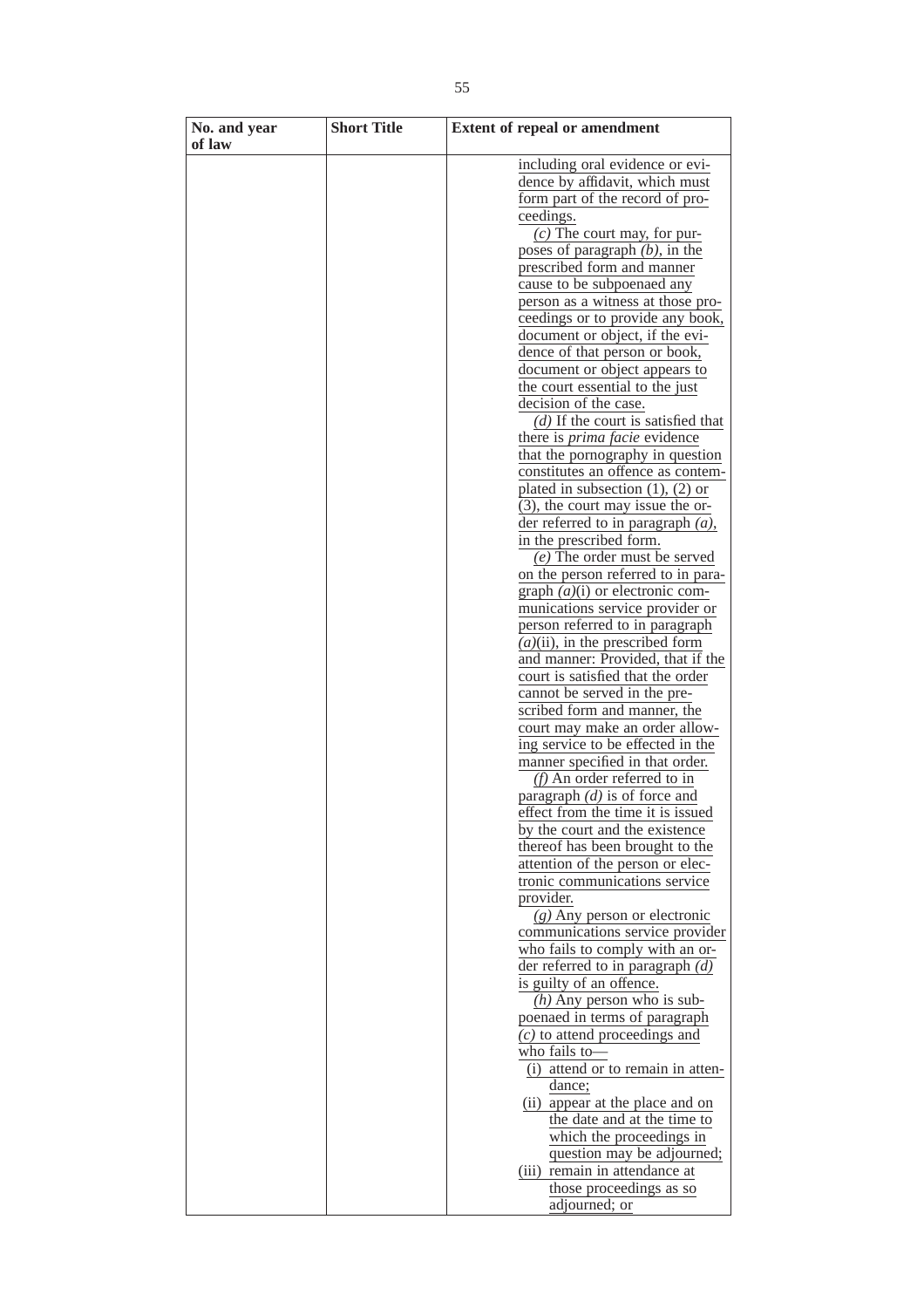| No. and year<br>of law | <b>Short Title</b> | <b>Extent of repeal or amendment</b>     |
|------------------------|--------------------|------------------------------------------|
|                        |                    | (iv) produce any book, docu-             |
|                        |                    | ment or object specified in              |
|                        |                    | the subpoena,                            |
|                        |                    | is guilty of an offence.                 |
|                        |                    | $(i)$ The provisions in respect          |
|                        |                    | of appeal and review as pro-             |
|                        |                    | vided for in the Magistrates'            |
|                        |                    | Courts Act, 1944 (Act No. 32 of          |
|                        |                    | 1944), and the Superior Courts           |
|                        |                    | Act, 2013 (Act No. 10 of 2013),          |
|                        |                    | apply to proceedings in terms of         |
|                        |                    | this subsection.                         |
|                        |                    |                                          |
|                        |                    | $\sqrt{(5)}$ Whenever a person is—       |
|                        |                    | $(a)$ convicted of an offence in         |
|                        |                    | terms of subsections $(1)$ , $(2)$       |
|                        |                    | or $(3)$ ; or                            |
|                        |                    | $(b)$ acquitted of an offence in         |
|                        |                    | terms of subsections $(1)$ , $(2)$       |
|                        |                    | or $(3)$ ,                               |
|                        |                    | and evidence produced at the             |
|                        |                    | trial proves that the person en-         |
|                        |                    | gaged in, or attempted to engage         |
|                        |                    | in, harassment as contemplated           |
|                        |                    | in the Protection from Harass-           |
|                        |                    | ment Act, 2011 (Act No. 17 of            |
|                        |                    | 2011), the trial court may, after        |
|                        |                    | holding an enquiry, issue a pro-         |
|                        |                    | tection order as contemplated in         |
|                        |                    | section $9(4)$ of the Protection         |
|                        |                    | from Harassment Act, against             |
|                        |                    | the person, whereafter the provi-        |
|                        |                    | sions of that Act shall apply with       |
|                        |                    | the necessary changes required           |
|                        |                    | by the context.                          |
|                        |                    | $(6)$ A court must, on convict-          |
|                        |                    | ing a person of the commission           |
|                        |                    | of an offence contemplated in            |
|                        |                    | subsection $(1)$ , $(2)$ or $(3)$ order- |
|                        |                    | $(a)$ that person to refrain from        |
|                        |                    | further making available,                |
|                        |                    | broadcasting or distributing             |
|                        |                    | the data message contem-                 |
|                        |                    | plated in subsection $(1)$ , $(2)$       |
|                        |                    | or $(3)$ which relates to the            |
|                        |                    | charge on which he or she is             |
|                        |                    | convicted;                               |
|                        |                    | $(b)$ that person or any other per-      |
|                        |                    | son to destroy the data mes-             |
|                        |                    | sage in question or any copy             |
|                        |                    | of the data message; or                  |
|                        |                    | $(c)$ an electronic communica-           |
|                        |                    | tions service provider or                |
|                        |                    | person in control of a com-              |
|                        |                    | puter system to remove or                |
|                        |                    | disable access to the data               |
|                        |                    | message in question.                     |
|                        |                    | (7) The order referred to in             |
|                        |                    | subsection $(6)(b)$ , in so far as it    |
|                        |                    | relates to a person other than the       |
|                        |                    | accused, and $(6)(c)$ must be            |
|                        |                    |                                          |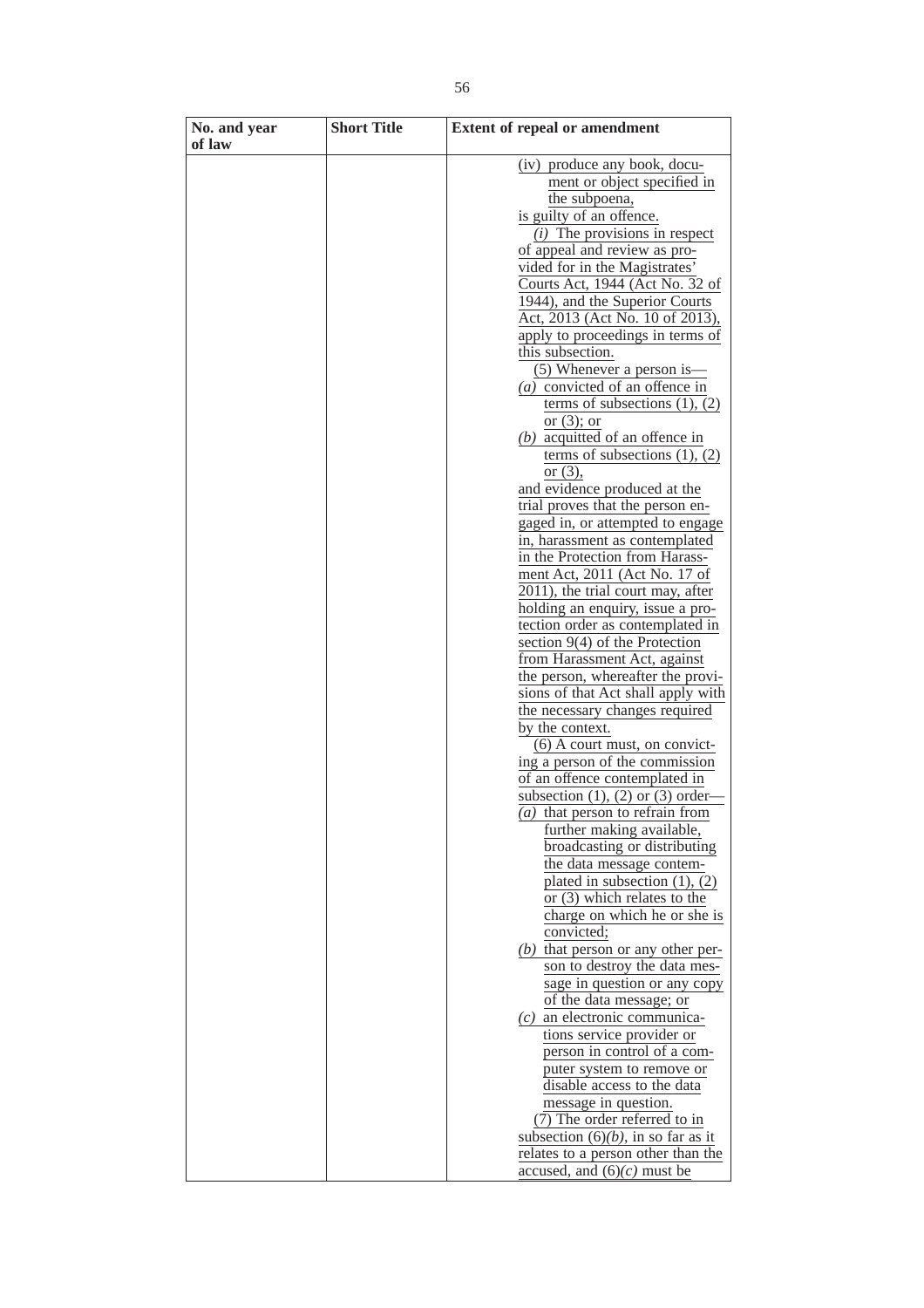| No. and year<br>of law | <b>Short Title</b> | <b>Extent of repeal or amendment</b>    |
|------------------------|--------------------|-----------------------------------------|
|                        |                    | served on the person or elec-           |
|                        |                    | tronic communications service           |
|                        |                    | provider or person in control of        |
|                        |                    | a computer system in the pre-           |
|                        |                    | scribed form and manner: Pro-           |
|                        |                    | vided, that if the trial court is       |
|                        |                    | satisfied that the order cannot be      |
|                        |                    | served in the prescribed form           |
|                        |                    | and manner, the court may make          |
|                        |                    | an order allowing service to be         |
|                        |                    | effected in the manner specified        |
|                        |                    | in that order.                          |
|                        |                    | (8) Any person contemplated             |
|                        |                    | in subsection $(6)(a)$ or $(b)$ or an   |
|                        |                    | electronic communications ser-          |
|                        |                    | vice provider or person in con-         |
|                        |                    | trol of a computer system as            |
|                        |                    | contemplated in subsection              |
|                        |                    | $(6)(c)$ who fails to comply with       |
|                        |                    | an order referred to in subsec-         |
|                        |                    | tion (7), is guilty of an offence.      |
|                        |                    | (9) For purposes of subsection          |
|                        |                    | (5), a "trial court" means-             |
|                        |                    | (a) a magistrate's court estab-         |
|                        |                    | lished under section                    |
|                        |                    | $2(1)(f)(i)$ of the Magistrates'        |
|                        |                    | Courts Act, 1944 (Act                   |
|                        |                    | No. 32 of 1944);                        |
|                        |                    | $(b)$ a court for a regional divi-      |
|                        |                    | sion established under sec-             |
|                        |                    | tion $2(1)(g)(i)$ of the Magis-         |
|                        |                    | trates' Courts Act, 1944; or            |
|                        |                    | $(c)$ a High Court referred to in       |
|                        |                    | section $6(1)$ of the Superior          |
|                        |                    | Courts Act, 2013 (Act                   |
|                        |                    | No. 10 of 2013).                        |
|                        |                    | (10) Section 20 of the Cyber-           |
|                        |                    | crimes and Cybersecurity Act,           |
|                        |                    | 2017, applies with the necessary        |
|                        |                    | changes required by the context         |
|                        |                    | to an application for a protection      |
|                        |                    | order in terms of subsection            |
|                        |                    | (4)."                                   |
|                        |                    | ( $d$ ) Chapter 3 is hereby amended—    |
|                        |                    | (i) by the substitution for the heading |
|                        |                    | to Part II of Chapter 3 of the fol-     |
|                        |                    | lowing heading:                         |
|                        |                    | "Sexual exploitation and                |
|                        |                    | sexual grooming of children,            |
|                        |                    | exposure or display of or caus-         |
|                        |                    | ing exposure or display of              |
|                        |                    | child pornography or pornog-            |
|                        |                    | raphy to children, offences             |
|                        |                    | relating to child pornography           |
|                        |                    | and using children for porno-           |
|                        |                    | graphic purposes or benefiting          |
|                        |                    | from child pornography";                |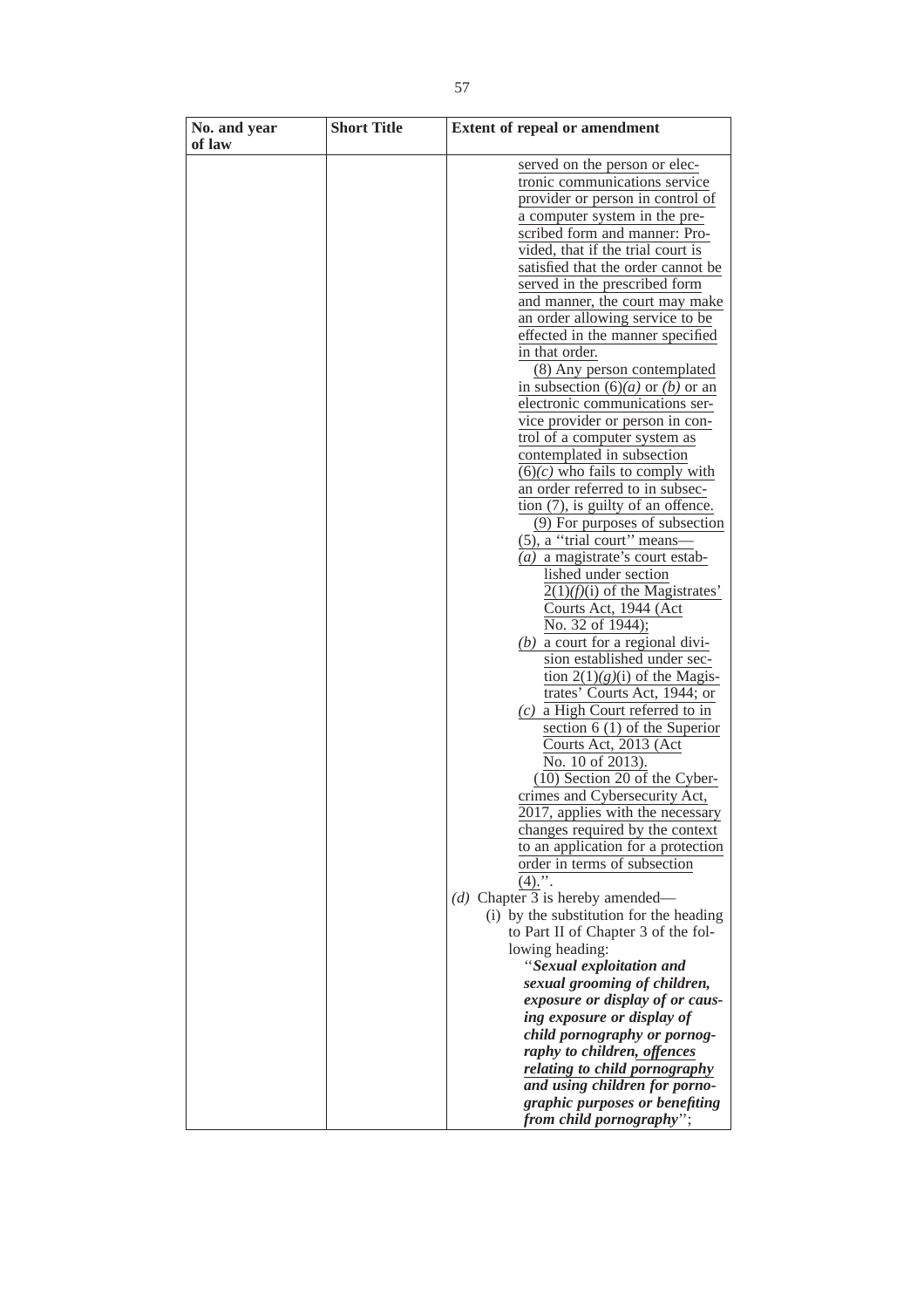| No. and year<br>of law | <b>Short Title</b> | <b>Extent of repeal or amendment</b>                               |
|------------------------|--------------------|--------------------------------------------------------------------|
|                        |                    | (ii) by the insertion of the following                             |
|                        |                    | section after section 19 of the Act:                               |
|                        |                    |                                                                    |
|                        |                    | "Offences relating to child                                        |
|                        |                    | pornography                                                        |
|                        |                    |                                                                    |
|                        |                    | 19A. (1) Any person who                                            |
|                        |                    | unlawfully and intentionally<br>creates, makes or produces         |
|                        |                    | child pornography, is guilty of                                    |
|                        |                    | an offence.                                                        |
|                        |                    | (2) Any person who unlaw-                                          |
|                        |                    | fully and intentionally, in any                                    |
|                        |                    | manner knowingly assists in, or                                    |
|                        |                    | facilitates the creation, making                                   |
|                        |                    | or production of child porno-<br>graphy, is guilty of an offence.  |
|                        |                    | (3) Any person who unlaw-                                          |
|                        |                    | fully and intentionally pos-                                       |
|                        |                    | sesses child pornography is                                        |
|                        |                    | guilty of an offence.                                              |
|                        |                    | (4) Any person who unlaw-                                          |
|                        |                    | fully and intentionally, in any<br>manner-                         |
|                        |                    | (a) distributes;                                                   |
|                        |                    | $(b)$ makes available;                                             |
|                        |                    | $(c)$ transmits;                                                   |
|                        |                    | $(d)$ offers for sale;                                             |
|                        |                    | $(e)$ sells;                                                       |
|                        |                    | $(f)$ offers to procure;                                           |
|                        |                    | $(g)$ procures;<br>$(h)$ accesses;                                 |
|                        |                    | $(i)$ downloads; or                                                |
|                        |                    | $(j)$ views,                                                       |
|                        |                    | child pornography, is guilty of                                    |
|                        |                    | an offence.                                                        |
|                        |                    | (5) Any person who unlaw-                                          |
|                        |                    | fully and intentionally, in any<br>manner knowingly assists in, or |
|                        |                    | facilitates the-                                                   |
|                        |                    | (a) distribution;                                                  |
|                        |                    | $(b)$ making available;                                            |
|                        |                    | $(c)$ transmission;                                                |
|                        |                    | (d) offering for sale;                                             |
|                        |                    | $(e)$ selling;<br>$(f)$ offering to procure;                       |
|                        |                    | $(g)$ procuring;                                                   |
|                        |                    | $(h)$ accessing;                                                   |
|                        |                    | $\overline{(i)}$ downloading; or                                   |
|                        |                    | $(i)$ viewing,                                                     |
|                        |                    | of child pornography, is guilty                                    |
|                        |                    | of an offence.                                                     |
|                        |                    | (6) Any person who unlaw-<br>fully and intentionally advo-         |
|                        |                    | cates, advertises, encourages or                                   |
|                        |                    | promotes-                                                          |
|                        |                    | $(a)$ child pornography; or                                        |
|                        |                    | $(b)$ the sexual exploitation of                                   |
|                        |                    | children;                                                          |
|                        |                    | is guilty of an offence.                                           |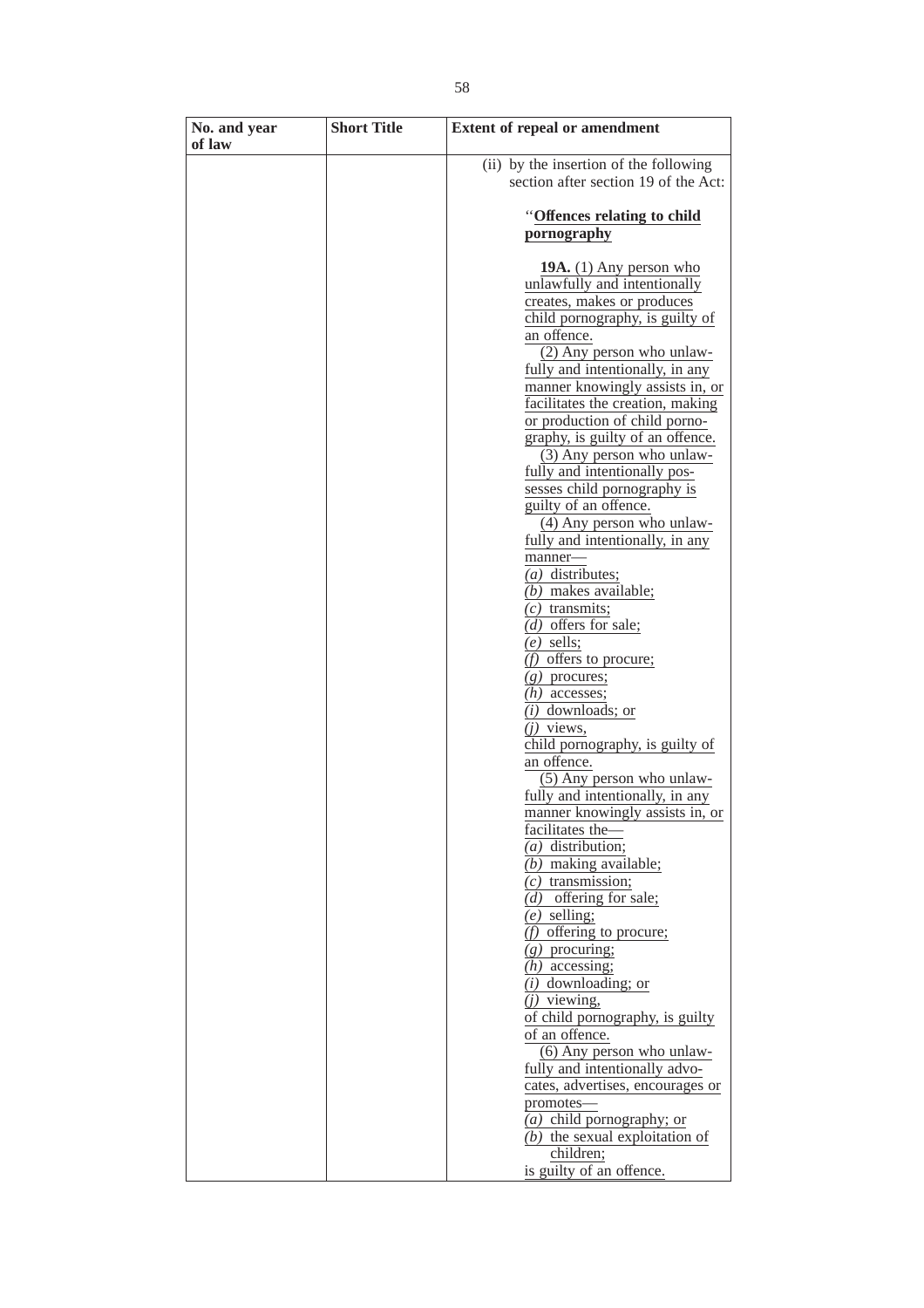| No. and year<br>of law | <b>Short Title</b> | <b>Extent of repeal or amendment</b>                                    |
|------------------------|--------------------|-------------------------------------------------------------------------|
|                        |                    | (7) Any person who unlaw-                                               |
|                        |                    | fully and intentionally pro-                                            |
|                        |                    | cesses or facilitates a financial                                       |
|                        |                    | transaction, knowing that such                                          |
|                        |                    | transaction will facilitate a con-                                      |
|                        |                    | travention of subsections (1) to                                        |
|                        |                    | $(6)$ , is guilty of an offence.                                        |
|                        |                    | (8) Any person who, having                                              |
|                        |                    | knowledge of the commission                                             |
|                        |                    | of any offence referred to in<br>subsections $(1)$ to $(7)$ , or having |
|                        |                    | reason to suspect that such an                                          |
|                        |                    | offence has been or is being                                            |
|                        |                    | committed and unlawfully and                                            |
|                        |                    | intentionally fails to-                                                 |
|                        |                    | (a) report such knowledge or                                            |
|                        |                    | suspicion as soon as pos-                                               |
|                        |                    | sible to the South African                                              |
|                        |                    | Police Service; or                                                      |
|                        |                    | $(b)$ furnish, at the request of                                        |
|                        |                    | the South African Police                                                |
|                        |                    | Service, all particulars of                                             |
|                        |                    | such knowledge or suspi-                                                |
|                        |                    | cion, is guilty of an of-                                               |
|                        |                    | fence.                                                                  |
|                        |                    | (9) An electronic communi-                                              |
|                        |                    | cations service provider that is                                        |
|                        |                    | aware or becomes aware that its                                         |
|                        |                    | electronic communications sys-                                          |
|                        |                    | tem is used or involved in the                                          |
|                        |                    | commission of any offence pro-<br>vided for in subsections (1) to       |
|                        |                    | $(7)$ , must—                                                           |
|                        |                    | (a) immediately report the of-                                          |
|                        |                    | fence to the South African                                              |
|                        |                    | Police Service;                                                         |
|                        |                    | $(b)$ preserve any information                                          |
|                        |                    | which may be of assistance                                              |
|                        |                    | to the law enforcement                                                  |
|                        |                    | agencies in investigating                                               |
|                        |                    | the offence; and                                                        |
|                        |                    | $(c)$ take all reasonable steps to                                      |
|                        |                    | prevent access to the child                                             |
|                        |                    | pornography by any per-                                                 |
|                        |                    | son.".                                                                  |
|                        |                    | (iii) the amendment of section 20, by                                   |
|                        |                    | the addition of the following sub-                                      |
|                        |                    | sections:                                                               |
|                        |                    | "(3) Any person who unlaw-<br>fully and intentionally-                  |
|                        |                    | $(a)$ attends; or                                                       |
|                        |                    | $(b)$ views,                                                            |
|                        |                    | a live performance involving                                            |
|                        |                    | child pornography, is guilty of                                         |
|                        |                    | the offence of attending or                                             |
|                        |                    | viewing a performance involv-                                           |
|                        |                    | ing child pornography.                                                  |
|                        |                    | $(4)$ Any person $(``A")$ who                                           |
|                        |                    | unlawfully and intentionally                                            |
|                        |                    | recruits a child complainant                                            |
|                        |                    | ("B"), with or without the con-                                         |
|                        |                    | sent of B, whether for financial                                        |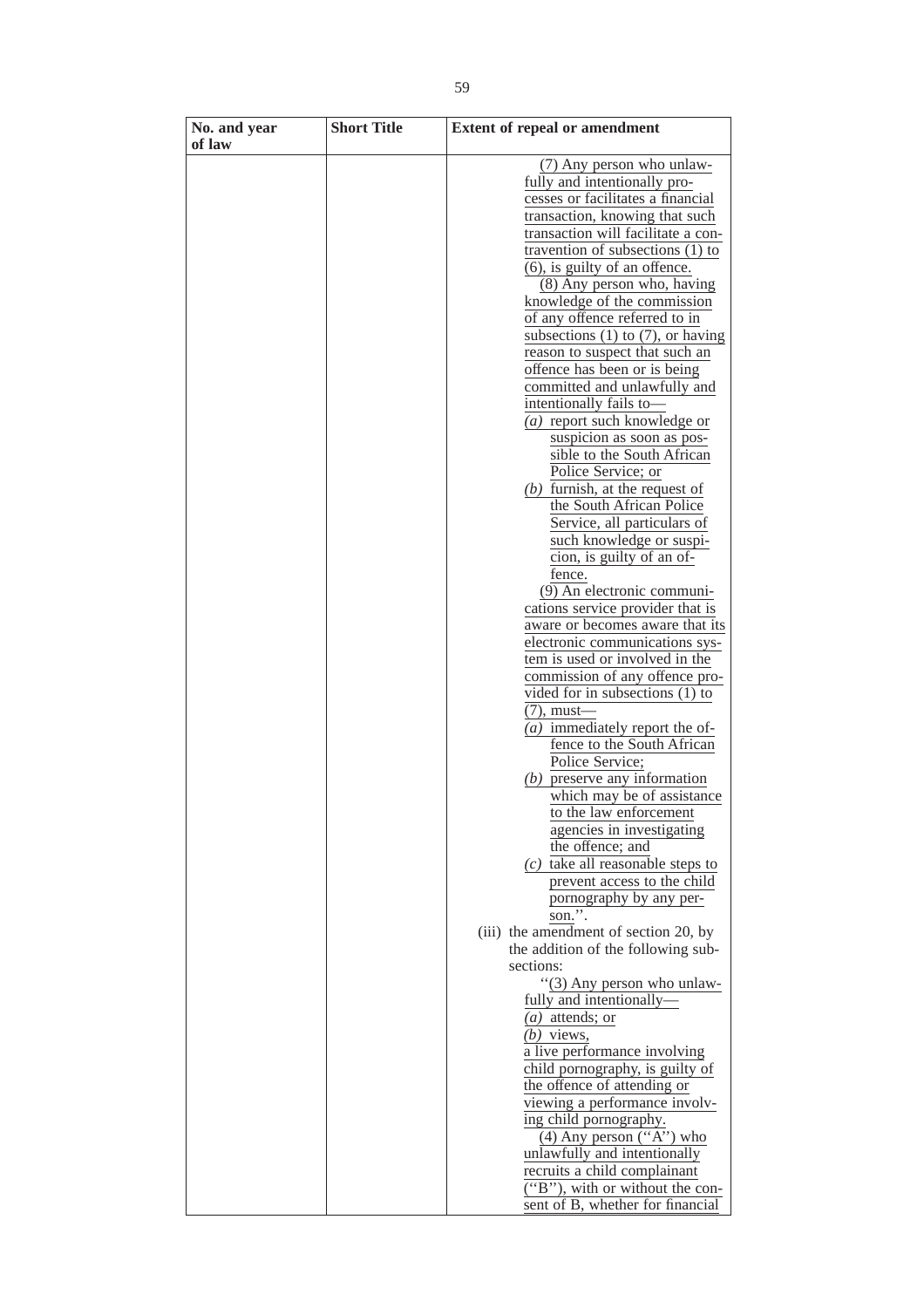| No. and year<br>of law | <b>Short Title</b> | <b>Extent of repeal or amendment</b>                                           |
|------------------------|--------------------|--------------------------------------------------------------------------------|
|                        |                    | or other reward, favour or com-                                                |
|                        |                    | pensation to B or a third person                                               |
|                        |                    | "C") or not, for purposes of-                                                  |
|                        |                    | $(a)$ creating, making or produc-                                              |
|                        |                    | ing any image, publication,                                                    |
|                        |                    | depiction, description or                                                      |
|                        |                    | sequence in any manner                                                         |
|                        |                    | whatsoever of child por-                                                       |
|                        |                    | nography, is guilty of the                                                     |
|                        |                    | offence of recruiting a child                                                  |
|                        |                    | for child pornography; or                                                      |
|                        |                    | $(b)$ participating in a live per-                                             |
|                        |                    | formance involving child                                                       |
|                        |                    | pornography, as contem-                                                        |
|                        |                    | plated in subsection (3), is                                                   |
|                        |                    | guilty of the offence of re-                                                   |
|                        |                    | cruiting a child for partici-                                                  |
|                        |                    | pating in a live perfor-                                                       |
|                        |                    | mance involving child<br>pornography."; and                                    |
|                        |                    | $(e)$ the amendment of section 56A, by the                                     |
|                        |                    | addition of the following subsections:                                         |
|                        |                    | "(3) $(a)$ Any person who contra-                                              |
|                        |                    | venes the provisions of section                                                |
|                        |                    | $10A(1)$ or $(2)$ is liable, on conviction                                     |
|                        |                    | to a fine or to imprisonment for a                                             |
|                        |                    | period not exceeding five years or to                                          |
|                        |                    | both such fine and imprisonment.                                               |
|                        |                    | $(b)$ Any person who contravenes                                               |
|                        |                    | the provisions of section $10A(3)$ is                                          |
|                        |                    | liable, on conviction to a fine or to                                          |
|                        |                    | imprisonment for a period not ex-                                              |
|                        |                    | ceeding 10 years or to both such fine                                          |
|                        |                    | and imprisonment.                                                              |
|                        |                    | $(c)$ Any person or electronic com-                                            |
|                        |                    | munications service provider who                                               |
|                        |                    | contravenes the provisions of sub-                                             |
|                        |                    | section $10A(4)(g)$ is liable, on con-<br>viction to a fine or to imprisonment |
|                        |                    | for a period not exceeding two                                                 |
|                        |                    | years or to both such fine and im-                                             |
|                        |                    | prisonment.                                                                    |
|                        |                    | $(d)$ Any person who contravenes                                               |
|                        |                    | the provisions of subsection                                                   |
|                        |                    | $10A(4)(h)$ is liable, on conviction                                           |
|                        |                    | to a fine or to imprisonment for a                                             |
|                        |                    | period not exceeding two years or to                                           |
|                        |                    | both such fine and imprisonment.                                               |
|                        |                    | $(e)$ Any person or electronic com-                                            |
|                        |                    | munications service provider who                                               |
|                        |                    | contravenes the provisions of section                                          |
|                        |                    | $10A(8)$ , is liable on conviction to a                                        |
|                        |                    | fine or to imprisonment for a period                                           |
|                        |                    | not exceeding two years or to both                                             |
|                        |                    | such fine and imprisonment.                                                    |
|                        |                    | (4) Any person who contravenes                                                 |
|                        |                    | the provisions of section $19A(3)$ ,                                           |
|                        |                    | $(4)(f)$ , $(g)$ , $(h)$ , $(i)$ or $(j)$ , or $(5)(f)$ , $(g)$ ,              |
|                        |                    | $(h)$ , (i) or $(j)$ is liable—                                                |
|                        |                    | (a) in the case of a first conviction,                                         |
|                        |                    | to a fine or to imprisonment for                                               |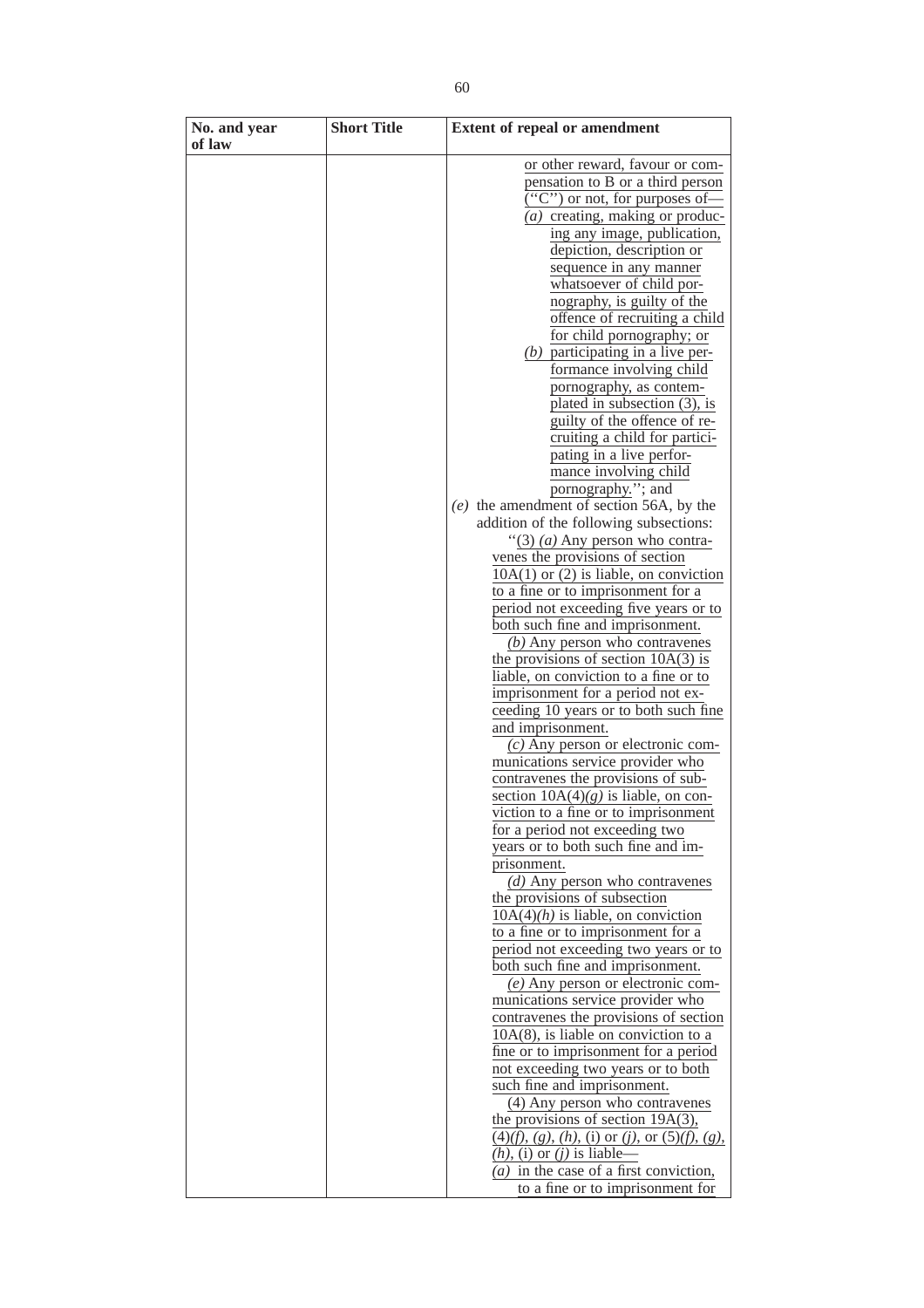| No. and year<br>of law | <b>Short Title</b> | <b>Extent of repeal or amendment</b>                   |
|------------------------|--------------------|--------------------------------------------------------|
|                        |                    | a period not exceeding five                            |
|                        |                    | years or to both such fine and                         |
|                        |                    | imprisonment;                                          |
|                        |                    | $(b)$ in the case of a second convic-                  |
|                        |                    | tion, to a fine or to imprisonment                     |
|                        |                    | for a period not exceeding 10                          |
|                        |                    | years or to both such fine and                         |
|                        |                    | imprisonment; or                                       |
|                        |                    | $(c)$ in the case of a third or subse-                 |
|                        |                    | quent conviction, to a fine or to                      |
|                        |                    | imprisonment for a period not                          |
|                        |                    | exceeding 15 years or to both                          |
|                        |                    | such fine and imprisonment.                            |
|                        |                    | (5) Any person who contravenes                         |
|                        |                    | the provisions of section $19A(4)(a)$ ,                |
|                        |                    | $(b), (c), (d),$ or $(e), (5)(a), (b), (c),$           |
|                        |                    | ( <i>d</i> ) or ( <i>e</i> ), (6) or 20(3), is liable— |
|                        |                    | (a) in the case of a first conviction,                 |
|                        |                    | to a fine or to imprisonment for                       |
|                        |                    | a period not exceeding 10 years                        |
|                        |                    | or to both such fine and impris-                       |
|                        |                    | onment; or                                             |
|                        |                    | $(b)$ in the case of a second and sub-                 |
|                        |                    | sequent conviction, to a fine or                       |
|                        |                    | to imprisonment for a period not                       |
|                        |                    | exceeding 15 years or to both                          |
|                        |                    | such fine and imprisonment.                            |
|                        |                    | (6) Any person who contravenes                         |
|                        |                    | the provisions of section $19A(7)$ , is                |
|                        |                    | liable-                                                |
|                        |                    | $(a)$ in the case of a first conviction,               |
|                        |                    | to a fine of R1 000 000,00; or to                      |
|                        |                    | imprisonment for a period not                          |
|                        |                    | exceeding five years, or to both                       |
|                        |                    | such fine and imprisonment;                            |
|                        |                    | $(b)$ in the case of a second or subse-                |
|                        |                    | quent conviction, to a fine of                         |
|                        |                    | R2 000 000,00; or to imprison-                         |
|                        |                    | ment for a period not exceeding                        |
|                        |                    | 10 years or to both such fine and                      |
|                        |                    | imprisonment.                                          |
|                        |                    | (7) Any person who contravenes                         |
|                        |                    | the provisions of section $19A(8)$ , is                |
|                        |                    | liable, on conviction to a fine or to                  |
|                        |                    | imprisonment for a period not ex-                      |
|                        |                    | ceeding five years or to both such                     |
|                        |                    | fine and imprisonment.                                 |
|                        |                    | (8) Any electronic communica-                          |
|                        |                    | tions service provider who contra-                     |
|                        |                    | venes the provisions of section                        |
|                        |                    | 19A(9), is liable, on conviction to a                  |
|                        |                    | fine not exceeding $R1$ 000 000,00;                    |
|                        |                    | or to imprisonment for a period not                    |
|                        |                    | exceeding five years or to both such                   |
|                        |                    | fine and imprisonment.".                               |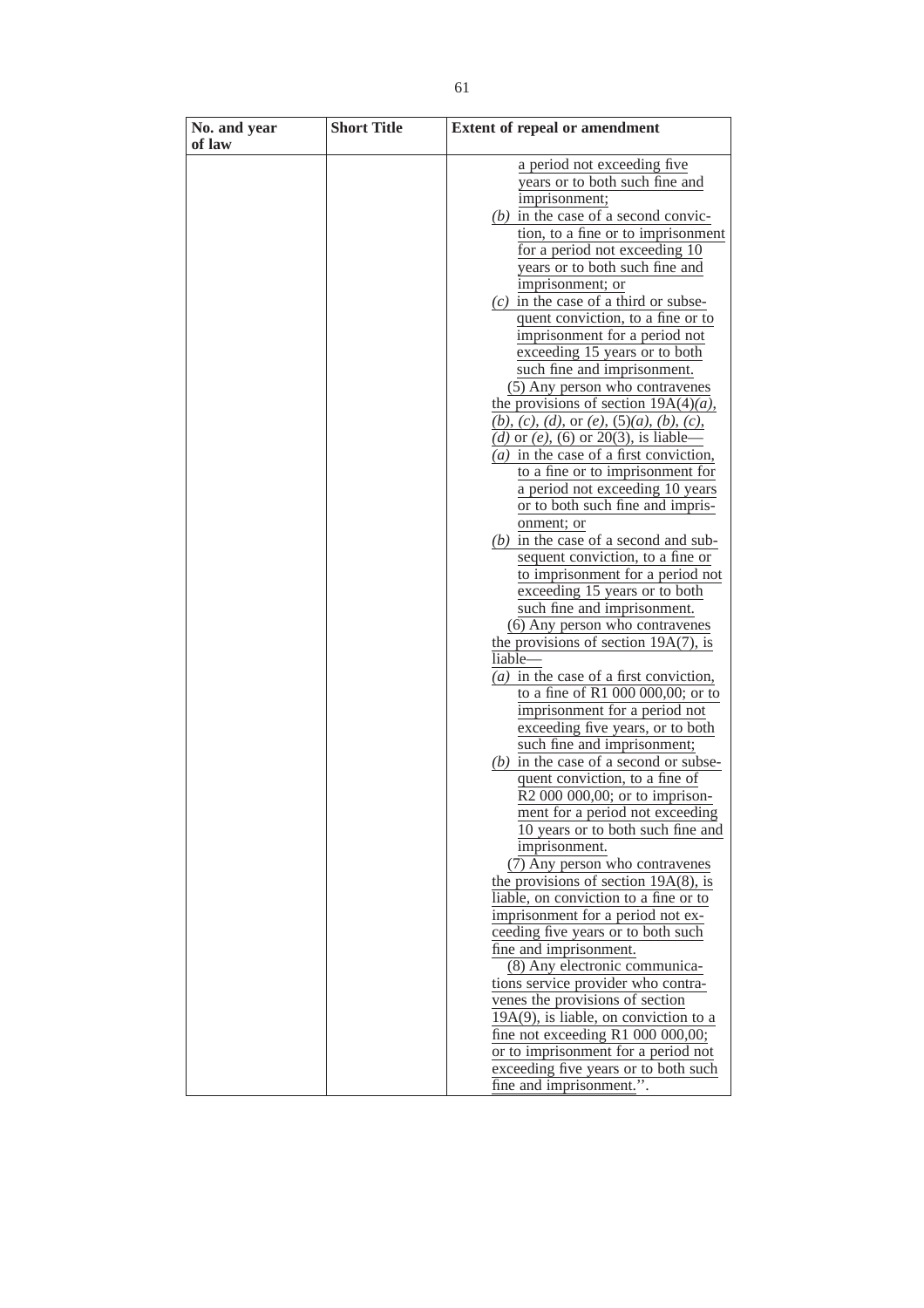| No. and year<br>of law | <b>Short Title</b>         | <b>Extent of repeal or amendment</b>                                                                                                                                                                                                                                                                                                                                                                                                                                                                                                                                                                                                                                                                                                                                                                                                                                                                                                                                                                     |
|------------------------|----------------------------|----------------------------------------------------------------------------------------------------------------------------------------------------------------------------------------------------------------------------------------------------------------------------------------------------------------------------------------------------------------------------------------------------------------------------------------------------------------------------------------------------------------------------------------------------------------------------------------------------------------------------------------------------------------------------------------------------------------------------------------------------------------------------------------------------------------------------------------------------------------------------------------------------------------------------------------------------------------------------------------------------------|
| Act No. 75 of 2008     | Child Justice Act,<br>2008 | (a) The addition of the following item to<br>Schedule 2:<br>"26. Any offence contemplated<br>$1n-$<br>$\overline{(a)}$ section 2, 3 or 4 of the<br>Cybercrimes and Cybersecurity<br>Act, 2017;<br>(b) section 5, 6, 7 or 11(1) of the<br>Cybercrimes and Cybersecurity<br>Act, 2017, where the damage<br>caused is below an amount of<br>R5000;<br>$(c)$ section 16, 17 or 18 of the<br>Cybercrimes and Cybersecurity<br>Act, 2017); or<br>(d) section $\overline{8}$ , 9 or 10 of the<br>Cybercrimes and Cybersecurity<br>Act, 2017, where the amount<br>involved exceeds R1500.".<br>$(b)$ The addition of the following item to<br>Schedule 3:<br>"23. Any offence contemplated<br>$in-$<br>(a) section 5, 6, 7 or 11(1) of the<br>Cybercrimes and Cybersecurity<br>Act, 2017, where the damage<br>caused exceeds an amount of<br>R5000;<br>(b) section $8, 9$ or $10$ of the<br>Cybercrimes and Cybersecurity<br>Act, 2017, where the amount<br>involved exceeds R1500; or<br>$(c)$ section 11(2).". |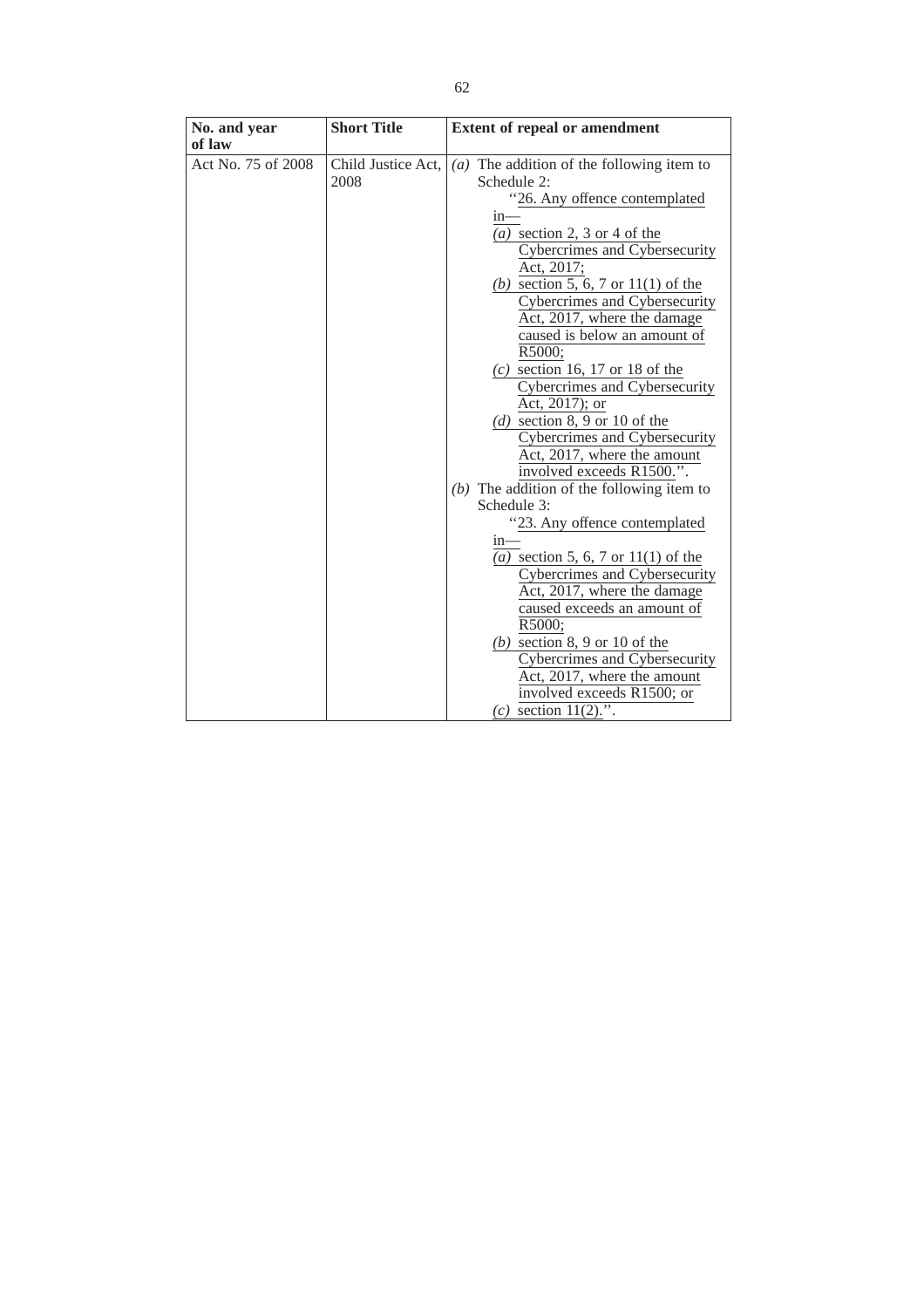## **MEMORANDUM ON THE OBJECTS OF THE CYBERCRIMES AND CYBERSECURITY BILL, 2017**

## **INTRODUCTION**

1. The primary aim of the Bill is to deal with cybercrimes and cybersecurity. There is not a general universal recognised definition of cybercrimes. However, an attempted definition of cybercrimes could be crimes which are committed by means of, or which were facilitated by or which involve data, a computer program, a computer data storage medium or a computer system. Cybersecurity on the other hand can more readily be defined as technologies, measures and practices designed to protect data, computer programs, computer data storage mediums or a computer systems against cybercrime, damage or interference.

## **INTERNATIONAL POSITION**

- 2. Internationally, most countries have cyber-specific legislation, which
	- criminalises conduct which is considered cybercrimes;
	- \* regulates jurisdiction in respect of cybercrimes;
	- \* specifically provides for the investigation of cybercrimes;
	- \* regulates mutual assistance relating to the investigation of cybercrimes;
	- \* regulates the admissibility of electronic evidence; and
	- \* places obligations on certain persons or entities to assist in the investigation of cybercrimes.

Most countries have or are in the process of building cyber capacity to come to terms with the sudden surge of cybercrime, security breaches and attacks on critical information infrastructures, such as information infrastructures responsible for the management of electricity, water and transportation. Most countries are also in the process of putting special mechanisms in place to deal with the protection of their critical information infrastructures. Some countries are also establishing a cyber offensive and defensive capacity to protect the countries against politically motivated attacks on information and information systems of those countries. Various countries ratified international instruments to facilitate mutual assistance in the investigation of cybercrimes and to deal with aspects relevant to cybersecurity.

### **CURRENT POSITION IN SOUTH AFRICA**

- 3. The laws on the Statute Book do not comprehensively and uniformly criminalise conduct which is internationally regarded as cybercrimes. The laws currently on the Statute Book are silo-based, since various Departments enacted legislation to protect their interests in cyberspace, which lead to varying proscriptions of cybercrimes and penalties for such conduct. The common law is used to prosecute some of the offences but needs to grapple with new concepts such as intangible data. Furthermore, our cybercrime laws are not in line with those of the international community, which is essential for purposes of international cooperation, and which is mostly based on reciprocal laws.
- 4. Although the Protection from Harassment Act, 2011 (Act No. 17 of 2011), comprehensively deals with harassment in the real and virtual world, many countries have recognised the seriousness of cyber harassment and have enacted specific laws which criminalise such harassment. Cyber harassment is currently not recognised as a specific category of conduct in terms of the South African law and should be criminalised.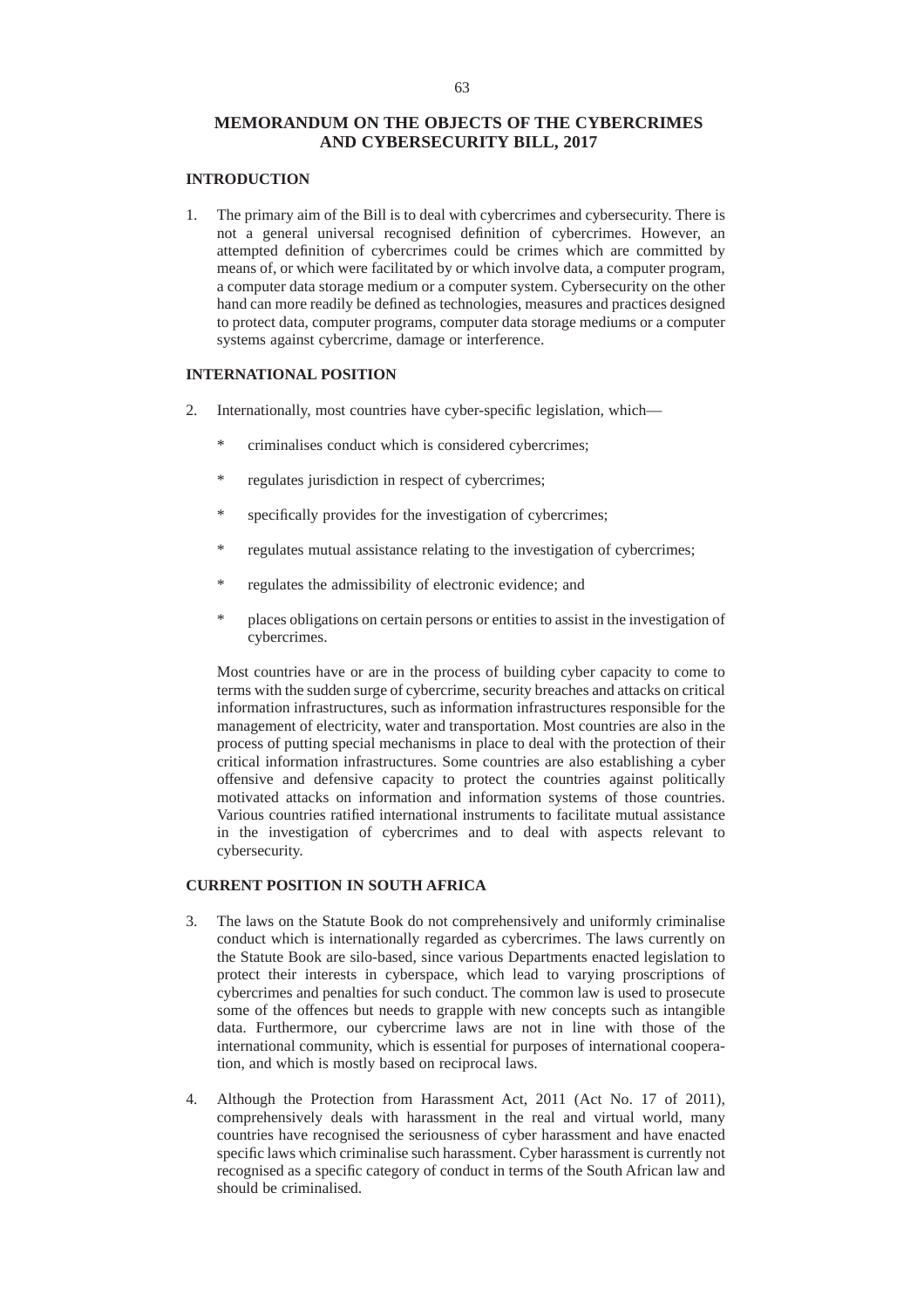- 5. In general, South African laws afford broad jurisdiction to criminal acts which affect national security in the Republic, whilst jurisdiction is significantly narrower in ordinary criminal cases. It is proposed that current jurisdiction should be expanded upon to deal with the transnational dimension of cybercrimes.
- 6. Currently, cybercrimes are investigated in terms of the Criminal Procedure Act, 1977 (Act No. 51 of 1977). The investigative procedures provided for in Chapter 2 of that Act are object based and do not deal with the specialised procedures which are required to investigate cybercrimes, and which involve electronic evidence which is of an incorporeal nature. Special procedures are further necessary to ensure the integrity of electronic evidence which is not catered for in the Criminal Procedure Act, 1977.
- 7. Current procedures for mutual assistance between South Africa and foreign countries in the investigation of cybercrimes do not take into account the transient nature of electronic evidence and the need to act expeditiously. The resultant effect is that essential evidence is lost. Various other countries enacted legislation to provide for urgent action to preserve information and to provide expeditious assistance in order to identify the origin of communications involved in a cybercrime.
- 8. The laws dealing with electronic evidence are, in general, sufficient for the purposes of criminal proceedings. However, certain improvements can be made to cater for new technologies.
- 9. There is no obligation on electronic communications service providers and financial institutions to report cybercrimes and to preserve evidence of cybercrimes on their systems.
- 10. There is no coherent and organised approach in South Africa to deal with cybercrime and cybersecurity. Different Government Departments enacted legislation to protect their own interests. The silo-based approached has the effect that various essential steps which are necessary for the cybersecurity wellness of South Africa are not addressed.
- 11. There is inadequate capacity, both in the private and public sector, to deal with cybercrimes and cybersecurity.
- 12. Information sharing about cyber incidents is limited. Information sharing will ensure that adequate and timeous measures are implemented against a cyber threat and are therefore essential for the cybersecurity wellness of South Africa and to effectively act against cybercrimes.
- 13. Critical information infrastructures are not adequately protected. Legislation exists for the protection of physical structures, which cannot be used to protect computer systems. The Electronic Communications and Transactions Act, 2002 (Act No. 25 of 2002), narrowly caters for the protection of databases only and not for other information infrastructures which need to be protected. No provision is currently made for the implementation of minimum security standards which are necessary to protect critical information infrastructures or to monitor compliance with those standards.
- 14. As part of Government's Outcome Based Priorities the JCPS Cluster signed the JCPS Delivery Agreement relating to Outcome 3 on 24 October 2010. This agreement focuses on certain areas and activities, clustered around specific outputs, where interventions will make a substantial and a positive impact on the safety of the people of South Africa. One such area relates to Output 8, which requires the development and implementation of a Cyber Security Policy and the development of capacity to combat and investigate cybercrime. In line therewith the National Cybersecurity Policy Framework (the NCPF) for South Africa was developed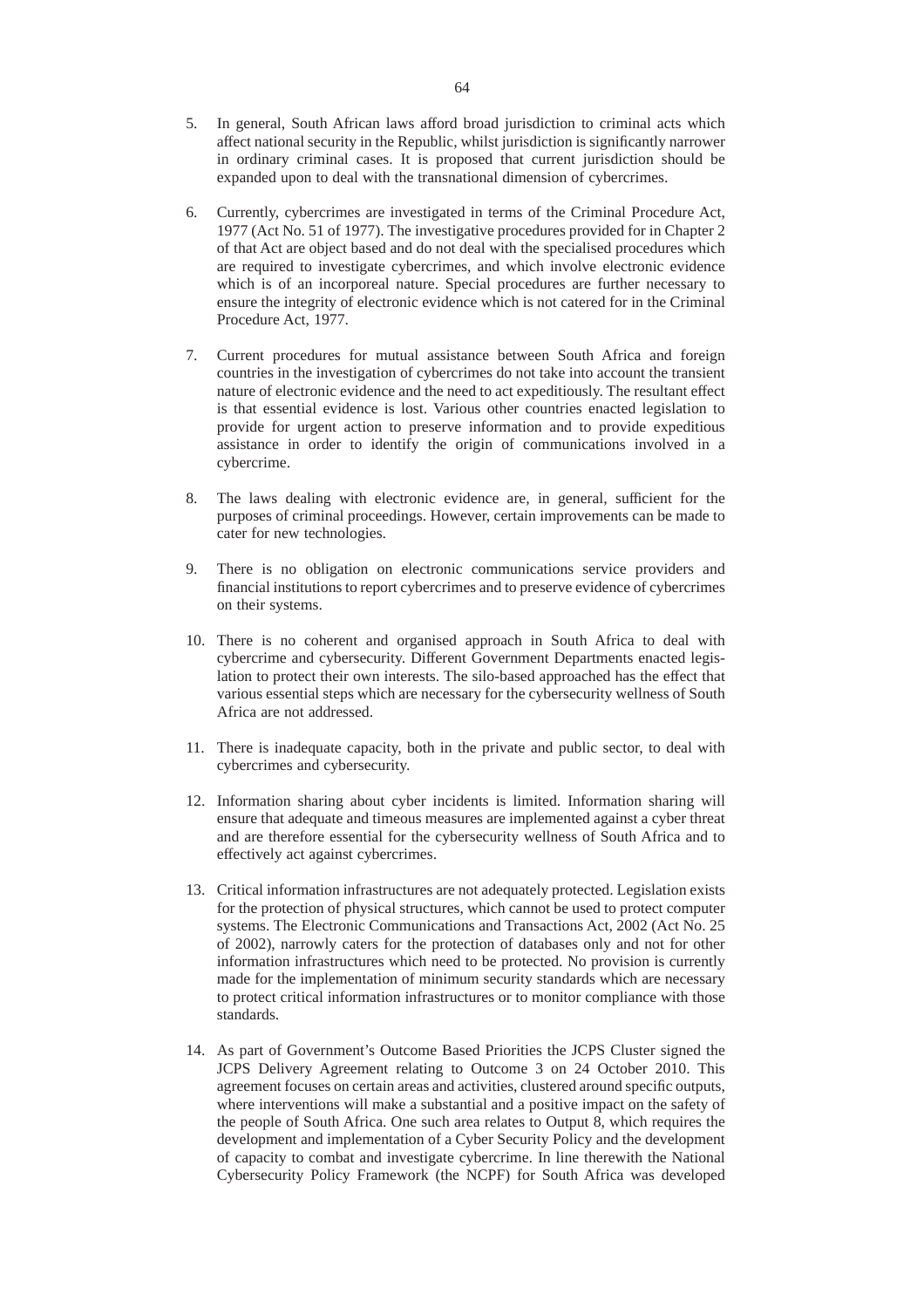which provides for measures to address national security in cyberspace; measures to combat cyber warfare, cybercrime and other cyber irregularities; the development, review and updating of existing substantive and procedural laws; and measures to build confidence and trust in the secure use of Information Communications Technologies. The NCPF was approved by Cabinet in 2012.

- 15. In terms of paragraph 16.1 of the NCPF, the Department of Justice and Constitutional Development (the DOJ&CD) must review and align the cybersecurity laws of the Republic to ensure that these laws are aligned with the NCPF and in order to provide for a coherent and integrated cybersecurity legal framework for the Republic. The Bill gives effect to this mandate of the DOJ&CD.
- 16. In terms of the Medium-Term Strategic Framework for Government 2014-2019, the Bill must be enacted and implemented by 2018/19.

## **OVERVIEW OF BILL**

- 17. The Bill aims to rationalise the laws of South Africa which deal with cybercrime and cybersecurity into a single Bill and to that extent the Bill seeks to
	- create offences and impose penalties which have a bearing on cybercrime;
	- \* criminalise the distribution of malicious communications and to provide for interim protection measures;
	- regulate jurisdiction to provide for the transnational dimension of cybercrimes;
	- regulate the power to investigate cybercrimes;
	- regulates mutual assistance to deal with cross-border investigation of cybercrimes;
	- provide for the establishment of a 24/7 Point of Contact to facilitate mutual assistance in the investigation of cybercrime;
	- regulate the proof of certain facts by means of affidavit;
	- impose obligations on electronic communications service providers and financial institutions to assist in the investigation of cybercrimes and to report cybercrimes;
	- provide for the establishment of structures to promote cybersecurity and capacity building;
	- provide for the identification and declaration of critical information infrastructures and the implementation of measures to protect critical information infrastructures;
	- provide that the Executive may enter into agreements with foreign States to promote cybersecurity; and
	- provide for the repeal and amendments of certain laws.

## **ANALYSIS OF BILL**

### **Chapter 1**

18. **Clause 1** contains various definitions aimed at facilitating the interpretation of the Bill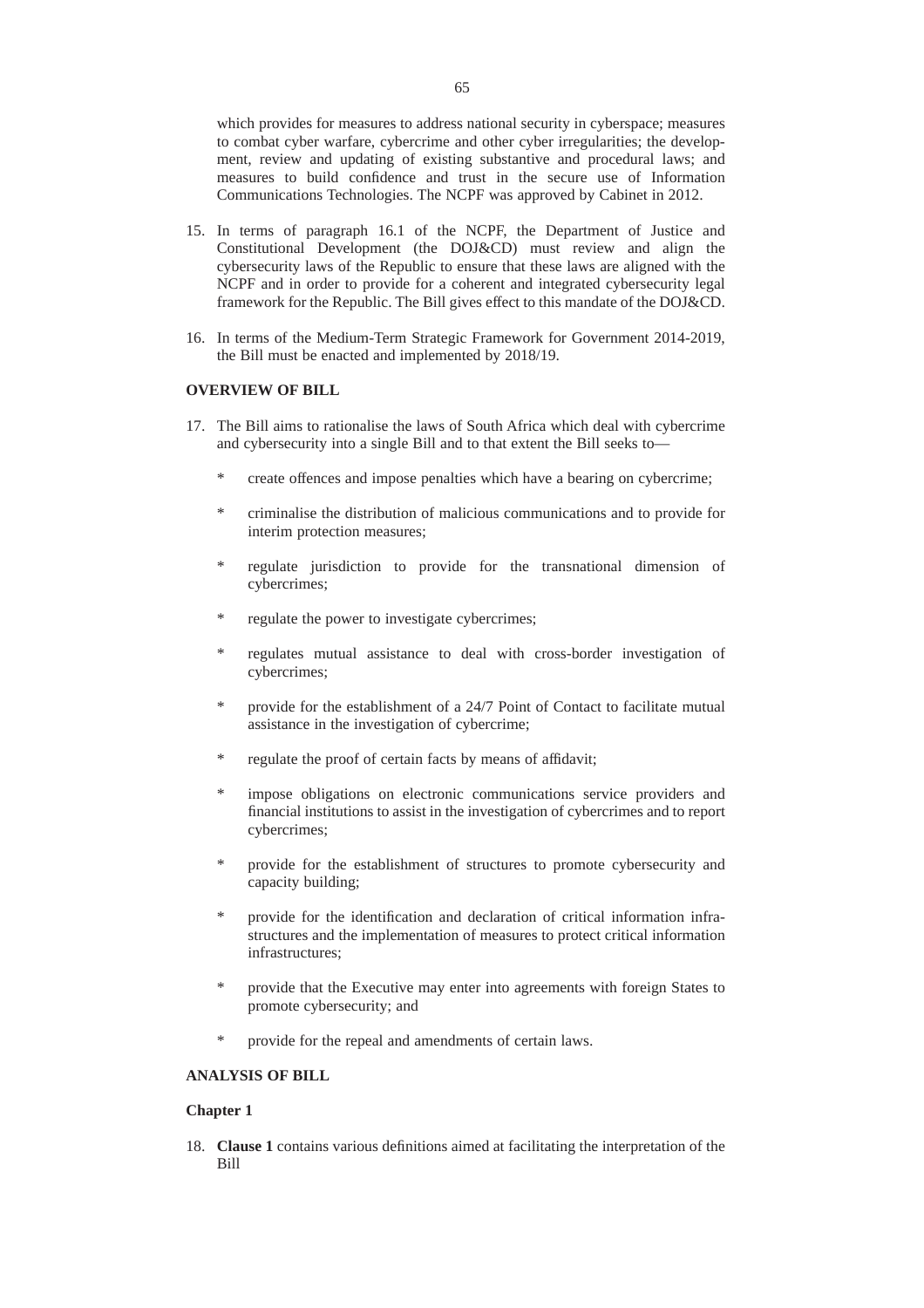### **Chapter 2**

19. This Chapter aims to criminalise unwanted conduct in cyberspace in line with international best practices and can be broken down in the following broad categories of criminal offences:

Offences against the integrity, confidentiality and availability of data, computer programs, data storage mediums and computer systems

- 20. **Clause 2** criminalises the unlawful securing of access to data, a computer program, a computer data storage medium or a computer system without authority. The criminalisation of such access represents an important deterrent to many other subsequent acts against the confidentiality, integrity and availability of data, computer programs, data storage mediums or computer systems, and other computer-related offences.
- 21. **Clause 3** creates the offence of unlawful acquiring of data. The offence aims to protect data which is stored or transmitted over an electronic communications system. The offence criminalises the overcoming of protection measures which are intended to prevent access to data and thereafter to acquire data within, or which is transmitted to or from, a computer system. The clause further criminalises
	- the possession of data, with the knowledge that such data was acquired unlawfully; and
	- the possession of data, in respect of which there is a reasonable suspicion that such data was acquired unlawfully where the possessor is unable to give a satisfactory exculpatory account of such possession.
- 22. **Clause 4** aims to criminalise software or hardware tools which are used in the commission of cybercrimes. The criminalisation of such software and hardware is challenging in light of the fact that most of this software or hardware has dual usages, which may not be unlawful. In order to prevent over-criminalisation the Bill, in accordance with various international and regional benchmarks, requires a specific intent, namely to commit certain offences provided for in the Bill.
- 23. **Clauses 5 and 6** aim to criminalise unlawful interference with data or a computer program and a computer data storage medium or a computer system, respectively. The availability of the protected interests is vital for users, businesses and public administration, all of which depend on the integrity, workability and proper functioning of data, computer programs and computer systems. Lack of availability can result in considerable pecuniary damage and may disrupt public administration.
- 24. Passwords, access codes and similar data or devices, have a specific function in cyberspace, namely to protect unauthorised access to, the use of, or interference with data, a computer program, a data storage medium or a computer system from criminal purposes. This offence can be the subject of several constitutive acts, namely, the acts of obtaining, possessing, transferring and use of passwords, access codes or similar data or devices to commit an offence. **Clause 7** criminalises the afore-mentioned stages to curb the unlawful use of passwords, access codes and similar data or devices to commit an offence. The clause further criminalises the possession of passwords, access codes and similar data or devices
	- with the knowledge that such data was acquired unlawfully; and
	- with regard to which there is a reasonable suspicion that it was acquired unlawfully where the possessor is unable to give a satisfactory exculpatory account of such possession.

Offences committed or facilitated by means of data, computer programs and computer systems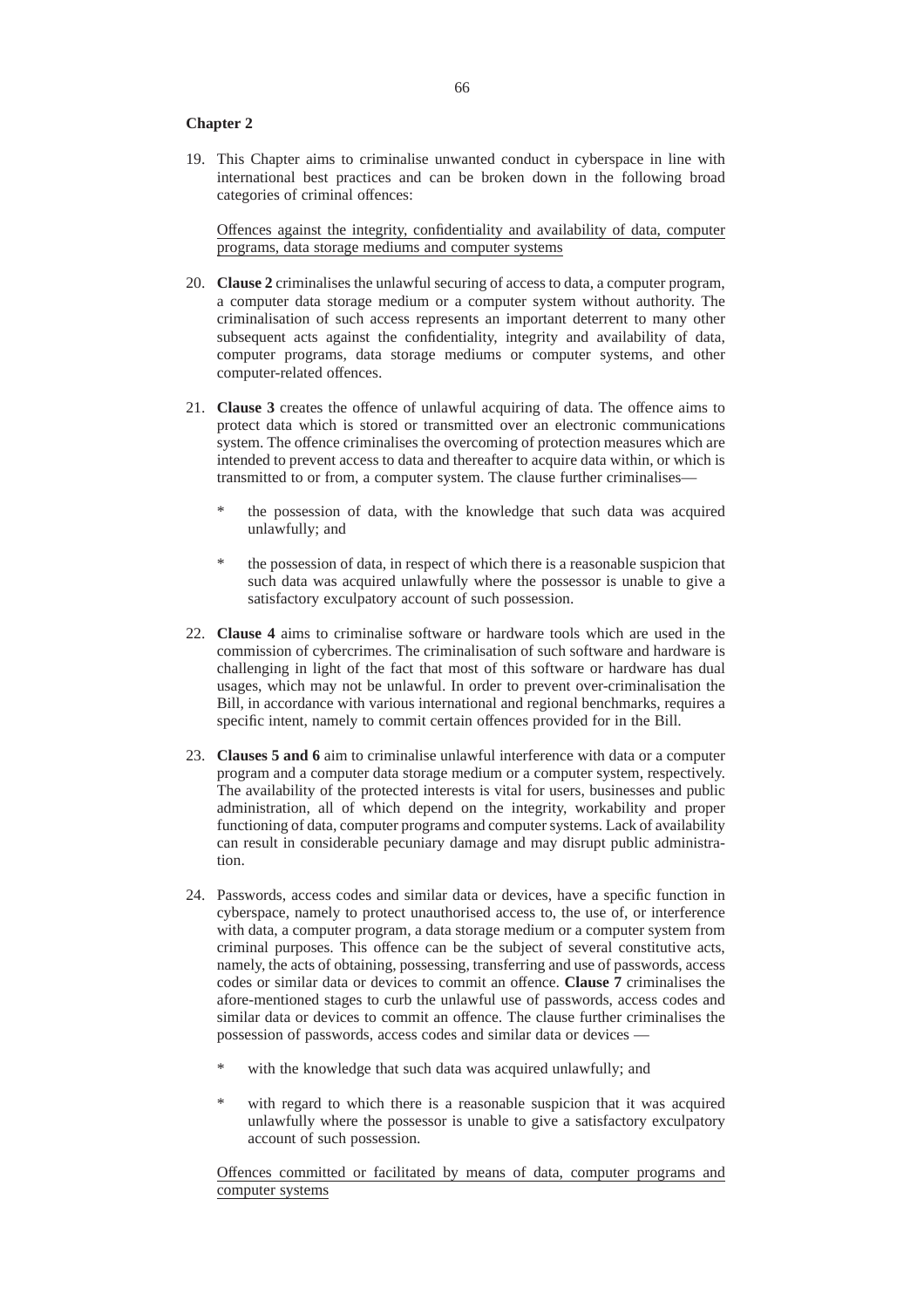- 25. **Clause 8** aims to create the statutory offence of cyber fraud by specifically criminalising fraud by means of data or a computer program, or through the interference with data or a computer program.
- 26. **Clause 9** aims to create the statutory offences of cyber forgery and uttering. The elements of the offence of cyber forgery are the making, with the intention to defraud, of false data or a false computer program, to the actual or potential prejudice of another person. The elements of the offence of cyber uttering are the passing off, with the intention to defraud, of false data or a false computer program, to the actual or potential prejudice of another person.
- 27. **Clause 10** criminalises cyber extortion. The proscription is applicable where a person commits the offence of acquiring protected data, interference with data or a computer program, interference with a computer or computer system or the acquiring or use of a password, access code or related data or devices or threatens another person with the commission of such offences for the purpose of
	- obtaining any advantage from another person; or
	- \* compelling another person to perform or to abstain from performing any act.

### Aggravated offences

- 28. The objective of this category of offences is to protect essential computer systems and life, limb, property, essential services, the economy or the interests of the Republic, against criminal conduct in cyber space.
- 29. In terms of **clause 11(1)**, the offences of acquiring protected data and interfering with data, a computer program, computer data storage medium or a computer system which was committed against a restricted computer system are regarded as aggravated offences which are punishable with a fine or imprisonment of up to 15 years. In terms of **clause 11(2)**, the offences of interfering with data, a computer program, computer data storage medium or a computer system and cyber extortion which—
	- \* endangers the life, or violates the physical integrity or physical freedom of, or causes bodily injury to, any person, or any number of persons;
	- causes serious risk to the health or safety of the public or any segment of the public;
	- causes the destruction of or substantial damage to any property;
	- \* causes a serious interference with, or serious disruption of an essential service, facility or system, or the delivery of any essential service;
	- causes any major economic loss; or
	- creates a serious public emergency situation; or
	- \* prejudices the security, the defence, law enforcement or international relations of the Republic,

are regarded as aggravated offences which are punishable with a sentence, as provided for in section 276 of the Criminal Procedure Act, 1977, which that court considers appropriate and which is within that court's penal jurisdiction.

- 30. **Clause 12** provides that the attempt, conspiring with another person or the aiding, abetting, inducing, inciting, instigating, instructing, commanding or procuring of another person to commit an offence contemplated in Chapter 2 of the Bill amounts to an offence.
- 31. **Clause 13** provides that the common law offence of theft must be interpreted so as to include the theft of an incorporeal.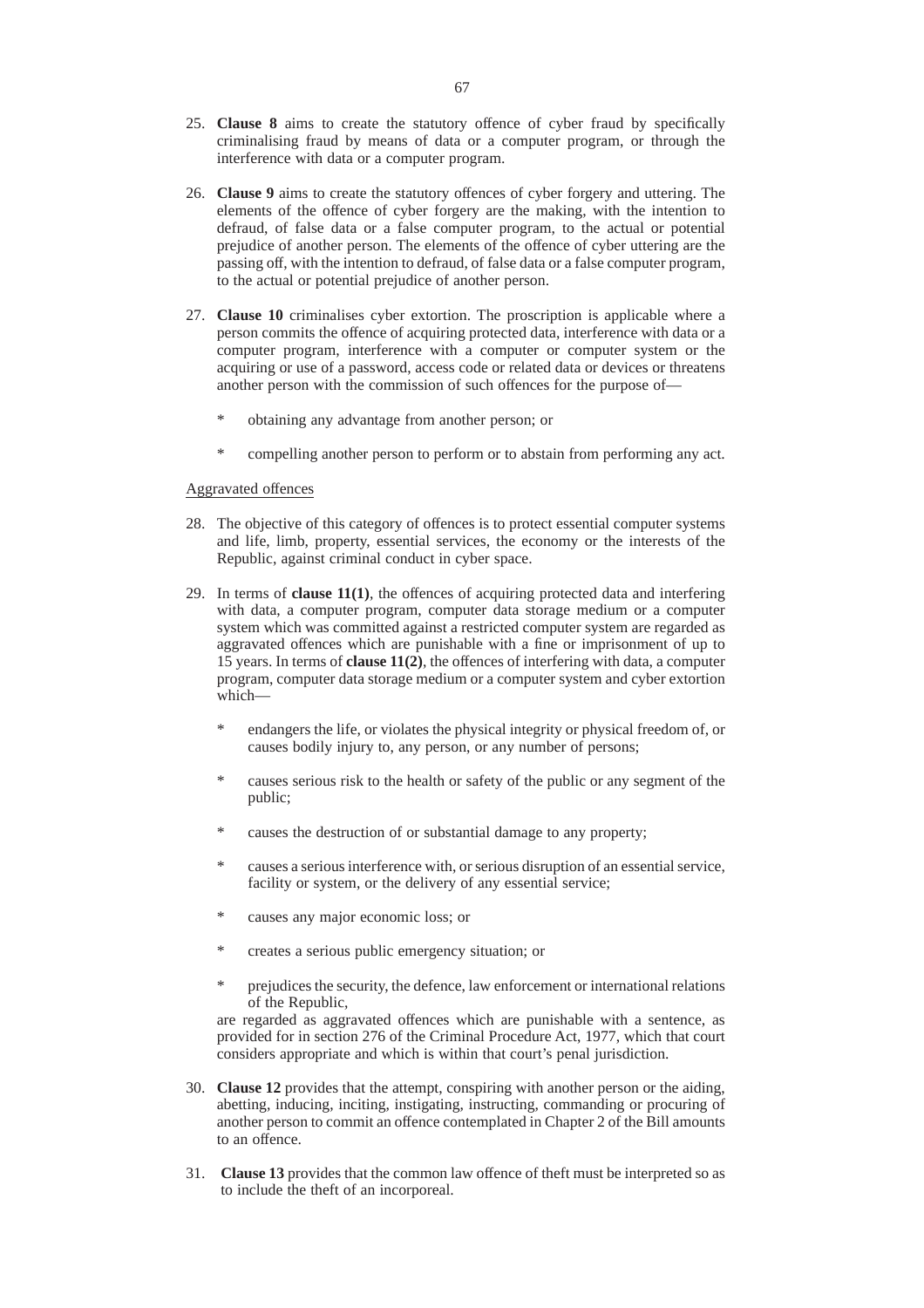- 32. **Clause 14** deals with penalties and prescribes certain factors which must be taken into account as aggravating circumstances.
- 33. **Clause 15** deals with competent verdicts where a person is charged with an offence provided for in Chapter 2.

## **Chapter 3**

Malicious communications

- 34. This Chapter aims to criminalise a data message
	- which incites the causing of any damage to any property belonging to, or violence against, a person or a group of persons (**clause 16)**;
	- \* which is harmful (a data message is considered harmful if
		- it threatens a person with—
			- $\rightarrow$  damage to any property belonging to, or violence against, that person; or
			- $\rightarrow$  damage to any property belonging to, or violence against, any member of the family or household of the person or any other person in a close relationship with the person;
		- it threatens a group of persons with damage to any property belonging to, or violence against, the group of persons or any identified person forming part of the group of persons or who is associated with the group of persons;
		- intimidates, encourages or harasses a person to harm himself or herself or any other person; or is inherently false in nature and it is aimed at causing mental, psychological, physical or economic harm to a specific person or a group of persons,

and a reasonable person in possession of the same information and with regard to all the circumstances would regard the data message as harmful) (**clause 17**); and

- which is intimate in nature (person is nude), and which is distributed without the consent of the person involved (**clause 18**).
- 35. **Clause 19** provides for an interim protection order pending finalisation of criminal proceedings. In terms of the protection order a court may—
	- \* prohibit any person from further making available, broadcasting or distributing the data message contemplated in clause 16, 17 or 18 which relates to the charge; or
	- \* order an electronic communications service provider or person in control of a computer system to remove or disable access to the data message in question.

A person or electronic communications service provider who contravenes a protection order is guilty of an offence. Provision is made for interim proceedings where the accused person can request the court to set aside or amend the protection order. The order of a court is subject to appeal or review.

36. Electronic communications service providers are compelled to assist a court during proceedings in terms of clause 19 by making available particulars of any person who distributed the malicious communications in order to ensure that the interim protection order can be served on him or her (**clause 20)**.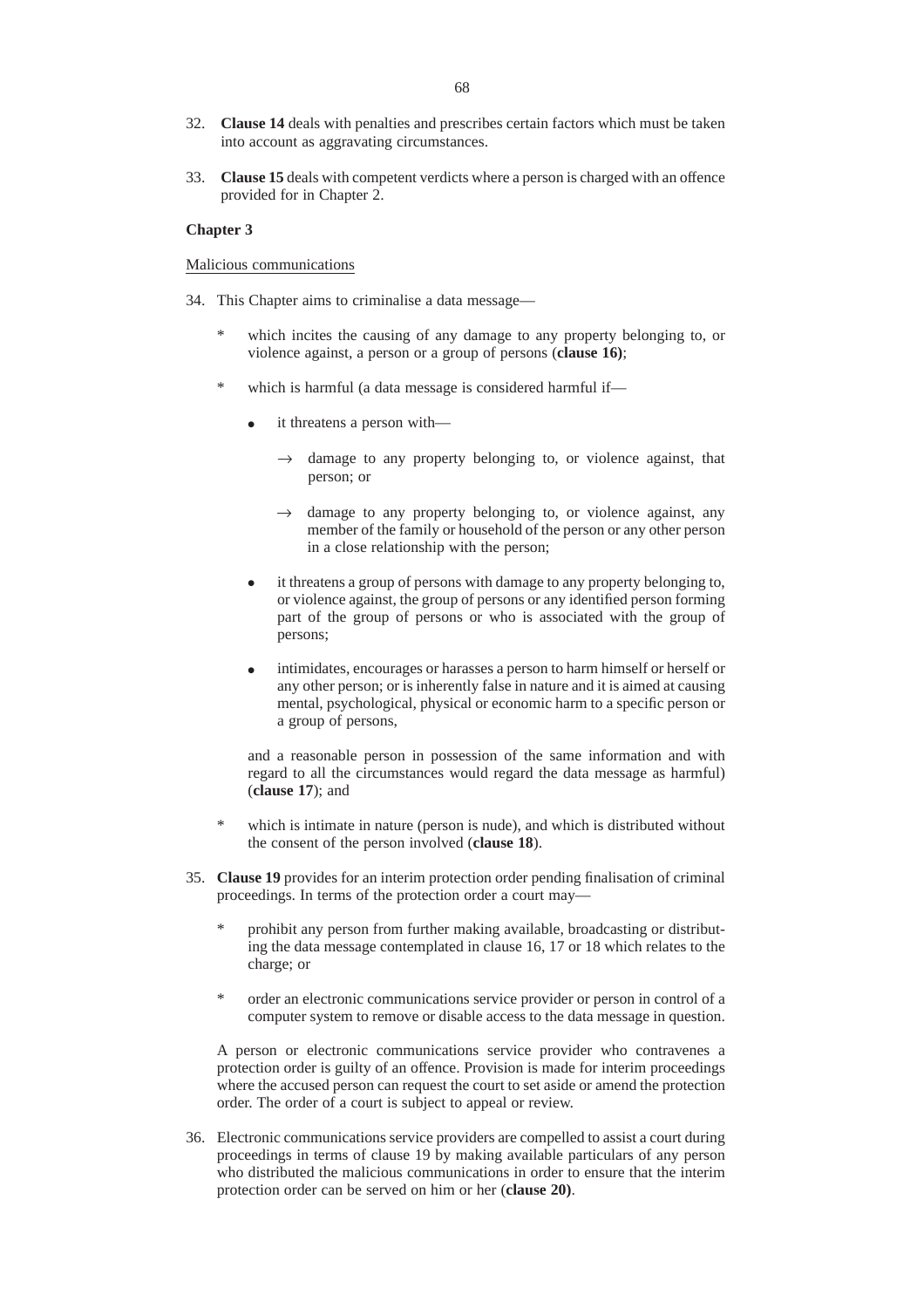- 37. **Clause 21** provides for orders on completion of criminal proceedings, which includes a prohibition to further distribute, to destroy or to disable access to the malicious communication.
- 38. **Clause 22** prescribes penalties which a court may impose in respect of malicious communications or offences provided for in terms of clause 19, 20 or 21.

## **Chapter 4**

### **Jurisdiction**

- 39. In terms of **clause 23**, a court will have jurisdiction to try an offence contemplated in Chapter 2 or clauses 16, 17 and 18 if
	- the offence was committed in the Republic;
	- \* any act in preparation for the offence or any part of the offence was committed in the Republic, or where any result of the offence has had an effect in the Republic;
	- the offence was committed in the Republic or outside the Republic by a South African citizen or a person with permanent residence in the Republic or by a person carrying on business in the Republic;
	- the offence was committed on board any ship or aircraft registered in the Republic or on a voyage or flight to or from the Republic at the time that the offence was committed.
	- the offence was committed outside the Republic and the person to be charged
		- is a citizen of the Republic;
		- ordinarily is resident in the Republic;
		- was arrested in the territory of the Republic, or in its territorial waters or on board a ship or aircraft registered or required to be registered in the Republic at the time the offence was committed;
		- is a company, incorporated or registered under any law, in the Republic; or
		- is a body of persons, corporate or unincorporated, in the Republic; or
	- the offence was committed outside the Republic by a person, other than a person provided in the previous paragraph and the offence affects or is intended to affect a public body, a business or any other person in the Republic and the person who committed the offence is found to be in the Republic.

The clause further provides that where a person is charged with attempting, conspiring, aiding, abetting, inducing, inciting, instigating, instructing, commanding or procuring to commit an offence or as an accessory after the offence, the offence is deemed to have been committed not only at the place where the act was committed, but also at every place where the person acted.

### **Chapter 5**

### Powers to investigate, search and access or seize

40. **Clause 24** provides for the issuing of Standard Operating Procedures which must be followed in the investigation of cyber offences or offences which have a cyber element. The Standard Operating Procedures provides for the manner to deal with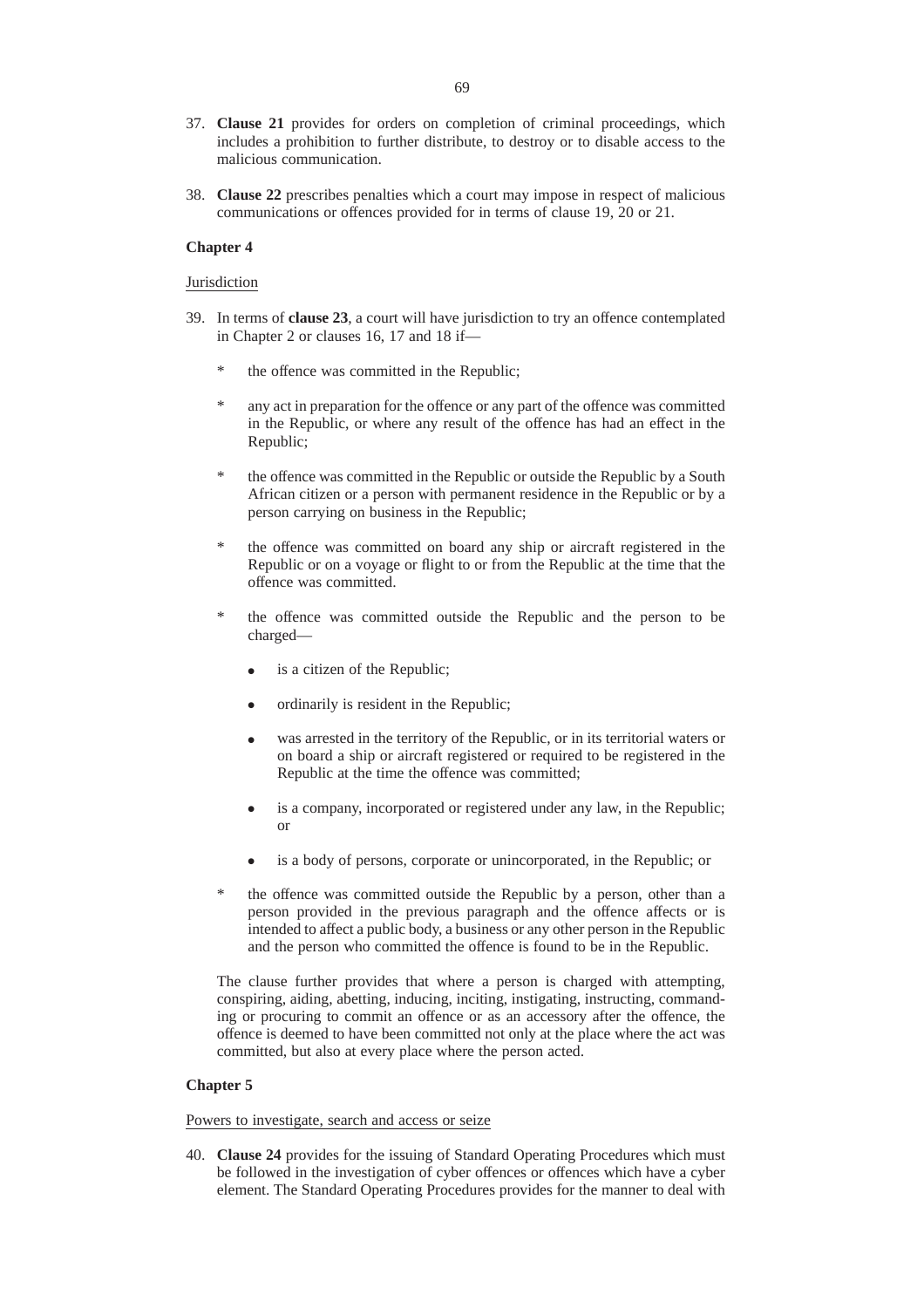electronic evidence to maintain the integrity of evidence. This involves five principles, namely—

- legality;
- that no action taken should change data held on a computer or storage media which may subsequently be relied upon in court;
- that persons should be competent to access and be able to give evidence explaining the relevance and the implications of their actions;
- that an audit trail should be kept to enable an independent third party to examine those processes and arrive at the same result; and
- that any deviation from these principles should be explained.
- 41. **Clause 25** provides that the Criminal Procedure Act, 1977, applies in addition to the provisions of Chapter 5 in so far that it is not inconsistent with the provisions of that Chapter.
- 42. In terms of **clause 26**, a police official may, in accordance with the provisions of Chapter 5, search for, access or seize any article within the Republic. An ''article'' is widely defined in terms of clause 1 as any data, computer program, computer data storage medium, or computer system which
	- is concerned with, connected with or is, on reasonable grounds, believed to be concerned with or connected with the commission or suspected commission;
	- may afford evidence of the commission or suspected commission; or
	- is intended to be used or is, on reasonable grounds, believed to be intended to be used in the commission,

of an offence in terms of Chapter 2 or clause 16, 17 or 18 or any other offence which may be committed by means of or facilitated through the use of such an article, whether within the Republic or elsewhere.

- 43. **Clause 27** provides that an article may only be searched for, accessed or seized by virtue of a search warrant issued by a judicial officer if it appears to the judicial officer, from information on oath or by way of affirmation that there are reasonable grounds for believing that an article is being used or is involved in the commission of an offence or is required as evidence at criminal proceedings. In terms of a warrant a police official may, amongst others
	- search for any article identified in the warrant to the extent as is set out in the warrant;
	- access an article identified in the warrant to the extent as is set out in the warrant;
	- seize an article identified in the warrant to the extent as is set out in the warrant; or
	- use or obtain and use any instrument, device, equipment, password, decryption key, data, computer program, computer data storage medium or computer system or other information that is believed, on reasonable grounds, to be necessary to search for, access or seize an article identified in the warrant to the extent as is set out in the warrant.

Provision is also made that a search warrant may require an investigator or other person identified in the warrant to assist the police official identified in the warrant, with the search for, access or seizure of the article in question, to the extent set out in the warrant. An ''investigator'' is defined in clause 1 as a person, who is not a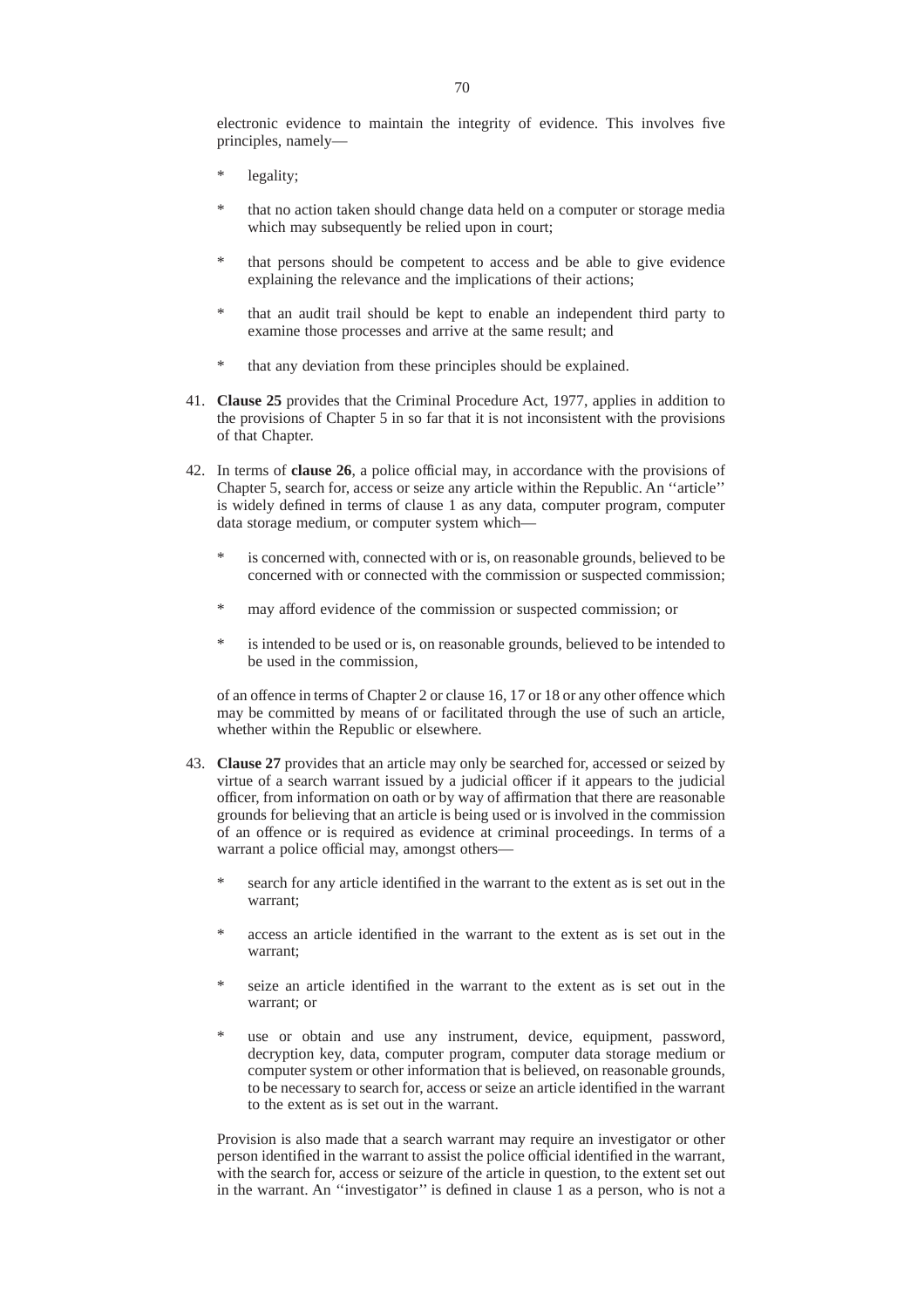member of the South African Police Service and who is identified and authorised in terms of a search warrant to, subject to the direction and control of the police official, assist a police official with the search for, access or seizure of an article.

- 44. **Clause 28** provides for oral applications for search warrants.
- 45. **Clause 29** provides for search for, access to, or seizure of an article without a search warrant with the consent of a person who has lawful authority to consent.
- 46. **Clause 30** provides that a police official may without a search warrant search any person or container or premises for the purposes of seizing a computer data storage medium or any part of a computer system involved in the commission of an offence, if the police official on reasonable grounds believes that a search warrant will be issued to him or her if he or she applies for such warrant and that the delay in obtaining such warrant would defeat the object of the search and seizure. A police official may only, however, access or seize data in respect of the computer data storage medium or a computer system in terms of a search warrant. Provision is further made that a police official may if he or she on reasonable grounds believes that a search warrant will be issued to him or her if he or she applies for such warrant and it is not reasonably practicable, having regard to the urgency of the case or the existence of exceptional circumstances, to make a written or oral application for a search warrant he or she may access the device and search for and seize data on such a device.
- 47. **Clause 31** provides that a police official may without a warrant, as is contemplated in section 40 of the Criminal Procedure Act, 1977, arrest any person who commits or whom he or she reasonably suspects of having committed any offence or against whom a reasonable complaint has been made or credible information has been received or a reasonable suspicion exists that the person has committed an offence, contemplated in Chapter 2 or clause 16, 17 or 18 of the Bill or any other offence substantially similar to an offence recognised in the Republic, which is or was committed by means of, or facilitated by the use of an article, in a foreign State and for which he or she is, under any law relating to extradition or fugitive offenders, liable to be arrested or detained in custody in the Republic. The clause further seeks to provide that on the arrest of such a person, or where any person is arrested in terms of a warrant issued in terms of section 40 or section 43 of the Criminal Procedure Act, 1977, a police official may search the person and seize a computer data storage medium or any part of a computer system which is found in the possession of or in the custody or under the control of the person. A police official may, however, only access or seize data in respect of the computer data storage medium or a computer system in terms of a search warrant. Provision is further made that a police official may if he or she on reasonable grounds believes that a search warrant will be issued to him or her if he or she applies for such warrant and it is not reasonably practicable, having regard to the urgency of the case or the existence of exceptional circumstances, to make a written or oral application for a search warrant to access the article and seize data, he or she may perform these actions without a search warrant.
- 48 **Clause 32** imposes obligations on an electronic communications service provider, financial institution and other persons who are in control of data, a computer program, a computer data storage medium or a computer system to provide technical assistance and other assistance to a police official who is authorised in terms of a warrant to conduct an investigation, in order to search for, access and seize an article.
- 49. **Clause 33** criminalises the obstruction or hindering of a police official or investigator to conduct an investigation in terms of Chapter 5 and to authorise a police official to use such force as may be reasonably necessary to overcome any resistance.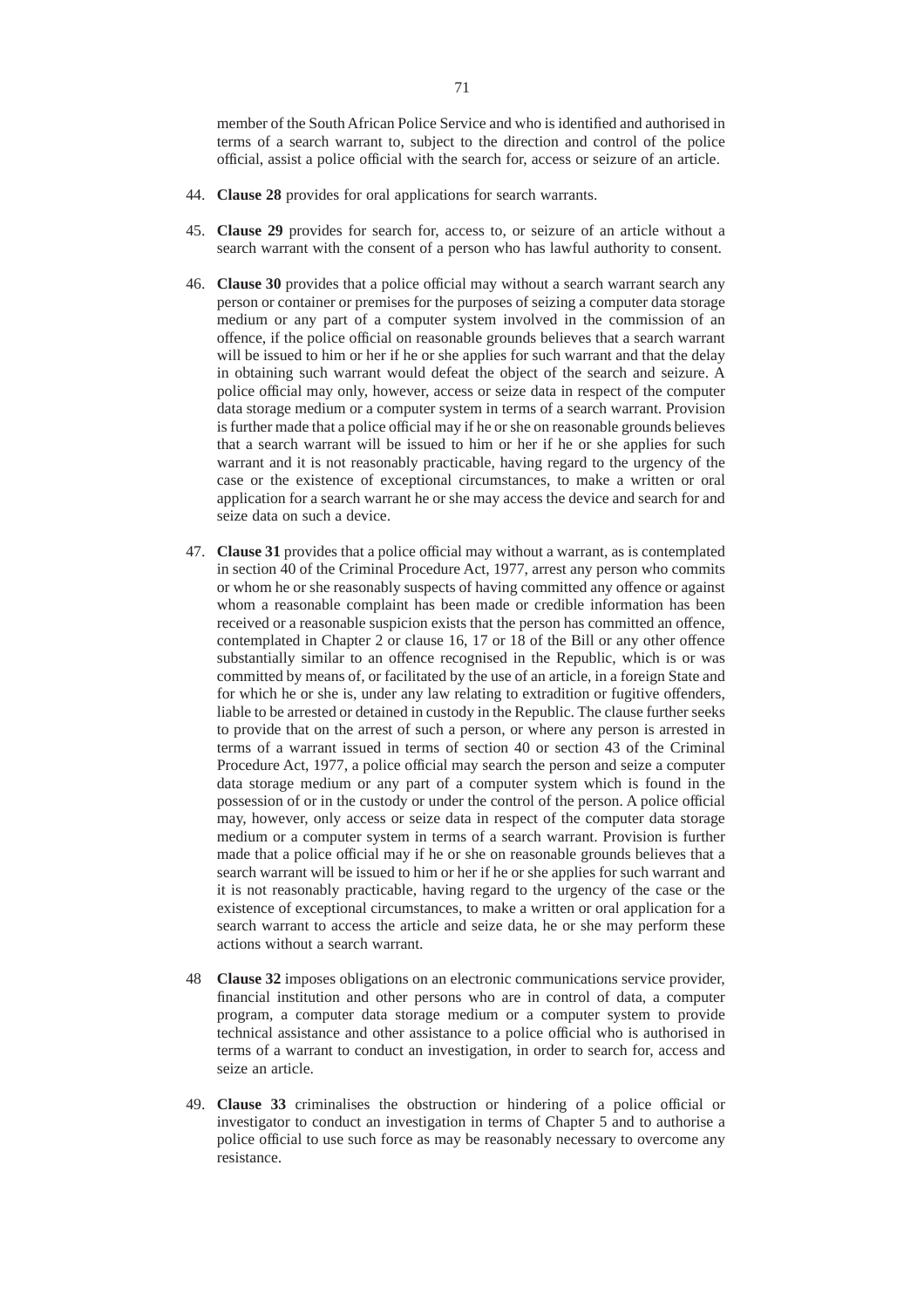- 50. **Clause 34** provides that the powers to search, access and seize must be conducted with strict regard to decency and order and with due regard to the rights, responsibilities and legitimate interests of other persons in proportion to the severity of the offence.
- 51. **Clause 35** criminalises wrongful
	- searches, access and seizures; and
	- \* obtaining or using of any instrument, device, password, decryption key or other information that is necessary to access data, a computer program, a computer data storage medium or any part of a computer system.

The clause also regulates the retention of passwords, decryption keys, data and other information. The clause further provides for civil liability which may result from a contravention of the clause.

- 52. **Clause 36** criminalises the giving of false information which results in
	- the issuing of a search warrant;
	- \* a search and seizure in terms of the Bill; or
	- \* the issuing of a preservation of data direction, a preservation of evidence direction or a disclosure of data direction.

The clause further provides for civil liability which may result from a contravention of the clause.

- 53. **Clause 37** prohibits the disclosure of any information which a person has obtained in the exercise of his or her powers or the performance of his or her functions in terms of Chapter 5 or 6 of the Bill. The clause further regulates the instances where the disclosure of information will not amount to a contravention of the clause.
- 54. **Clause 38** seeks to clarify the operation of the Regulation of Interception of Communications and Provision of Communication-related Information Act, 2002 (Act No. 70 of 2002) (''the RICA''), *vis-á-vis* the Bill. In terms of the clause, the interception of an indirect communication and obtaining of any real-time communication-related information on an ongoing basis, as it becomes available, must take place in terms of the RICA. Since not all electronic communications service providers are required in terms of Government Notice No. 1325 of 2005, to be interceptable or to store communication-related information, specific obligations are imposed on these electronic communications service providers to
	- provide real-time communication-related information, on an ongoing basis, as it becomes available;
	- implement an expedited preservation of data direction;
	- implement a preservation of evidence direction; and
	- implement a disclosure of data direction;
	- to provide archived communication-related information in respect of a customer that was stored by the electronic communications service provider; or
	- any order of the designated judge in terms of clause 46 of the Bill (which deals with mutual assistance (Chapter 6)).
- 55. **Clause 39** provides for expedited preservation of data. In terms of this clause a specifically designated police official may issue, with due regard to the rights, responsibilities and legitimate interests of other persons in proportion to the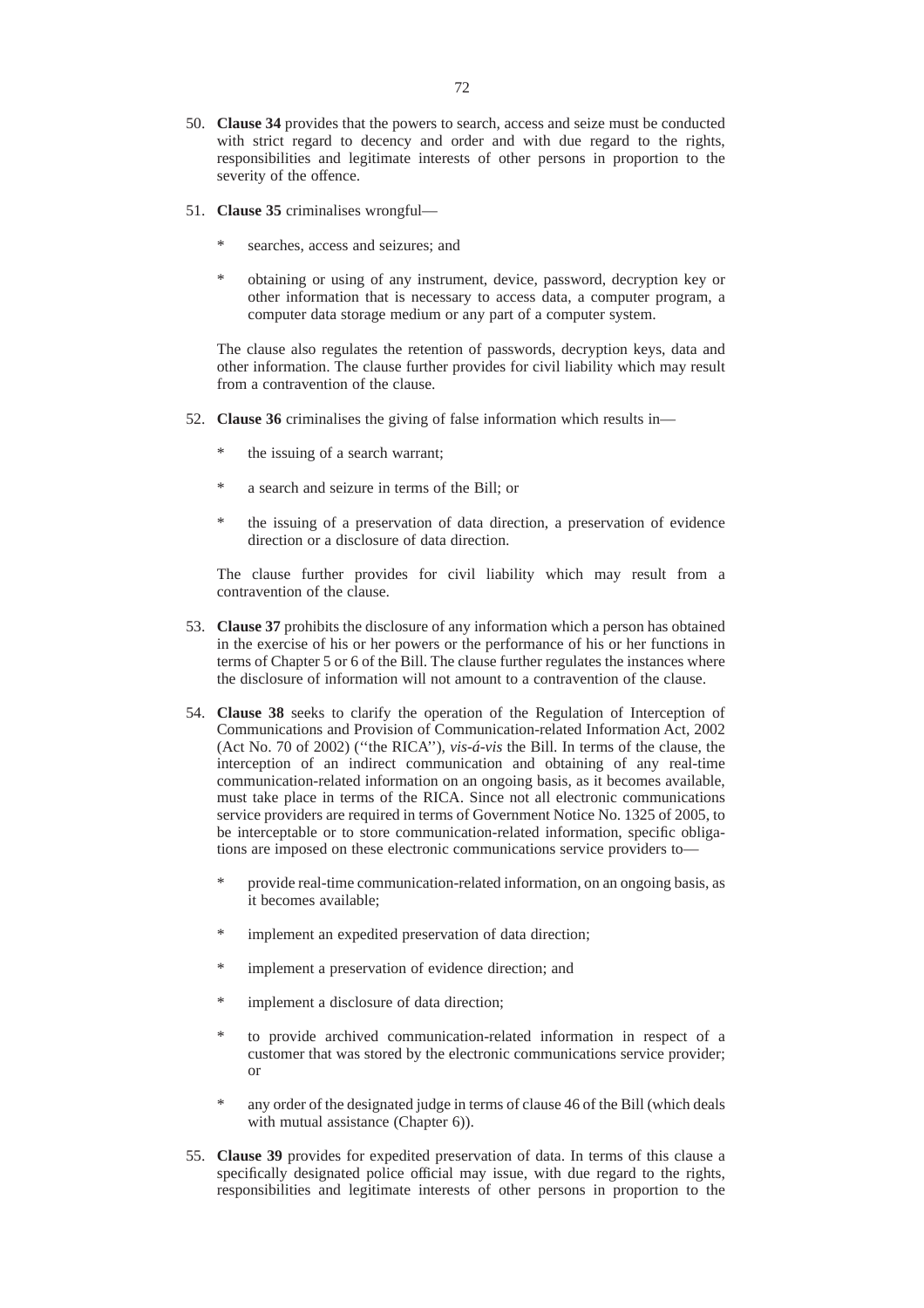severity of the offence in question, an expedited preservation of data direction to such a person, electronic communications service provider or financial institution to preserve data which is on reasonable grounds believed to be involved in an offence provided for in Chapter 2 or clause 16, 17 or 18 of the Bill. In terms of the expedited preservation of data direction a person, electronic communications service provider or financial institution must, from the time of service of the direction and for a period of 21 days, preserve the data in order to preserve the availability and integrity of the data. However, no data may be disclosed to a police official on the strength of an expedited preservation of data direction unless it is authorised in terms of clause 42 (disclosure of data direction). A person, electronic communications service provider or financial institution to whom an expedited preservation of data direction is addressed may apply to a magistrate for an amendment or the cancellation of the direction concerned on the ground that he, she or it cannot timeously or in a reasonable fashion, comply with the direction. Non-compliance with a preservation of data direction is criminalised.

- 56. **Clause 40** provides that a judicial officer may, on the written application of a police official with due regard to the rights, responsibilities and legitimate interests of other persons in proportion to the severity of the offence in question, issue a preservation of evidence direction, if it appears to the judicial officer that there are reasonable grounds for believing that any person, electronic communications service provider or financial institution may receive, is in possession of, or is in control of an article involved in the commission of an offence referred to in Chapter 2 or clause 16, 17 or 18 of the Bill. This is a procedure which is less invasive than seizure of an article and can be resorted to where it is not necessary to seize the article in question. In terms of a preservation of evidence direction a person, electronic communications service provider or financial institution must, for a time period specified in the direction (which may not exceed 90 days), preserve the article in question in order to preserve the availability of or integrity of the article. A person, electronic communications service provider or financial institution to whom a preservation of evidence direction is addressed may apply to a judicial officer for an amendment or the cancellation of the direction concerned on the ground that he, she or it cannot timeously or in a reasonable fashion, comply with the direction. Non-compliance with the direction is criminalised. **Clause 41** provides for the oral application for a preservation of evidence direction.
- 57. In terms of **clause 42**, where
	- an expedited preservation of data direction or a preservation of evidence direction is in place; or
	- where it is otherwise expedient to obtain data without issuing a search warrant contemplated in clause 27,

a judicial officer may, on written application by a police official, if it appears to the judicial officer from information on oath that data which is relevant to an offence contemplated in Chapter 2 or clause 16, 17 or 18 is in possession of, is in control of, may be received by a person, electronic communications service provider or financial institution, issue a disclosure of data direction. Similar to clause 40, this is a procedure which may be resorted to where it is not necessary to utilize the more invasive procedure to seize the article in question. A person, electronic communications service provider or financial institution to whom a direction is addressed may apply to a judicial officer for an amendment or the cancellation of the direction concerned on the ground that he, she or it cannot timeously or in a reasonable fashion, comply with the direction. Non-compliance with the direction is criminalised.

- 58. In terms of **clause 43** a police official may
	- search for, access or seize publicly available data regardless of where the data is located geographically, without any specific authorisation; or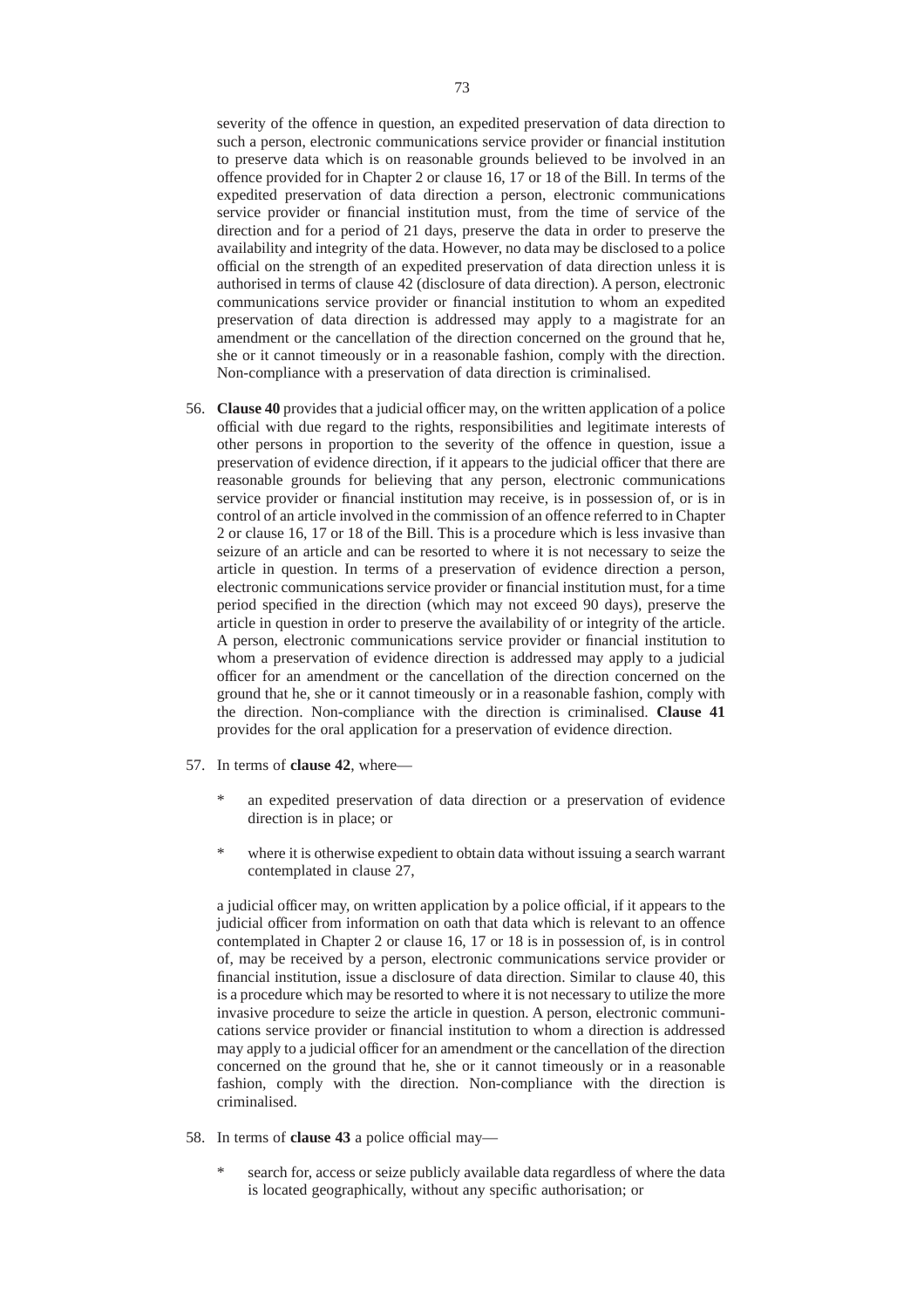receive non-public available data, regardless of where the data is located geographically, if the person, who has the lawful authority to disclose the data voluntarily and on such conditions regarding confidentiality and limitation of use which he or she deems necessary, discloses the data to a police official.

#### **Chapter 6**

## Mutual assistance

- 59. Clauses 46 to 49 apply in addition to Chapter 2 of the International Co-operation in Criminal Matters Act, 1996 (Act No. 75 of 1996), and relate, unless specified otherwise, to the preservation of evidence, pending a request in terms of section 2 or 7 of the International Co-operation in Criminal Matters Act, 1996 (**clause 44**).
- 60. In terms of **clause 45**, the National Commissioner of the South African Police Service may, after obtaining the written approval of the National Director of Public Prosecutions ("the NDPP") and on such conditions regarding confidentiality and limitation of use, forward any information obtained during any investigation to a law enforcement agency of a foreign State when the National Commissioner is of the opinion that the disclosure of such information may assist the foreign State in the initiation or carrying out of investigations regarding an offence committed within the jurisdiction of that foreign State or lead to further cooperation with a foreign State to carry out an investigation regarding cybercrimes or offences contemplated in clause 16, 17 or 18. The South African Police Service may similarly receive any information from a foreign State, subject to such conditions regarding confidentiality and limitation of use as may be agreed upon, which will assist the South African Police Service in the investigation of a cybercrime or offences contemplated in clause 16, 17 or 18.
- 61. Clauses 46 to 48 of the Bill deal with requests for assistance and cooperation received from a foreign State and provide as follows:
	- (a) In terms of **clause 46**, a mutual assistance request from a foreign State must in general be submitted to the 24/7 Point of Contact contemplated in Chapter 7 of the Bill. The 24/7 Point of Contact must submit the request to the NDPP for consideration. Upon receipt of a request, the NDPP must satisfy himself or herself that—
		- \* proceedings have been instituted in the foreign State; or
		- there are reasonable grounds for believing that an offence has been committed in the foreign State or that it is necessary to determine whether an offence has been so committed and that an investigation in respect thereof is being conducted in the foreign State;
		- the offence in question is similar to those contemplated in Chapter 2 or clause 16, 17 or 18 or other offence recognised in South Africa; and
		- the foreign State intends to submit a request in terms of section 7 of the International Co-operation in Criminal Matters Act, 1996, for obtaining the data, communication or article in the Republic for use in such proceeding or investigation in the foreign State.

The NDPP must submit the request for assistance, together with his or her recommendations, to the Cabinet member responsible for the administration of justice, for his or her approval. On receipt of the approval of the Cabinet member, the request must be submitted to the designated judge for consideration. Where the request relates to the expedited disclosure of traffic data, the NDPP must submit the request for assistance, together with his or her recommendations, to the designated judge. The designated judge may issue any order which he or she deems appropriate to ensure that the requested—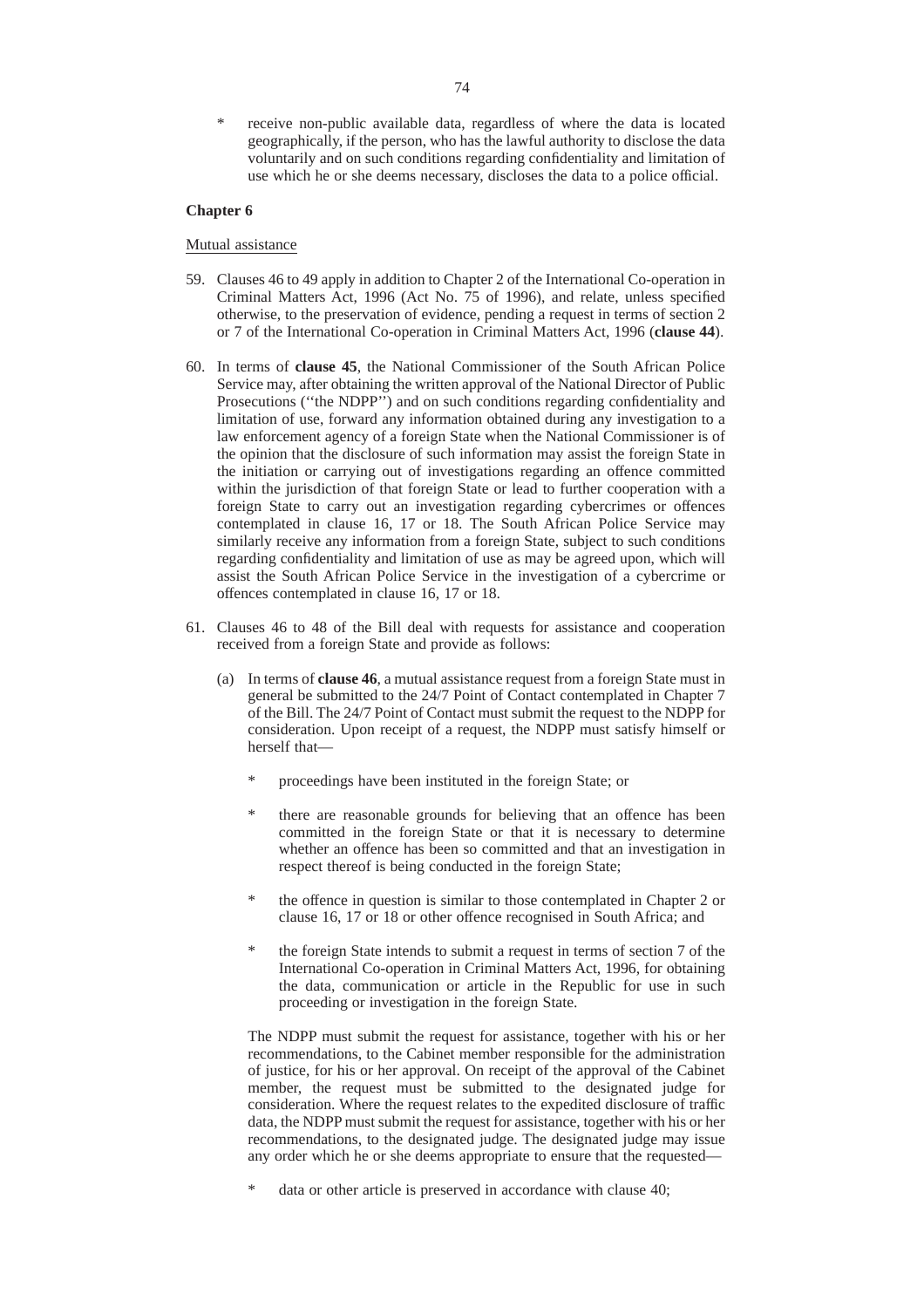- data is seized on an expedited basis in accordance with clause 27 and preserved;
- traffic data (which is data relating to a communication indicating the communication's origin, destination, route, format, time, date, size, duration or type of the underlying service), in so far as it may indicate that a person, electronic communications service provider or financial institution in another state was involved in the transmission of the communication, is disclosed on an expedited basis in accordance with clause 42;
- data, which is a real-time communication-related information, is obtained and preserved; or
- data which is an indirect communication is intercepted and preserved, as is specified in the request.

The designated judge may only issue an order if—

- the facts alleged in the request substantiate the fact that
	- an offence substantially similar to the offences contemplated in Chapter 2 or clause 16, 17 or 18 has been or is being or will probably be committed or any other offence substantially similar to an offence recognised in the Republic was committed by means of, or facilitated through the use of an article; and
	- it is necessary, in the interests of justice, to give the order;
- the request clearly identifies
	- the person, electronic communications service provider or financial institution
		- that will receive, is in possession of, or is in control of the data or other article that must be preserved, or
		- $\rightarrow$  from whose facilities the data or traffic data must be obtained or intercepted;
	- the data or other article which must be preserved:
	- the data which must be seized on an expedited basis;
	- the traffic data which must be disclosed on an expedited basis;
	- the data, which is real-time communication-related information, which is to be obtained; or
	- the data, which is an indirect communication, which is to be intercepted;
- the request is, where applicable, in accordance with any treaty, convention or other agreement to which that foreign State and the Republic are parties or which can be used as a basis for mutual assistance; and
- the order is in accordance with any applicable law of the Republic.

Where a request relates to the expedited disclosure of traffic data, the designated judge may—

specify conditions or restrictions relating to the disclosure of traffic data as he or she deems appropriate; or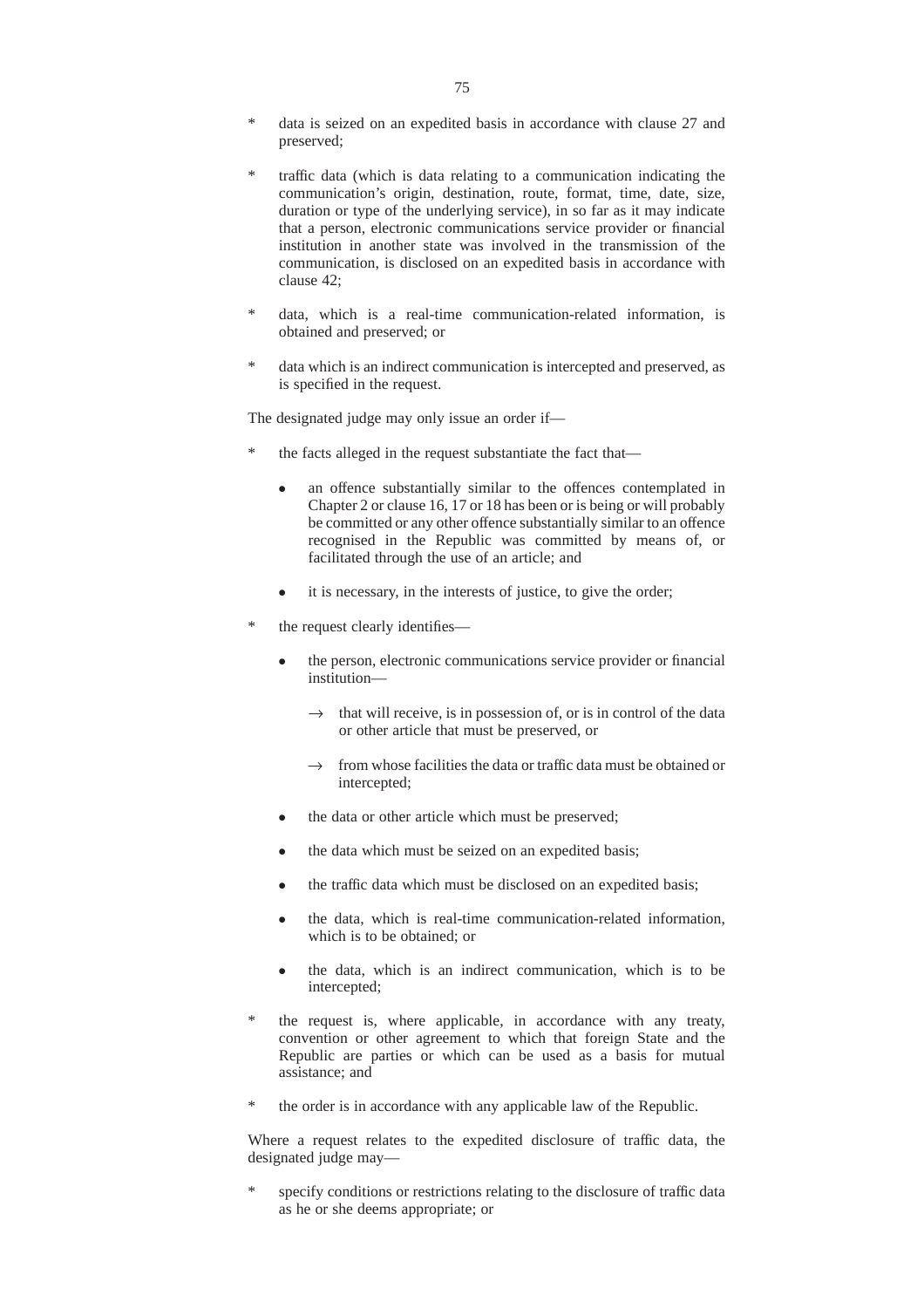refuse to issue an order if the disclosure of the traffic data will or is likely to prejudice the sovereignty, security, public safety, or other essential interests of the Republic.

In the case of urgency, a request by any authority, court or tribunal exercising jurisdiction in a foreign State may be submitted directly to the designated judge who must deal with the request in accordance with this clause.

An order by the designated judge must be executed by a specially designated police official, who must inform the designated judge and the NDPP, of the fact that an order has been executed. The NDPP must inform a foreign State of the fact that an order was issued and executed or not issued.

- (b) **Clause 47** imposes obligations on a person, electronic communications service provider or financial institution to comply with an order of the designated judge issued in terms of clause 46. A person, electronic communications service provider or financial institution may, in writing, apply to the designated judge for an amendment or the cancellation of the order concerned on the ground that he, she or it cannot timeously or in a reasonable fashion, comply with the order. Non-compliance with an order of the designated judge or the giving of false information in an application for amendment or cancellation of the order is criminalised.
- (c) **Clause 48** provides that the NDPP must inform the designated judge and a foreign State of the outcome of its request for assistance and cooperation. The clause further provides that any traffic data which is made available on an expedited basis, in terms of an order in terms of clause 46, must be provided to the 24/7 Point of Contact for submission to a foreign State.
- 62. **Clause 49** deals with the requests for mutual assistance by South Africa to a foreign State. If there is reasonable grounds for believing that an offence, contemplated in Chapter 2 or clause 16, 17 or 18, or any other offence in terms of the laws of the Republic which may be committed or facilitated by means of an article, has been committed and that it is necessary pending the issuing of a letter of request in terms of section 2(2) of the International Co-operation in Criminal Matters Act, 1996,  $t_0$ 
	- \* preserve data or other articles;
	- seize data or other articles on an expedited basis;
	- \* disclose traffic data on an expedited basis;
	- \* obtain data which is real-time communication-related information or archived communication-related information; or
	- intercept data which is an indirect communication,

within the area of jurisdiction of a foreign State, a magistrate may issue a direction in the prescribed form in which assistance from that foreign State is sought as is stated in the direction. The direction must specify—

- that there are reasonable grounds for believing that an offence contemplated in the Bill has been committed in the Republic or that it is necessary to determine whether an offence has been committed;
- that an investigation in respect thereof is being conducted; and
- the nature of the mutual assistance that is required within the area of jurisdiction of a foreign State.

The NDPP is responsible for the transmission of the direction to the foreign State which is requested to provide assistance and cooperation.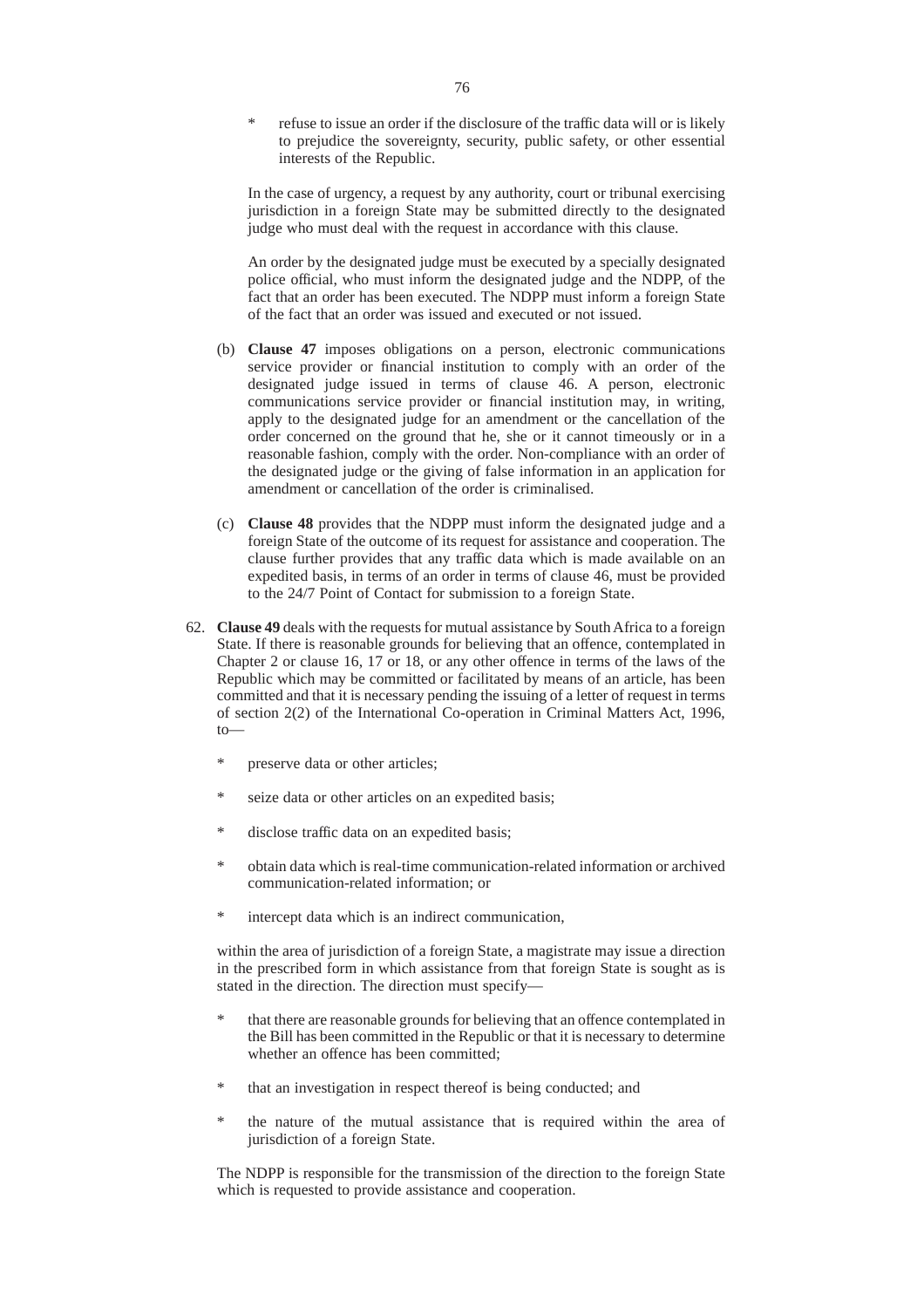#### **Chapter 7**

#### 24/7 Point of Contact

- 63. **Clause 50** provides for the establishment and functions of the 24/7 Point of Contact as part of the South African Police Service. The 24/7 Point of Contact must operate on a twenty-four hour, seven-day-a-week basis, in order to ensure the provision of immediate expedited assistance, which includes
	- technical advice and assistance;
	- \* anything which is authorised under Chapters 5 and 6;
	- \* legal assistance;
	- \* identification and location of an article;
	- \* the identification and location of a suspect; and
	- \* cooperation with appropriate authorities of a foreign State,

for the purpose of proceedings or investigations regarding the commission or intended commission of an offence under Chapter 2 or clause 16, 17 or 18 or any other offence which may be committed or facilitated by means of an article within the Republic or in a foreign State.

64. The Cabinet member responsible for policing may make regulations to further regulate any aspect which is necessary or expedient for the proper implementation of this clause. The NDPP must make available members of the National Prosecuting Authority to provide legal assistance to the 24/7 Point of Contact as may be necessary or expedient for the effective operation of the 24/7 Point of Contact.

### **Chapter 8**

### Evidence

- 65. **Clause 51** aims to regulate the proof of certain facts by affidavit. In terms of the clause, whenever any fact established by any examination or process requiring any skill in the interpretation of data, the design of, or functioning of data, a computer program, a computer data storage medium or a computer system, computer science, electronic communications networks and technology, software engineering or computer programming is relevant to criminal proceedings, an affidavit made by a person who, in that affidavit, states that he or she
	- is in the service of a body in the Republic or a foreign State designated by the Cabinet member responsible for the administration of justice by notice in the *Gazette*;
	- \* possesses relevant qualifications, expertise and experience which make him or her competent to make the affidavit; and
	- has established such fact by means of an examination or process,

is, upon its mere production at such proceedings, *prima facie* proof of such fact.

66. Any person who makes such an affidavit and wilfully states in such affidavit anything which is false is guilty of an offence. The clause further provides that any court before which an affidavit is produced as *prima facie* proof of the relevant contents thereof may, in its discretion, cause the person who made the affidavit to be subpoenaed to give oral evidence in the proceedings in question or may cause written interrogatories to be submitted to such person for reply and such interrogatories and any reply thereto purporting to be a reply from such person are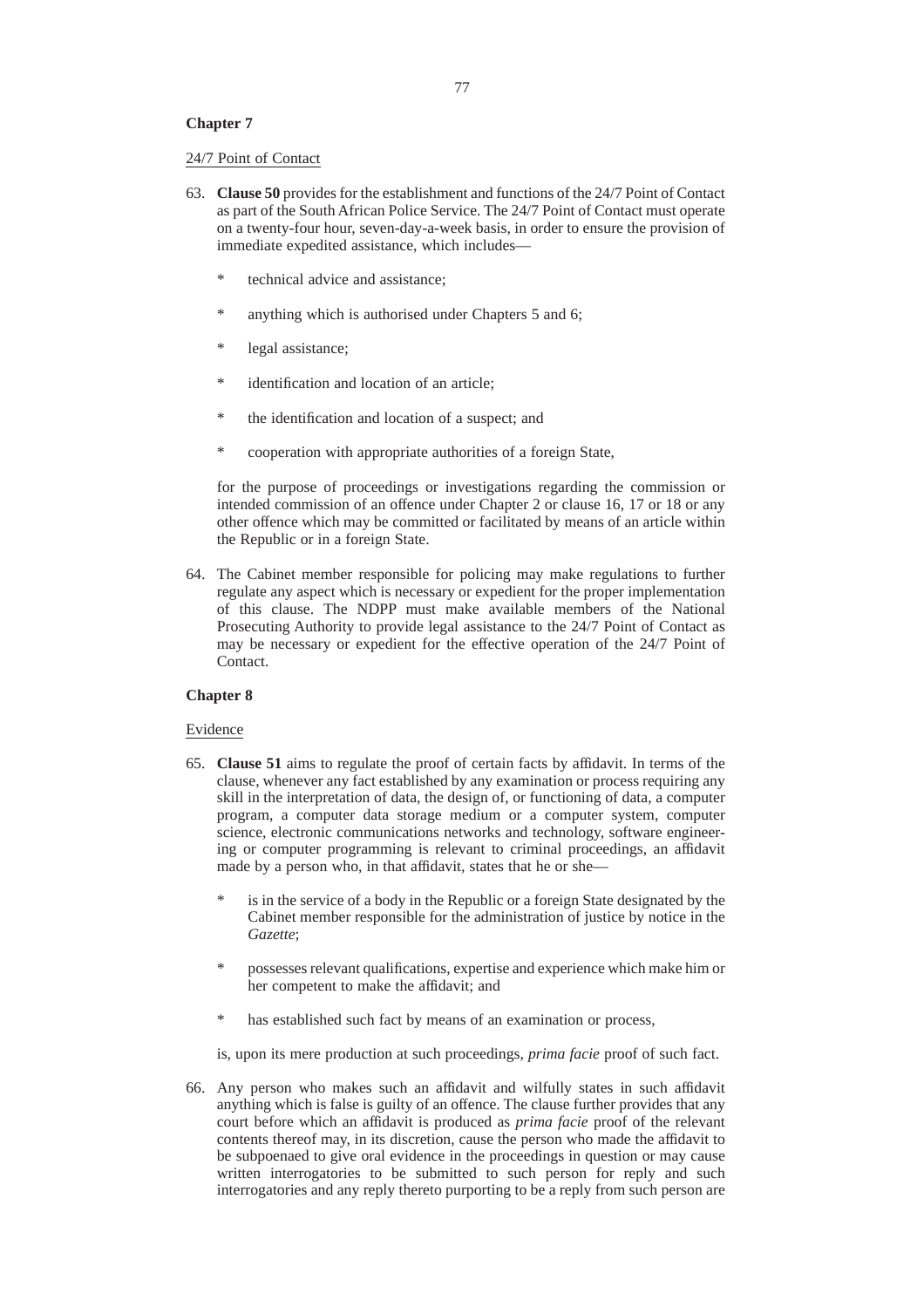likewise admissible in evidence at such proceedings. The clause also prescribes specific requirements which must be adhered to if the person who has made the affidavit alleges that he or she is in the service of a body in the Republic or foreign State designated by the Cabinet member responsible for the administration of justice.

### **Chapter 9**

### Obligations of electronic communications service providers and financial institutions

67. **Clause 52** imposes obligations on electronic communications service providers and financial institutions who are aware or becomes aware of the fact that their computer systems are involved in the commission of any category or class of offences provided for in Chapter 2 which is determined by the Cabinet member responsible for policing, to report such offences to the South African Police Service and to preserve any information which may be of assistance to the South African Police Service to investigate such offences. Non-compliance with the clause is criminalised. The clause is not applicable to a financial sector regulator or any function performed by the South African Reserve Bank in terms of section 10 of the South African Reserve Bank Act, 1989 (Act No. 90 of 1989).

### **Chapter 10**

#### Structures to deal with cybersecurity

- 68. **Clause 53** establishes the Cyber Response Committee (''the CRC'') as the overseeing body to implement the cyber initiative of the Republic. The CRC consists of a chairperson who is the Director-General: State Security and members who are the Heads of the representative Departments and one of their nominees. The Cabinet member responsible for State security must
	- oversee and exercise control over the performance of the functions of the CRC; and
	- at the end of each financial year, submit a report to the Chairperson of the Joint Standing Committee on Intelligence regarding progress that has been made towards achieving the objects and functions of the CRC.
- 69. **Clause 54** deals with the establishment of structures which supports cybersecurity and capacity building. In terms of the clause
	- the Cabinet member responsible for State security must
		- establish, equip, operate and maintain a computer security incident response team for Government;
		- establish and maintain sufficient human and operational capacity to give effect to cybersecurity measures falling within the Constitutional mandate of the State Security Agency and to deal with critical information infrastructure protection;
	- the Cabinet member responsible for policing must establish and maintain sufficient human and operational capacity to detect, prevent and investigate cybercrimes and must ensure that members of the South African Police Service receive basic training in aspects relating to the detection, prevention and investigation of cybercrimes;
	- the Cabinet member responsible for defence must establish and maintain a cyber offensive and defensive capacity as part of the defence mandate of the South African National Defence Force; and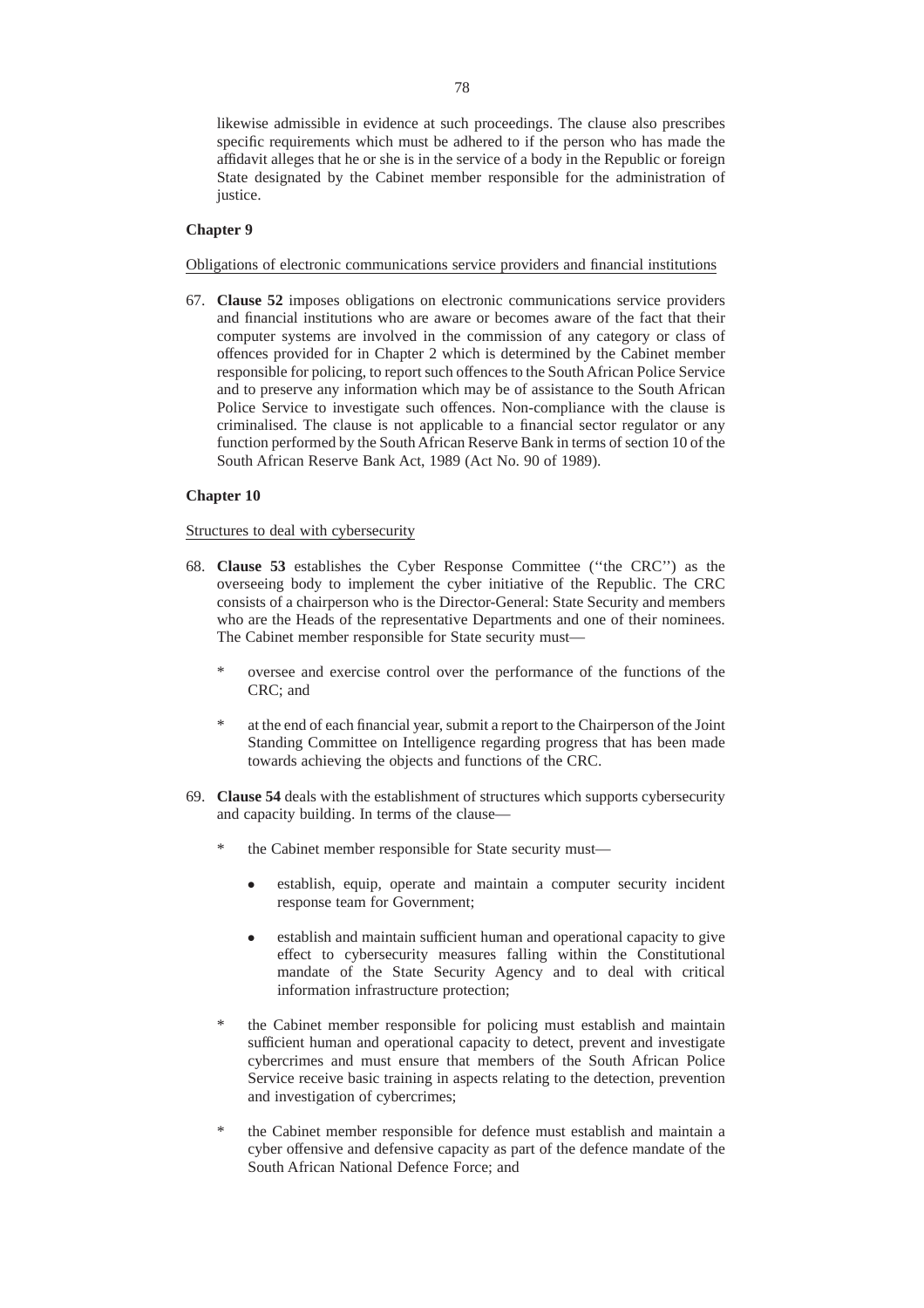- the Cabinet member responsible for telecommunications and postal services must
	- establish and maintain a Cybersecurity Hub as part of the Department of Telecommunications and Postal Services to promote cybersecurity in the private sector; and
	- encourage and facilitate the establishment of nodal points and private sector computer security incident response teams in the private sector.

The clause further provides that the respective Cabinet members—

- may make regulations to regulate any aspect which is necessary or expedient for the proper implementation of this clause; and
- \* must report to Parliament regarding progress that has been made towards achieving the objects and functions as is provided in the clause.
- 70. **Clause 55** deals with the establishment of nodal points (structures which receive and distribute information regarding cybersecurity incidents) and the recognition of private sector computer security incident response teams (expert groups that handle cybersecurity incidents). In terms of the clause the Cabinet member responsible for telecommunications and postal services must, by notice in the *Gazette*, after following a consultation process with the persons or entities in a sector, declare different sectors which provide an electronic communications service for which a nodal point must be established. Each sector must, within six months from the date of the publication of a notice identify and establish a nodal point, which will be responsible for
	- distributing information regarding cyber incidents to other entities within the sector;
	- receiving and distributing information about cybersecurity incidents to the nodal points established for other sectors or any computer security incident response team;
	- reporting cybersecurity incidents to the Cybersecurity Hub; and
	- receiving information about cybersecurity incidents from the Cybersecurity Hub.
- 71. If a sector fails to identify or establish a nodal point, the Cabinet member responsible for telecommunications and postal services may, after consultation with the sector, identify and establish a nodal point for that sector on such terms and conditions as he or she deems fit. The different sectors are responsible for the establishment and operating costs of nodal points. The clause empowers the Cabinet member to make regulations regarding the funding of nodal points and to further regulate any aspect relating to the establishment, operation or functioning of a nodal point. The clause further provides that the Cabinet member may recognise any computer security incident response team which is established for a sector and provide for the making of regulations to further facilitate the effective functioning of such a computer security incident response team.
- 72. **Clause 56** empowers the Cabinet member responsible for the administration of justice to make regulations to regulate information sharing, for purposes of Chapter 10.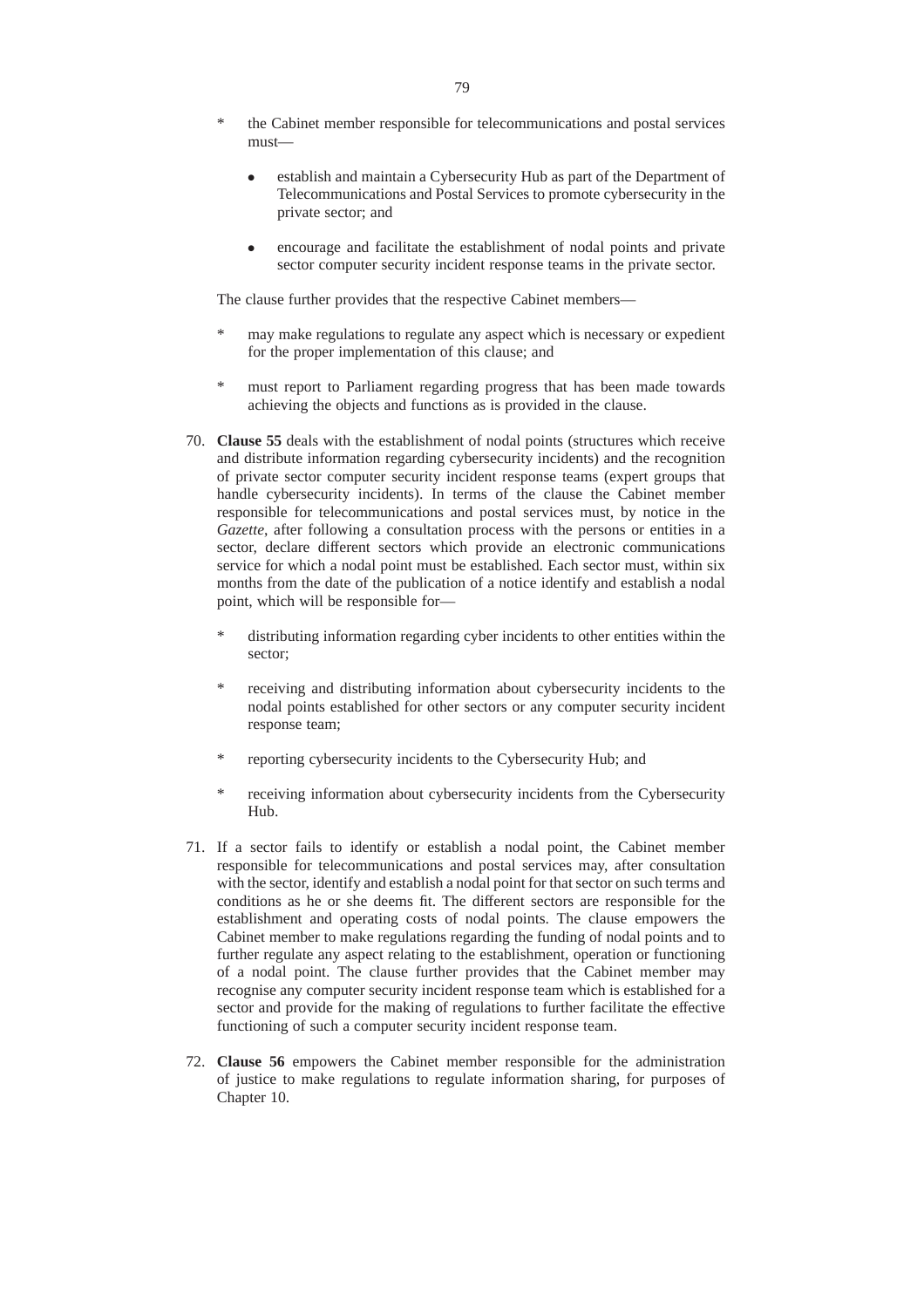#### **Chapter 11**

Critical information infrastructure protection

- 73. **Clause 57** deals with the protection of critical information infrastructures.
- 74. The Cabinet member responsible for State security is empowered to declare information infrastructures which are of such a strategic nature that any interference with them or their loss, damage, disruption or immobilisation may
	- substantially prejudice the security, the defence, law enforcement or international relations of the Republic;
	- \* substantially prejudice the health or safety of the public;
	- \* cause a major interference with or disruption of, an essential service;
	- \* cause any major economic loss;
	- \* cause destabilisation of the economy of the Republic; or
	- \* create a major public emergency situation,

as critical information infrastructures.

The clause provides for an extensive consultation process with the various parties involved before an information infrastructure may be declared a critical information infrastructure.

- 75. The Cabinet member responsible for State security must, within six months of the declaration of any information infrastructure as a critical information infrastructure, in consultation with the relevant Cabinet members (Cabinet members responsible for defence, telecommunications and postal services, justice and correctional services, policing and State security) and other specified persons, issue directives to the critical information infrastructure in order to regulate minimum standards relating to
	- the classification of data held by the critical information infrastructure;
	- the protection of, the storing of, and archiving of data held by the critical information infrastructure;
	- \* cybersecurity incident management by the critical information infrastructure;
	- disaster contingency and recovery measures which must be put in place by the critical information infrastructure;
	- minimum physical and technical security measures that must be implemented in order to protect the critical information infrastructure;
	- the period within which the owner of, or person in control of a critical information infrastructure must comply with the directives; and
	- any other relevant matter which is necessary or expedient in order to promote cybersecurity in respect of the critical information infrastructure.

The clause provides for a dispute mechanism, in terms of which an information infrastructure may dispute the decision by the Cabinet member responsible for State security to declare it a critical information infrastructure as well as the measures which the infrastructure needs to implement in terms of a direction which was issued to it.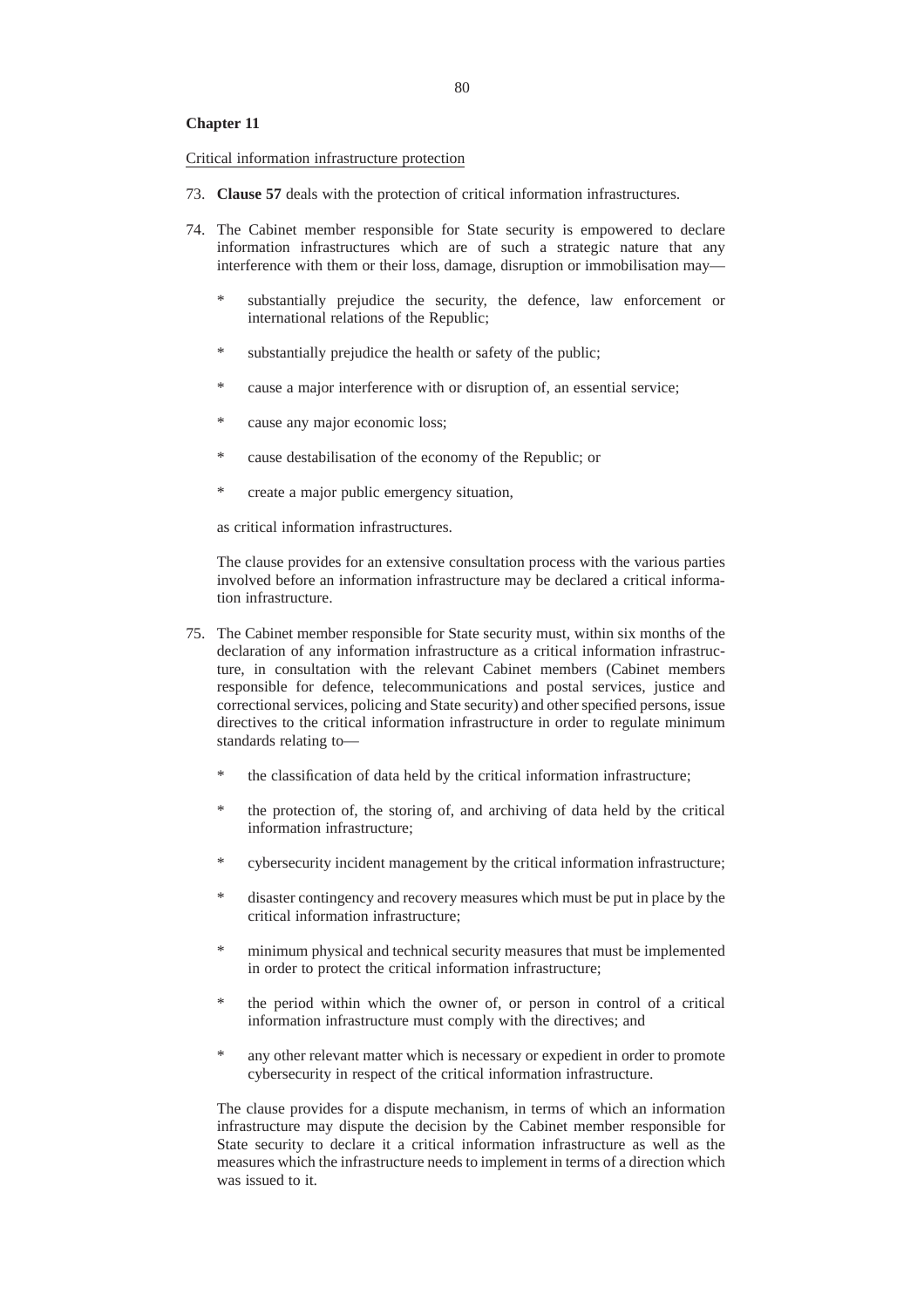- 76. A critical information infrastructure must at own cost, take steps to the satisfaction of the Cabinet member responsible for State security, to comply with a directive. If a critical information infrastructure fails to comply with a direction, the Cabinet member responsible for State security may, by written notice, order him or her to take such steps in respect of the critical information infrastructure as may be specified in the notice, within the period specified in the notice. A critical information infrastructure which without reasonable cause refuses or fails to take the steps specified in the notice within the period specified therein, is guilty of an offence. The Cabinet member responsible for State security may take or cause to be taken those steps which the owner or person failed or refused to take, and the Cabinet member may recover the costs of those steps from the owner or person on whose behalf they were taken.
- 77. **Clause 58** provides for the auditing of critical information infrastructures to ensure compliance with a directive which is issued by the Cabinet member responsible for State security in terms of clause 57. The owner or person in control of a critical information infrastructure must, once every 24 months, at own cost cause an audit to be performed on the critical information infrastructure by an independent auditor in order to evaluate compliance with the directive. The critical information infrastructure must notify the Director-General: State Security of the date on which an audit is to be performed whereupon the Director-General: State Security may designate any member of the State Security Agency or any other person to monitor, evaluate and report on the adequacy and effectiveness of the audit. The owner or person in control of a critical information infrastructure must, upon completion of the audit, report in the prescribed form and manner to the Director-General: State Security regarding the outcome of the audit in order to enable the Director-General to evaluate compliance with the directive. The failure to perform an audit or to comply with the various regulatory provisions of the clause is criminalised. The Cabinet member responsible for State security must, by notice in the *Gazette*, prescribe the persons or the category or class of persons who are competent to be appointed to perform an audit as contemplated in the clause.

## **Chapter 12**

### Agreements with foreign States

- 78. In terms of **clause 59**, the National Executive may enter into agreements with any foreign State regarding
	- mutual assistance and cooperation relating to the investigation and prosecution of offences contemplated in the Bill;
	- research, information and technology-sharing and the development and exchange of information on cybersecurity-related matters;
	- the establishment of 24/7 Points of Contact; and
	- the implementation of measures to address cyber threats.

### **Chapter 13**

## General provisions

79. In terms of **clause 60**, the NDPP is obliged to keep statistics of the number of prosecutions instituted in terms of Chapter 2 or clause 16, 17 or 18, the outcome of such prosecution and any other information relating to such prosecutions determined by the Cabinet member responsible for the administration of justice. These statistics must be included in the report of the NDPP, referred to in section  $22(4)(g)$  of the National Prosecuting Authority Act, 1998, and on the written request of the Chairperson of the CRC be made available to the CRC.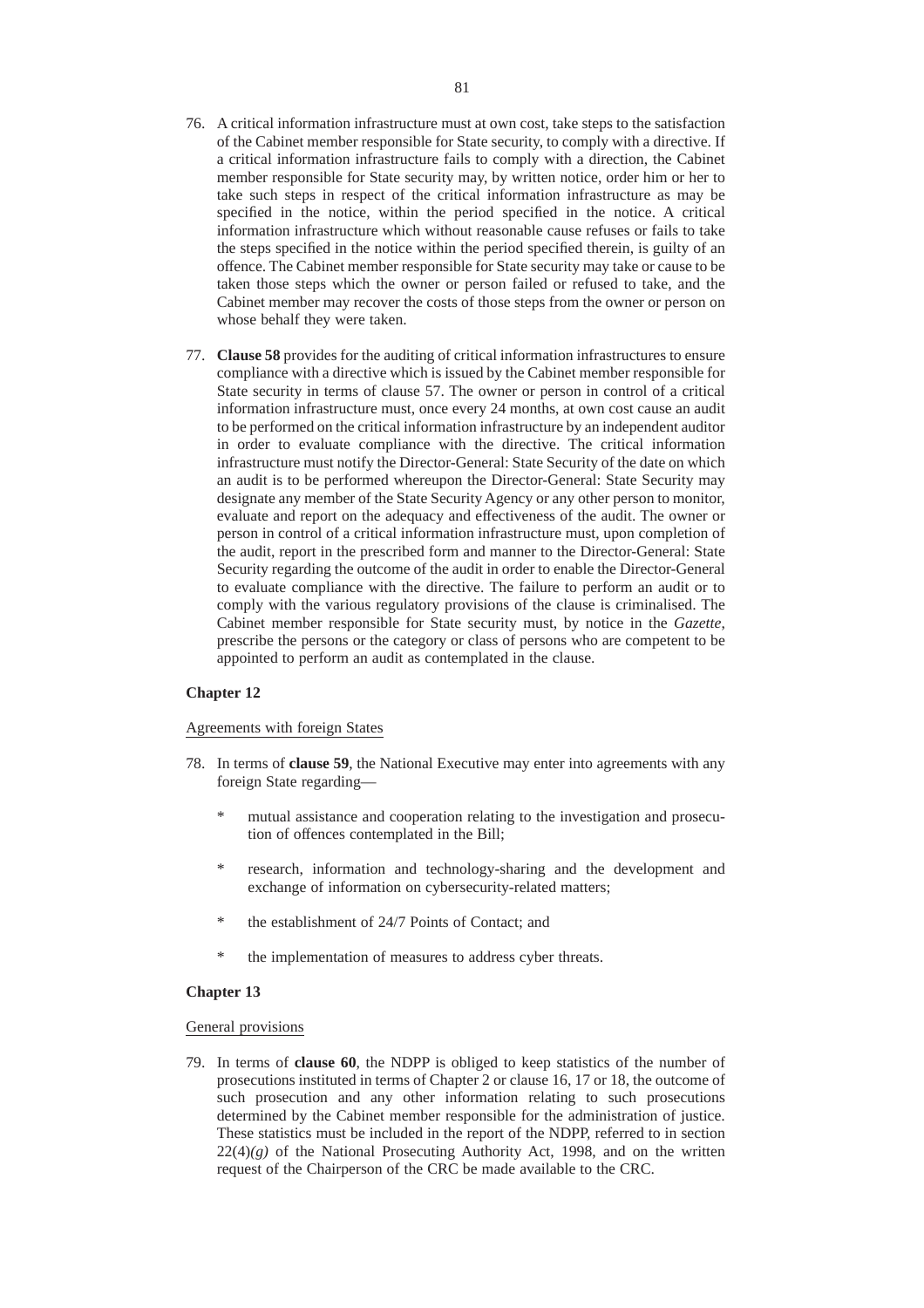- 80. **Clause 61** provides for the repeal or amendment of various laws. The repeals and amendments are necessary to harmonise the various laws with the provisions of the Bill.
- 81. **Clause 62** provides for the making of regulations to further regulate aspects provided for in the Bill
- 82. **Clause 63** deals with the short title and commencement of the Bill.

### **DEPARTMENTS/BODIES CONSULTED**

- 83. The Bill was finalised in consultation with the CRC, which was established in terms of the NCPF, to implement the NCPF. The CRC consists of the following Departments which form part of the JCPS cluster, namely
	- the Department of Defence;
	- the Department of Home Affairs;
	- the Department of International Relations and Cooperation;
	- the Department of Justice and Constitutional Development:
	- the Department of Science and Technology;
	- the Department of Telecommunications and Postal Services;
	- the South African Police Service; and
	- the State Security Agency.

These Departments participated in the development of the Bill. Additional comments received from these Departments during the public consultation process were also accommodated in the finalisation of the Bill.

84. A notice was published in the *Gazette* on 2 September 2015, inviting the public to comment on the draft Bill. The request for comment on the Bill was also made available on the webpage of the DOJ&CD, Lexus Nexus and JUTA. The Bill was also specifically submitted to all national, provincial and local governments, Universities, the legal fraternity and the judiciary for comments. The deadline for comment was set as 30 November 2015, which was subsequently extended to 15 December 2015. Comments on the draft Bill were received from various individuals, Telkom, CellC, MTN, Vodacom, ISPA, the National Prosecuting Authority, the Banking Industry, SABRICS, Internet Solution, the Cape Bar Council, AccessNow, American Chamber of Commerce in South Africa, Association for Savings and Investment South Africa, Centre for Constitutional Rights, City of Cape Town, Legal Aid South Africa, Hollard, University of Pretoria, Association of Certified Fraud Examiners, Department of Rural Development and Land Reform, Stanlib, Africana Books, Soarsoft International, WITS, Electronic Frontier Foundation, the Financial Intelligence Centre, Google South Africa, IAB South Africa, Institute of Information Technology Professionals South Africa, ISACA SA Chapter, M&G Centre for Investigative Journalism, Microsoft SA, NAB, National Film and Video Foundation, Open Democracy Advice Centre, Phukubje Pierce Masithela Attorneys, Western Cape Government, Association for Progressive Communications, Banking Association South Africa, Affinity Health, Mozilla, Motion Picture Association (Europe, Asia, Africa), Law Society of South Africa, BusinessBrief, Dalro, Department of Water and Sanitation, CSIR, Cape Innovation & Technology Initiative, Media Monitoring Africa, PASA, Right2Know, Cyclotron, ESKOM, Freedom of Expression Institute, IBM, Justice College, National Cybersecurity Advisory Council, PEN SA, Research ICT Africa, South Africa Reserve Bank, South African Revenue Services, Department of Cooperative Governance, Sonke Gender Justice, the National Treasury and the South African Law Reform Commission.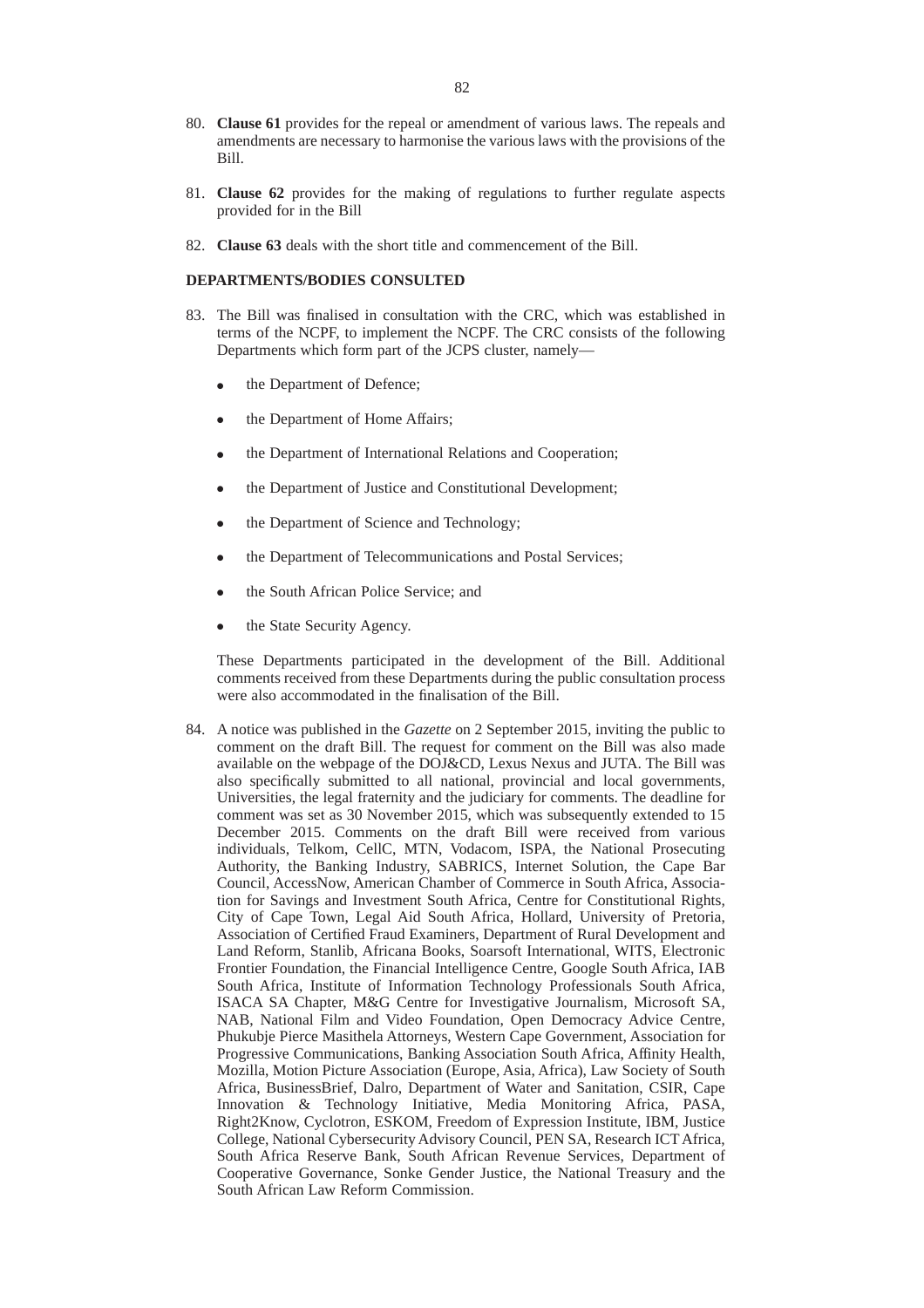85. After the public consultation process engagement with interested parties was pursued to clarify aspects. A working group consisting of knowledgeable persons within the private and public sectors was established to further refine the Bill, following the comments that were received during the consultation process.

### **FINANCIAL IMPLICATIONS FOR STATE**

- 86. The main costs relating to the implementation of the Bill relate to structures in Government which must be established in order to ensure that the necessary cyber capacity is obtained to protect the Republic against cybercrimes and to ensure that critical information infrastructures are adequately protected. Training of judicial officers and prosecutors is underway. The implementation of the Bill will not have additional financial implications for the DOJ&CD with regard to this aspect.
- 87. The Department of Telecommunications and Postal Services has established the Cybersecurity Hub, which is currently operational. A computer security incident response team for Government has been established within the State security Agency. The South African Police Service (''SAPS'') has capacity to investigate cybercrimes. Mutual assistance between the SAPS and foreign countries is currently facilitated through the INTERPOL mechanism. SAPS has implemented a training course for first responders in the investigation of offences which have a cyber element.
- 88. Further implementation will ensue following engagement between the departments concerned and relevant authorities with regard to funding.

## **PARLIAMENTARY PROCEDURE**

### Tagging

89. Section 441 of the Constitution of the Republic of South Africa, 1996 (''the Constitution''), deals with the national legislative authority. Section 44(1) provides that the national legislative authority is vested in Parliament. The National Assembly has the power to amend the Constitution, to pass legislation with regard

<sup>1</sup> ''**National legislative authority**

**44.** (1) The national legislative authority as vested in Parliament—

- (a) confers on the National Assembly the power—
	- (i) to amend the Constitution;
	- (ii) to pass legislation with regard to any matter, including a matter within a functional area listed in Schedule 4, but excluding, subject to subsection (2), a matter within a functional area listed in Schedule 5; and
	- (iii) to assign any of its legislative powers, except the power to amend the Constitution, to any legislative body in another sphere of government; and
- (b) confers on the National Council of Provinces the power—
	- (i) to participate in amending the Constitution in accordance with section 74;
	- (ii) to pass, in accordance with section 76, legislation with regard to any matter within a functional area listed in Schedule 4 and any other matter required by the Constitution to be passed in accordance with section 76; and
	- (iii) to consider, in accordance with section 75, any other legislation passed by the National Assembly.

(2) Parliament may intervene, by passing legislation in accordance with section 76 (1), with regard to a matter falling within a functional area listed in Schedule 5, when it is necessary—

- (a) to maintain national security;
- (b) to maintain economic unity;
- (c) to maintain essential national standards;
- (d) to establish minimum standards required for the rendering of services; or
- (e) to prevent unreasonable action taken by a province which is prejudicial to the interests of another province or to the country as a whole.

(3) Legislation with regard to a matter that is reasonably necessary for, or incidental to, the effective exercise of a power concerning any matter listed in Schedule 4 is, for all purposes, legislation with regard to a matter listed in Schedule 4.

(4) When exercising its legislative authority, Parliament is bound only by the Constitution, and must act in accordance with, and within the limits of, the Constitution.''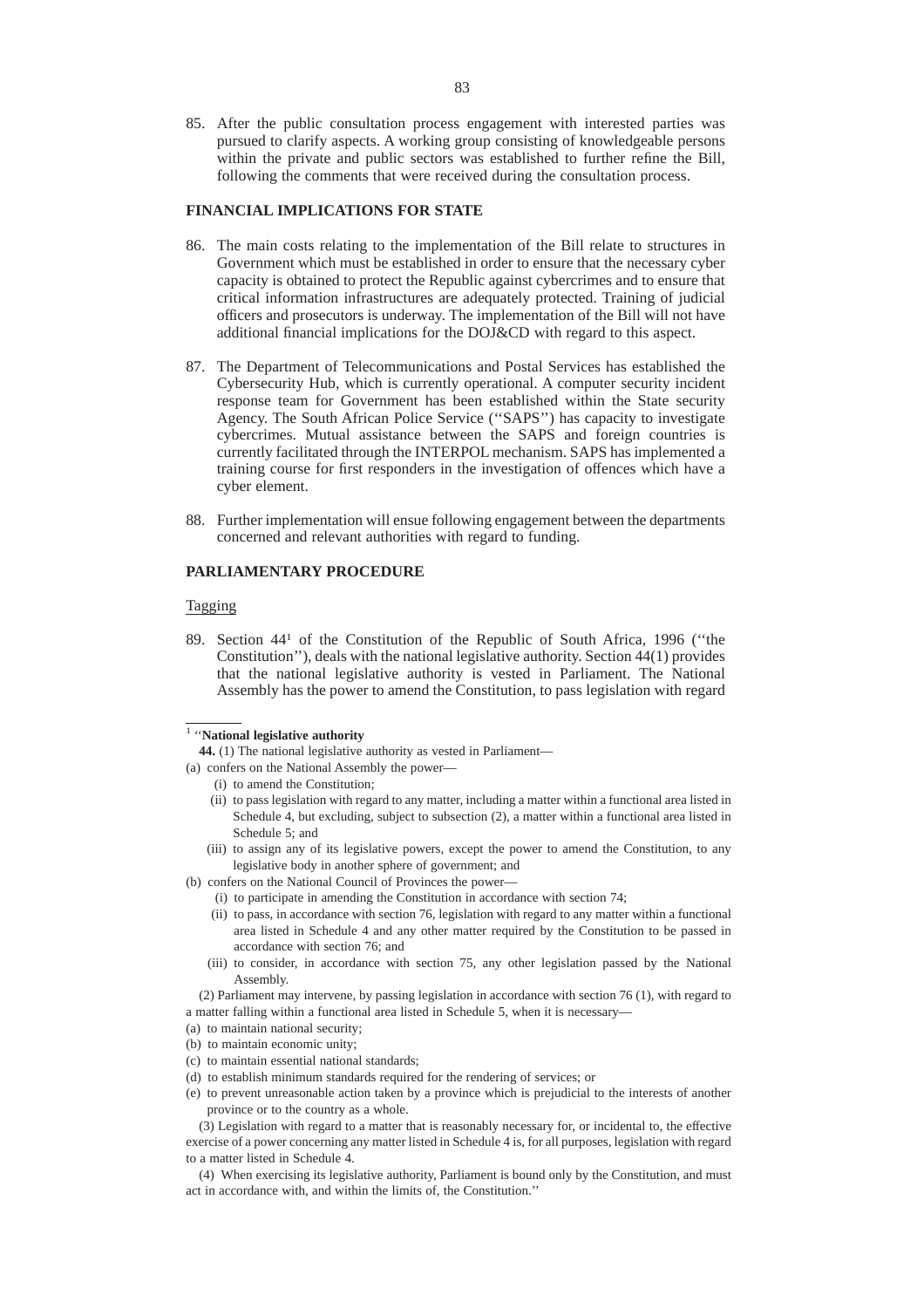to any other matter, including a matter listed in Schedule 4 to the Constitution but excluding, subject to section 44(2) of the Constitution, a matter listed in Schedule 5 to the Constitution. The National Council of Provinces (''the NCOP'') has the power to participate in the amendment of the Constitution, to pass legislation in accordance with section 75 and 762 of the Constitution. Section 76(3) of the Constitution refers to the legislative procedure that must be followed when dealing with ordinary Bills affecting provinces. Section 76(3) provides that a Bill must be

# <sup>2</sup> **Ordinary Bills affecting provinces**

**76.** (1) When the National Assembly passes a Bill referred to in subsection (3), (4) or (5), the Bill must be referred to the National Council of Provinces and dealt with in accordance with the following procedure:

- (a) The Council must—
	- (i) pass the Bill;
	- (ii) pass an amended Bill; or
	- (iii) reject the Bill.
- (b) If the Council passes the Bill without amendment, the Bill must be submitted to the President for assent.
- (c) If the Council passes an amended Bill, the amended Bill must be referred to the Assembly, and if the Assembly passes the amended Bill, it must be submitted to the President for assent.
- (d) If the Council rejects the Bill, or if the Assembly refuses to pass an amended Bill referred to it in terms of paragraph (c), the Bill and, where applicable, also the amended Bill, must be referred to the Mediation Committee, which may agree on—
	- (i) the Bill as passed by the Assembly;
	- (ii) the amended Bill as passed by the Council; or
	- (iii) another version of the Bill.
- (e) If the Mediation Committee is unable to agree within 30 days of the Bill's referral to it, the Bill lapses unless the Assembly again passes the Bill, but with a supporting vote of at least two thirds of its members.
- (f) If the Mediation Committee agrees on the Bill as passed by the Assembly, the Bill must be referred to the Council, and if the Council passes the Bill, the Bill must be submitted to the President for assent.
- (g) If the Mediation Committee agrees on the amended Bill as passed by the Council, the Bill must be referred to the Assembly, and if it is passed by the Assembly, it must be submitted to the President for assent.
- (h) If the Mediation Committee agrees on another version of the Bill, that version of the Bill must be referred to both the Assembly and the Council, and if it is passed by the Assembly and the Council, it must be submitted to the President for assent.
- (i) If a Bill referred to the Council in terms of paragraph (f) or (h) is not passed by the Council, the Bill lapses unless the Assembly passes the Bill with a supporting vote of at least two thirds of its members.
- (j) If a Bill referred to the Assembly in terms of paragraph (g) or (h) is not passed by the Assembly, that Bill lapses, but the Bill as originally passed by the Assembly may again be passed by the Assembly, but with a supporting vote of at least two thirds of its members.
- (k) A Bill passed by the Assembly in terms of paragraph (e), (i) or ( j) must be submitted to the President for assent.
- (2) When the National Council of Provinces passes a Bill referred to in subsection (3), the Bill must be referred to the National Assembly and dealt with in accordance with the following procedure:
- (a) The Assembly must—
	- (i) pass the Bill;
	- (ii) pass an amended Bill; or
	- (iii) reject the Bill.
- (b) A Bill passed by the Assembly in terms of paragraph (a) (i) must be submitted to the President for assent.
- (c) If the Assembly passes an amended Bill, the amended Bill must be referred to the Council, and if the Council passes the amended Bill, it must be submitted to the President for assent.
- (d) If the Assembly rejects the Bill, or if the Council refuses to pass an amended Bill referred to it in terms of paragraph (c), the Bill and, where applicable, also the amended Bill must be referred to the Mediation Committee, which may agree on—
	- (i) the Bill as passed by the Council;
	- (ii) the amended Bill as passed by the Assembly; or
	- (iii) another version of the Bill.
- (e) If the Mediation Committee is unable to agree within 30 days of the Bill's referral to it, the Bill lapses.
- (f) If the Mediation Committee agrees on the Bill as passed by the Council, the Bill must be referred to the Assembly, and if the Assembly passes the Bill, the Bill must be submitted to the President for assent.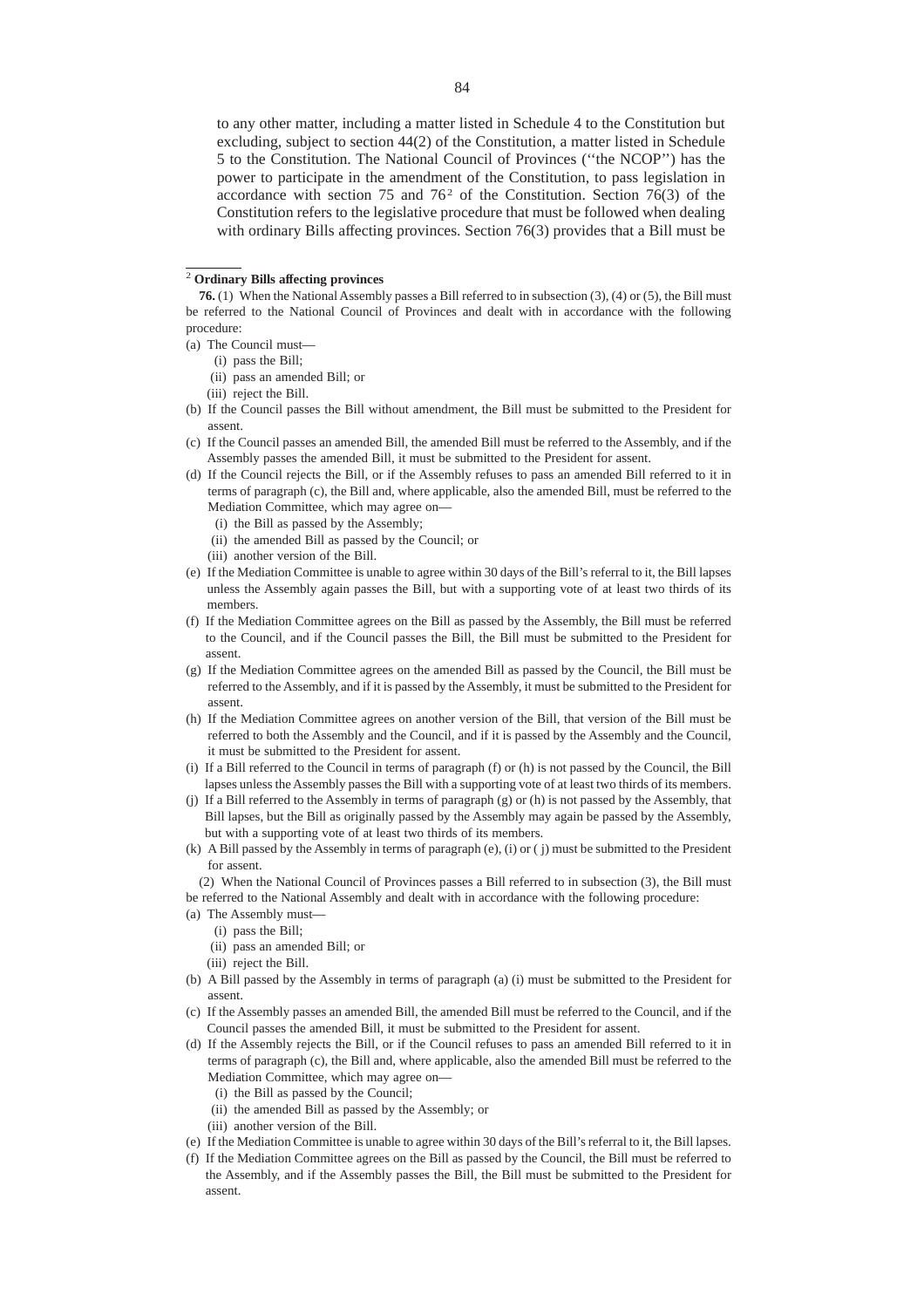dealt with in accordance with the procedure established by either subsection (1) or (2) of section 76 if it falls within a functional area listed in Schedule 4 to the Constitution or provides for legislation envisaged in any of the sections mentioned in paragraphs (a) to (g) of section 76(3) of the Constitution. Schedule 4 to the Constitution lists the functional areas of national and provincial legislative competence.3

- (g) If the Mediation Committee agrees on the amended Bill as passed by the Assembly, the Bill must be referred to the Council, and if it is passed by the Council, it must be submitted to the President for assent.
- (h) If the Mediation Committee agrees on another version of the Bill, that version of the Bill must be referred to both the Council and the Assembly, and if it is passed by the Council and the Assembly, it must be submitted to the President for assent.
- (i) If a Bill referred to the Assembly in terms of paragraph (f) or (h) is not passed by the Assembly, the Bill lapses.

(3) A Bill must be dealt with in accordance with the procedure established by either subsection (1) or subsection (2) if it falls within a functional area listed in Schedule 4 or provides for legislation envisaged in any of the following sections:

- (a) Section  $65(2)$ ;
- (b) section 163;
- (c) section 182;
- (d) section 195(3) and (4);
- (e) section 196; and
- (f) section 197.

(4) A Bill must be dealt with in accordance with the procedure established by subsection (1) if it provides for legislation—

- (a) envisaged in section  $44(2)$  or  $220(3)$ ; or
- (b) envisaged in Chapter 13, and which includes any provision affecting the financial interests of the provincial sphere of government.

(5) A Bill envisaged in section 42 (6) must be dealt with in accordance with the procedure established by subsection (1), except that—

(a) when the National Assembly votes on the Bill, the provisions of section 53 (1) do not apply; instead, the Bill may be passed only if a majority of the members of the Assembly vote in favour of it; and

(b) if the Bill is referred to the Mediation Committee, the following rules apply:

- (i) If the National Assembly considers a Bill envisaged in subsection  $(1)(g)$  or (h), that Bill may be passed only if a majority of the members of the Assembly vote in favour of it.
- (ii) If the National Assembly considers or reconsiders a Bill envisaged in subsection  $(1)(e)$ , (i) or (j), that Bill may be passed only if at least two thirds of the members of the Assembly vote in favour of it.
- (6) This section does not apply to money Bills.''

### <sup>3</sup> ''**Schedule 4**

#### **FUNCTIONAL AREAS OF CONCURRENT NATIONAL AND PROVINCIAL LEGISLATIVE COMPETENCE PART A**

Administration of indigenous forests

**Agriculture** 

Airports other than international and national airports

Animal control and diseases

Casinos, racing, gambling and wagering, excluding lotteries and sports pools

Consumer protection

Cultural matters

Disaster management

Education at all levels, excluding tertiary education

Environment

Health services

Housing

Indigenous law and customary law, subject to Chapter 12 of the Constitution

Industrial promotion

Language policy and the regulation of official languages to the extent that the provisions of section 6 of the Constitution expressly confer upon the provincial legislatures legislative competence

Media services directly controlled or provided by the provincial government, subject to section 192 Nature conservation, excluding national parks, national botanical gardens and marine resources

Police to the extent that the provisions of Chapter 11 of the Constitution confer upon the provincial legislatures legislative competence

Pollution control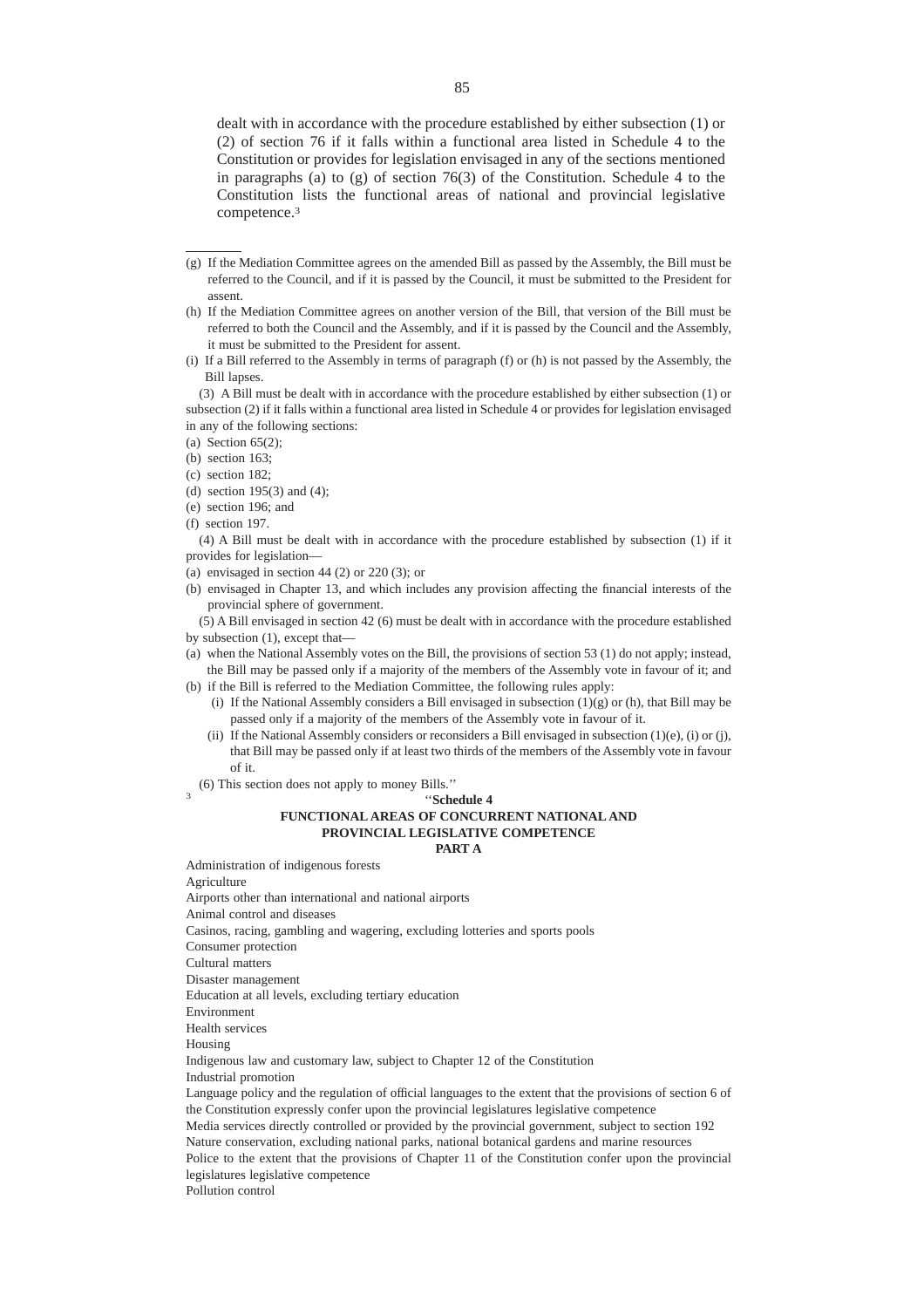- 90. In **Tongoane and Others v Minister of Agriculture and Land Affairs and Others** 2010 (8) BCLR 741 (CC), the Constitutional Court gave guidance in respect of the classification of Bills. In this judgment the Constitutional Court dealt with the classifications of the Communal Land Rights Act, 2004 (Act No. 11 of 2004), and the procedure that had to be followed in enacting that Act.
- 91. The Constitutional Court confirmed and endorsed the test for tagging that was formulated in paragraph 28 in **Ex Parte President of the Republic of South Africa: In re Constitutionality of the Liquor Bill** 2000 (1) BCLR 1 (CC), where the Constitutional Court held that—

''*(w)*hatever the proper characterisation of the Bill . . . a large number of its provisions must be characterised as falling 'within a functional area listed in Schedule 4', more particularly the concurrent national and provincial legislative competences in regard to 'trade' and 'industrial promotion'.'' (emphasis added).

92. At paragraph 56 of the **Tongoane** judgment, Ngcobo CJ held that—

''the heading of section 76, namely, 'Ordinary Bills affecting provinces' provides 'a strong textual indication that section 76(3) must be understood as requiring that any Bill whose provisions in substantial measure fall within a functional area listed in Schedule 4, be dealt with under section 76'.'' (footnote omitted and emphasis added).

Regional planning and development Road traffic regulation Soil conservation Tourism Trade

Traditional leadership, subject to Chapter 12 of the Constitution Urban and rural development

Vehicle licensing Welfare services

### **PART B**

The following local government matters to the extent set out in section 155 (6)(a) and (7): Air pollution Building regulations Child care facilities Electricity and gas reticulation Fire-fighting services Local tourism Municipal airports Municipal planning Municipal health services Municipal public transport Municipal public works only in respect of the needs of municipalities in the discharge of their responsibilities to administer functions specifically assigned to them under this Constitution or any other law Pontoons, ferries, jetties, piers and harbours, excluding the regulation of international and national shipping and matters related thereto Stormwater management systems in built-up areas Trading regulations

Water and sanitation services limited to potable water supply systems and domestic waste-water and sewage disposal systems.

Population development

Property transfer fees

Provincial public enterprises in respect of the functional areas in this Schedule and Schedule 5 Public transport

Public works only in respect of the needs of provincial government departments in the discharge of their responsibilities to administer functions specifically assigned to them in terms of the Constitution or any other law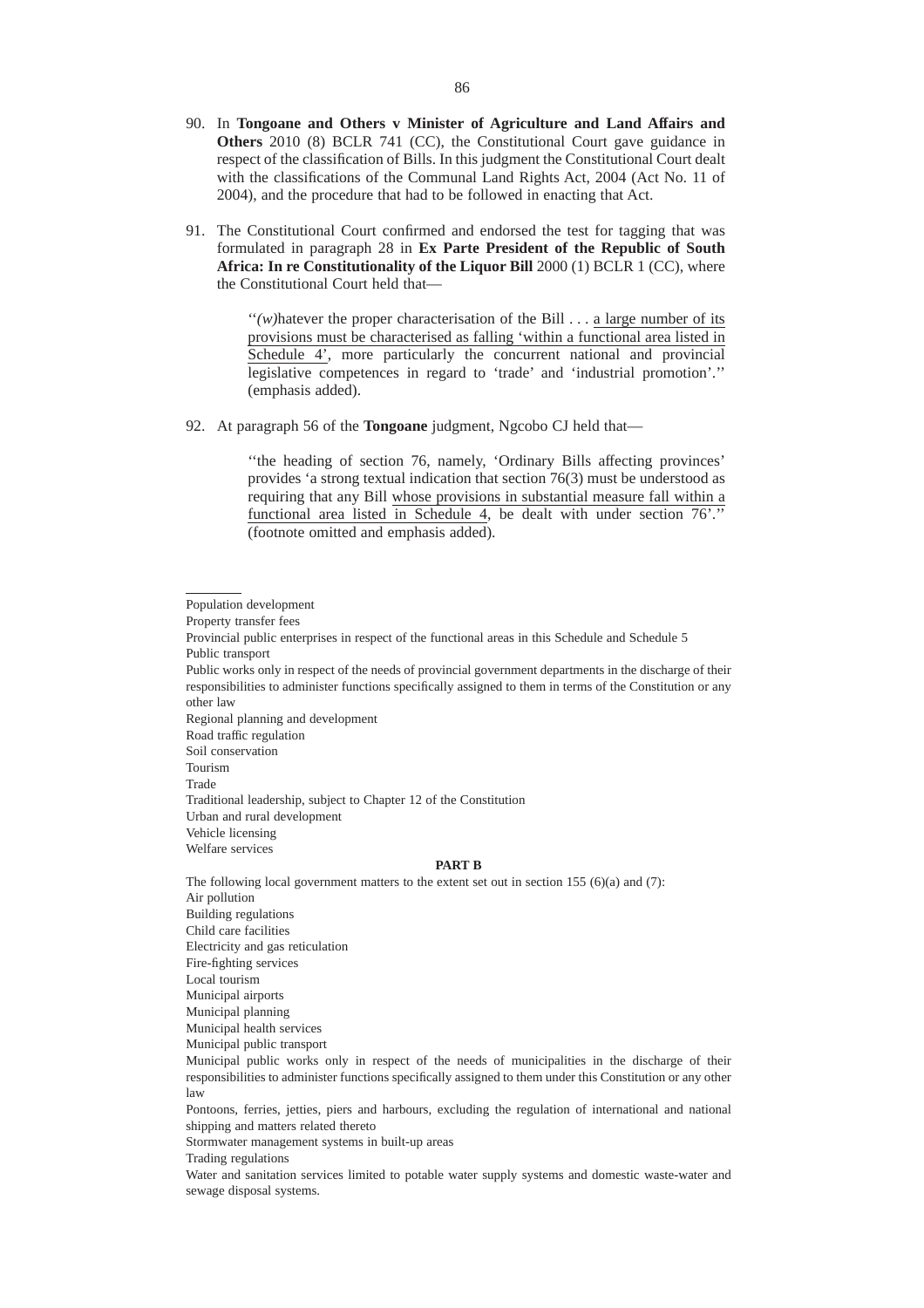93. At paragraph 58 of the **Tongoane** judgment, Ngcobo CJ furthermore held as follows:

> ''What matters for the purposes of tagging is not the substance or the true purpose and effect of the Bill, rather, what matters is whether the provisions of the Bill 'in substantial measure fall within a functional area listed in Schedule 4' '' (emphasis added).

- 94. The Constitutional Court also held that the tagging test focusses on all the provisions of the Bill in order to determine the extent to which they substantially affect functional areas listed in Schedule 4 to the Constitution and not on whether any of the provisions of the Bill are incidental to the substance of the Bill. The process of tagging is concerned with the question of how the Bill should be considered by the provinces and in the NCOP, and how the Bill must be considered by the provincial legislatures depends on whether the Bill affects the provinces. The more it affects the interests, concerns and capacities of the provinces, the more say the provinces should have on its content.<sup>4</sup>
- 95. The question is therefore whether the provisions of the Bill in ''substantial measure'' fall within a functional area listed in Schedule 4 to the Constitution.
- 96. As indicated in the **Tongoane** judgment discussed above, the test for determining whether a Bill is an ordinary Bill affecting provinces requires that a Bill whose provisions to a substantive measure fall within a functional area listed in Schedule 4 to the Constitution must be dealt with under section 76 of the Constitution. In order to determine this, the focus must be on all the provisions of the Bill in order to determine the extent to which those provisions substantially affect functional areas listed in Schedule 4 to the Constitution.
- 97. The Bill seeks to ''create offences and impose penalties which have a bearing on cybercrime; to criminalise the distribution of data messages which incite damage to property or violence or which are harmful or intimate and to provide for interim protection orders; to further regulate jurisdiction in respect of cybercrimes; to further regulate the powers to investigate cybercrimes; to further regulate aspects relating to mutual assistance in respect of the investigation of cybercrime; to provide for the establishment of a 24/7 Point of Contact; to further provide for the proof of certain facts by affidavit; to impose obligations on electronic communications service providers and financial institutions to assist in the investigation of cybercrimes and to report cybercrimes; to provide for the establishment of structures to promote cybersecurity and capacity building; to regulate the identification and declaration of critical information infrastructures and measures to protect critical information infrastructures; to provide that the Executive may enter into agreements with foreign States to promote cybersecurity; to delete and amend provisions of certain laws''.5
- 98. None of the provisions of the Bill fall within a functional area listed in Schedule 4 and the Bill must be dealt with in accordance with the procedure set out in section 75 of the Constitution.6

<sup>4</sup> Paragraphs 59 and 60 of the **Tongoane** judgment; see paragraph 94 above.

 $<sup>5</sup>$  Long title of the Bill.</sup>

<sup>6</sup> **''Ordinary Bills not affecting provinces**

**<sup>75.</sup>** (1) When the National Assembly passes a Bill other than a Bill to which the procedure set out in section 74 or 76 applies, the Bill must be referred to the National Council of Provinces and dealt with in accordance with the following procedure:

<sup>(</sup>a) The Council must—

<sup>(</sup>i) pass the Bill;

<sup>(</sup>ii) pass the Bill subject to amendments proposed by it; or

<sup>(</sup>iii) reject the Bill.

<sup>(</sup>b) If the Council passes the Bill without proposing amendments, the Bill must be submitted to the President for assent.